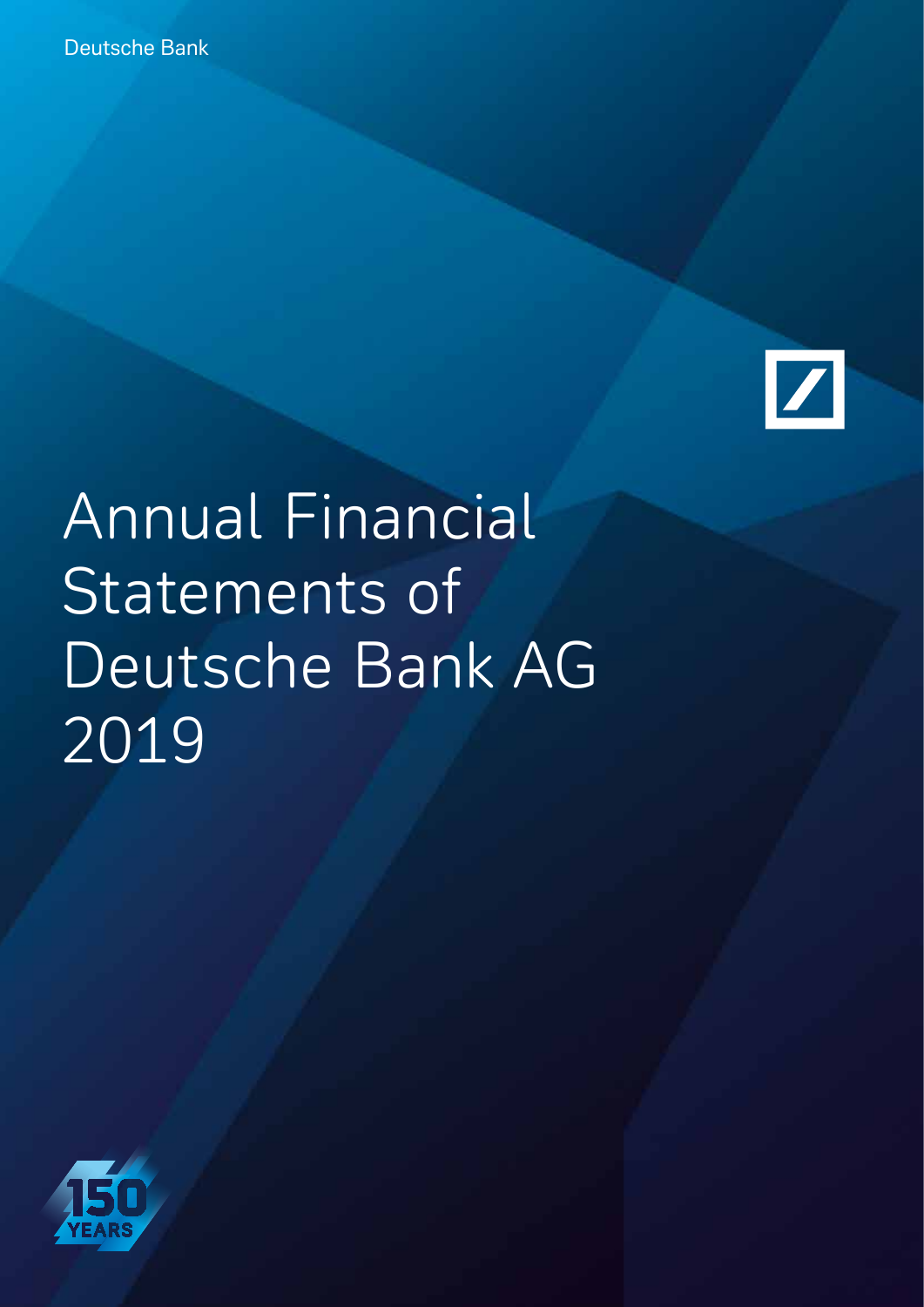## Content

#### 1 — Management report

2 Combined management report

#### 2   — Annual financial statements

- 3 Balance sheet as of December 31, 2019
- 5 Income statement for the period from January 1 to December 31, 2019
- 6 Notes to the accounts

#### 3   — Confirmations

55 Responsibility statement by the Management Board 56 Independent auditor's report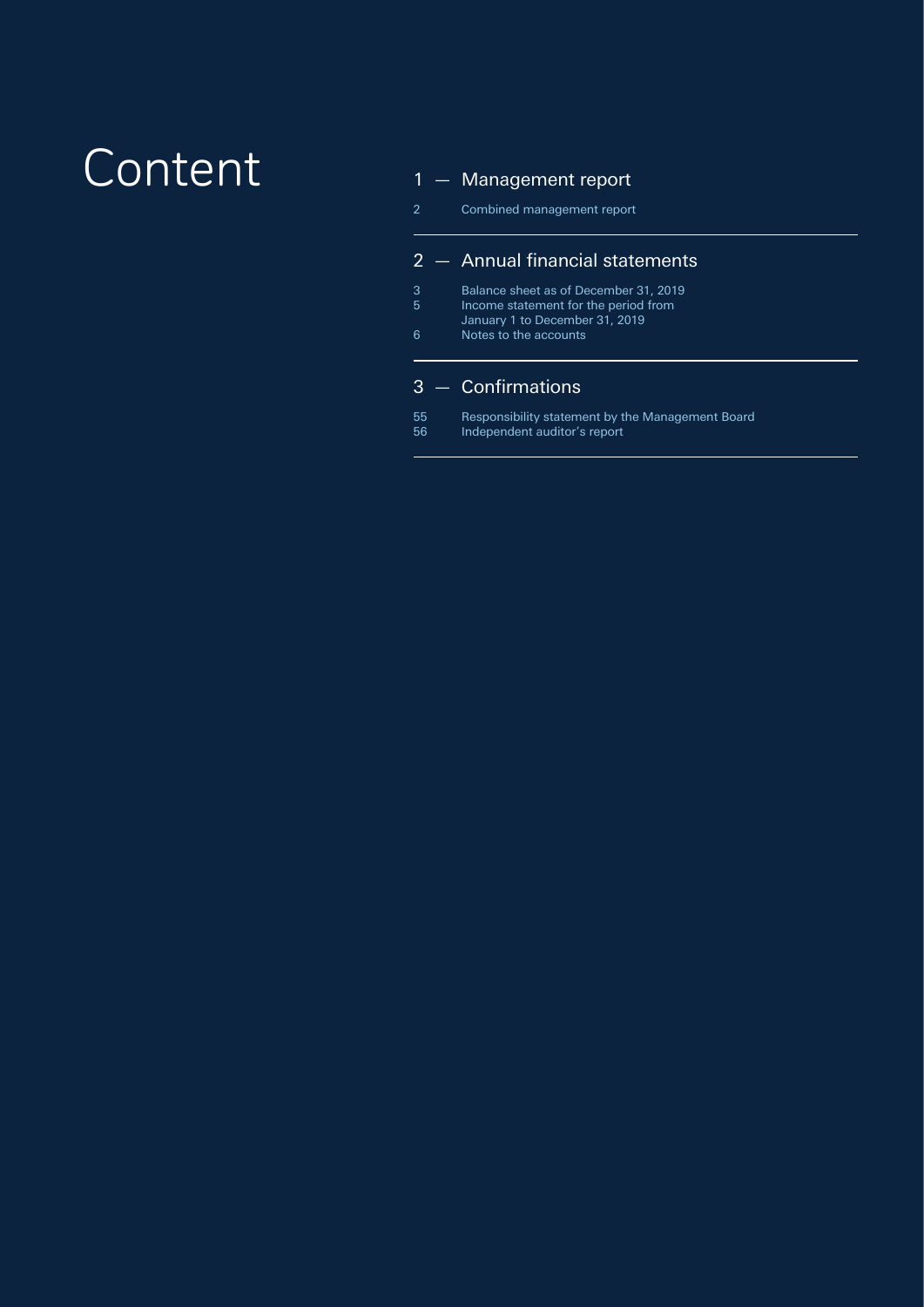### Combined management report

In line with the provisions of sect. 315 para 5 HGB (German Commercial Code, "Handelsgesetzbuch") together with sect. 298 para 2 HGB the management report of Deutsche Bank AG has been combined with the the management report of Deutsche Bank Group. The combined management report is published in the Annual Report 2019 of Deutsche Bank Group. It is filed with and subsequently published by the German Federal Gazette (Bundesanzeiger).

The Annual Report is also made available under https://www.db.com/ir/en/annual-reports.htm.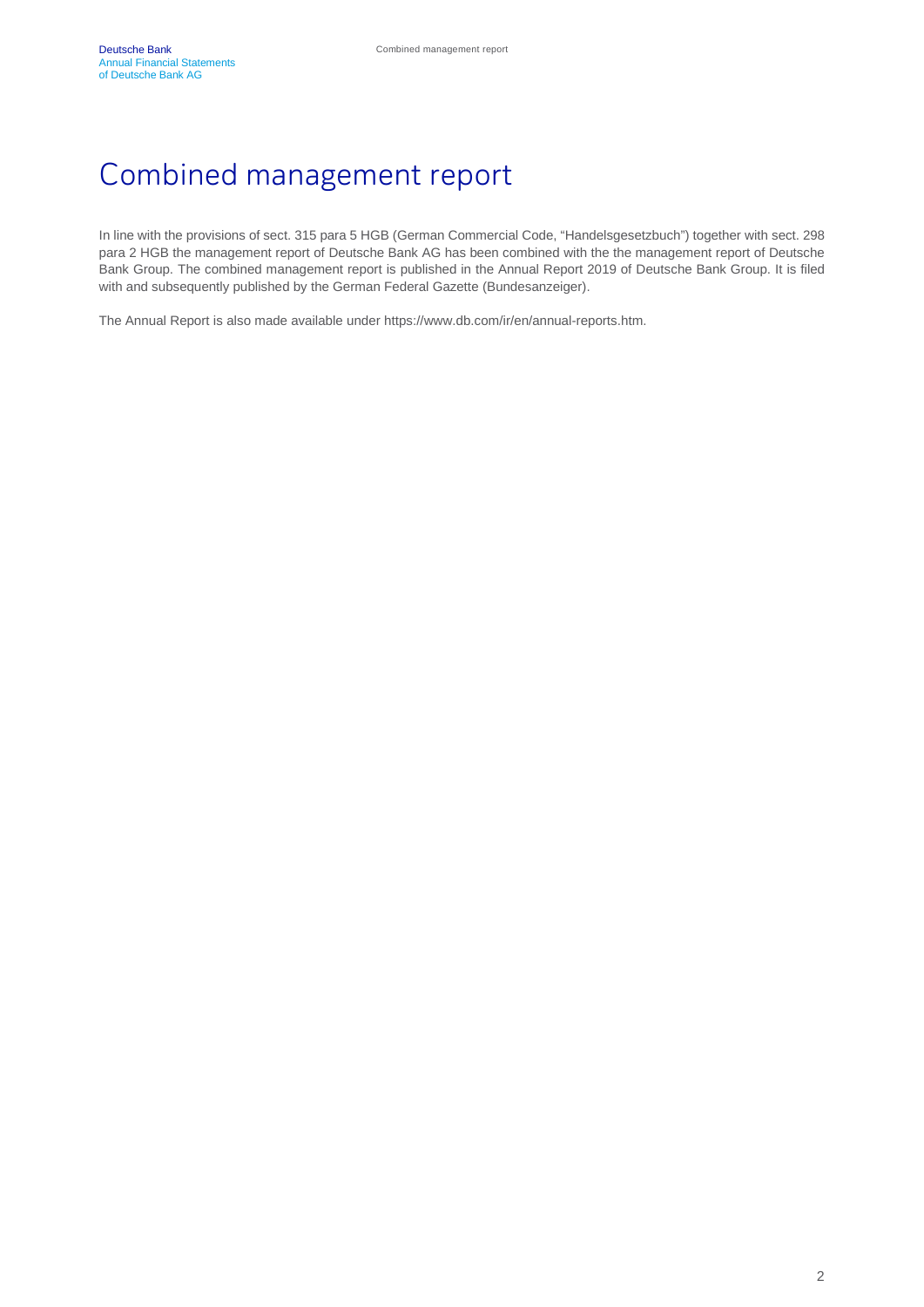### Balance sheet as of December 31, 2019

| Assets in €m.                                                                                                 |             |        |             | Dec 31,<br>2019 | Dec 31,<br>2018            |
|---------------------------------------------------------------------------------------------------------------|-------------|--------|-------------|-----------------|----------------------------|
| Cash reserve                                                                                                  |             |        |             |                 |                            |
| cash on hand<br>a)                                                                                            |             |        | 70          |                 | 75                         |
| balances with central banks<br>b)                                                                             |             |        | 88,418      |                 | 135,157                    |
| thereof: with Deutsche Bundesbank                                                                             | 23,790      |        |             |                 | 69,318                     |
|                                                                                                               |             |        |             | 88,487          | 135,232                    |
| Debt instruments of public-sector entities and bills of exchange eligible for refinancing at<br>central banks |             |        |             |                 |                            |
| a)<br>Treasury bills, discountable Treasury notes and similar debt instruments of public-                     |             |        |             |                 |                            |
| sector entities                                                                                               |             |        | 684         |                 | 222                        |
| thereof: eligible for refinancing at Deutsche Bundesbank                                                      | 400         |        |             |                 | $\mathbf 0$                |
| b)<br>bills of exchange                                                                                       |             |        | 3           |                 | $\mathsf g$                |
|                                                                                                               |             |        |             | 687             | 231                        |
| Receivables from banks                                                                                        |             |        |             |                 |                            |
| Mortgage loans<br>a)                                                                                          |             |        | 44          |                 | 878                        |
| loans to or guaranteed by public-sector entities<br>b)                                                        |             |        | 200         |                 | 168                        |
| c)<br>other receivables                                                                                       |             |        | 94,610      | 94,854          | 106,433<br>107,480         |
| thereof:                                                                                                      |             |        |             |                 |                            |
| repayable on demand                                                                                           | 30,989      |        |             |                 | 44,281                     |
| receivables collateralized by securities                                                                      | 3,403       |        |             |                 | 1,135                      |
| Receivables from customers                                                                                    |             |        |             |                 |                            |
| Mortgage loans<br>a)                                                                                          |             |        | 12,155      |                 | 11,967                     |
| loans to or guaranteed by public-sector entities<br>b)                                                        |             |        | 4,048       |                 | 4,356                      |
| c)<br>other receivables                                                                                       |             |        | 225,875     |                 | 222,759                    |
|                                                                                                               |             |        |             | 242,077         | 239,081                    |
| thereof: receivables collateralized by securities                                                             | 6,523       |        |             |                 | 12,713                     |
| Bonds and other fixed-income securities                                                                       |             |        |             |                 |                            |
| money market instruments<br>a)<br>of public-sector issuers<br>aa)                                             |             | 385    |             |                 | 31                         |
| thereof: eligible as collateral for Deutsche Bundesbank                                                       | $\mathbf 0$ |        |             |                 | $\mathbf 0$                |
|                                                                                                               |             |        | 1,057       |                 | 1,153                      |
| b)<br>bonds and notes                                                                                         |             |        |             |                 |                            |
| of public-sector issuers<br>ba)                                                                               |             | 44,692 |             |                 | 30,431                     |
| thereof: eligible as collateral for Deutsche Bundesbank                                                       | 17,747      |        |             |                 | 7,079                      |
| bb)<br>of other issuers                                                                                       |             | 9,829  |             |                 | 8,214                      |
| thereof: eligible as collateral for Deutsche Bundesbank                                                       | 2,684       |        |             |                 | 3,549                      |
|                                                                                                               |             |        | 54,522      |                 | 38,644                     |
|                                                                                                               |             |        |             |                 |                            |
| own debt instruments<br>c)<br>nominal amount                                                                  | $\mathbf 0$ |        | $\mathbf 0$ |                 | $\mathbf 0$<br>$\mathbf 0$ |
|                                                                                                               |             |        |             | 55,578          | 39,798                     |
| Equity shares and other variable-yield securities                                                             |             |        |             | 329             | 559                        |
| <b>Trading assets</b>                                                                                         |             |        |             | 248,158         | 303,702                    |
| Participating interests                                                                                       |             |        |             | 249             | 367                        |
| thereof:<br>in banks                                                                                          | 9           |        |             |                 | 9                          |
| in financial services institutions                                                                            | 89          |        |             |                 | 195                        |
| Investments in affiliated companies                                                                           |             |        |             | 34,309          | 45,624                     |
| in banks<br>thereof:                                                                                          | 13,414      |        |             |                 | 19,000                     |
| in financial services institutions                                                                            | 193         |        |             |                 | 193                        |
| Assets held in trust                                                                                          |             |        |             | 108             | 37                         |
| thereof:<br>loans on a trust basis                                                                            | 14          |        |             |                 | 14                         |
| Intangible assets                                                                                             |             |        | 2,612       |                 |                            |
| Self-developed intangible assets<br>a)<br>Purchased intangible assets<br>b)                                   |             |        | 504         |                 | 3,452<br>635               |
| Goodwill<br>C)                                                                                                |             |        | 3           |                 | 9                          |
| Down-payments for intangible assets<br>d)                                                                     |             |        | 0           |                 | 0                          |
|                                                                                                               |             |        |             | 3,119           | 4,097                      |
| Tangible assets                                                                                               |             |        |             | 846             | 1,012                      |
| Sundry assets                                                                                                 |             |        |             | 4,428           | 7,685                      |
| Prepaid expenses                                                                                              |             |        |             |                 |                            |
| from the issuance and loan business<br>a)                                                                     |             |        | 22          |                 | 5                          |
| b)<br>other                                                                                                   |             |        | 625         |                 | 567                        |
|                                                                                                               |             |        |             | 646             | 572                        |
| Deferred tax assets                                                                                           |             |        |             | 2,551           | 2,498                      |
| Overfunded plan assets                                                                                        |             |        |             | 654             | 587                        |
| <b>Total assets</b>                                                                                           |             |        |             | 777,081         | 888,562                    |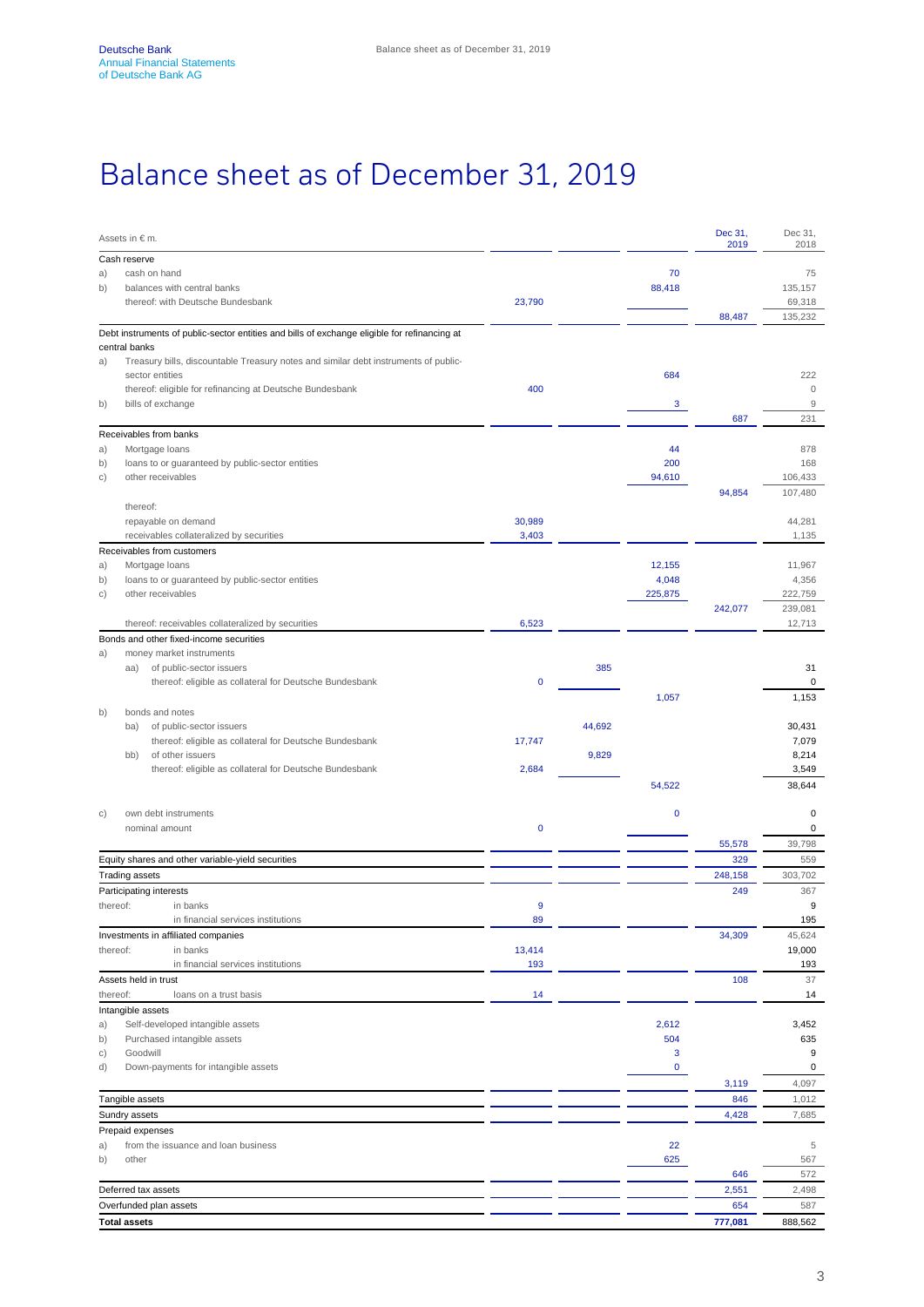|          | Liabilities and Shareholders' Equity in €m.                                    |         |             |             | Dec 31,<br>2019 | Dec 31,<br>2018 |
|----------|--------------------------------------------------------------------------------|---------|-------------|-------------|-----------------|-----------------|
|          | Liabilities to banks                                                           |         |             |             |                 |                 |
| C)       | other liabilities                                                              |         |             | 158,126     |                 | 172,463         |
|          |                                                                                |         |             |             | 158,126         | 172,463         |
|          | thereof:                                                                       |         |             |             |                 |                 |
|          | repayable on demand                                                            | 70,972  |             |             |                 | 71,383          |
|          | Liabilities to customers                                                       |         |             |             |                 |                 |
| a)       | registered Mortgage Pfandbriefe issued                                         |         |             | 1,202       |                 | 1,126           |
| C)       | savings deposits                                                               |         |             |             |                 |                 |
|          | ca) with agreed notice period of three months                                  |         | 2,266       |             |                 | 2,316           |
|          | cb) with agreed notice period of more than three months                        |         | 849         |             |                 | 935             |
|          |                                                                                |         |             | 3,115       |                 | 3,251           |
| d)       | other liabilities                                                              |         |             | 266,051     |                 | 287,631         |
|          |                                                                                |         |             |             | 270,368         | 292,008         |
|          | thereof:                                                                       |         |             |             |                 |                 |
|          | repayable on demand                                                            | 171,926 |             |             |                 | 183,284         |
|          | Liabilities in certificate form                                                |         |             |             |                 |                 |
| a)       | bonds in issue                                                                 |         |             |             |                 |                 |
|          | aa) Mortgage Pfandbriefe                                                       |         | 6,698       |             |                 | 6,408           |
|          | ac) other bonds                                                                |         | 80,880      |             |                 | 87,549          |
|          |                                                                                |         |             | 87,578      |                 | 93.957          |
| b)       | other liabilities in certificate form                                          |         |             | 3,848       |                 | 4,919           |
|          | thereof:                                                                       |         |             |             | 91,425          | 98,876          |
|          | money market instruments                                                       | 3,215   |             |             |                 | 4,046           |
|          | own acceptances and promissory notes in circulation                            | 42      |             |             |                 | 75              |
|          | <b>Trading liabilities</b>                                                     |         |             |             | 192,652         | 236,161         |
|          | Liabilities held in trust                                                      |         |             |             | 108             | 37              |
| thereof: | loans on a trust basis                                                         | 14      |             |             |                 | 14              |
|          | Sundry liabilities                                                             |         |             |             | 6,309           | 10,097          |
|          | Deferred income                                                                |         |             |             |                 |                 |
| a)       | from the issuance and loan business                                            |         |             | 52          |                 | 54              |
| b)       | other                                                                          |         |             | 575         |                 | 730             |
|          |                                                                                |         |             |             | 627             | 784             |
|          | Provisions                                                                     |         |             |             |                 |                 |
| a)       | provisions for pensions and similar obligations                                |         |             | 52          |                 | 48              |
| b)       | provisions for taxes                                                           |         |             | 484         |                 | 574             |
| C)       | other provisions                                                               |         |             | 4,133       |                 | 3,811           |
|          |                                                                                |         |             |             | 4,670           | 4,433           |
|          | Subordinated liabilities                                                       |         |             |             | 8,366           | 9,468           |
|          | Instruments for Additional Tier 1 Regulatory Capital                           |         |             |             | 4,976           | 4,876           |
|          | Fund for general banking risks                                                 |         |             |             | 4,726           | 4,726           |
| thereof: | trading-related special reserve according to Section 340e (4) HGB              | 1,476   |             |             |                 | 1,476           |
|          | Capital and reserves                                                           |         |             |             |                 |                 |
| a)       | subscribed capital                                                             |         | 5,291       |             |                 | 5,291           |
|          | less notional par value of own shares                                          |         | $\mathbf 0$ |             |                 | 0               |
|          |                                                                                |         |             | 5,291       |                 | 5,290           |
|          | conditional capital € 563 m. (Dec 31, 2018: € 563 m.)                          |         |             |             |                 |                 |
| b)       | capital reserve                                                                |         |             | 22,665      |                 | 42,085          |
| C)       | revenue reserves                                                               |         |             |             |                 |                 |
|          | ca) statutory reserve                                                          |         | 13          |             |                 | 13              |
|          | cd) other revenue reserves                                                     |         | 6,759       |             |                 | 6,760           |
|          |                                                                                |         |             | 6,772       |                 | 6,772           |
| d)       | distributable profit (loss)                                                    |         |             | 0           |                 | 486             |
|          |                                                                                |         |             |             | 34,728          | 54,634          |
|          | Total liabilities and shareholders' equity                                     |         |             |             | 777,081         | 888,562         |
|          |                                                                                |         |             |             |                 |                 |
|          | Contingent liabilities                                                         |         |             |             |                 |                 |
| b)       | liabilities from guarantees and indemnity agreements                           |         |             | 45,732      |                 | 49,111          |
| C)       | liability arising from the provision of collateral for third-party liabilities |         |             | 0           |                 | 6               |
|          |                                                                                |         |             |             | 45,732          | 49,118          |
|          | Other obligations                                                              |         |             |             |                 |                 |
| b)       | placement and underwriting obligations                                         |         |             | $\mathbf 0$ |                 | 0               |
| C)       | irrevocable loan commitments                                                   |         |             | 117,517     |                 | 124,508         |
|          |                                                                                |         |             |             | 117,517         | 124,508         |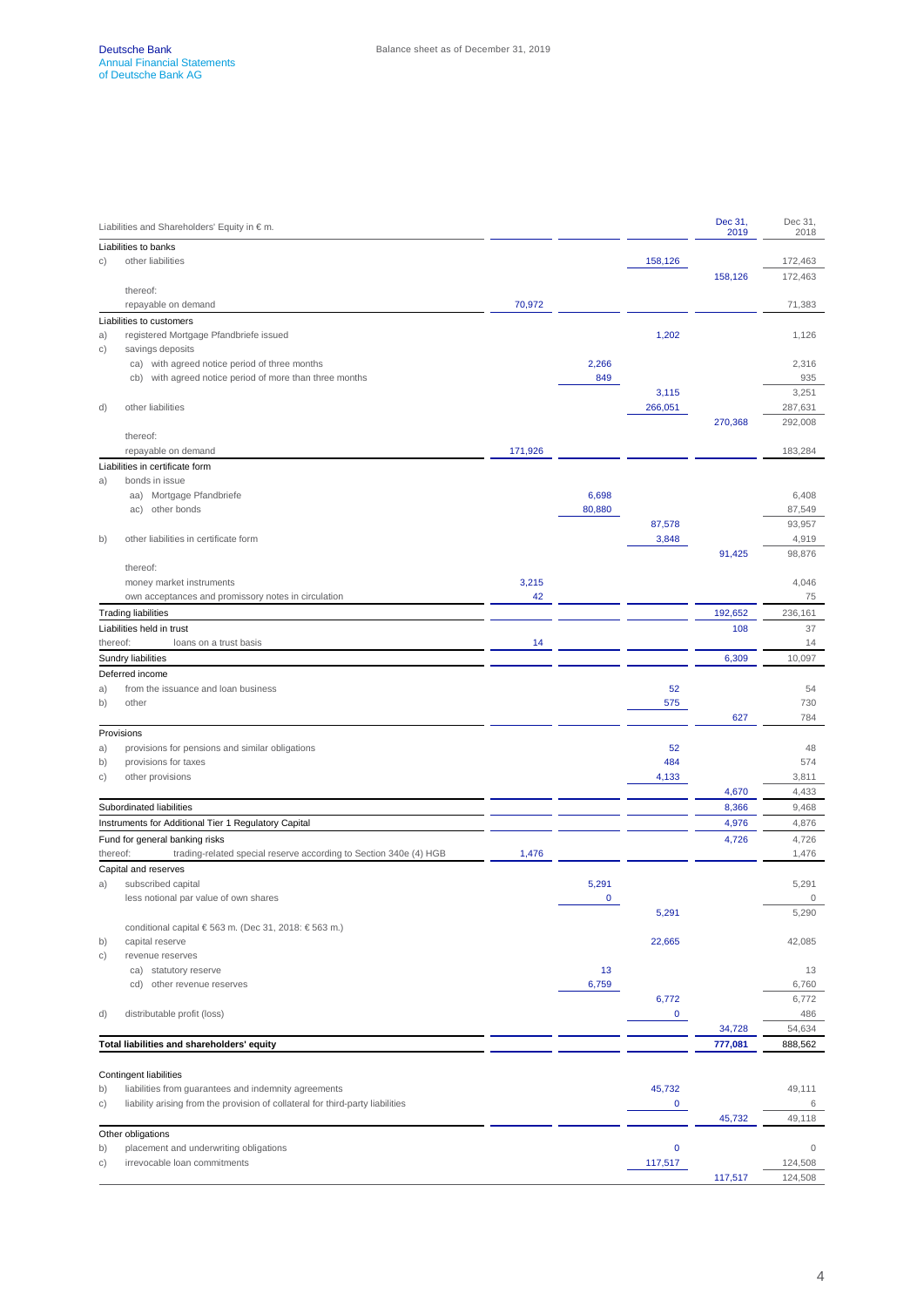### Income statement for the period from January 1 to December 31, 2019

| in $\notin$ m.                                                                                              |        |        | 2019         | 2018         |
|-------------------------------------------------------------------------------------------------------------|--------|--------|--------------|--------------|
| Interest income from                                                                                        |        |        |              |              |
| lending and money market business<br>a)                                                                     | 14,604 |        |              | 11,918       |
| thereof: negative interest income from lending and money market business                                    | 435    |        |              | 576          |
| fixed-income securities and government-inscribed debt<br>b)                                                 | 1,921  |        |              | 1,648        |
|                                                                                                             |        | 16,525 |              | 13,566       |
| Interest expenses                                                                                           |        | 12,852 |              | 11,503       |
| thereof: negative interest expenses                                                                         |        | 387    |              | 491          |
|                                                                                                             |        |        | 3,673        | 2.063        |
| Current income from                                                                                         |        |        |              |              |
| equity shares and other variable-yield securities<br>a)                                                     |        | 1,198  |              | 1,859        |
| participating interests<br>b)                                                                               |        | 10     |              | 9            |
| c)<br>investments in affiliated companies                                                                   |        | 573    |              | 2,178        |
|                                                                                                             |        |        | 1,781        | 4,047        |
| Income from profit-pooling, profit-transfer and partial profit-transfer agreements                          |        |        | 217          | 2,915        |
| Commission income                                                                                           |        | 7,538  |              | 7,411        |
| Commission expenses                                                                                         |        | 1,892  |              | 1,411        |
|                                                                                                             |        |        | 5,646        | 6,001        |
|                                                                                                             |        |        | 710          | 1,629        |
| Net trading result<br>thereof: release of trading-related special reserve according to section 340e (4) HGB |        | 0      |              | $\Omega$     |
|                                                                                                             |        |        |              |              |
| Other operating income                                                                                      |        |        | 1,069        | 1,924        |
| Administrative expenses                                                                                     |        |        |              |              |
| staff expenses<br>a)<br>aa)                                                                                 | 3,623  |        |              | 3,768        |
| wages and salaries                                                                                          | 949    |        |              | 860          |
| compulsory social security contributions and expenses for pensions and other employee benefits<br>ab)       |        |        |              |              |
|                                                                                                             |        | 4,572  |              | 4,629        |
| thereof: for pensions $\in$ 359 m. (2018: $\in$ 241 m.)                                                     |        |        |              |              |
| other administrative expenses<br>b)                                                                         |        | 7,388  |              | 7,342        |
|                                                                                                             |        |        | 11,961       | 11,971       |
| Depreciation, amortization and write-downs of and value adjustments to tangible and intangible assets       |        |        | 2,123        | 1,235        |
| Other operating expenses                                                                                    |        |        | 2,566        | 2,535        |
| Write-downs of and value adjustments to claims and certain securities                                       |        |        |              |              |
| as well as additions to provisions for loan losses                                                          |        |        | 3,684        | (91)         |
| Write-downs of and value adjustments to participating interests, investments in                             |        |        |              |              |
| affiliated companies and securities treated as fixed assets                                                 |        |        | 11,001       | 198          |
| Expenses from assumption of losses                                                                          |        |        | 444          | $\mathbf{1}$ |
| Releases from/Additions (-) to the fund for general banking risks                                           |        |        | $\Omega$     | (2,000)      |
| Result from ordinary activities                                                                             |        |        | (18, 682)    | 732          |
| Extraordinary income                                                                                        |        | 52     |              | 77           |
| Extraordinary expenses                                                                                      |        | 499    |              | 288          |
| <b>Extraordinary result</b>                                                                                 |        |        | (446)        | (211)        |
| Income taxes                                                                                                |        | 458    |              | (75)         |
| thereof: deferred taxes negative €34 m. (2018: €882 m.)                                                     |        |        |              |              |
| Other taxes, unless reported under "Other operating expenses"                                               |        | 99     |              | 81           |
|                                                                                                             |        |        | 556          | 6            |
| Net income (loss)                                                                                           |        |        | (19, 685)    | 514          |
| Profit carried forward from the previous year                                                               |        |        | 259          | 172          |
|                                                                                                             |        |        | (19, 426)    | 686          |
| Withdrawal from capital reserves                                                                            |        |        | 19,426       | $\mathbb O$  |
| Allocations to revenue reserves                                                                             |        |        |              |              |
| - to other revenue reserves                                                                                 |        | 0      |              | 200          |
|                                                                                                             |        |        | $\mathbf 0$  | 200          |
| Distributable profit                                                                                        |        |        | $\mathbf{0}$ | 486          |
|                                                                                                             |        |        |              |              |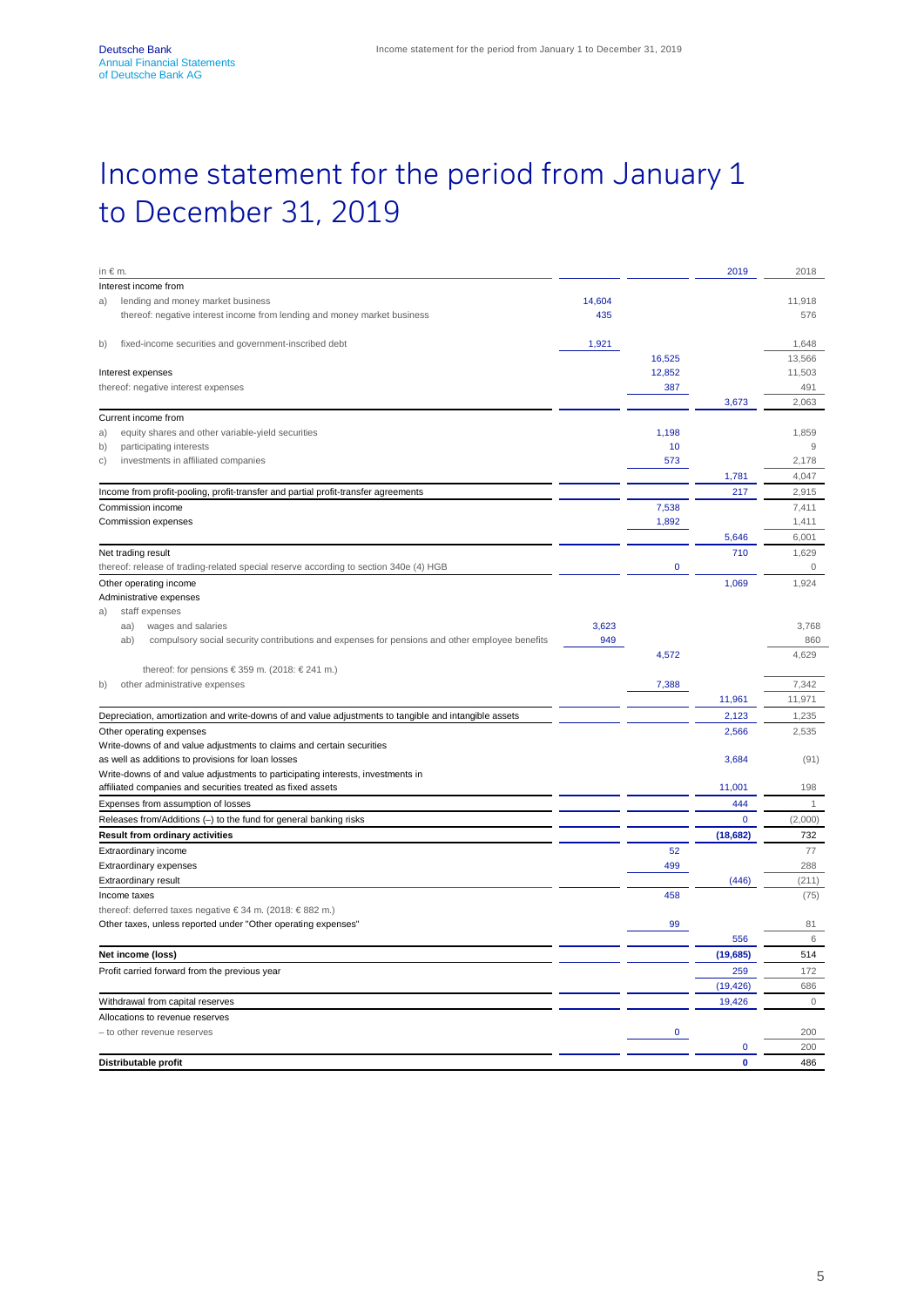### General information

Deutsche Bank AG's legal name is Deutsche Bank Aktiengesellschaft and it is incorporated in Frankfurt am Main. It is registered in the Commercial Register of the District Court Frankfurt am Main under registration number HRB 30000.

The annual financial statements of Deutsche Bank AG for the financial year 2019 have been prepared in accordance with the German Commercial Code ("HGB") as well as the Statutory Order on Banks' and Financial service institutions' Accounts ("RechKredV"). Company-law regulations have been complied with. For the sake of clarity, the figures are reported in million euros (€).

### Basis of presentation

Accounting policies for:

#### Receivables

Receivables which are held with a trading intent are accounted for as described in the separate paragraph "Trading activities".

Receivables from banks and customers which do not qualify as trading assets are generally reported at their nominal amount or at acquisition cost less necessary impairments. If, in a subsequent period, the amount of the impairment loss decreases and the decrease in impairment can be objectively related to an event occurring after the impairment was recognized, the previously recognized impairment is reversed through the income statement.

#### Risk provisioning

Provisioning for loan losses comprises impairments and provisions for all identifiable credit and country risks, for inherent default risks and the provision for general banking risks. Provisions for credit risks are reflected in accordance with the prudence principle at the amount of expected losses.

The transfer risk for loans to borrowers in foreign states (country risk) is assessed using a rating system that takes into account the economic, political and regional situation. When recognizing provisions for cross-border exposures to certain foreign states the prudence principle is applied.

Provisions for inherent credit risk are reflected in the form of general value adjustments in accordance with commercial law principles. In addition, general banking risks are provisioned pursuant to Section 340f HGB. The offsetting option available under Section 340f (3) HGB has been utilized.

In the past year, the expected loss approach to project credit risk was harmonized. The calculation of expected loss is now fully based on the parameters probability of default (PD), loss given default (LGD) and exposure at default (EAD). For the latter parameter, all risk relevant contracts are included. Credit risk for off-balance exposures such as guarantees and loan commitments are presented as provisions. The credit risk projection has been supplemented by macro-economic factors (for example growth rates of GDP and unemployment rates in Europe and US) to better reflect the portfolio risk.

The bank recognizes a credit loss allowance at an amount equal to 12-month expected credit losses. This represents the portion of lifetime expected credit losses from default events that are expected within 12 months of the reporting date, assuming that credit risk has not increased to trigger an impairment. For those Financial Assets that are credit-impaired, the bank recognizes a loss allowance at an amount equal to lifetime expected credit losses, reflecting a Probability of Default of 100 %, via the expected recoverable cash flows for the asset.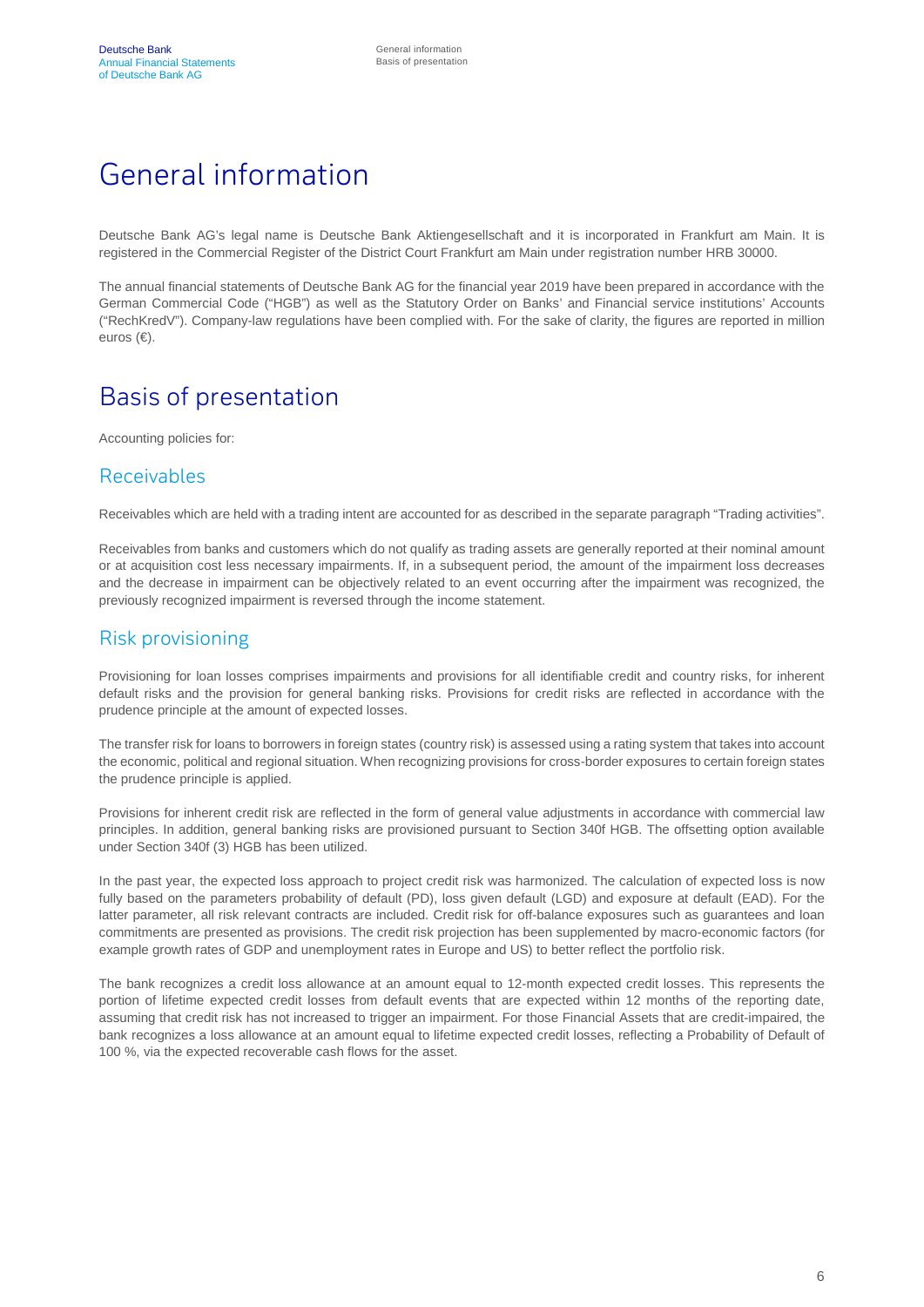#### **Securities**

Bonds and other fixed income securities as well as equity shares and other variable-vield securities which are held for trading purposes are accounted for as described in the separate paragraph "Trading activities".

Certain holdings of bonds and other fixed-income securities for which the intent is to hold them for the foreseeable future are classified as non-current assets and accounted for using the moderate lower-of-cost-or-market rule. This means that the respective securities are carried at acquisition cost less other than temporary impairment.

If bonds and other fixed-income securities are neither held for the foreseeable future nor form part of the trading portfolio, they are classified as current assets and are accounted for using the strict lower-of-cost-or-market rule. This means that they are carried at the lower of acquisition cost or market respectively attributable value.

The same applies to equity shares and other variable-yield securities which, if they are not part of the trading portfolio, are generally accounted for as current assets.

Securities are written up pursuant to the requirement to reinstate original values if the reason for the write-up can be objectively related to an event occurring after the write-down was recognized.

#### Embedded derivatives

Some hybrid contracts contain both a derivative and a non derivative component. In such cases, the derivative component is referred to as embedded derivative, with the non derivative component representing the host contract. Where the economic characteristics and risks of embedded derivatives are not closely related to those of the host contract, and the hybrid contract itself is not carried as a trading activity at fair value through profit or loss, the embedded derivative is bifurcated following general principles. The host contract is accounted for at amortized cost or settlement amount.

#### Credit derivatives

Credit derivatives held or incurred with a trading intent are accounted for as described in the separate paragraph "Trading activities".

Other credit derivatives held which qualify as collateral for incurred credit risk are not accounted for separately, but rather taken into account in the risk provisioning for the underlying transaction.

#### Trading activities

Financial instruments (including positive and negative market values of derivative financial instruments) as well as precious metals which are held or incurred with a trading intent are recognized at fair value less risk adjustment. In addition to the valueat-risk adjustment a de-facto limit on profit distribution for net trading P&L exists because each fiscal year a certain portion of net trading revenues has to be allocated to a trading-related special reserve which is part of the fund for general banking risk.

Fair value is defined as the amount at which a financial instrument could be exchanged in a current transaction between knowledgeable, willing and unrelated parties, other than in a forced sale or liquidation. Where available, fair value is based on observable market prices and parameters or derived from such prices or parameters. The availability of observable data varies by product and market and may change over time. Where observable prices or inputs are not available, valuation techniques appropriate to the particular instrument are applied.

If fair value is estimated by using a valuation technique or derived from observable prices or parameters, significant judgment may be required. Such estimates are inherently uncertain and susceptible to change. Therefore, actual results and the financial position may differ from these estimates.

The fair valuation of financial instruments includes valuation adjustments for close-out costs, liquidity risk and counterparty risk as well as funding considerations for uncollateralized trading derivatives.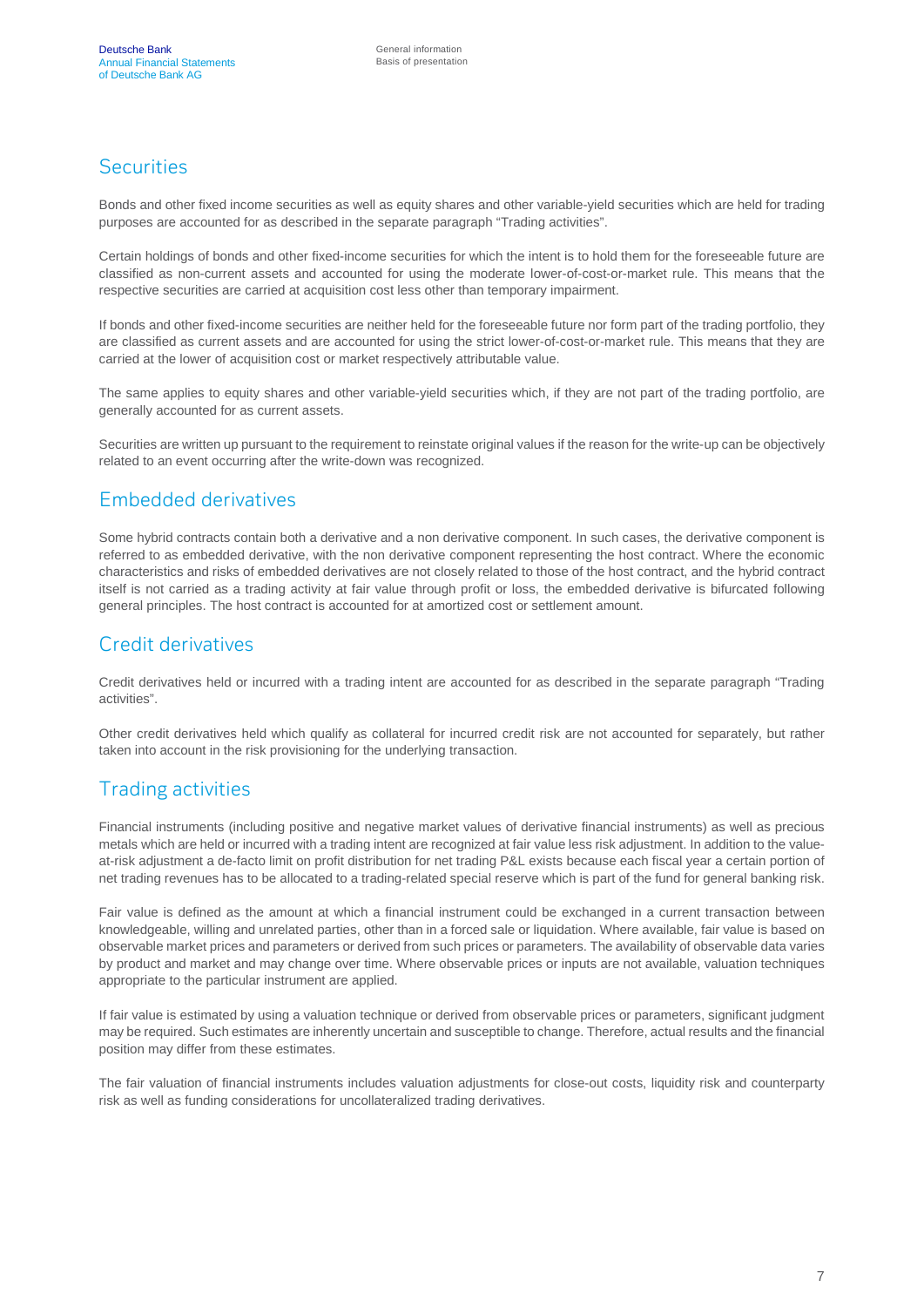In order to reflect any remaining realization risk for unrealized gains, the result of the fair value measurement is reduced by a risk adjustment, which is deducted from trading assets. The risk adjustment is based on value-at-risk which is calculated using a holding period of ten days and a confidence level of 99 %.

The trading-related special reserve is provided for by taking at least 10 % of the net trading revenues (after risk adjustment) and must not exceed the total amount of net trading revenues of the respective fiscal year. It has to be provided for until the trading-related special reserve corresponds to 50 % of the five-year average of net trading revenues after risk adjustment.

The reserve may only be consumed to either release an amount exceeding the 50 % limit or to cover net trading losses.

Financial instruments and precious metals held for trading are separately presented as "Trading assets" or "Trading liabilities" on the face of the balance sheet. Forward contracts to buy or sell commodities do basically not qualify as financial instruments and can therefore not be assigned to trading assets.

Any changes in fair value after risk adjustment are recognized as "Net trading result".

Under certain conditions, trading derivatives are offset against cash collateral posted by counterparties. On an individual counterparty basis, such derivatives qualify for offsetting which have been contracted under a master agreement with a credit support annex ("CSA") and daily exchange of cash collateral. For each counterparty, the amount offset includes the positive and negative market values of derivatives as well as the collateral paid or received.

#### Valuation units (hedge accounting)

In instances in which for accounting purposes assets, liabilities, pending transactions or highly probable forecasted transactions (hedged items) and financial instruments (hedging instruments) are designated in a valuation unit to achieve an offset for changes in fair value or cash flows attributable to the hedged risk the general measurement rules are not applicable. The bank generally utilizes the freeze method, which means that offsetting value changes related to the hedged risk are not recorded. Consequently, negative fair value changes related to the same type of risk are not recognized during the period of the hedge unless a net loss, i.e., negative ineffectiveness, arises which is recognized as a provision for imminent losses.

For the purpose of hedge accounting forward contracts to buy or sell commodities are treated as financial instruments.

#### Reclassifications

Receivables and securities have to be classified as trading activities, liquidity reserve or non-current investments at inception.

A reclassification into trading after initial recognition is not permitted and a reclassification from trading activities is only allowed if the intent changes due to exceptional market conditions, especially conditions that adversely affect the ability to trade. Furthermore, financial instruments held with a trading intent may be designated subsequently as hedging instruments into a valuation unit.

A reclassification between the categories liquidity reserve and non-current investments occurs when there is a clear change in management intent after initial recognition which is documented.

The reclassifications are made when the intent changes and at the fair value as of the reclassification date.

#### Participating interests and investments in affiliated companies

Participating interests are recognized either at cost or utilizing the option available under Section 253 HGB at their lower fair value.

Investments in affiliated companies are accounted for at moderate lower-of-cost-or-market. This means that write-downs are only recognized if the impairment is considered other than temporary.

To determine the fair value of affiliated companies, a discounted cash-flow model is applied. The model discounts the expected free cash-flows for a five year horizon using a risk-adjusted interest rate. For the time after the five year period, the sustainable plan development is projected to determine the terminal value. The valuation includes measurable synergies for certain affiliated companies.

Participating interests and investments in affiliated companies are written up pursuant to the requirement to reinstate original values if the reason for the write-up can be objectively related to an event occurring after the write-down was recognized. The offsetting option available under Section 340c (2) HGB has been utilized.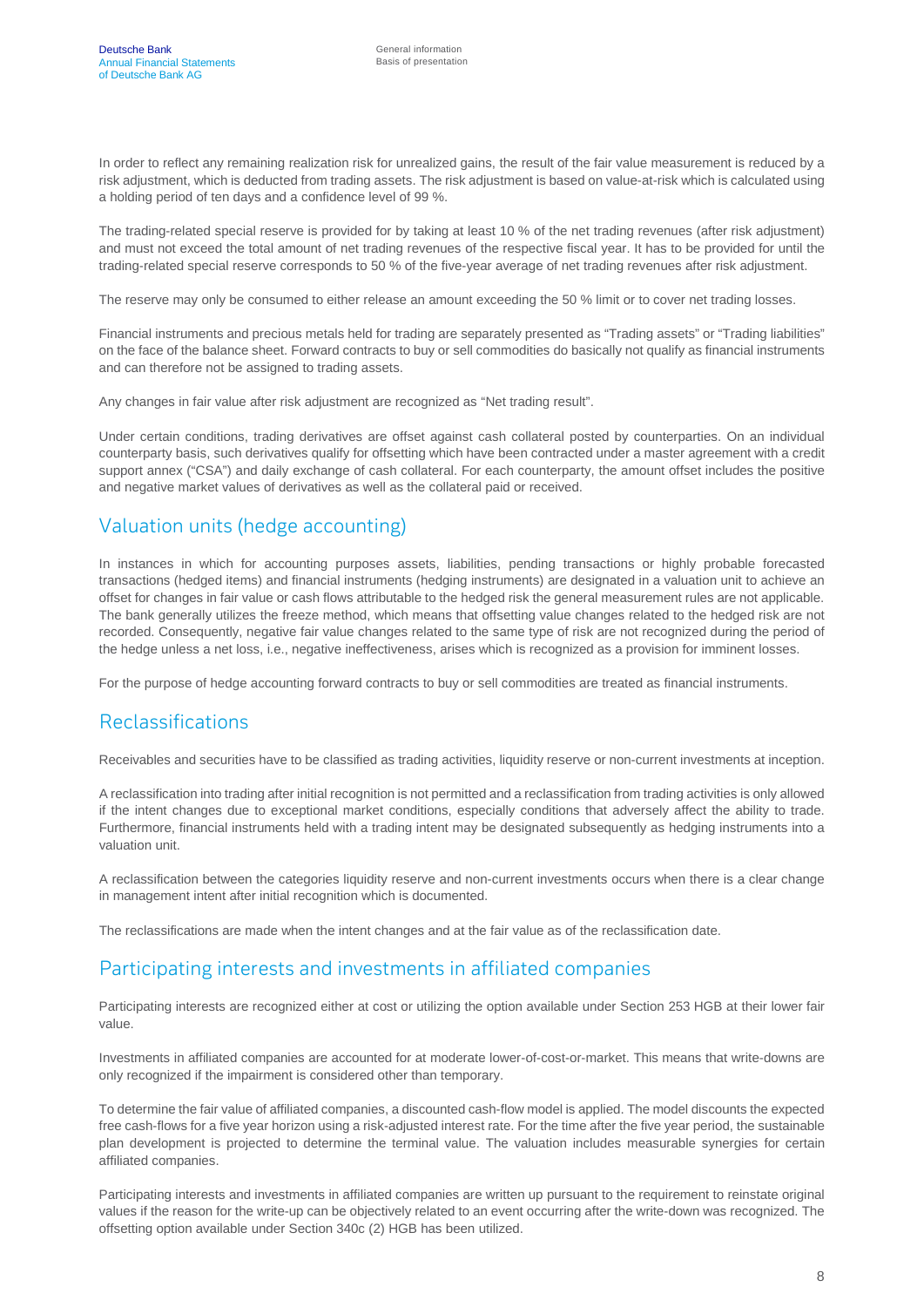### Tangible and intangible assets

Tangible and intangible assets are reported at their acquisition or manufacturing cost less any depreciation or amortization. Self-developed brands, mastheads, publishing titles, customer lists and similar intangible assets are not recognized.

Write-downs are made for any impairment that is likely to be permanent.

Tangible and intangible assets have to be written up if the increase in value can be objectively related to an event occurring after the write-down was recognized.

Low-value assets are written off in the year in which they are acquired.

#### Derecognition of assets

An asset is generally derecognized when legal ownership is transferred.

However, if the seller irrespective of the asset's legal transfer retains the majority of risks and rewards of ownership, the asset is not derecognized.

Securities lending/borrowing transactions in accordance with Section 246 (1) sentence 2 HGB remain recognized in the transferor's balance sheet. Therefore the securities lent are not derecognized by the transferor because he remains exposed to the majority of risks and rewards of ownership.

#### Liabilities

Liabilities are recognized at their settlement or nominal amounts. Zerobonds issued at a discount are reported at their present value, using the original effective interest rate.

#### Instruments qualifying as additional tier 1 capital

The instruments issued qualify as liabilities and are recognized at their settlement or nominal amount. Interest is accrued based on the expected payments to the investors in the instruments.

#### Provisions

Provisions for pensions and similar obligations are recognized in accordance with actuarial principles. Pension provisions are calculated using the projected unit credit method and using the average market rate for an assumed remaining term of 15 years as published by the German Federal Bank unless the pension plan's remaining term is shorter.

In 2019 the Group decided to apply DB specific mortality assumptions used to determine the defined benefit obligation for its defined benefit pension plans in Germany. In this context - based on actuarial calculations for the DB specific population - the bank adjusted the mortality expectations from the so far used "Richttafeln Heubeck 2018G" to the DB specific mortality experience of employees and pensioners. This change in actuarial assumptions led to an actuarial loss of €93 million before taxes as of 31 December 2019.

Assets which are exclusively used to settle pensions and similar obligations and which are controlled neither by Deutsche Bank AG nor any creditor (plan assets) are fair valued and offset with the respective provisions. Overfunded obligations are recognized on the balance sheet as a net asset after offsetting of provisions. For underfunded pension obligations and obligations from the bank's internally financed plans, the relevant provisions are made.

If the settlement amount of pensions and similar obligations is solely based on the fair value of securities held as non-current financial assets, the provision is measured at the fair value of these securities if the fair value exceeds the guaranteed minimum.

Other provisions for uncertain liabilities or for onerous contracts (excluding trading activities) are recognized at their expected settlement amount applying the principles of prudent commercial judgment. Provisions for uncertain liabilities are discounted if the related cash outflows are not expected to arise within twelve months after the balance sheet date.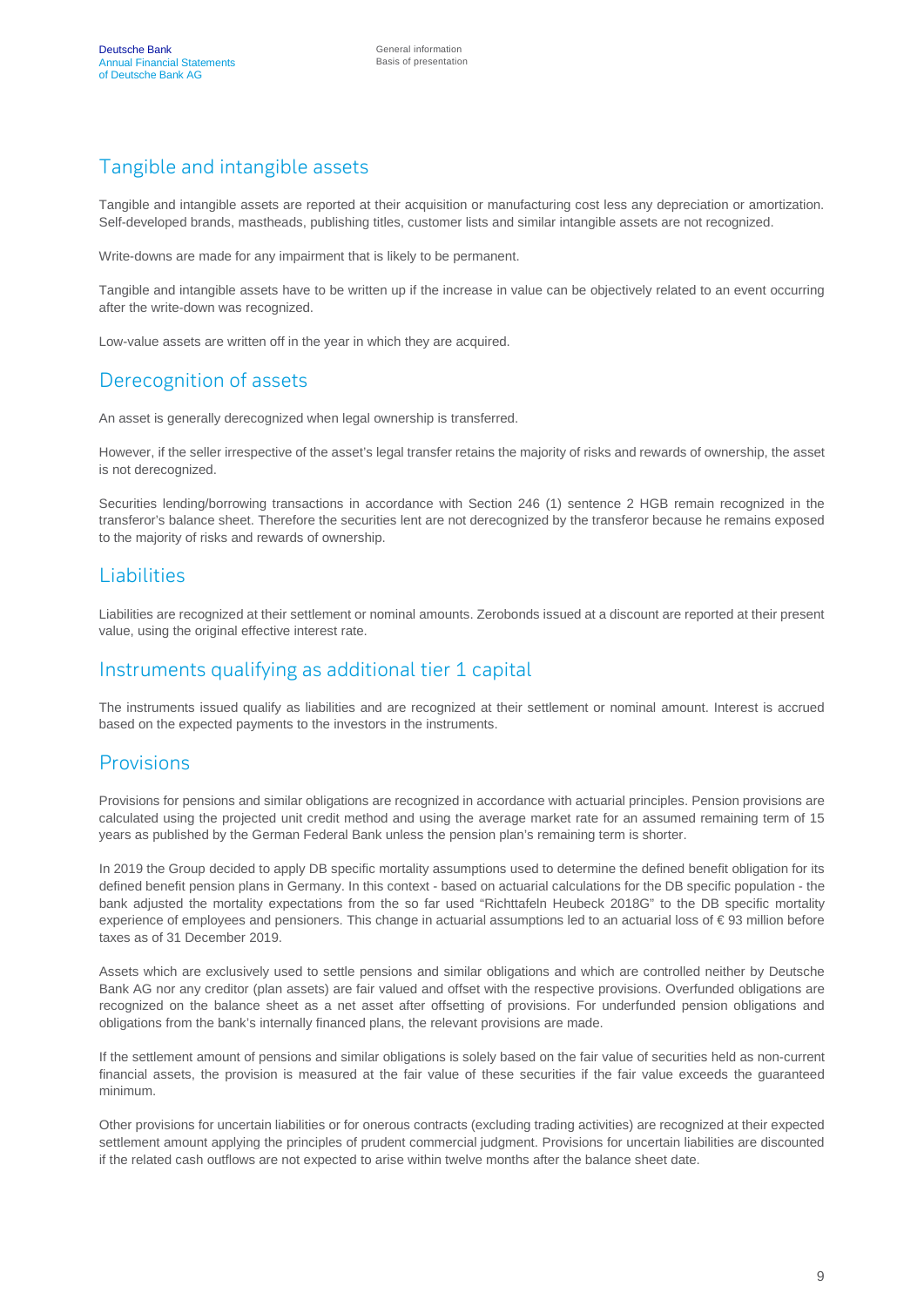The assessment whether to recognize a provision for imminent losses comprises an evaluation whether a net loss is probable to arise for all interest-earning and interest-bearing positions which are not held with a trading intent, i.e., all positions within the banking book existing as of the reporting date.

The assessment whether a net loss is probable in respect of interest-earning and interest-bearing positions within the banking book requires comparing expected future net interest and expected future directly attributable fees with expected future funding and credit risk expenses as well as future expected administrative expenses associated with the interest-earning and interest-bearing positions as of the reporting date.

The assessment of a potential provision is aligned with the internal management of the interest-related position in the banking book. For interest-related positions of the banking book a present value based approach is used supplemented by an analysis of the historic cost coverage of risk and administrative costs by net interest surpluses for the positions hedged against interest rate risk.

#### Deferred taxes

Deferred tax assets and deferred tax liabilities on temporary differences between the accounting and tax base for assets, liabilities and accruals are offset against each other and presented net on the balance sheet as either deferred tax assets or deferred tax liabilities. In determining deferred tax assets unused tax losses are taken into account, but only to the extent that they can be utilized within the following five years.

#### Treasury shares

If Deutsche Bank AG acquires its own shares (treasury shares) they are openly deducted at cost from capital and distributable reserves in a separate column on the face of the balance sheet with no gain or loss being recognized in the income statement.

If such treasury shares are subsequently sold the previously mentioned deduction is reversed and any amount exceeding the original acquisitions costs is to be recognized within capital reserves whereas a loss on the subsequent sale is to be recognized in revenue reserves.

#### Currency translation

Currency translation is consistent with the principles set forth in Sections 256a and 340h HGB.

Assets denominated in foreign currency and treated as fixed assets, but not separately covered in the same currency, are shown at historical cost unless the change in the foreign currency rate is other than temporary so that the assets have to be written down. Other foreign currency denominated assets and liabilities and outstanding cash deals are translated at the mid spot rate at the balance sheet date, and forward exchange deals at the forward rate at the balance sheet date.

The definition of those positions in foreign currency for which the bank applies the special coverage method according to Section 340h HGB reflects internal risk management procedures.

The accounting for gains and losses from currency translation depends on to which foreign currency positions they relate. Gains and losses from currency translation of trading assets and trading liabilities as well as gains and losses from the translation of positions which are specifically covered are recognized in the income statement. The same applies to foreign currency positions which are not specifically covered but have a remaining term of one year or less. In contrast, for foreign currency positions which are not specifically covered and have a remaining term of more than year in accordance with the imparity principle only the losses from currency translation are recognized. The result of currency translation is included in the net trading result and in other operating income and expenses.

The items on the balance sheets and the income statements of foreign branches are translated into euros at mid-rates at the respective balance sheet dates (closing-rate method). Differences resulting from the translation of balance sheet items within the bank – with the exception of exchange rate losses on the translation of the capital allocated to the branches outside Germany (including gains and losses carried forward) – are reported as sundry assets or sundry liabilities not affecting net income.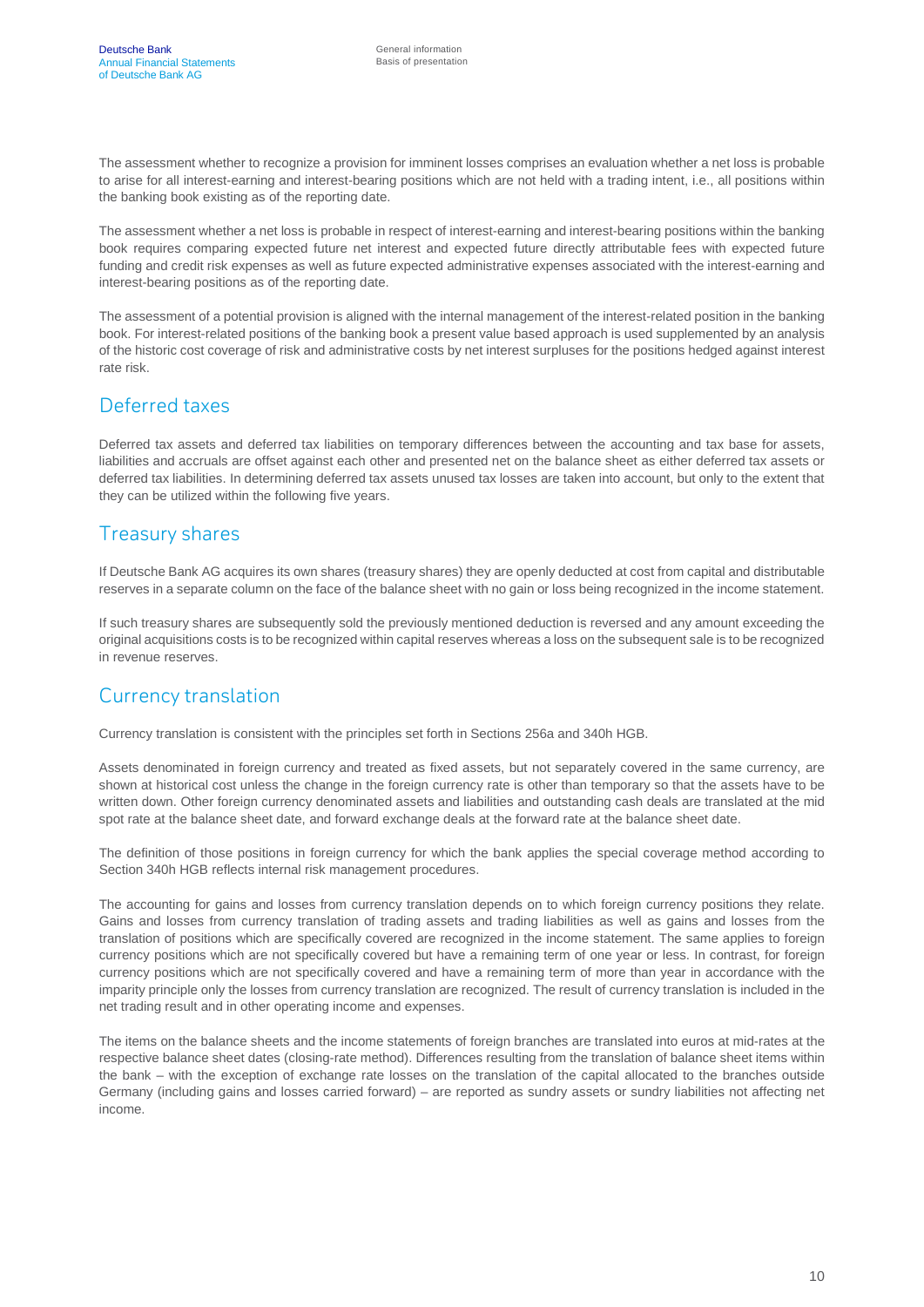### Notes to the balance sheet

### Maturity structure of receivables

| in $\epsilon$ m.                                                     | Dec 31, 2019 | Dec 31, 2018 |
|----------------------------------------------------------------------|--------------|--------------|
| Other Receivables from banks without receivables repayable on demand | 63,865       | 63,198       |
| with a residual period of                                            |              |              |
| up to three months                                                   | 16.131       | 17,777       |
| more than three months and up to one year                            | 19.394       | 15.960       |
| more than one year and up to five years                              | 14.247       | 10,816       |
| more than five years                                                 | 14,093       | 18,646       |
| Receivables from customers                                           | 242.077      | 239.081      |
| with a residual period of                                            |              |              |
| up to three months                                                   | 114.291      | 124,716      |
| more than three months and up to one year                            | 40.315       | 28.789       |
| more than one year and up to five years                              | 59.274       | 54,220       |
| more than five years                                                 | 21.618       | 27.798       |
| with an indefinite period                                            | 6,580        | 3,557        |

### **Securities**

The table below provides a breakdown of the marketable securities contained in the listed balance sheet positions.

|                                                   |              | listed       |                       | unlisted     |
|---------------------------------------------------|--------------|--------------|-----------------------|--------------|
| in $\notin$ m.                                    | Dec 31, 2019 | Dec 31, 2018 | Dec 31, 2019          | Dec 31, 2018 |
| Bonds and other fixed-income securities           | 48.984       | 33.450       | 6.594                 | 6.348        |
| Equity shares and other variable-yield securities | 168          | 275          |                       | 15           |
| Participating interests                           |              |              | $\mathbf{4}^{\prime}$ | 40           |
| Investments in affiliated companies               |              |              |                       |              |

Of the bonds and other fixed-income securities of  $\epsilon$  55.6 billion,  $\epsilon$  7.6 billion mature in 2020.

Bonds and other fixed-income securities held as fixed assets are reported at amortized cost as Deutsche Bank intends to hold these securities for the foreseeable future. Their total carrying amount as of the reporting date amounts to € 14,845 million and relates to the strategic liquidity reserve, which is managed by Group Treasury. It contains high quality government, supranational and agency bonds purchased during 2019. This portfolio contains assets with a carrying value of €3,708 million, for which the current market values are in total  $\epsilon$  19 million lower than the carrying values.

### Investments in investment funds

The following table shows a breakdown of investments in German and foreign investment funds by investment purpose where the fund units held exceeded 10 %.

|                |                |            |                                                           | Dec 31, 2019            |
|----------------|----------------|------------|-----------------------------------------------------------|-------------------------|
| in $\notin$ m. | Carrying value | Fair value | Difference<br>between fair<br>value and<br>carrying value | Distribution in<br>2019 |
| Equity funds   | 118            | 118        |                                                           |                         |
| Bond funds     | 384            | 384        |                                                           |                         |
| Mixed funds    | 583            | 583        |                                                           |                         |
| Total          | 1,085          | 1.085      |                                                           |                         |

The investments in the funds were assigned to trading assets. Their carrying values corresponded to their fair values. The majority of the funds were exchange traded funds established by Deutsche Bank.

The conditions to postpone the redemption of fund units may vary from fund to fund. They may be based on a minimum asset value or make it discretionary to the fund directors. Restrictions for daily redemption of the fund units relate to cases where too many investors try to redeem at a specific point in time. In these cases the funds might postpone the redemption until such time that they can fulfill the redemption request.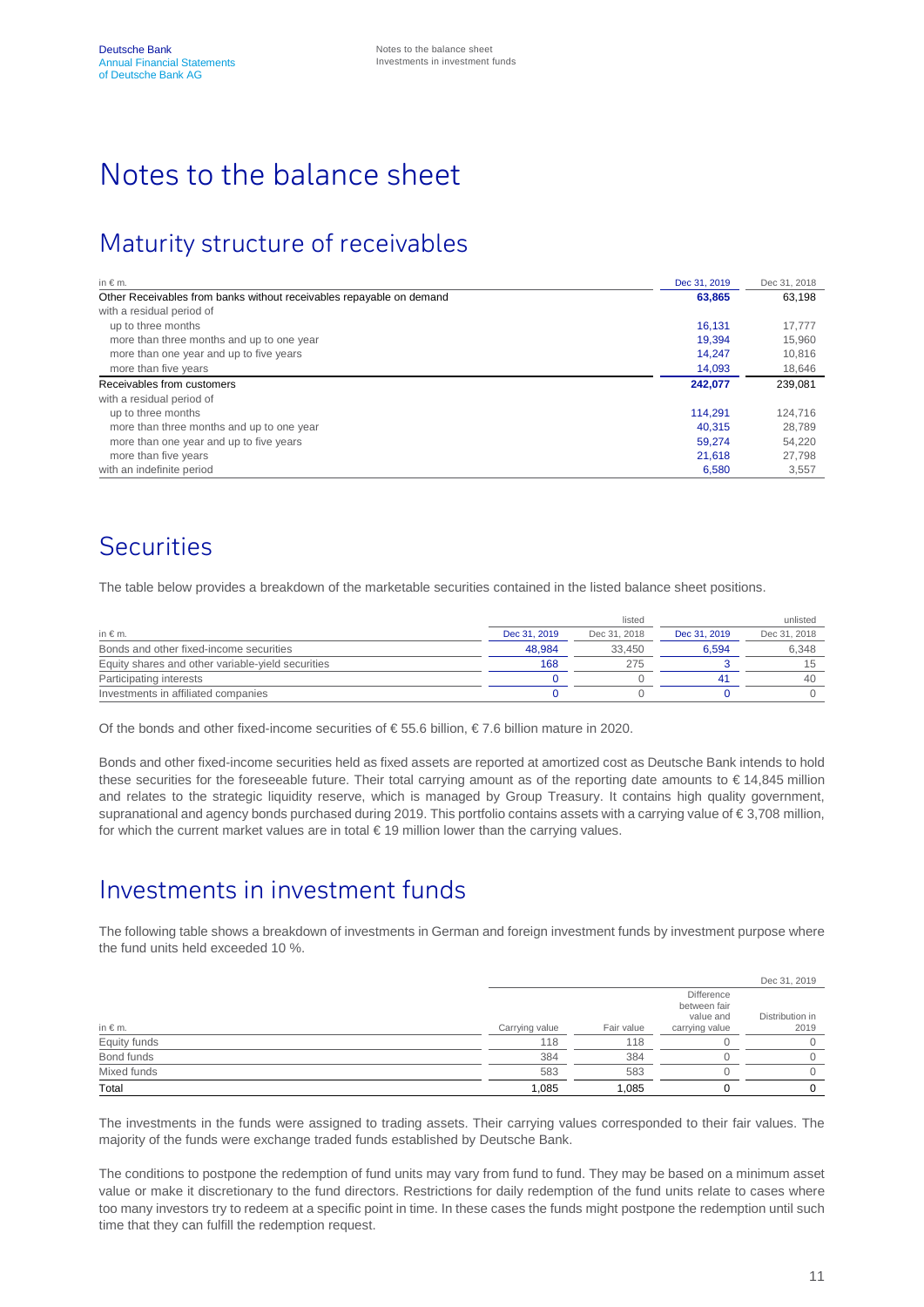### Transactions subject to sale and repurchase agreements

The book value of assets reported on the balance sheet and sold subject to a repurchase agreement in the amount of € 13.9 billion related exclusively to securities sold under repo agreements.

### Trading assets and liabilities

#### Financial instruments held with a trading intent

The following table provides a breakdown of trading assets and trading liabilities.

| Dec 31, 2019<br>in $\epsilon$ m.                  | <b>Trading assets</b> | in $\notin$ m.                   | <b>Trading liabilities</b> |
|---------------------------------------------------|-----------------------|----------------------------------|----------------------------|
| Derivative financial instruments                  | 80.848                | Derivative financial instruments | 81,910                     |
| Receivables                                       | 83.349                | Liabilities                      | 110.742                    |
| Bonds and other fixed-income securities           | 60.364                |                                  |                            |
| Equity shares and other variable-yield securities | 23.119                |                                  |                            |
| Sundry assets                                     | 636                   |                                  |                            |
| Risk adjustment                                   | (160)                 |                                  |                            |
| Total                                             | 248.158               | Total                            | 192.652                    |

The basic assumptions to determine the fair value using accepted valuation methods are presented in detail in the section "Basis of Presentation".

Derivatives held for trading purposes that were traded under master agreements together with a credit support annex allowing for daily exchange of collateral were netted for each counterparty in the balance sheet. The netting for each counterparty encompasses both the carrying amount of the derivatives and the collateral provided. This involved offsetting positive fair values of € 257.5 billion (2018: € 235.6 billion) with negative fair values of € 243.4 billion (2018: € 222.0 billion) on derivatives held for trading with the associated receivables (€ 24.8 billion, 2018: € 20.9 billion) and liabilities (€ 38.9 billion, 2018: €34.5 billion) from collateral provided. Please refer to the basis of presentation regarding the offsetting.

The subsequent table breaks down the derivatives valued at fair value which correspond to trading derivatives, by type and volume.

|                                       | Dec 31, 2019    |
|---------------------------------------|-----------------|
| in $\notin$ m.                        | Notional amount |
| OTC products                          | 31,623,273      |
| interest rate-linked transactions     | 25,054,282      |
| exchange rate-linked transactions     | 5,625,975       |
| credit derivatives                    | 160,204         |
| equity- and index-linked transactions | 728,754         |
| other transactions                    | 54,058          |
| Exchange-traded products              | 5,497,740       |
| interest rate-linked transactions     | 5,205,296       |
| equity- and index-linked transactions | 15,469          |
| exchange rate-linked transactions     | 228,305         |
| other transactions                    | 48,670          |
| Total                                 | 37.121.013      |

The amount, timing and the reliability of future cash flows are impacted by the interest rate environment, by the development in the equity and debt markets as well as by credit spreads and defaults.

#### Method and assumptions and risk adjustment amount

The calculation of the risk adjustment is based on the model to calculate the regulatory value-at-risk which incorporates financial instruments held or incurred for trading purposes. The valuation of trading assets might require various valuation adjustments e.g. for liquidity risks which are explained in more detail under "Basis of Presentation" in the section "Trading activities".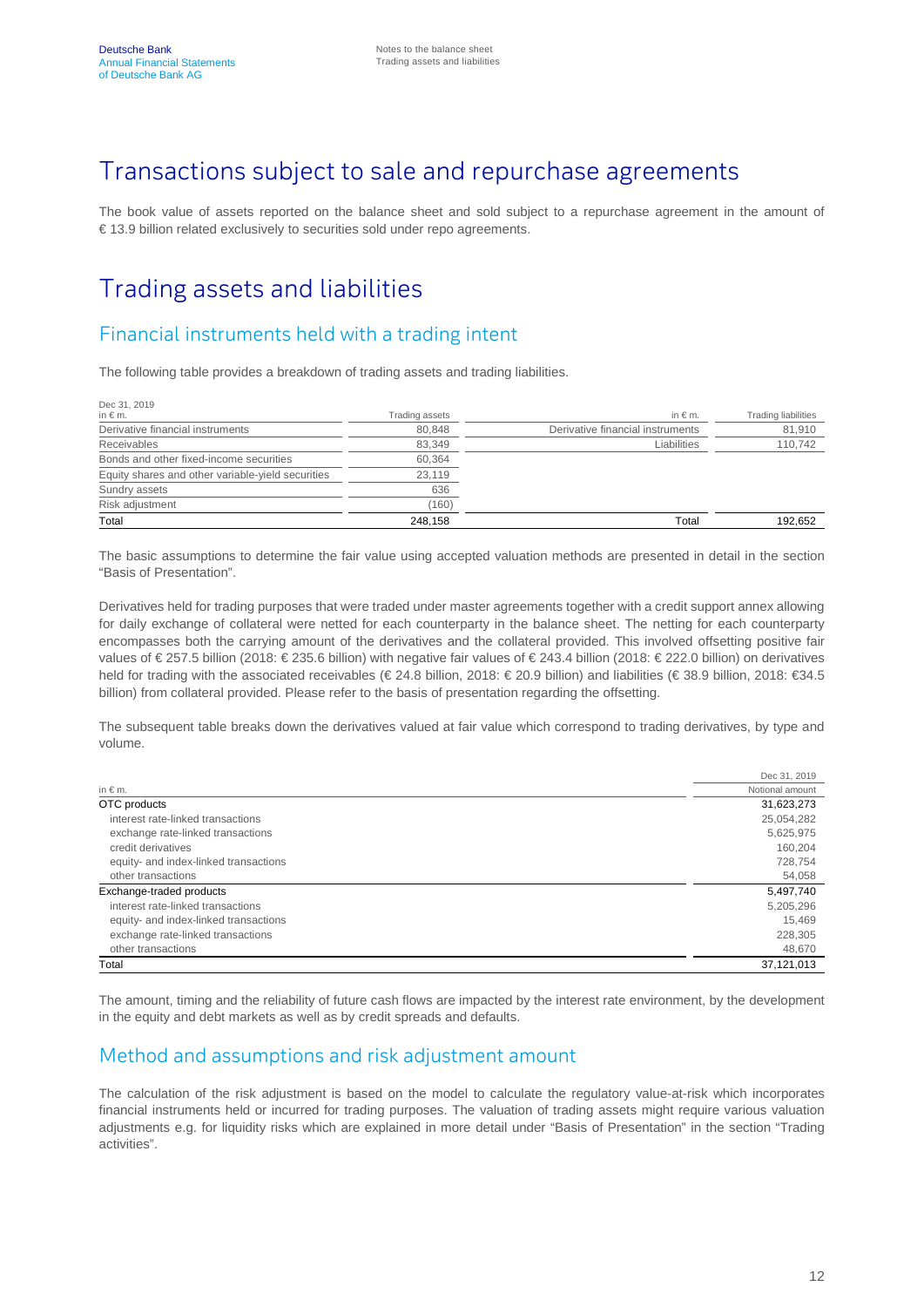The calculation of the value-at-risk adjustment ("VaR-adjustment") is based on a holding period of ten days and a confidence level of 99 %. The observation period is 261 trading days.

In addition to the regulatory VaR-adjustment the risk adjustment was supplemented by additional risk figures related to Deutsche Bank's own credit risk which is not covered by the VaR calculation.

The absolute amount of the risk adjustment is  $\epsilon$  160 million.

#### Change of criteria for the classification of financial instruments as trading

During the year 2019 the criteria related to the assignment of financial instruments to trading assets and liabilities remained unchanged.

### Subordinated assets

The table below presents an overview of the subordinated assets contained in the respective balance sheet positions.

| in $\notin$ m.                          | Dec 31, 2019 | Dec 31, 2018 |
|-----------------------------------------|--------------|--------------|
| Receivables from banks                  | 635          | 635          |
| Receivables from customers              |              |              |
| Bonds and other fixed-income securities | 1.221        | 1.228        |
| Trading assets                          | 2.035        | 4,875        |

### Derivative financial instruments

#### Forward transactions

Forward transactions outstanding at the balance sheet date consisted mainly of the following types of business:

- interest rate-linked transactions: forward deals linked to debt instruments, forward rate agreements, interest rate swaps, interest futures, option rights in certificate form, option deals and option contracts linked to interest rates and indices;
- exchange rate-linked transactions: foreign exchange and precious metal forwards, cross-currency swaps, option rights in certificate form, option deals and option contracts linked to foreign exchange and precious metals, foreign exchange and precious metal futures;
- share-/index-related transactions: equity forwards and futures, index futures, option rights in certificate form, option deals and option contracts linked to equities and indices;
- credit derivatives: credit default swaps (CDS), total return swaps (TRS), credit linked notes (CLN).

The above types of transactions are concluded almost exclusively to hedge interest rate, exchange rate and market price fluctuations in trading activities.

#### Derivatives not accounted for at fair value

The subsequent table presents derivative financial instruments recorded as banking book derivatives that are generally not accounted for at fair value.

|                                    |          |          |                |          | Dec 31, 2019 |
|------------------------------------|----------|----------|----------------|----------|--------------|
|                                    | Notional |          | Carrying value |          | Fair value   |
| in $\epsilon$ m.                   | amount   | positive | negative       | positive | negative     |
| OTC products                       |          |          |                |          |              |
| interest rate-related transactions | 615.479  | 2.502    | 408            | 6.239    | 3,363        |
| exchange rate-related transactions | 109.260  | 181      | 502            | 705      | 5,632        |
| credit derivatives                 | 3,622    |          |                |          |              |
| other transactions                 | 44       |          |                |          | 13           |
| Total                              | 728.405  | 2.691    | 917            | 6.951    | 9.015        |

The carrying values of derivatives generally not recorded at fair value are reported in "Sundry Assets" and "Sundry Liabilities".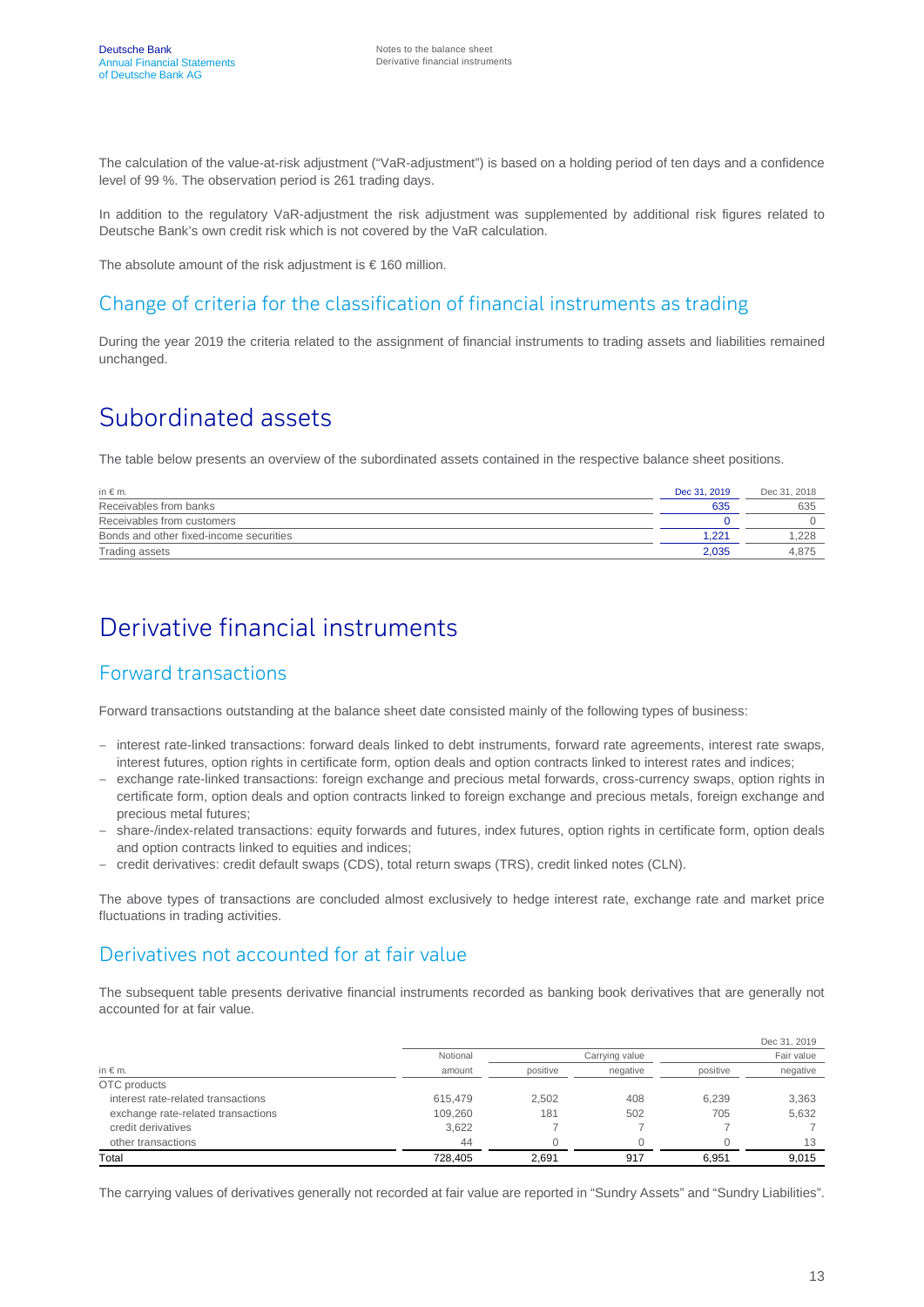### Valuation units (hedge accounting)

Deutsche Bank AG enters into valuation units via fair value hedges, to protect itself essentially through interest rate swaps and options against fair value changes of fixed rate securities resulting from changes in market rates.

In case credit derivatives in the banking book do not qualify for loan collateral treatment, hedge accounting is applied in line with pronouncement IDW RS BFA 1.

Additional risks resulting from bifurcatable derivatives embedded in hybrid financial instruments are hedged as well via microhedge relationships.

In addition to the cases described above Deutsche Bank hedges commodity risks via micro- and portfolio-hedge relationships.

The subsequent table provides an overview of the hedged items in valuation units including the amount of hedged risks. For hedged assets and hedged liabilities the carrying value is presented as well.

|                            |                 | Dec 31, 2019           |
|----------------------------|-----------------|------------------------|
| in $\in$ m.                | Carrying value  | Amount of secured risk |
| Secured assets, total      | 24,344          | 661                    |
| Secured liabilities, total | 81.148          | (3, 340)               |
|                            |                 |                        |
|                            | Notional amount | Amount of secured risk |
| Pending transactions       | 31.419          | 123                    |

The amount of hedged risk, if negative, represents the cumulative decrease in fair value for assets respectively the cumulative increase of fair value for liabilities since inception of the hedge relationship that were not recognized in profit and loss net. after considering hedges. Positive amounts of hedged risk correspond to the cumulative increase in fair value of assets respectively the cumulative decrease in fair value of liabilities that were not recognized in profit and loss net, after considering hedges.

Using foreign exchange forwards and swaps, Deutsche Bank AG contracts fair value hedges of foreign-exchange risks of its branches dotational capital and profit/loss carried forward representing the net asset value exposed to foreign exchange risk. The carrying amount of the net hedged position amounts to € 29.4 billion. The amount of hedged risk is positive € 608 million. The final offset of the mirroring spot rate changes takes place at the point in time when the dotational capital is redeemed.

In instances where the contractual terms of hedged item and hedging instrument are exactly offsetting, both prospective assessment of effectiveness and retrospective measurement of ineffectiveness of a valuation unit are based on the matching of critical terms. In addition the bank may utilize statistic methods and regression analysis for the assessment of prospective effectiveness. Deutsche Bank AG compares the amounts of the changes of fair values of hedged items and hedging instruments (dollar-offset method). The valuation units are generally established over the remaining maturity of the hedged items.

### Information on affiliated, associated and related companies

|                                         |              | Affiliated companies |              | Associated and related companies |  |
|-----------------------------------------|--------------|----------------------|--------------|----------------------------------|--|
| in $\epsilon$ m.                        | Dec 31, 2019 | Dec 31, 2018         | Dec 31, 2019 | Dec 31, 2018                     |  |
| Receivables from banks                  | 58.723       | 58.955               |              |                                  |  |
| Receivables from customers              | 76.286       | 97.978               | 6            | 11                               |  |
| Bonds and other fixed-income securities | 1.224        | 2.199                |              |                                  |  |
| Liabilities to banks                    | 69.225       | 67.334               |              |                                  |  |
| Liabilities to customers                | 25.424       | 31.080               | 21           | 19                               |  |
| Liabilities in certificate form         | 903          | 1.023                |              |                                  |  |
| Subordinated liabilities                | 1.474        | 2.661                |              |                                  |  |

A complete list of the Shareholdings of Deutsche Bank AG (including companies, where the holding equals or exceeds 20% and holdings in large corporations, where the holding exceeds 5% of the voting rights) can be found in the Note "Shareholdings".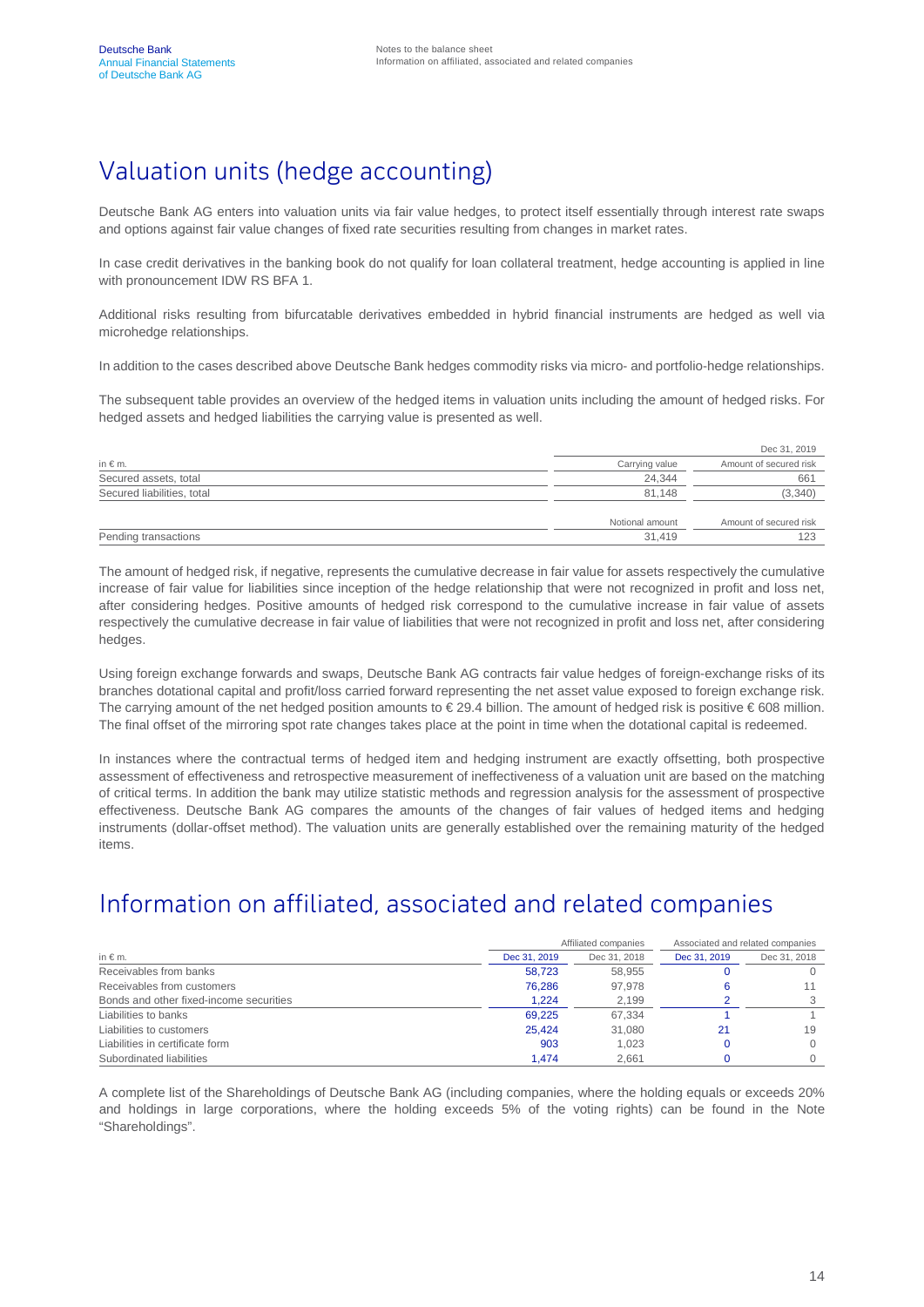### Trust business

|                                                      |              | Assets held in trust |                          |              | Liabilities held in trust |
|------------------------------------------------------|--------------|----------------------|--------------------------|--------------|---------------------------|
| in $\in$ m.                                          | Dec 31, 2019 | Dec 31, 2018         | in $\epsilon$ m.         | Dec 31, 2019 | Dec 31, 2018              |
| Receivables from banks                               | 93           |                      | Liabilities to banks     |              |                           |
| Receivables from customers                           | 14           | 14                   | Liabilities to customers | 108          | 36                        |
| Bonds and other fixed-income<br>securities           |              |                      |                          |              |                           |
| Equity shares and other<br>variable-yield securities |              |                      |                          |              |                           |
| Participating interests                              |              |                      |                          |              |                           |
| Sundry assets                                        |              |                      |                          |              |                           |
| Total                                                | 108          | 37                   | Гоtal                    | 108          | 37                        |

### Fixed assets

The following schedule shows the changes in fixed assets.

|                                                                      | Acquisition/manufacturing costs |              |                  | Depreciation/amortization, write-<br>downs and value adjustments |                            |                      | Book value                           |                               |
|----------------------------------------------------------------------|---------------------------------|--------------|------------------|------------------------------------------------------------------|----------------------------|----------------------|--------------------------------------|-------------------------------|
| in $\notin$ m.                                                       | Balance at<br>Jan 1,<br>2019    | Additions    | <b>Disposals</b> | Cumulative                                                       | therein<br>current<br>year | therein<br>disposals | <b>Balance</b> at<br>Dec 31,<br>2019 | Balance at<br>Dec 31,<br>2018 |
| Intangible assets                                                    | 7,871                           | 877          | 1.252            | 4,377                                                            | 1.879                      | 1,252                | 3,119                                | 4.097                         |
| Self-developed intangible assets                                     | 6,022                           | 8621         | 1,242            | 3,030                                                            | 1,727                      | 1,244                | 2,612                                | 3,452                         |
| Purchased intangible assets                                          | 1,150                           | 15           | 4                | 657                                                              | 147                        | 2                    | 504                                  | 635                           |
| Goodwill                                                             | 700                             | $\mathbf{0}$ | 6                | 691                                                              | 6                          | 6                    | 3                                    | 9                             |
| Down-payments                                                        | $\Omega$                        | $\Omega$     | $\Omega$         | $\Omega$                                                         | $\Omega$                   | $\Omega$             | $\Omega$                             | $\Omega$                      |
| Tangible assets                                                      | 3,024                           | 78           | 33               | 2,223                                                            | 238                        | 24                   | 846                                  | 1,012                         |
| Land and buildings                                                   | 75                              | $\mathbf{0}$ | $\Omega$         | 23                                                               | 2                          | $\Omega$             | 53 <sup>2</sup>                      | 54                            |
| Office furniture and equipment                                       | 2,932                           | 78           | 33               | 2,188                                                            | 232                        | 24                   | 789                                  | 954                           |
| Leasing assets                                                       | 17                              | $\mathbf{0}$ | $\mathbf{0}$     | 13                                                               | 4                          | 0                    | 4                                    | $\overline{4}$                |
|                                                                      |                                 |              | Change           |                                                                  |                            |                      |                                      |                               |
| Participating interests                                              |                                 |              | (118)            |                                                                  |                            |                      | 249                                  | 367                           |
| Investments in affiliated companies                                  |                                 |              | $(11, 315)^3$    |                                                                  |                            |                      | 34,309                               | 45.624                        |
| Money market instruments                                             |                                 |              |                  |                                                                  |                            |                      | $\Omega$                             | $\Omega$                      |
| Bonds and other fixed-income<br>securities                           |                                 |              | 14,845           |                                                                  |                            |                      | 14,845                               | $\mathbf{0}$                  |
| thereof: included in valuation units<br>according to Section 254 HGB |                                 |              | $\Omega$         |                                                                  |                            |                      | $\Omega$                             | $\mathbf{0}$                  |
| Equity shares and other variable-<br>vield securities                |                                 |              | (50)             |                                                                  |                            |                      |                                      | 51                            |
| thereof: included in valuation units<br>according to Section 254 HGB |                                 |              | $\Omega$         |                                                                  |                            |                      | $\Omega$                             | $\mathbf{0}$                  |

The option to combine financial assets pursuant to Section 34 (3) RechKredV has been utilized. Exchange rate changes at foreign branches resulting from currency translation at closing rates have been recognized in acquisition/manufacturing costs (balance at January 1, 2019) and in cumulative depreciation/amortization, write-downs and value

adjustments.<br><sup>1</sup> Additions to self-developed intangible assets relate to self-developed software.

<sup>2</sup> Land and buildings with a total book value of €53 million were used as part of our own activities.<br><sup>3</sup> Investments in affiliated companies decreased by €11.3 billion to €34.3 billion. The decrease was mainly attributa

#### Intangible assets

The goodwill reported under intangible assets is amortized over its estimated useful life of between five and 15 years. Its determination is based on economic and organizational factors such as future growth and profit prospects, mode and duration of expected synergies, leveraging customer base and assembled workforce of the acquired business. Software classified as an intangible asset is amortized over its useful life, which extends over a period of up to 10 years.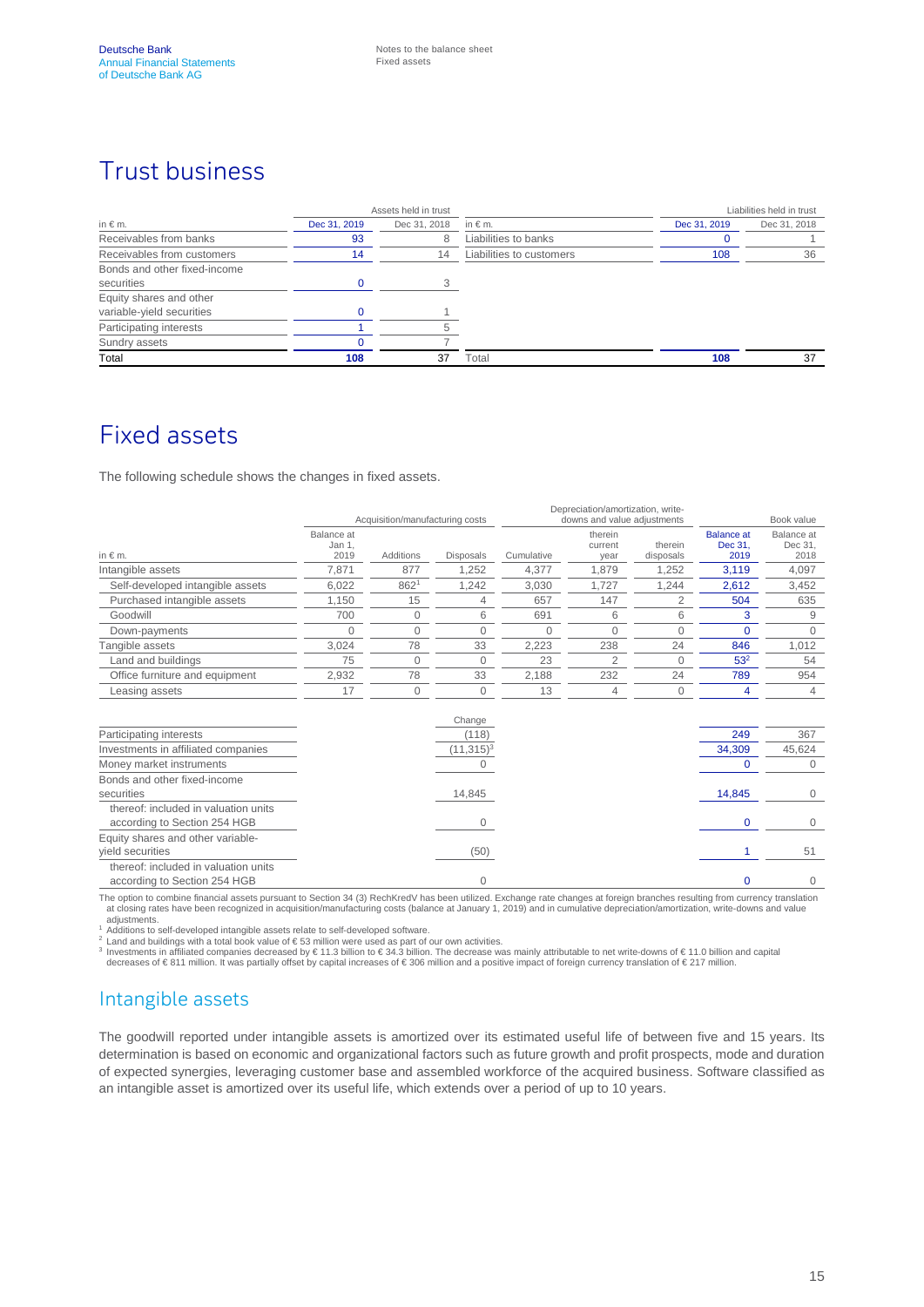### Sundry assets

Sundry assets of € 4.4 billion mainly consist of balloon-payments from swaps of € 1.5 billion, tax claims of € 1.1 billion as well as payments related to the Single Resolution Fund and German Deposit Protection of € 0.5 billion.

### Prepaid expenses

Prepaid expenses include discounts between the issuance and redemption amount for liabilities of € 59 million.

### Deferred taxes

Deferred taxes are determined for temporary differences between commercial carrying amounts of assets and liabilities and accruals and their tax bases when it is anticipated that such differences will reverse in subsequent reporting periods. In this context, temporary differences of consolidated tax group subsidiaries/partnerships where Deutsche Bank AG is a shareholder/partner are included in the determination of Deutsche Bank AG's deferred taxes as well. Deutsche Bank AG – New York Branch executed the tax allocation agreement whereby it is reimbursed for its deductible temporary differences, unused tax losses and tax credits. In addition, unused tax losses are taken into account when determining deferred tax assets, to the extent that they will be utilized within the following five years. The measurement of deferred taxes is based on the combined income tax rate of the tax group of Deutsche Bank AG which is currently 31.3 %. The combined income tax rate includes corporate tax, trade tax and solidarity surcharge.

By contrast, deferred taxes arising from temporary differences in German investments in the form of a partnership are measured based on a combined income tax rate which includes only the corporate income tax and solidarity surcharge; this currently amounts to 15.83 %.

Deferred taxes in foreign branches are measured with the applicable statutory tax rates which are mainly within a range of 17 % and 33 %.

In the reporting period an overall deferred tax asset of € 2.6 billion was presented on the balance sheet. Significant contributors were – Deutsche Bank AG – "domestic bank", including deferred taxes of consolidated tax group subsidiaries, Deutsche Bank AG – New York Branch and Deutsche Bank AG – London Branch. These are mainly based on unused tax losses and temporary differences, the latter mainly relating to staff related obligations and fair value measurements of loan portfolios and trading books.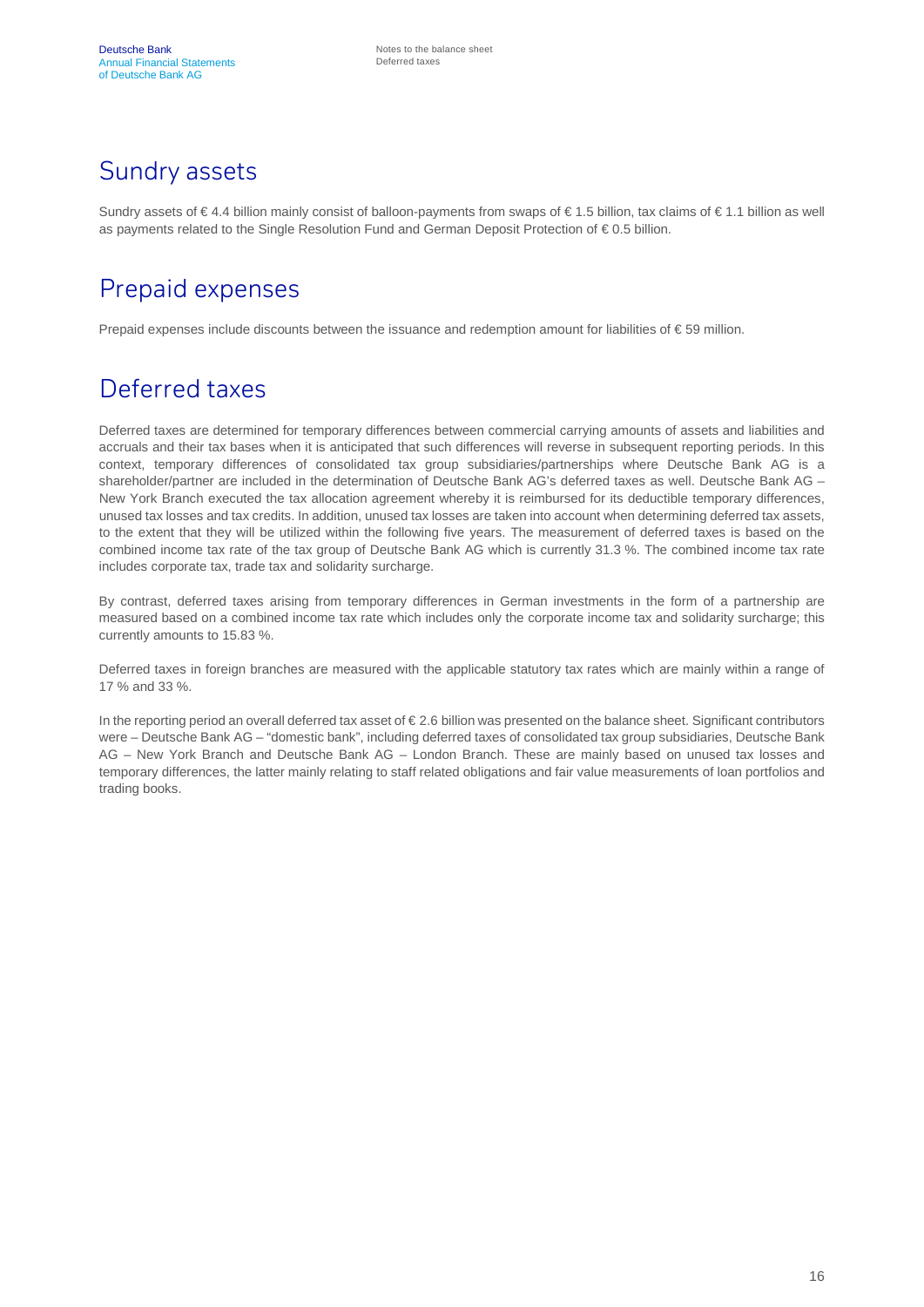### Maturity structure of liabilities

| in $\notin$ m.                                                       | Dec 31, 2019 | Dec 31, 2018 |
|----------------------------------------------------------------------|--------------|--------------|
| Liabilities to banks with agreed period or notice period             | 87,154       | 101,080      |
| with a residual period of                                            |              |              |
| up to three months                                                   | 62.894       | 79,421       |
| more than three months and up to one year                            | 13,997       | 9,628        |
| more than one year and up to five years                              | 5,710        | 7,557        |
| more than five years                                                 | 4,553        | 4,473        |
| Savings deposits with agreed notice period of more than three months | 849          | 935          |
| with a residual period of                                            |              |              |
| up to three months                                                   | 423          | 425          |
| more than three months and up to one year                            | 418          | 501          |
| more than one year and up to five years                              | 8            | 9            |
| more than five years                                                 | $\mathbf 0$  | $\Omega$     |
| Other liabilities to customers with agreed period or notice period   | 95,319       | 105,465      |
| with a residual period of                                            |              |              |
| up to three months                                                   | 47.299       | 48,024       |
| more than three months and up to one year                            | 32,061       | 31,602       |
| more than one year and up to five years                              | 7.704        | 16,772       |
| more than five years                                                 | 8,263        | 9,068        |
| Other liabilities in certificate form                                | 3,848        | 4,919        |
| with a residual period of                                            |              |              |
| up to three months                                                   | 1,159        | 1,912        |
| more than three months and up to one year                            | 2,680        | 3,006        |
| more than one year and up to five years                              | 10           |              |
| more than five years                                                 | $\mathbf 0$  | 0            |

Of the issued bonds and notes of € 87.6 billion, € 16.3 billion mature in 2020.

### Liabilities for which assets were pledged as collateral

For the following liabilities assets were pledged as collateral in the amount stated in the table.

| in $\in$ m.                | Dec 31, 2019    | Dec 31, 2018 |
|----------------------------|-----------------|--------------|
| Liabilities to banks       | /0.167          | 8,707        |
| Liabilities to customers   | 96              | 4.164        |
| <b>Trading liabilities</b> | 42 <sup>2</sup> | 395          |
| Other liabilities          |                 |              |

### Sundry liabilities

Sundry liabilities of €6.3 billion mainly contain the liabilities due to failed derecognition amounting to €1.6 billion, FX revaluation effects for dotational capital and P&L carried forward of € 1.5 billion, operating expenditure to be paid amounting to € 0.8 billion, liabilities from non-trading activities amounting to € 0.7 billion, other liabilities to non-customers amounting to € 0.6 billion as well as other sundry liabilities amounting to  $€1$  billion.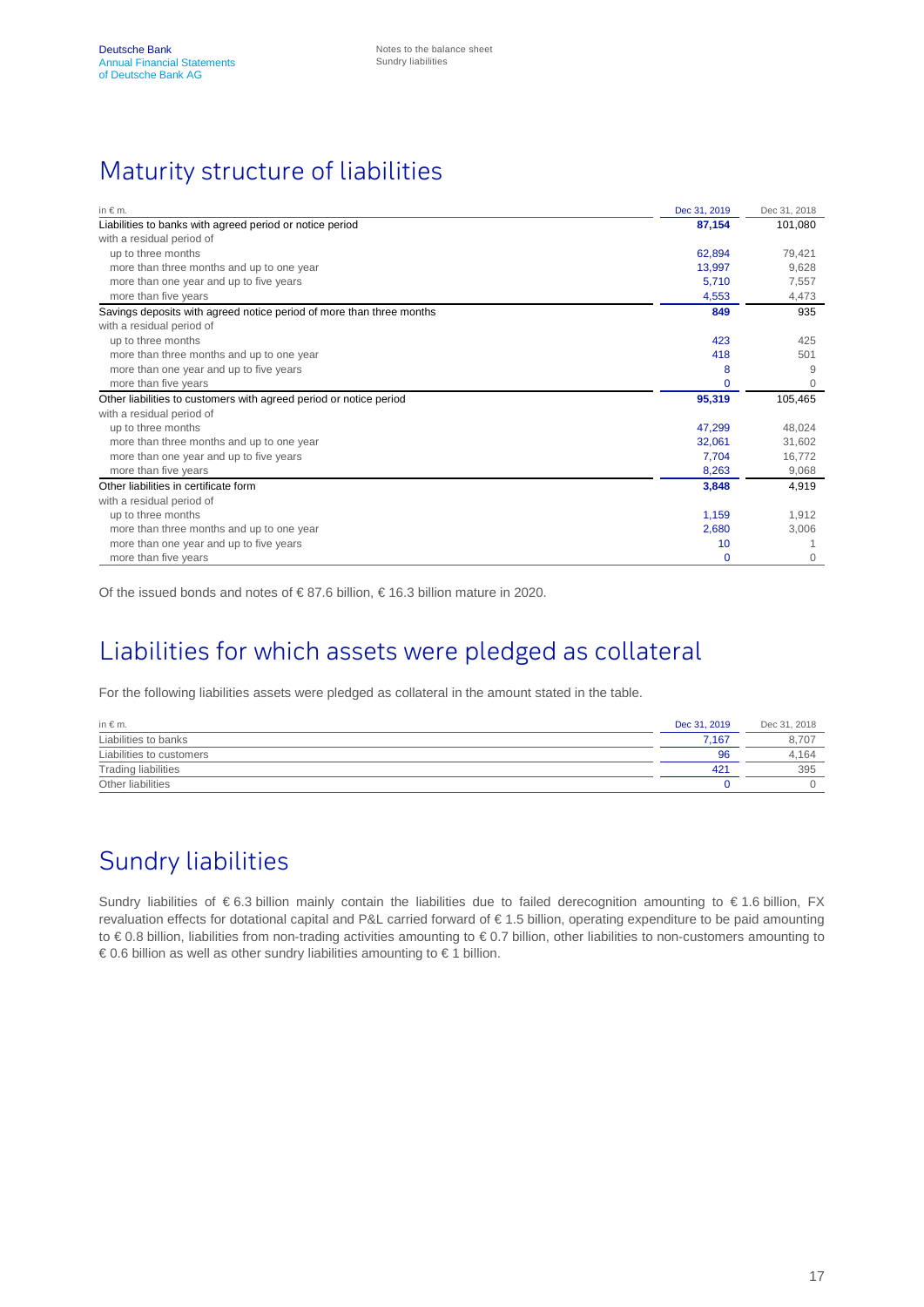### Pensions and similar obligations

Deutsche Bank AG sponsors post-employment benefit plans for its employees (pension plans) which contain defined contribution as well as defined benefit plans.

The majority of the beneficiaries of these pension plans are located in Germany. The value of a participant's accrued benefit is based primarily on each employee's remuneration and length of service.

December 31 is the measurement date for all defined benefit plans. All plans are valued using the projected unit-credit method. The valuation requires the application of certain actuarial assumptions such as demographic developments, increase in remuneration for active staff and in pensions as well as inflation rates. The discount rate is determined pursuant to the rules of Section 253 (2) HGB.

| Assumptions used for pension plans                     | Dec 31, 2019         | Dec 31, 2018   |
|--------------------------------------------------------|----------------------|----------------|
| Discount rate                                          | 2.59%                | 3.01%          |
| Inflation rate                                         | 1.28%                | 1.70 %         |
| Rate of nominal increase in future compensation levels | 1.78%                | 2.20 %         |
| Rate of nominal increase for pensions in payment       | 1.18%                | 1.60 %         |
| Mortality/disability tables                            | modified Richttafeln | Richttafeln    |
|                                                        | Heubeck 2018 G       | Heubeck 2018 G |

Driven by the adoption of the revised longevity assumption tables (modified Heubeck 2018 G) the pension obligation has increased by € 93 million which has been recognized as an expense.

The obligations from these defined benefit pension benefits are, for the most part, externally funded. Overfunded obligations are recognized on the balance sheet as a net asset after netting of provisions. For underfunded pension obligations and obligations from the bank's internally financed plans, the relevant provisions are recognized.

For defined contribution plans in Germany, where Deutsche Bank AG and other financial institutions are members of BVV, the subsidiary liability of employers contain the benefit payments and their legally required increases.

Furthermore, provisions are recognized for other similar long-term obligations, primarily in Germany, for example, for anniversary years of service or early retirement schemes. The bank funds these plans on a cash basis as the benefits are due.

|                                                                   |              | Pension plans |
|-------------------------------------------------------------------|--------------|---------------|
| in $\notin$ m.                                                    | Dec 31, 2019 | Dec 31, 2018  |
| Pension obligation (recognized in the Financials)                 | 5,311        | 5.128         |
| Notional pension obligation based on 7-year-average discount rate | 5.805        | 5,711         |
| Income recognized due to discount rate difference                 | 494          | 583           |
| Fair value of plan assets                                         | 5,913        | 5,667         |
| thereof:                                                          |              |               |
| cost of plan assets                                               | 5,601        | 5,368         |
| total of unrealized gains within plan assets                      | 312          | 299           |
| Net overfunded amount at year end                                 | 601          | 539           |
| Net pension asset                                                 | 601          | 539           |
| thereof:                                                          |              |               |
| recognized as "Overfunded plan assets related to pension plans"   | 654          | 587           |
| recognized as "Provisions for pensions and similar obligations"   | 52           | 48            |

As in the year 2016 adopting the revised valuation principles according to §253 (6) HGB results in a valuation difference between the defined benefit obligation recognized in the financials using the 10-year-average discount rate and the 7-yearaverage discount rate. This difference of € 494 million is subject to dividend blocking provisions.

|                                                                  |       | Pension plans |
|------------------------------------------------------------------|-------|---------------|
| in $\notin$ m.                                                   | 2019  | 2018          |
| Return from plan assets                                          | 33    | (96)          |
| Interest costs for the unwind of discount of pension obligations | (400) | (480)         |
| Net interest income (expense)                                    | (367) | (577)         |
| thereof: recognized as "Other operating income"                  |       |               |
| thereof: recognized as "Other operating expenses"                | 367   | 577           |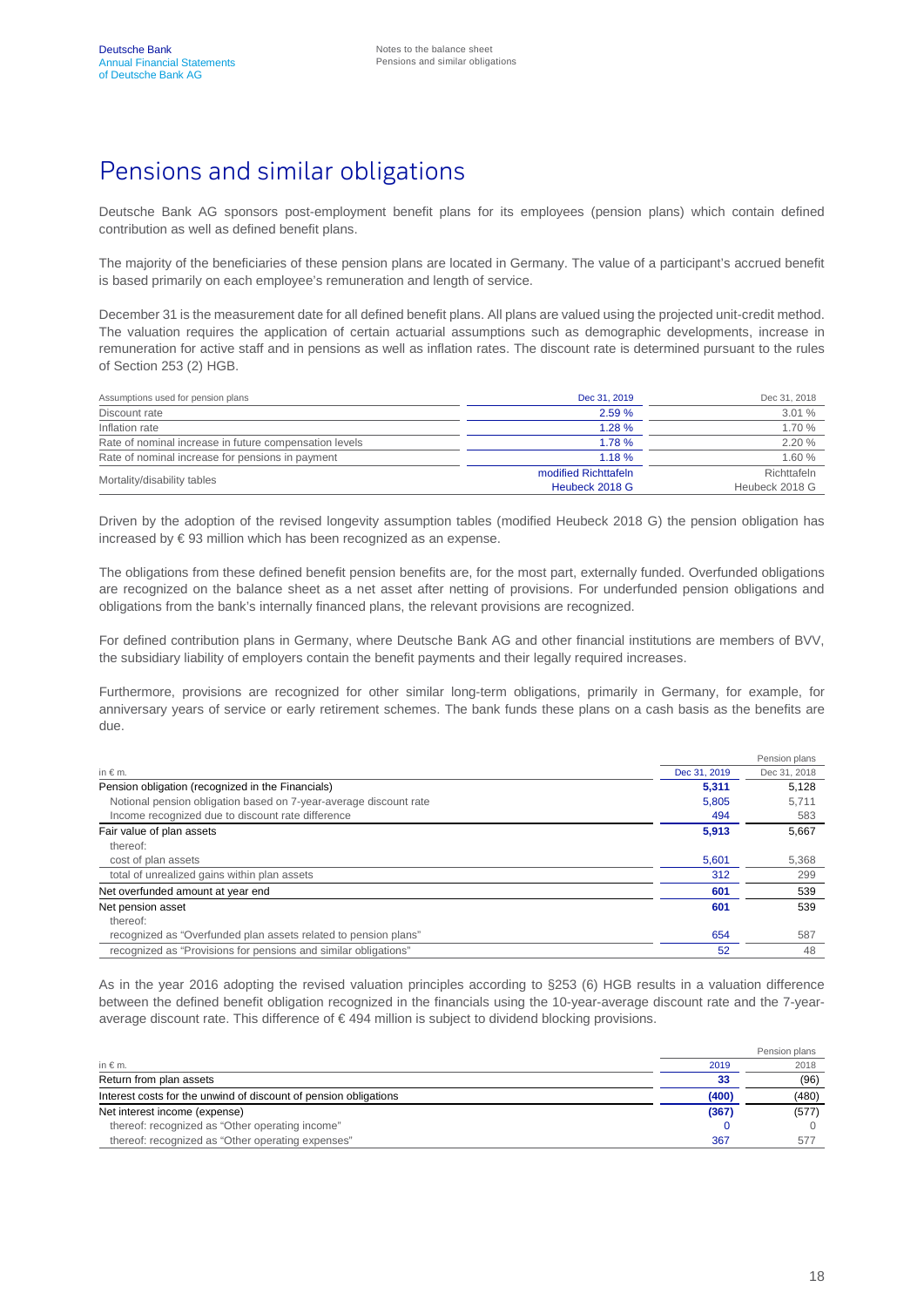### Other provisions

| in $\in$ m.                    | Dec 31, 2019 |
|--------------------------------|--------------|
| Provisions for loan losses     | 394          |
| Provisions for imminent losses | 248          |
| Remaining other provisions     | 3.491        |
| Total other provisions         | 4,133        |

The remaining Other Provisions are set for the following (main) types of risk:

Staff related provisions have been set up to reflect additional compensation and benefits to employees. They relate to variable payments and deferred compensation, share-based compensation, obligations for early retirement and others. The provided amount totals € 1.7 billion per year end 2019.

Regulatory Enforcement provisions arise out of current or potential claims or proceedings alleging non-compliance with legal or regulatory responsibilities, which have resulted or may result in an assessment of fines or penalties by governmental regulatory agencies, self-regulatory organizations or other enforcement authorities. The provision for this risk is € 520 million per year end 2019.

Civil Litigation provisions arise out of current or potential claims or proceedings alleging non-compliance with contractual or other legal or regulatory responsibilities, which have resulted or may result in demands from customers, counterparties or other parties in civil litigations. The provision for this risk is € 452 million per year end 2019.

Operational provisions arise out of operational risk and exclude civil litigation and regulatory enforcement provisions, which are presented as separate classes of provisions. The provision for this risk is € 106 million per year end 2019. Operational risk is the risk of loss resulting from inadequate or failed internal processes, people and systems, or from external events. The definition used for the purposes of determining operational provisions differs from the risk management definition, as it excludes risk of loss resulting from civil litigations or regulatory enforcement matters. For risk management purposes, operational risk includes legal risk, as payments to customers, counterparties and regulatory bodies in civil litigations or regulatory enforcement matters constitute loss events for operational shortcomings, but excludes business and reputational risk.

Restructuring provisions arise out of restructuring activities. The Group aims to enhance its long-term competitiveness through major reductions in costs, duplication and complexity in the years ahead. The provision for these activities is €302 million per year end 2019.

Sundry provisions are set to € 397 million per year end 2019.

### Subordinated liabilities

Contractually subordinated liabilities are issued in the form of fixed rate and floating rate securities, registered and bearer bonds and borrower's note loans and have original maturities mostly within ten and 20 years.

Deutsche Bank AG is not obliged to redeem subordinated liabilities in advance of the specified maturity date, however in some cases early redemption at the issuer's option is possible. In the event of liquidation or insolvency, the receivables and interest claims arising from these liabilities are subordinate to the non-subordinated receivables of all creditors of Deutsche Bank AG. The conversion of these funds into equity or another form of debt is not anticipated under the terms of the notes. These conditions also apply to subordinated liabilities not specified individually.

#### Material subordinated liabilities above € 1.0 billion

| Currency | Amount in million | Type            | Year of issuance | Coupon  | Maturity/Next call date <sup>1</sup> |
|----------|-------------------|-----------------|------------------|---------|--------------------------------------|
| €        | .084              | Bearer bond     | 2010             | 5.000 % | 6/24/2020                            |
| $U.S.\$  | .500              | Registered bond | 2013             | 4.296%  | 5/24/2023                            |
| €        | .250              | Bearer bond     | 2015             | 2.750 % | 2/17/2025                            |
| $U.S.\$  | .500              | Bearer bond     | 2015             | 4.500%  | 4/1/2025                             |

<sup>1</sup> Maturity date of bonds. Bonds have some extraordinary call features, which are subject to approval by regulators or changes in tax laws.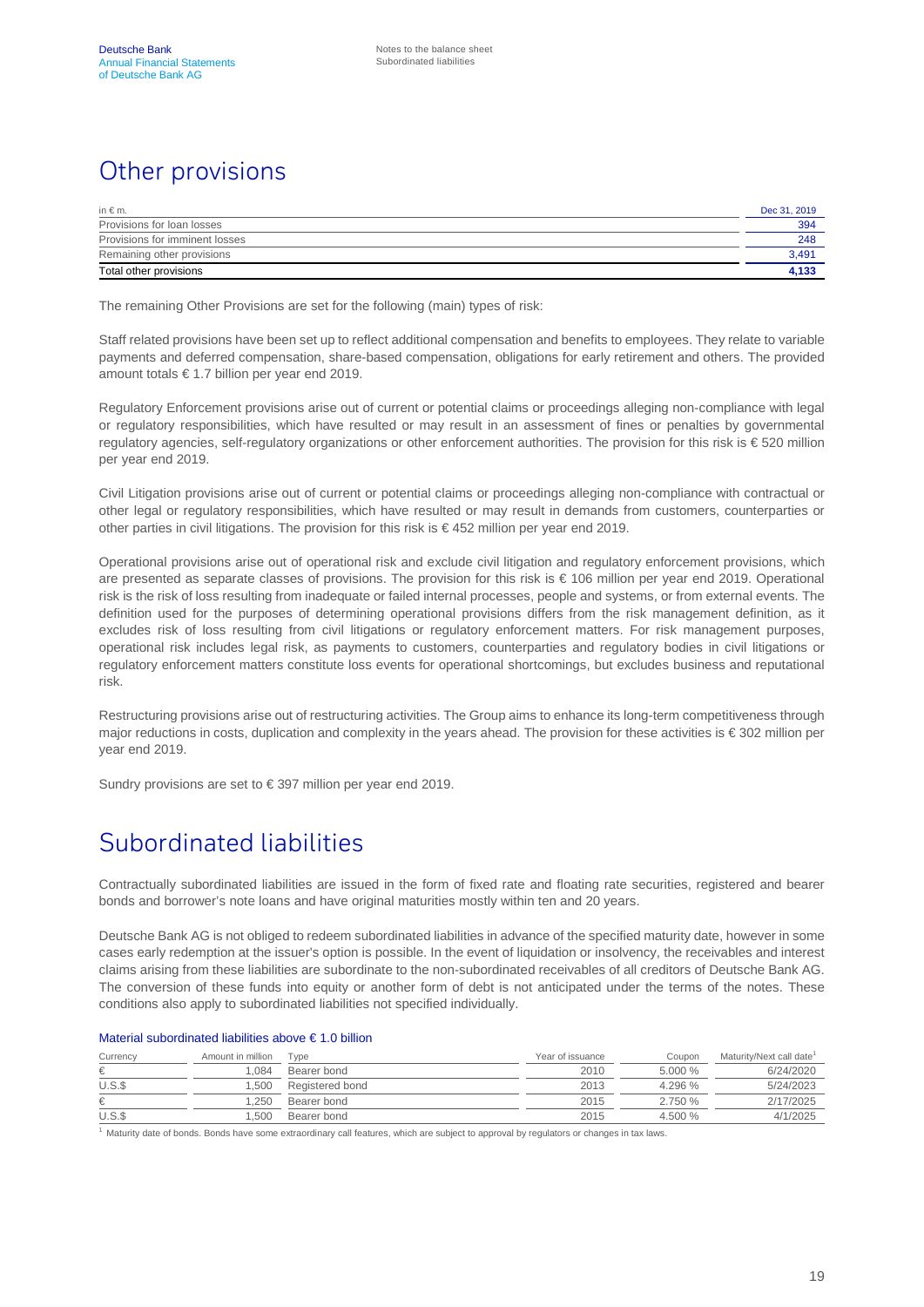Expenses for all contractually subordinated liabilities of € 8.4 billion totaled € 374 million, including results from hedging derivatives. Accrued but not yet matured interest of € 147 million included in this figure is reported in sundry liabilities.

In addition, certain liabilities are subordinated by law according to section 46f para 6 German Banking Act, if their original maturity is above one year and the redemption amount or interest amount is not dependent on events uncertain at the time of issuance. These non-preferred liabilities amount to € 61.2 bn as of December 2019.

### Instruments for Additional Tier 1 Regulatory Capital

As of December 31, 2019, Deutsche Bank AG had placed Additional Tier 1 Notes (the "AT1 Notes" or "Notes"), amounting to € 4.7 billion.

The AT1 Notes constitute unsecured and subordinated notes of Deutsche Bank. The Notes bear interest on their nominal amount from the issue date to the first call date at a fixed annual rate. Thereafter the interest rate will be reset at five year intervals. The Notes contain features that may require Deutsche Bank and will permit Deutsche Bank in its sole and absolute discretion at all times and for any reason to cancel any payment of interest. If cancelled, interest payments are non-cumulative and will not increase to compensate for any shortfall in interest payments in any previous year. The Notes do not have a maturity date. They are redeemable by Deutsche Bank at its discretion on the respective first call date and at five year intervals thereafter or in other limited circumstances. In each case, the Notes are subject to limitations and conditions as described in the terms and conditions for example, the Notes can be redeemed by Deutsche Bank at its discretion, in whole but not in part, for certain regulatory or taxation reasons. Any redemption is subject to the prior consent of the competent supervisory authority. The redemption amount and the nominal amount of the Notes may be written down upon the occurrence of a trigger event. A trigger event occurs if the Common Equity Tier 1 capital ratio of Deutsche Bank Group, determined on a consolidated basis falls below 5.125 %. The Notes may also be written up, following a trigger event, subject to meeting certain conditions.

As of December 31, 2019 the notes amounted to € 5.0 billion compared to € 4.9 billion last year. The increase is related to FX-effects. Interest expense on the notes for 2019 totaled € 334 million and included € 222 million of accrued interest as of year-end 2019, which was recorded within other liabilities.

| Currency   | Amount in million | Type                                       | Year of issuance | Coupon | First call date |
|------------|-------------------|--------------------------------------------|------------------|--------|-----------------|
|            |                   | Undated Non-cumulative Fixed to Reset Rate |                  |        |                 |
| €          | .750              | Additional Tier 1 Notes                    | 2014             | 6.000% | 4/30/2022       |
|            |                   | Undated Non-cumulative Fixed to Reset Rate |                  |        |                 |
| U.S.S      | .250              | Additional Tier 1 Notes                    | 2014             | 6.250% | 4/30/2020       |
|            |                   | Undated Non-cumulative Fixed to Reset Rate |                  |        |                 |
| <b>GBP</b> | 650               | <b>Additional Tier 1 Notes</b>             | 2014             | 7.125% | 4/30/2026       |
|            |                   | Undated Non-cumulative Fixed to Reset Rate |                  |        |                 |
| U.S.S      | .500              | Additional Tier 1 Notes                    | 2014             | 7.500% | 4/30/2025       |

#### AT1 Notes outstanding as of December 31, 2019

### Foreign currencies

The total amount of assets denominated in foreign currencies was equivalent to €415.1 billion at the balance sheet date; the total value of liabilities was equivalent to € 336.9 billion.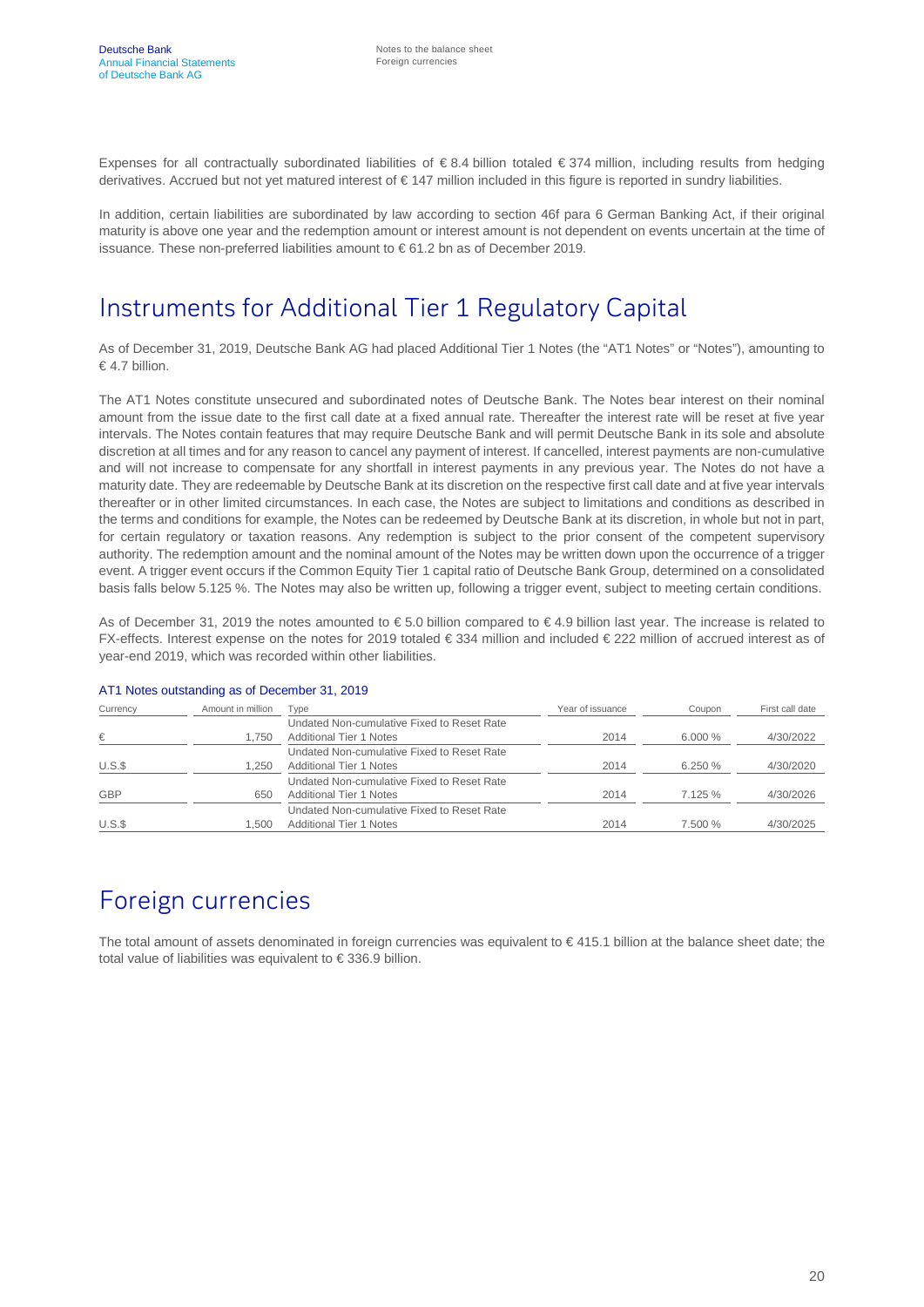### Capital and reserves

#### Own shares

In the course of 2019, the bank or its affiliated companies bought 170,366,154 Deutsche Bank shares at prevailing market prices and sold 170,538,840 Deutsche Bank shares at prevailing market prices for trading purposes. The purchase of its own shares was based on the authorization given by the General Meeting on May 18, 2017 pursuant to Section 71 (1) No. 7 AktG, whose limitations were adhered to for each share purchase and sale transaction. The average purchase price was €6.97 and the average selling price was € 6.98 per share. The result was recognized in the capital reserve.

The bank's own shares bought and sold for trading purposes during 2019 represented about 8 % of its share capital. The largest holding on any individual day was 0.03 % and the average daily holding 0.01 % of its share capital.

In addition, the bank was authorized to buy own shares by the General Meetings of May 23, 2019 and of May 24, 2018 pursuant to Section 71 (1) No. 8 AktG. The respective limitations were adhered to for each purchase and sale transaction. The authorization for the bank to purchase its own shares, which was given by the General Meeting on 24, 2018 and valid until April 30, 2023, was cancelled once the authorization of May 23, 2019 came into effect. The new authorization was approved until April 30, 2024.

Additionally the Annual General Meeting of May 23, 2019 authorized the Management Board pursuant to Section 71 (1) No. 8 AktG to execute the purchase of shares under the resolved authorization also with the use of put and call options or forward purchase contracts. The limitations concerning the use of such derivatives were adhered to for each purchase and sale transaction.

At the end of 2019, Deutsche Bank AG and its affiliated companies held 6.446 own shares pursuant to Section 71 (1) No. 7 AktG. Its holdings pursuant to Section 71 (1) No. 8 AktG amounted to 664,911 shares, or 0.03 % of its share capital. On December 31, 2019, 9,226,803 (end of 2018: 9,238,143) Deutsche Bank shares, i.e. 0.45 % (end of 2018: 0.45 %) of our share capital, were pledged to the bank and its affiliated companies as security for loans.

#### Changes in subscribed, authorized and conditional capital

The bank's subscribed capital is divided into 2,066,773,131 registered no-par-value shares and each share has a nominal value of € 2.56. Excluding holdings of the bank's own shares, the number of shares outstanding at December 31, 2019 was 2,066,101,774 (end of 2018: 2,065,428,987). The average number of shares outstanding in the reporting period was 2,061,692,935.

| in $\in$                   | Subscribed capital | Authorized capital | Conditional capital<br>(vet to be utilized) |
|----------------------------|--------------------|--------------------|---------------------------------------------|
| Balance as of Dec 31, 2018 | 5.290.939.215.36   | 2.560.000.000.00   | 563.200.000.00                              |
| Balance as of Dec 31, 2019 | 5.290.939.215.36   | 2.560.000.000.00   | 563.200.000.00                              |

<sup>1</sup> Includes nominal value of treasury shares.

Details with regard to the authorized and the yet to be utilized conditional capital are presented in the combined management report concerning the Information pursuant to Section 289 (4) of the German Commercial Code.

#### Changes in capital and reserves

| in $\epsilon$ m.                              |     |           |
|-----------------------------------------------|-----|-----------|
| Balance as of Dec 31, 2018                    |     | 54,634    |
| Distribution in 2019                          |     | (227)     |
| Profit carried forward                        |     | (259)     |
| Treasury shares                               |     |           |
| - Change in notional value in treasury shares | 0   |           |
| - Change of acquisition costs                 | (0) |           |
| - Realized net gains (non-trading)            | 4   |           |
| - Realized result (trading)                   | 3   |           |
| - Realized net losses (non-trading)           |     |           |
| Withdrawal from capital reserves              |     | (19, 426) |
| Distributable profit (loss) for 2019          |     |           |
| Balance as of Dec 31, 2019                    |     | 34,728    |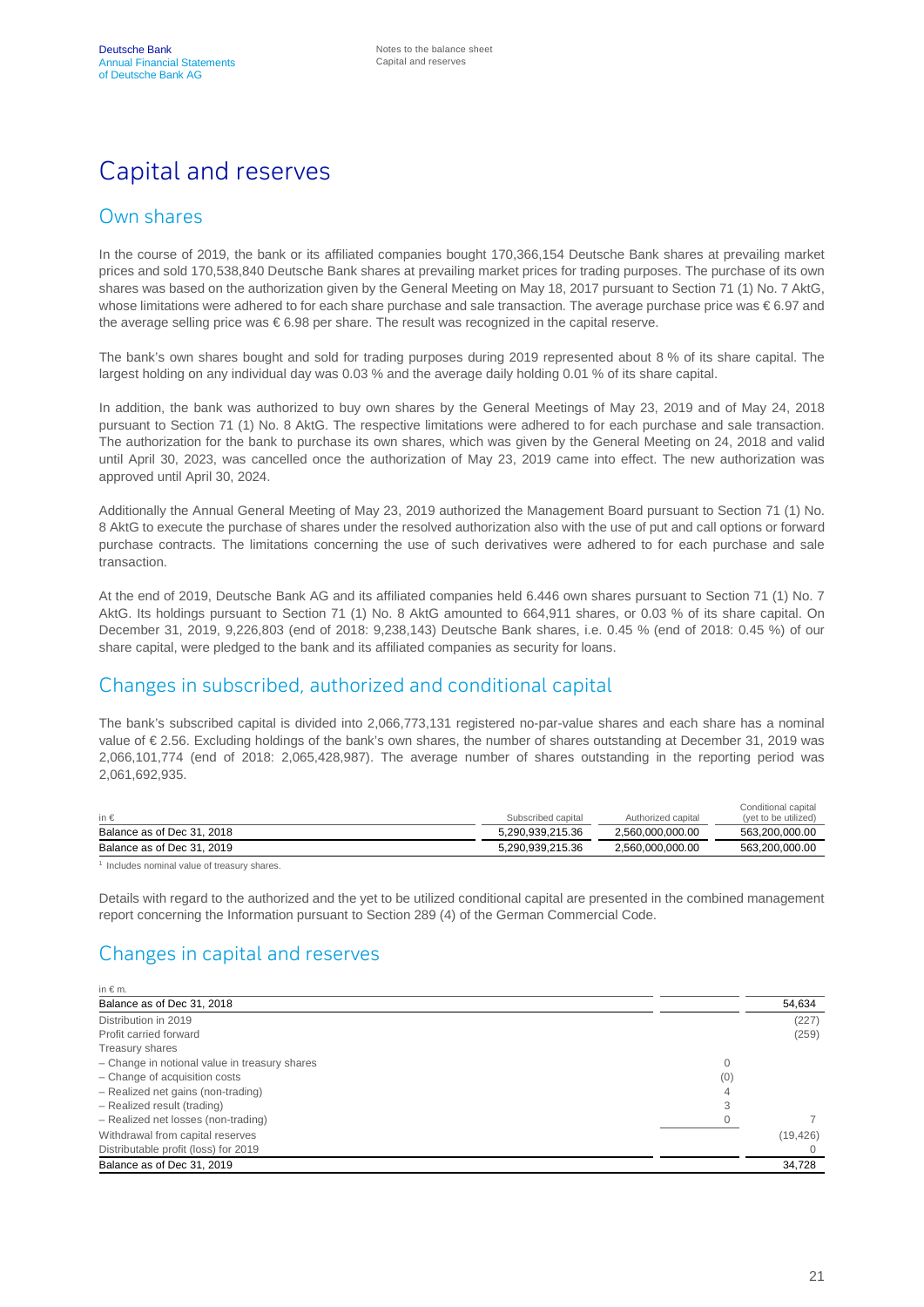Taking into account the profit carried forward from the prior year of € 259 million and the withdrawal from capital reserves to offset losses according to sect. 150 (4) No. 1 AktG (German German Stock Corporation Act) to the amount of € 19.4 billion, the remaining loss amounted to € 0 million as of December 31, 2019.

### Off-balance sheet transactions

The bank discloses contingent liabilities and irrevocable loan commitments as off-balance sheet transactions as far as no provisions have been established for them. The decision, whether the disclosure of the contingent liabilities and irrevocable loan commitments will be shown off-balance sheet or recognized as provisions is taken upon the result of the evaluation of the credit risk. Contingent liabilities and irrevocable loan commitments are also reduced by the amount of cash collateral received, which is recorded as liability on the balance sheet.

The risk of losses from claims under contingent liabilities is mitigated by the possibility to recourse towards the respective customer and hence is based predominantly on the credit risk of the customer.

The bank evaluates the risk of losses from claims under contingent liabilities and irrevocable credit commitments before irrevocably entering into an obligation within a credit risk assessment of the customer or using an assessment of the customer's expected compliance with the underlying obligation. Additionally the bank regularly assesses during the lifetime of the commitment whether losses are expected from claims under contingent liabilities and irrevocable loan commitments. In certain circumstances the bank requests the provision of collateral to reduce the risk of losses from claims. Loss amounts assessed within such evaluations are recorded on the balance sheet as provisions.

#### Irrevocable loan commitments

Irrevocable loan commitments amounted to € 117.5 billion as of December 31, 2019 and included commitments of € 116.9 billion for loans and discounts in favor of non-banks.

Deutsche Bank AG enters into irrevocable loan commitments to meet the financing needs of its customers. Irrevocable loan commitments represent the undrawn portion of Deutsche Bank's obligation to grant loans which cannot be withdrawn by Deutsche Bank. These commitments are shown with the contractual amount after consideration of cash collateral received and provisions as recorded on the balance sheet. The amounts stated above do not represent expected future cash flows as many of these contracts will expire without being drawn. Even though the irrevocable loan commitments are not recognized on the balance sheet, Deutsche Bank AG considers them in monitoring the credit exposure. If the credit risk monitoring provides sufficient perception about a loss from an expected drawing, a provision is established.

Deutsche Bank AG is engaged in various business activities with certain entities, referred to as special purpose entities ("SPEs"), which are designed to achieve a specific business purpose. The principal uses of SPEs are to provide clients with access to specific portfolios of assets and risks and to provide market liquidity for clients through securitizing financial assets. Typically, Deutsche Bank AG will benefit by receiving service fees and commissions for the creation of the SPEs, or because it acts as investment manager, custodian or in some other function. SPEs may be established as corporations, trusts or partnerships. While our involvement with these entities can take many different forms, it consists primarily of liquidity facilities, which are disclosed off balance sheet as irrevocable loan commitments within "other obligations" below the line of the balance sheet. Deutsche Bank AG provides financial support to SPEs in connection with commercial paper conduit programs, asset securitizations, mutual funds and real estate leasing funds. Such vehicles are critical to the functioning of several significant investor markets, including the mortgage-backed and other asset-backed securities markets, since they offer investors access to specific cash flows and risks created through the securitization process. As of December 31, 2019, Deutsche Bank AG's exposure has not had a material impact on its debt covenants, capital ratios, credit ratings or dividends.

#### Contingent liabilities

In the normal course of business Deutsche Bank AG enters regularly into guarantees, letters of credit and credit liabilities on behalf of its customers. Under these contracts Deutsche Bank AG is required to make payments to the beneficiary based on third party's failure to meet its obligations or to perform under an obligation agreement. For such contingencies it is not known to the bank in detail, if, when and to which extend claims will be made. If the credit risk monitoring provides sufficient perception about a loss from an expected drawing, a provision is recognized.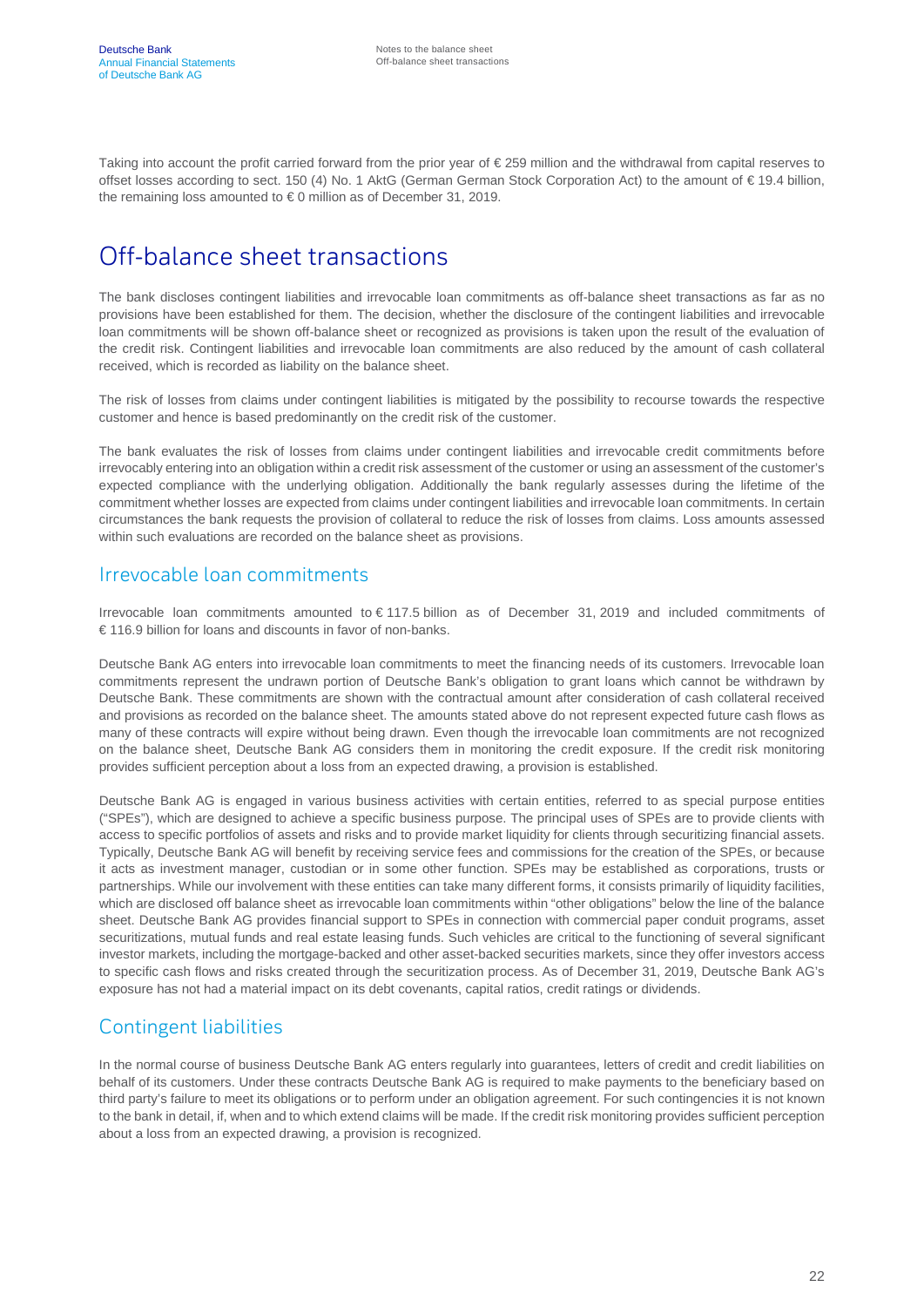The following table shows the total potential payments under guarantees, letters of credit and credit liabilities after deduction of cash collateral and provisions recorded on the balance sheet. It shows the maximum amount of the potential utilization of Deutsche Bank AG in case all obligations entered into must be fulfilled and at the same time all recourse claims to the customers are not satisfied. The table therefore does not show the expected future cash flows from these contracts as many of these agreements will expire without being drawn or drawings will counterbalanced by recourse to the customer.

| in $\epsilon$ m.          | Dec 31, 2019 | Dec 31, 2018 |
|---------------------------|--------------|--------------|
| Guarantees                | 35.365       | 39,492       |
| Letters of credit         | 3.095        | 3,725        |
| <b>Credit liabilities</b> | 7.272        | 5,894        |

### Sundry obligations

Purchase obligations are legally enforceable and binding agreements to purchase goods or services at pre-defined terms such as minimum quantities or prices. When Deutsche Bank AG enters into such agreements there is the potential risk that terms and conditions of the contract are less favorable than terms and conditions at the time the goods or services are delivered or that related costs are higher than the economic benefit received. In case of an anticipated loss, Deutsche Bank AG may set aside a provision for onerous contracts.

Purchase obligations for goods and services amount to € 2.5 billion as of December 31, 2019, which include future payments for, among others, services such as information technology and facility management.

Leases are contracts in which the owner of an asset (lessor) grants the right to use this asset to another party (lessee) for a specific period of time in return for regular payments. A leasing contract is classified as Operating Lease if the agreement includes a limited or unlimited right of termination for the lessee. All main risks and benefits linked with the ownership of the asset remain with the lessor, the lessor remains economic owner. Operating leases provide an alternative to ownership as they enable the lessee to benefit from not having its resources invested in the asset. Deutsche Bank AG's existing obligations arising from operating leases involve rental and leasing agreements for buildings, office furniture and equipment. The majority of these are leasing agreements for buildings, where Deutsche Bank AG is the lessee. As of December 31, 2019 payment obligations under rental agreements and leases amounted to € 2.9 billion (€ 72 million were related to subsidiaries) and had residual maturities of up to 27 years.

As of December 31, 2019, including awards granted in early March 2020, unamortized deferred variable compensation costs amount to approximately € 0.5 billion.

Liabilities for possible calls on not fully paid-up shares in public and private limited companies and other shares amounted to € 17 million at the end of 2019, of which € 15 million were related to a subsidiary.

Liabilities for possible calls on other shares totaled € 0.1 million at December 31, 2019.

Pursuant to Section 5 (10) of the Statute of the Deposit Protection Fund Deutsche Bank AG has undertaken to indemnify Bundesverband deutscher Banken e.V., Berlin, for any losses incurred through measures taken in favor of banks majorityheld or controlled by Deutsche Bank AG.

Irrevocable payment commitments for to bank levy related to the Single Resolution Fund (SFR) and German deposit protection amounted to € 556 million.

Obligations arising from transactions on futures and options exchanges and towards clearing houses for which securities were pledged as collateral amounted to € 20.1 billion as of December 31, 2019.

Also, there are contingent liabilities totaling  $\epsilon$  78 million.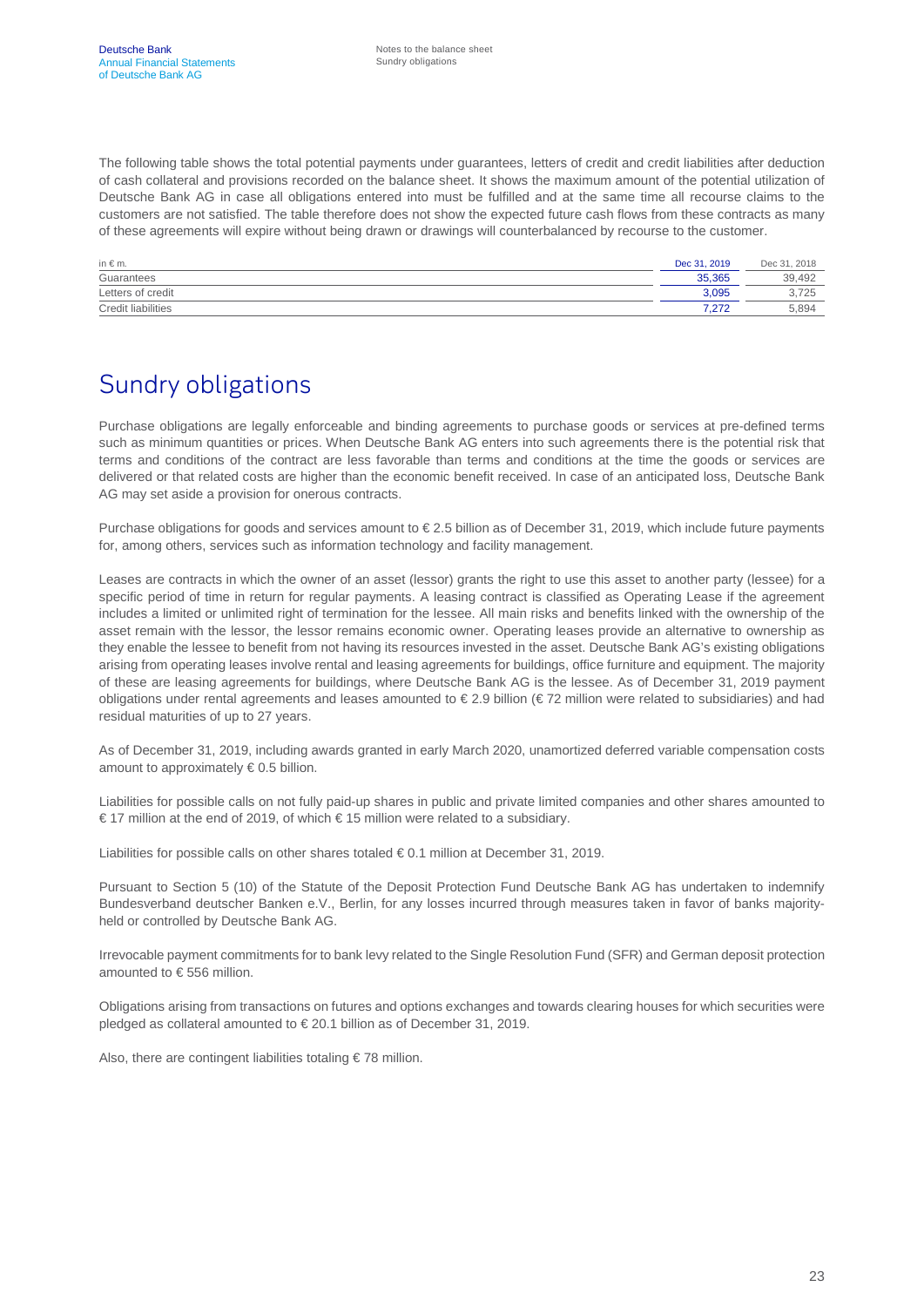### Notes to the income statement

### Income by geographical market

The total amount of interest income, of current income from equity shares and other variable-yield securities, participating interests and investments in affiliated companies, of commission income, of net trading result and of other operating income is originated across various regions as shown by the following breakdown pursuant to Section 34 (2) RechKredV.

| in $\notin$ m.        | 2019   | 2018   |
|-----------------------|--------|--------|
| Germany               | 5.241  | 8.297  |
| Europe excl. Germany  | 12.261 | 10.846 |
| Americas              | 6.064  | 5,691  |
| Africa/Asia/Australia | 4.056  | 3.744  |
| Total                 | 27.622 | 28,579 |

The decrease of income in Germany is mainly attributable to a lower trading result and lower income from subsidiaries and profit pooling agreements. These were partly offset by higher interest revenues. Increased revenues in Europe (without Germany) are primarily driven by a higher trading result in the UK.

### Income and expenses of exceptional significance

Triggered by the strategic transformation, the valuation of certain assets needed to be reassessed as their future value and usability is reduced under the new strategy. This lead to the following charges:

- Impairment of subsidiaries in the amount of € 11.0 billion
- Credit loss allowance on Group internal loans which were mainly collateralized by investments in subsidiaries in the amount of € 3.5 billion
- Impairment of software by  $\in$  781 million

### Interest income and interest expenses

Interest income from lending and money market business included € 435 million of negative interest, i.e. interest expenses on receivables which were mainly related to receivables from banks and to trading assets. Interest expenses included € 387 million of negative interest, i.e. interest income on liabilities which was mainly related to liabilities to banks.

### Administrative and agency services provided for third parties

The following administrative and agency services were provided for third parties: custody services, referral of mortgages, insurance policies and home savings contracts, administration of assets held in trust, and asset management.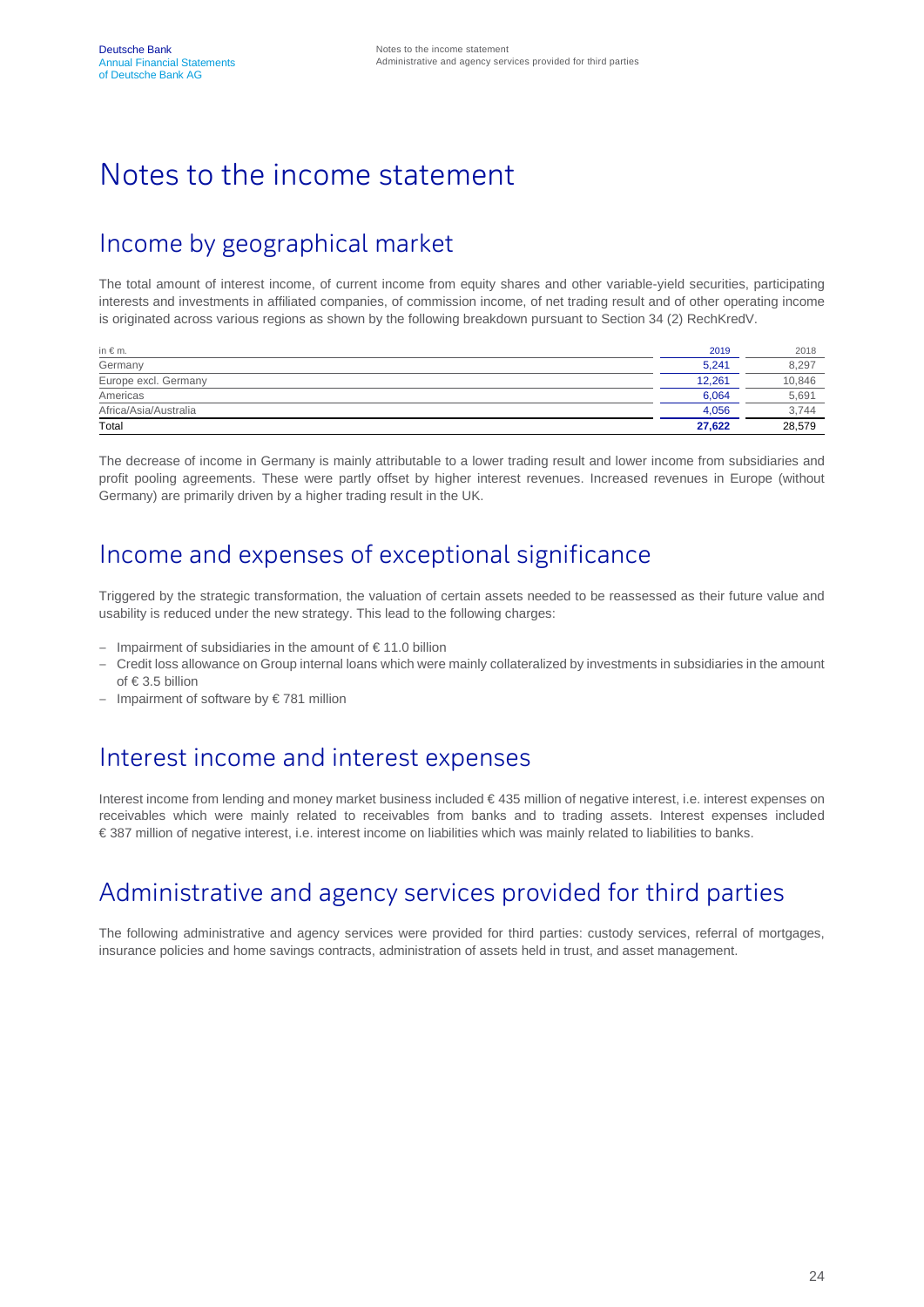### Other operating income and expenses

Other operating income of  $\epsilon$  1.1 billion mainly consists of the result from non-trading derivatives of  $\epsilon$  0.7 billion.

Other operating expenses of € 2.6 billion include the result from non-trading derivatives of € 1.0 billion, expenses related to defined benefit plans of € 0.4 billion, expenses related to allocations to provisions of € 0.4 billion as well as expenses from currency translation regarding assets and liabilities, which amounted to € 51 million.

### Extraordinary result

Extraordinary income of € 52.4 million relates to the reversal of restructuring provisions (2018: income of € 77.2 million related to the reversal of restructuring provisions). Extraordinary expenses of € 498.7 million reflect restructuring activities (2018: expenses of € 288.4 million).

Extraordinary income and expenses net to an extraordinary result of negative € 446.4 million (2018: negative € 211.2 million).

### Information regarding amount blocked according to sections 253 (6) and 268 (8) HGB

The following table presents the amounts pursuant to sections 268 (8) HGB and 253 (6) HGB that should be considered for profit distribution. According to the second rule, the difference in the valuation of pension obligations based on average rates, either employing a ten year or a seven year period, has to be calculated. Please refer to our notes to the balance sheet, pensions and similar obligations. At Deutsche Bank AG the total distributable reserves after profit distribution plus the distributable profit are at least equal to the amounts to be considered. The individual positions include deferred tax liabilities, if applicable; therefore the amounts shown in the table may deviate from the corresponding balance sheet positions.

| in $\notin$ m.                                                                    | Dec 31, 2019 | Dec 31, 2018    |
|-----------------------------------------------------------------------------------|--------------|-----------------|
| Deferred tax assets                                                               | 2.988        | 2,945           |
| Self-developed intangible assets                                                  | 2.355        | 3,206           |
| Valuation difference related to discounting of provisions for pension obligations | 340          | 40 <sup>°</sup> |
| Unrealized gains of plan assets                                                   | 287          | 280             |
| Total undistributable amount                                                      | 5.969        | 6.832           |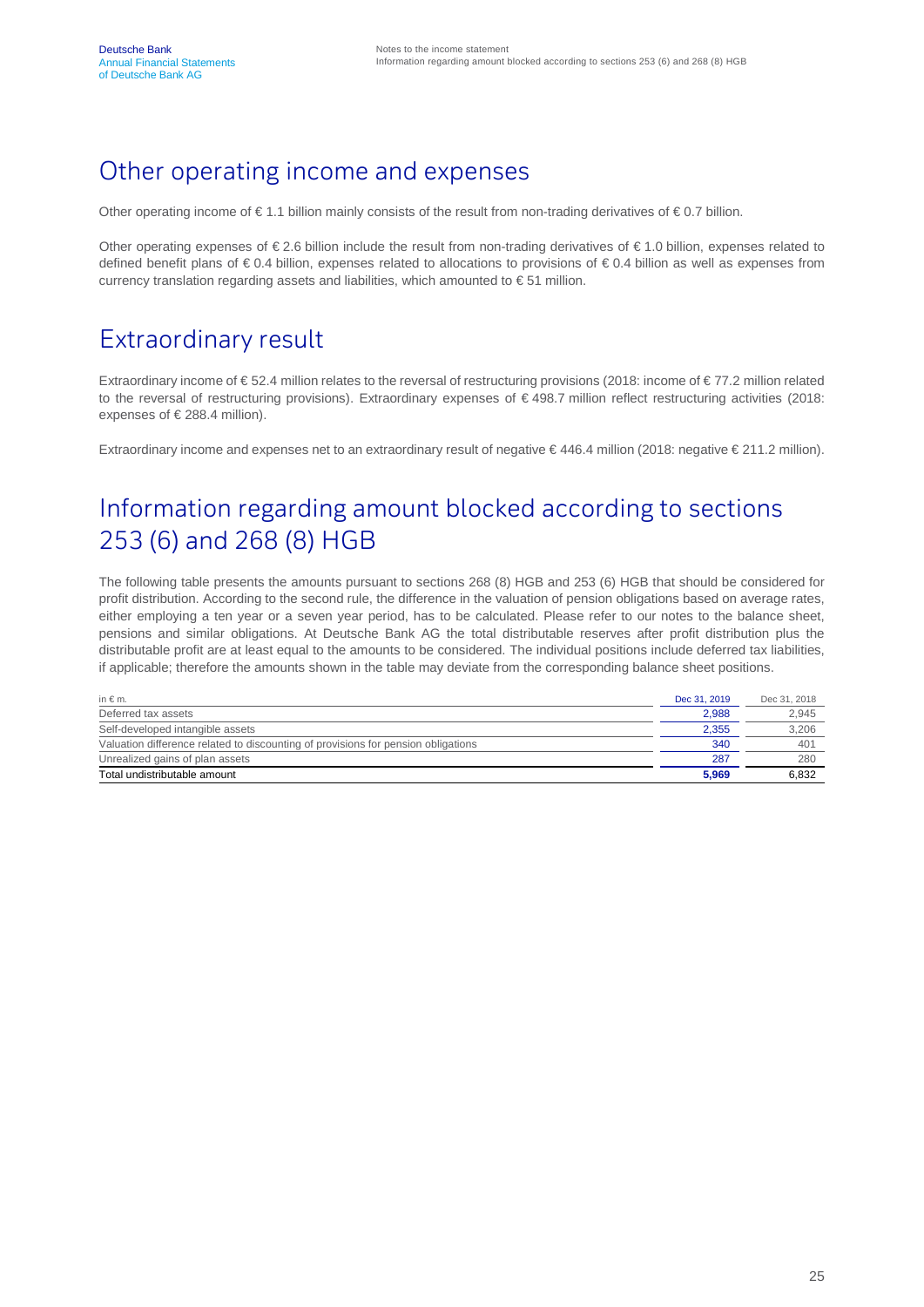### Shareholdings

- 27 Companies, where the holding exceeds 20 %
- 38 Holdings in large corporations, where the holding exceeds 5 % of voting rights

The following pages show the Shareholdings of Deutsche Bank AG pursuant to Section 285 Number 11 HGB including information pursuant to Section 285 Number 11a HGB. Pursuant to Section 286 (3) Sentence 1 Number 1 HGB, Deutsche Bank AG does not disclose own funds and annual result of individual holdings to the extent that those disclosures are insignificant for the presentation of assets and liabilities, financial position, and results of operations of Deutsche Bank AG.

Footnotes:

- 1 Profit and loss transfer agreement, annual result is not disclosed.
- $\overline{2}$ Own funds and annual result of business year 2018; local GAAP figures for business year 2019 are not yet available.
- 3 Own funds and annual result of the subgroup. The following companies starting with a dash are part of the subgroup; their own funds and annual result are incorporated in the subgroup data.
- 4 Status as shareholder with unlimited liability pursuant to Section 285 Number 11a HGB.
- 5 General Partnership.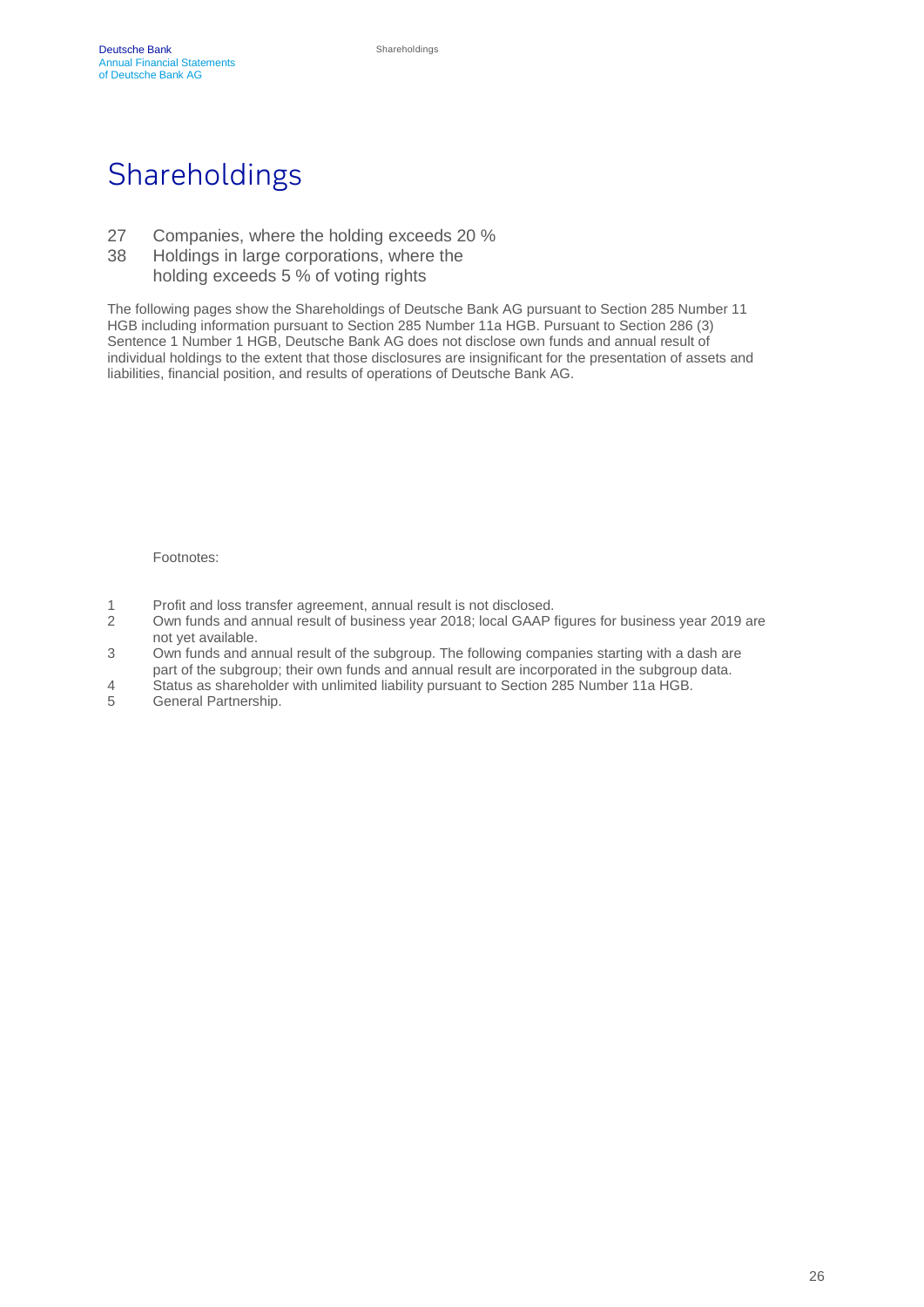#### Companies, where the holding exceeds 20%

|                 |                                                                                |                        |               | Share                 |                                       |                               |
|-----------------|--------------------------------------------------------------------------------|------------------------|---------------|-----------------------|---------------------------------------|-------------------------------|
| Serial<br>No.   | Name of company                                                                | Domicile<br>of company | Foot-<br>note | of<br>Capital<br>in % | Own<br>funds in<br>$\epsilon$ million | Result<br>in $\in$<br>million |
| 1               | ABATE Grundstücks-Vermietungsgesellschaft mbH                                  | Duesseldorf            |               | 50.0                  |                                       |                               |
| $\overline{c}$  | ABRI Beteiligungsgesellschaft mbH                                              | Duesseldorf            |               | 50.0                  |                                       |                               |
| 3               | Acacia (Luxembourg) S.à r.l.                                                   | Luxembourg             |               | 100.0                 |                                       |                               |
| 4               | Acamar Holding S.A.                                                            | Luxembourg             |               | 95.0                  |                                       |                               |
| $\overline{5}$  | ACHTE PAXAS Treuhand- und Beteiligungsgesellschaft mbH                         | Duesseldorf            |               | 50.0                  |                                       |                               |
| 6               | ACHTUNDZWANZIGSTE PAXAS Treuhand- und Beteiligungsgesellschaft                 | Duesseldorf            |               | 50.0                  |                                       |                               |
| 7               | mbH i.L.<br>ACHTZEHNTE PAXAS Treuhand- und Beteiligungsgesellschaft mbH        | Duesseldorf            |               | 50.0                  |                                       |                               |
| 8               | ACIS Beteiligungsgesellschaft mbH                                              | Duesseldorf            |               | 50.0                  |                                       |                               |
| 9               | ACTIO Grundstücks-Vermietungsgesellschaft mbH                                  | Duesseldorf            |               | 50.0                  |                                       |                               |
| 10              | Adara S.A.                                                                     | Luxembourg             |               | 95.0                  |                                       |                               |
| 11              | ADEO Beteiligungsgesellschaft mbH                                              | Duesseldorf            |               | 50.0                  |                                       |                               |
| 12              | ADLAT Beteiligungsgesellschaft mbH                                             | Duesseldorf            |               | 50.0                  |                                       |                               |
| 13              | ADMANU Beteiligungsgesellschaft mbH                                            | Duesseldorf            |               | 50.0                  |                                       |                               |
| 14              | Agena S.A.                                                                     | Luxembourg             |               | 95.0                  |                                       |                               |
| 15              | AGLOM Beteiligungsgesellschaft mbH                                             | Duesseldorf            |               | 50.0                  |                                       |                               |
| 16              | AGUM Beteiligungsgesellschaft mbH                                              | Duesseldorf            |               | 50.0                  |                                       |                               |
| 17              | AKA Ausfuhrkredit-Gesellschaft mit beschränkter Haftung                        | Frankfurt              |               | 26.9                  | 246.7                                 | 12.0                          |
| 18              | ALANUM Beteiligungsgesellschaft mbH                                            | Duesseldorf            |               | 50.0                  |                                       |                               |
| 19              | Alfred Herrhausen Gesellschaft mbH                                             | <b>Berlin</b>          |               | 100.0                 |                                       |                               |
| 20              | ALMO Beteiligungsgesellschaft mbH i.L.                                         | Duesseldorf            |               | 50.0                  |                                       |                               |
| 21              | ALTA Beteiligungsgesellschaft mbH                                              | Duesseldorf            |               | 50.0                  |                                       |                               |
| $\overline{22}$ | Amber Investments S.à r.l.                                                     | Luxembourg             |               | 100.0                 |                                       |                               |
| 23              | Ambidexter GmbH                                                                | Frankfurt              | 1             | 100.0                 | 66.0                                  | 0.0                           |
| 24              | ANDOT Grundstücks-Vermietungsgesellschaft mbH                                  | Duesseldorf            |               | 50.0                  |                                       |                               |
| 25              | APUR Beteiligungsgesellschaft mbH i.L.                                         | Duesseldorf            |               | 50.0                  |                                       |                               |
| 26              | Arabesque AI Ltd                                                               | London                 |               | 24.9                  |                                       |                               |
| 27              | Argantis GmbH i.L.                                                             | Cologne                |               | 50.0                  |                                       |                               |
| 28              | Asia Core Real Estate Fund SCA SICAV-RAIF                                      | Luxembourg             |               | 29.9                  |                                       |                               |
| 29              | ATAUT Beteiligungsgesellschaft mbH i.L.                                        | Duesseldorf            |               | 50.0                  |                                       |                               |
| 30              | Atena SPV S.r.I                                                                | Conegliano             |               | 60.0                  |                                       |                               |
| 31              | AVOC Beteiligungsgesellschaft mbH                                              | Duesseldorf            |               | 50.0                  |                                       |                               |
| 32              | Baigo Capital Partners Fund 1 Parallel 1 GmbH & Co. KG                         | Bad Soden am           |               | 49.8                  |                                       |                               |
|                 |                                                                                | Taunus                 |               |                       |                                       |                               |
| 33<br>34        | BAKTU Beteiligungsgesellschaft mbH                                             | Schoenefeld<br>London  |               | 50.0                  |                                       |                               |
|                 | <b>Baldur Mortgages Limited</b>                                                | Schoenefeld            |               | 100.0<br>50.0         |                                       |                               |
| 35              | BALIT Beteiligungsgesellschaft mbH<br><b>Bankers Trust Investments Limited</b> | London                 |               | 100.0                 |                                       |                               |
| 36<br>37        | BANKPOWER GmbH Personaldienstleistungen                                        | Frankfurt              |               | 30.0                  | 5.0                                   | 2.7                           |
| 38              | Banks Island General Partner Inc.                                              | Toronto                |               | 50.0                  |                                       |                               |
| 39              | Bayan Delinquent Loan Recovery 1 (SPV-AMC), Inc.                               | Makati City            |               | 100.0                 |                                       |                               |
| 40              | <b>Benefit Trust GmbH</b>                                                      | Luetzen                |               | 100.0                 | 7,637.8                               | 49.7                          |
| 41              | Bestra Gesellschaft für Vermögensverwaltung mit beschränkter Haftung           | Duesseldorf            |               | 49.0                  |                                       |                               |
| 42              | Betriebs-Center für Banken AG                                                  | Frankfurt              |               | 100.0                 | 179.5                                 | (3.2)                         |
| 43              | BFDB Tax Credit Fund 2011, Limited Partnership                                 | New York               |               | 99.9                  |                                       |                               |
| 44              | BHW - Gesellschaft für Wohnungswirtschaft mbH                                  | Hameln                 | 1             | 100.0                 | 1,161.3                               | 0.0                           |
| 45              | <b>BHW Bausparkasse Aktiengesellschaft</b>                                     | Hameln                 |               | 100.0                 | 1,739.7                               | 54.9                          |
| 46              | <b>BHW Holding GmbH</b>                                                        | Hameln                 | 1             | 100.0                 | 727.5                                 | 0.0                           |
| 47              | BIMES Beteiligungsgesellschaft mbH                                             | Schoenefeld            |               | 50.0                  |                                       |                               |
| 48              | Biomass Holdings S.à r.l.                                                      | Luxembourg             |               | 100.0                 |                                       |                               |
| 49              | Birch (Luxembourg) S.à r.l.                                                    | Luxembourg             |               | 100.0                 |                                       |                               |
| 50              | BLI Beteiligungsgesellschaft für Leasinginvestitionen mbH                      | Duesseldorf            |               | 33.2                  |                                       |                               |
| 51              | BLI Internationale Beteiligungsgesellschaft mbH                                | Duesseldorf            |               | 32.0                  |                                       |                               |
| 52              | Borfield Sociedad Anonima                                                      | Montevideo             |               | 100.0                 |                                       |                               |
| 53              | <b>Breaking Wave DB Limited</b>                                                | London                 |               | 100.0                 | 8.0                                   | (2.2)                         |
| 54              | <b>BrisConnections Holding Trust</b>                                           | Kedron                 |               | 35.6                  |                                       |                               |
| 55              | <b>BrisConnections Investment Trust</b>                                        | Kedron                 |               | 35.6                  |                                       |                               |
| 56              | <b>BT Globenet Nominees Limited</b>                                            | London                 |               | 100.0                 |                                       |                               |
| 57              | Cape Acquisition Corp.                                                         | Wilmington             |               | 100.0                 |                                       |                               |
| 58              | CapeSuccess Inc.                                                               | Wilmington             |               | 100.0                 |                                       |                               |
| 59              | CapeSuccess LLC                                                                | Wilmington             |               | 82.6                  |                                       |                               |
| 60              | Cardales UK Limited                                                            | London                 |               | 100.0                 |                                       |                               |
| 61              | Career Blazers LLC                                                             | Wilmington             |               | 100.0                 |                                       |                               |
| 62              | Career Blazers Management Company, Inc.                                        | Albany                 |               | 100.0                 |                                       |                               |
| 63              | Career Blazers Personnel Services, Inc.                                        | Albany                 |               | 100.0                 |                                       |                               |
| 64              | Cathay Advisory (Beijing) Co., Ltd.                                            | Beijing                |               | 100.0                 |                                       |                               |
| 65              | Cathay Asset Management Company Limited                                        | Ebène                  |               | 100.0                 |                                       |                               |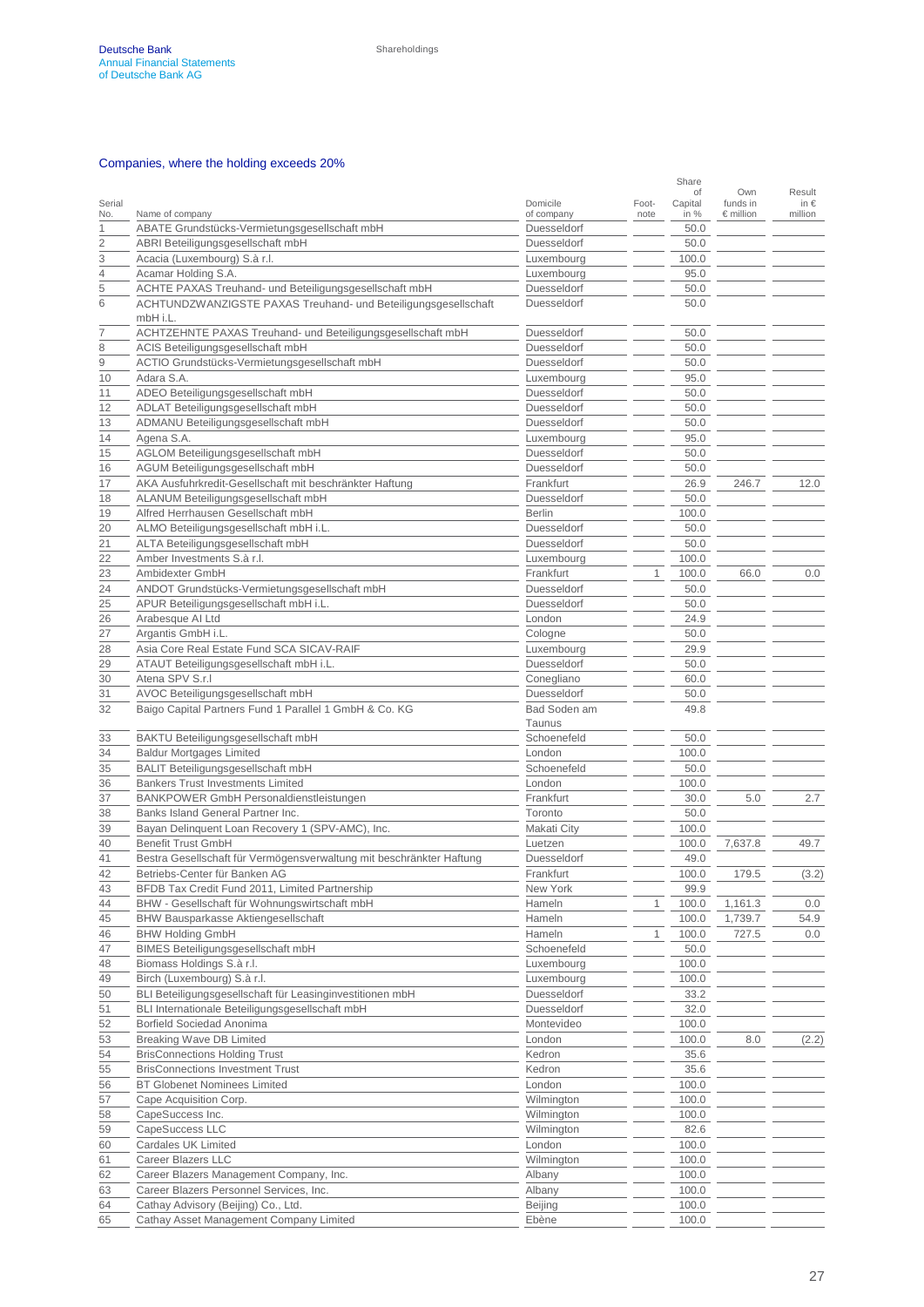|               |                                                                         |                         |                | Share                 |                                       |                                    |
|---------------|-------------------------------------------------------------------------|-------------------------|----------------|-----------------------|---------------------------------------|------------------------------------|
| Serial<br>No. | Name of company                                                         | Domicile<br>of company  | Foot-<br>note  | of<br>Capital<br>in % | Own<br>funds in<br>$\epsilon$ million | Result<br>in $\epsilon$<br>million |
| 66            | Cathay Capital Company (No 2) Limited                                   | Ebène                   |                | 67.6                  | 308.2                                 | 21.7                               |
| 67            | Cedar (Luxembourg) S.à r.l.                                             | Luxembourg              |                | 100.0                 |                                       |                                    |
| 68            | Centennial River 2 Inc.                                                 | Austin                  |                | 100.0                 |                                       |                                    |
| 69            | <b>Centennial River Corporation</b>                                     | Wilmington              |                | 100.0                 |                                       |                                    |
| 70            | City Leasing (Thameside) Limited                                        | London                  |                | 100.0                 |                                       |                                    |
| 71            | City Leasing Limited                                                    | London                  |                | 100.0                 |                                       |                                    |
| 72            | <b>Comfund Consulting Limited</b>                                       | Bangalore               |                | 30.0                  |                                       |                                    |
| 73            | Consumo Srl in Liquidazione                                             | Milan                   |                | 100.0                 |                                       |                                    |
| 74            | Craigs Investment Partners Limited                                      | Tauranga                |                | 49.9                  | 37.8                                  | 13.7                               |
| 75            | D B Investments (GB) Limited                                            | London                  | 2              | 100.0                 | 720.9                                 | 121.6                              |
| 76            | D&M Turnaround Partners Godo Kaisha                                     | Tokyo                   |                | 100.0                 |                                       |                                    |
| 77            | Danube Properties S.à r.l., en faillite                                 | Luxembourg              |                | 25.0                  |                                       |                                    |
| 78            | DB (Barbados) SRL                                                       | Christ Church           |                | 100.0                 |                                       |                                    |
| 79            | DB (Malaysia) Nominee (Asing) Sdn. Bhd.                                 | Kuala Lumpur            |                | 100.0                 |                                       |                                    |
| 80            | DB (Malaysia) Nominee (Tempatan) Sendirian Berhad                       | Kuala Lumpur            |                | 100.0                 |                                       |                                    |
| 81            | <b>DB Advisors SICAV</b>                                                | Luxembourg              |                | 95.6                  | 8,823.3                               | (1,008.1)                          |
| 82            | DB Aotearoa Investments Limited                                         | George Town             |                | 100.0                 |                                       |                                    |
| 83            | DB Apex Management Limited (in voluntary liquidation)                   | George Town             |                | 100.0                 |                                       |                                    |
| 84            | DB Beteiligungs-Holding GmbH                                            | Frankfurt               | 1              | 100.0                 | 6,303.9                               | 0.0                                |
| 85            | DB Capital Investments Sàrl                                             | Luxembourg              |                | 100.0                 | (183.5)                               | (91.2)                             |
| 86            | DB Capital Markets (Deutschland) GmbH                                   | Frankfurt               | 1              | 100.0                 | 580.2                                 | 0.0                                |
| 87            | DB Cartera de Inmuebles 1, S.A.U.                                       | Pozuelo de Alarcón      |                | 100.0                 |                                       |                                    |
| 88            | DB Chestnut Holdings Limited                                            | George Town             |                | 100.0                 |                                       |                                    |
| 89            | DB Commodity Services LLC                                               | Wilmington              |                | 100.0                 | 15.0                                  | 15.2                               |
| 90            | DB Corporate Advisory (Malaysia) Sdn. Bhd.                              | Kuala Lumpur            |                | 100.0                 |                                       |                                    |
| 91            | DB Covered Bond S.r.l.                                                  | Conegliano              |                | 90.0                  |                                       |                                    |
| 92            | DB Credit Investments S.à r.l.                                          | Luxembourg              |                | 100.0                 |                                       |                                    |
| 93            | DB Delaware Holdings (Europe) Limited                                   | George Town             |                | 100.0                 |                                       |                                    |
| 94            | <b>DB Direkt GmbH</b>                                                   | Frankfurt               | $\mathbf{1}$   | 100.0                 |                                       |                                    |
| 95            | DB Enfield Infrastructure Holdings Limited                              | St. Helier              |                | 100.0                 | 34.0                                  | (0.1)                              |
| 96            | <b>DB Equity Limited</b>                                                | London                  | $\overline{2}$ | 100.0                 | 26.9                                  | 0.0                                |
| 97            | DB Finance International GmbH                                           | Frankfurt               |                | 100.0                 |                                       |                                    |
| 98            | DB Global Technology SRL                                                | <b>Bucharest</b>        |                | 100.0                 | 48.4                                  | 9.2                                |
| 99            | DB Group Services (UK) Limited                                          | London                  |                | 100.0                 |                                       |                                    |
| 100           | <b>DB HR Solutions GmbH</b>                                             | Eschborn                |                | 100.0                 |                                       |                                    |
| 101           | DB Immobilienfonds 2 KG i.L.                                            | Frankfurt               |                | 74.0                  |                                       |                                    |
| 102           | DB Immobilienfonds 5 Wieland KG                                         | Frankfurt               |                | 92.0                  |                                       |                                    |
| 103           | DB Impact Investment (GP) Limited                                       | London                  |                | 100.0                 |                                       |                                    |
| 104           | DB Impact Investment Fund I, L.P.                                       | Edinburgh               |                | 100.0                 |                                       |                                    |
| 105           | DB Industrial Holdings Beteiligungs GmbH & Co. KG                       | Luetzen                 |                | 100.0                 | 1,655.9                               | 2.1                                |
| 106           | DB Industrial Holdings GmbH                                             | Luetzen                 |                | 100.0                 | 1,584.4                               | 4.2                                |
| 107           | DB International (Asia) Limited                                         | Singapore               |                | 100.0                 | 475.6                                 | 25.0                               |
| 108           | DB International Investments Limited                                    | London                  |                | 100.0                 |                                       |                                    |
| 109           | DB International Trust (Singapore) Limited                              | Singapore               |                | 100.0                 |                                       |                                    |
| 110           | DB Investment Services GmbH                                             | Frankfurt               | 1              | 100.0                 | 46.0                                  | 0.0                                |
| 111           | DB London (Investor Services) Nominees Limited                          | London                  |                | 100.0                 |                                       |                                    |
| 112           | DB Management Support GmbH                                              | Frankfurt               |                | 100.0                 |                                       |                                    |
| 113           | DB Municipal Holdings LLC                                               | Wilmington              |                | 100.0                 | 44.4                                  | 12.0                               |
| 114           | DB Nominees (Hong Kong) Limited                                         | Hong Kong               |                | 100.0                 |                                       |                                    |
| 115           | DB Nominees (Singapore) Pte Ltd                                         | Singapore               |                | 100.0                 |                                       |                                    |
| 116           | DB Operaciones y Servicios Interactivos Agrupación de Interés Económico | Pozuelo de Alarcón      |                | 99.9                  |                                       |                                    |
| 117           | DB Overseas Holdings Limited                                            | London                  | 2              | 100.0                 | 55.6                                  | 5.7                                |
|               | DB Placement, LLC                                                       | Wilmington              |                | 100.0                 |                                       |                                    |
| 118           | <b>DB Print GmbH</b>                                                    | Frankfurt               | $\mathbf{1}$   | 100.0                 |                                       |                                    |
| 119           | DB Privat- und Firmenkundenbank AG                                      |                         |                |                       |                                       |                                    |
| 120           | DB RC Investments II, LLC                                               | Frankfurt<br>Wilmington | 1              | 100.0<br>99.9         | 8,619.6                               | 0.0                                |
| 121<br>122    | DB Re S.A.                                                              | Luxembourg              |                | 100.0                 |                                       |                                    |
| 123           | DB Real Estate Global Opportunities IB (Offshore), L.P.                 | Camana Bay              |                | 34.3                  |                                       |                                    |
| 124           | DB Safe Harbour Investment Projects Limited (in members' voluntary      | London                  |                | 100.0                 |                                       |                                    |
|               |                                                                         |                         |                |                       |                                       |                                    |

125 DB Service Centre Limited<br>
126 DB Service Uruguay S.A.<br>
Montevideo 2 100.0 17.8 2.0

127 DB Servizi Amministrativi S.r.l.<br>
128 DB STG Lux 10 S.à r.l. Milan 100.0

129 DB STG Lux 11 S.à r.l.<br>
130 DB STG Lux 12 S.à r.l.<br>
Luxembourg 100.0

131 DB STG Lux 9 S.à r.l.<br>
132 DB Strategic Advisors, Inc.<br>
100.0 DB Strategic Advisors, Inc. <br>
DB Structured Finance 1 Designated Activity Company<br>
Makati City 100.0

DB Safe Harbour Investment Projects Limited (in members' voluntary

liquidation)

DB Service Uruguay S.A.

DB STG Lux 10 S.à r.l.

133 DB Structured Finance 1 Designated Activity Company

 $\overline{\frac{130}{131}}$  DB STG Lux 12 S.à r.l.<br>
DB STG Lux 9 S.à r.l.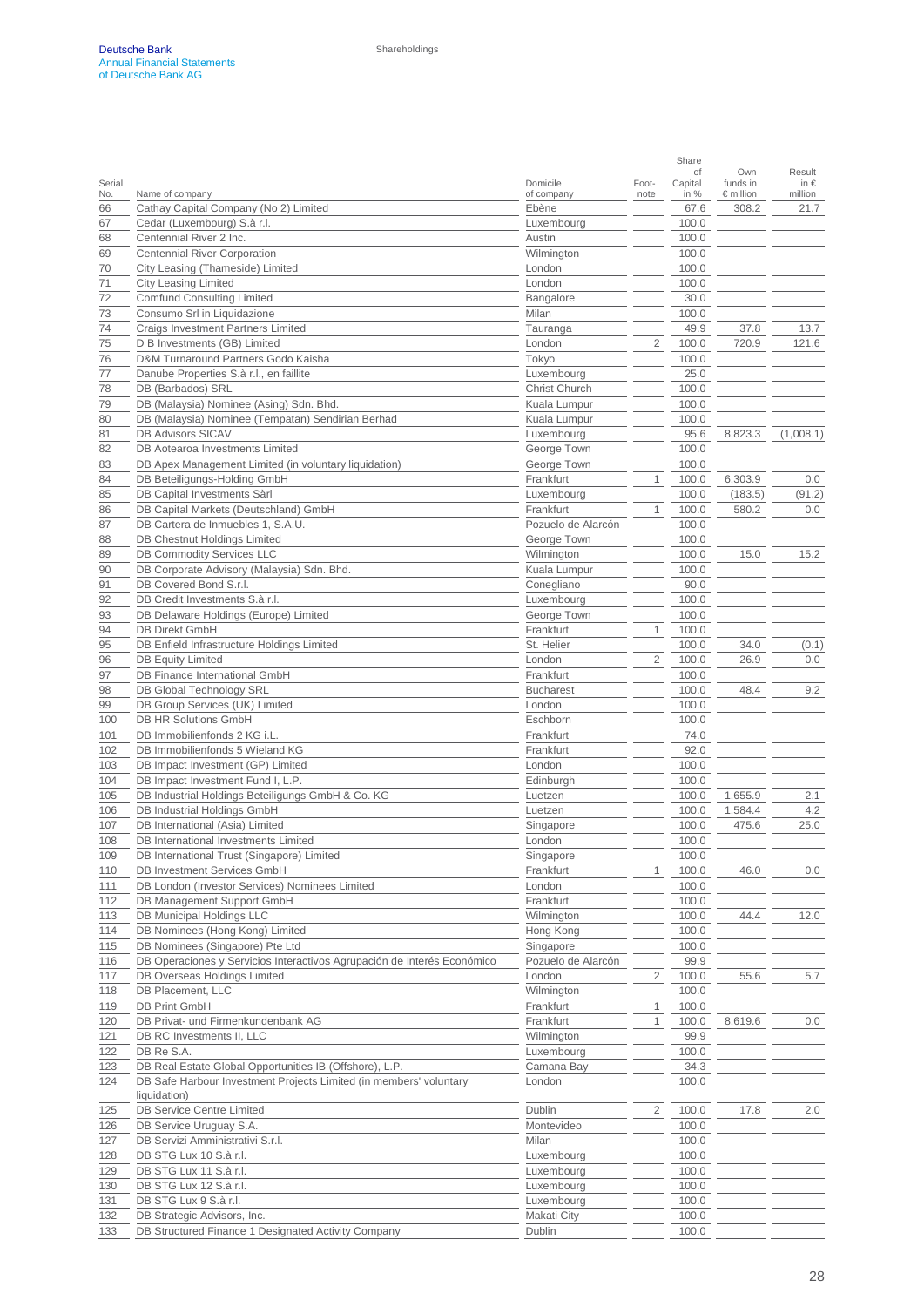Share

Own

Result

| Serial<br>No. | Name of company                                     | Domicile<br>of company | Foot-<br>note  | of<br>Capital<br>in % | Own<br>funds in<br>€ million | Result<br>in $\in$<br>million |
|---------------|-----------------------------------------------------|------------------------|----------------|-----------------------|------------------------------|-------------------------------|
| 134           | DB Structured Finance 2 Designated Activity Company | Dublin                 |                | 100.0                 |                              |                               |
| 135           | <b>DB Trustee Services Limited</b>                  | London                 |                | 100.0                 |                              |                               |
| 136           | DB Trustees (Hong Kong) Limited                     | Hong Kong              |                | 100.0                 | 4.2                          | 2.7                           |
| 137           | <b>DB UK Bank Limited</b>                           | London                 | 2              | 100.0                 | 709.3                        | 81.0                          |
| 138           | <b>DB UK Holdings Limited</b>                       | London                 | $\overline{2}$ | 100.0                 | 432.2                        | 23.2                          |
| 139           | DB UK PCAM Holdings Limited                         | London                 |                | 100.0                 | 10.8                         | 0.0                           |
| 140           | DB USA Corporation (Sub-group)                      | Wilmington             | 3              | 100.0                 | 12,405.9                     | (552.6)                       |
| 141           | -ABFS I Incorporated                                | Lutherville-Timonium   |                | 100.0                 |                              |                               |
| 142           | -ABS MB Ltd.                                        | Lutherville-Timonium   |                | 100.0                 |                              |                               |
| 143           | -Alex. Brown Financial Services Incorporated        | Lutherville-Timonium   |                | 100.0                 |                              |                               |
| 144           | -Alex. Brown Investments Incorporated               | Lutherville-Timonium   |                | 100.0                 |                              |                               |
| 145           | -Argent Incorporated                                | Lutherville-Timonium   |                | 100.0                 |                              |                               |
| 146           | -Blue Cork, Inc.                                    | Wilmington             |                | 100.0                 |                              |                               |
| 147           | -BTAS Cayman GP                                     | George Town            |                | 100.0                 |                              |                               |
| 148           | -China Recovery Fund, LLC                           | Wilmington             |                | 85.0                  |                              |                               |
| 149           | -Cyrus J. Lawrence Capital Holdings, Inc.           | Wilmington             |                | 100.0                 |                              |                               |
| 150           | -D.B. International Delaware, Inc.                  | Wilmington             |                | 100.0                 |                              |                               |
| 151           | -DB (Pacific) Limited                               | Wilmington             |                | 100.0                 |                              |                               |
| 152           | -DB (Pacific) Limited, New York                     | New York               |                | 100.0                 |                              |                               |
| 153           | -DB Abalone LLC                                     | Wilmington             |                | 100.0                 |                              |                               |
| 154           | -DB Alex. Brown Holdings Incorporated               | Wilmington             |                | 100.0                 |                              |                               |
| 155           | -DB Alps Corporation                                | Wilmington             |                | 100.0                 |                              |                               |
| 156           | -DB Aster II, LLC                                   | Wilmington             |                | 100.0                 |                              |                               |
| 157           | -DB Aster III, LLC                                  | Wilmington             |                | 100.0                 |                              |                               |
| 158           | -DB Aster, Inc.                                     | Wilmington             |                | 100.0                 |                              |                               |
| 159           | -DB Aster, LLC                                      | Wilmington             |                | 100.0                 |                              |                               |
| 160           | -DB Boracay LLC                                     | Wilmington             |                | 100.0                 |                              |                               |
| 161           | -DB Capital Partners, Inc.                          | Wilmington             |                | 100.0                 |                              |                               |
| 162           | -DB Elara LLC                                       | Wilmington             |                | 100.0                 |                              |                               |
| 163           | -DB Energy Trading LLC                              | Wilmington             |                | 100.0                 |                              |                               |
| 164           | -DB Equipment Leasing, Inc.                         | New York               |                | 100.0                 |                              |                               |
| 165           | -DB Finance (Delaware), LLC                         | Wilmington             |                | 100.0                 |                              |                               |
| 166           | -DB Global Technology, Inc.                         | Wilmington             |                | 100.0                 |                              |                               |
| 167           | -DB Holdings (New York), Inc.                       | New York               |                | 100.0                 |                              |                               |
| 168           | -DB Holdings (South America) Limited                | Wilmington             |                | 100.0                 |                              |                               |
| 169           | -DB Intermezzo LLC                                  | Wilmington             |                | 100.0                 |                              |                               |
| 170           | -DB Investment Managers, Inc.                       | Wilmington             |                | 100.0                 |                              |                               |
| 171           | -DB Investment Partners, Inc.                       | Wilmington             |                | 100.0                 |                              |                               |
| 172           | -DB Investment Resources (US) Corporation           | Wilmington             |                | 100.0                 |                              |                               |
| 173           | -DB Investment Resources Holdings Corp.             | Wilmington             |                | 100.0                 |                              |                               |
| 174           | -DB Io LP                                           | Wilmington             |                | 100.0                 |                              |                               |
| 175           | -DB IROC Leasing Corp.                              | New York               |                | 100.0                 |                              |                               |
| 176           | -DB Litigation Fee LLC                              | Wilmington             |                | 100.0                 |                              |                               |
| 177           | -DB Omega BTV S.C.S.                                | Luxembourg             |                | 100.0                 |                              |                               |
| 178           | -DB Omega Holdings LLC                              | Wilmington             |                | 100.0                 |                              |                               |
| 179           | -DB Omega Ltd.                                      | George Town            |                | 100.0                 |                              |                               |
| 180           | -DB Omega S.C.S.                                    | Luxembourg             |                | 100.0                 |                              |                               |
| 181           | -DB Overseas Finance Delaware, Inc.                 | Wilmington             |                | 100.0                 |                              |                               |
| 182           | -DB Private Clients Corp.                           | Wilmington             |                | 100.0                 |                              |                               |
| 183           | -DB Private Wealth Mortgage Ltd.                    | New York               |                | 100.0                 |                              |                               |
| 184           | -DB RC Holdings, LLC                                | Wilmington             |                | 100.0                 |                              |                               |
| 185           | -DB Services Americas, Inc.                         | Wilmington             |                | 100.0                 |                              |                               |
| 186           | -DB Structured Derivative Products, LLC             | Wilmington             |                | 100.0                 |                              |                               |
| 187           | -DB Structured Products, Inc.                       | Wilmington             |                | 100.0                 |                              |                               |
| 188           | -DB U.S. Financial Markets Holding Corporation      | Wilmington             |                | 100.0                 |                              |                               |
| 189           | -DB USA Core Corporation                            | West Trenton           |                | 100.0                 |                              |                               |
| 190           | -DBAH Capital, LLC                                  | Wilmington             |                | 100.0                 |                              |                               |
| 191           | -DBFIC, Inc.                                        | Wilmington             |                | 100.0                 |                              |                               |
| 192           | -DBNZ Overseas Investments (No.1) Limited           | George Town            |                | 100.0                 |                              |                               |
| 193           | -DBUSBZ1, LLC                                       | Wilmington             |                | 100.0                 |                              |                               |
| 194           | -Deutsche Bank Americas Holding Corp.               | Wilmington             |                | 100.0                 |                              |                               |
| 195           | -Deutsche Bank Holdings, Inc.                       | Wilmington             |                | 100.0                 |                              |                               |
| 196           | -Deutsche Bank Insurance Agency Incorporated        | Lutherville-Timonium   |                | 100.0                 |                              |                               |

197 -Deutsche Bank Insurance Agency of Delaware Wilmington 100.0 198 -Deutsche Bank National Trust Company Los Angeles Los Angeles - 100.0<br>199 -Deutsche Bank Securities Inc.

 -Deutsche Bank Trust Company Americas New York 100.0 -Deutsche Bank Trust Company Delaware Wilmington 100.0 202 -Deutsche Bank Trust Company, National Association New York New York 100.0

199 -Deutsche Bank Securities Inc.<br>200 -Deutsche Bank Trust Compan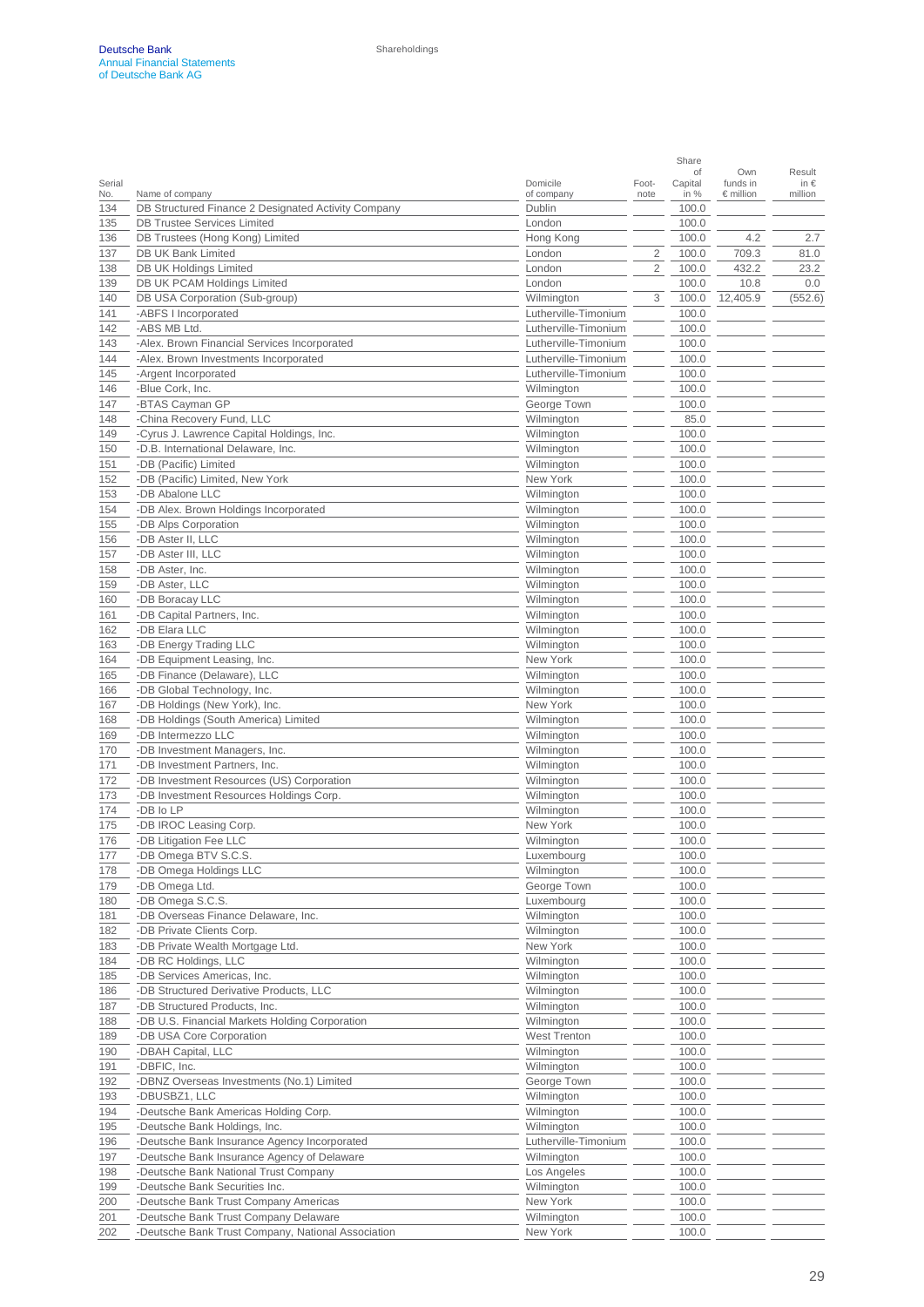|        |                                                         |                      |                | of             | Own                | Result        |
|--------|---------------------------------------------------------|----------------------|----------------|----------------|--------------------|---------------|
| Serial |                                                         | Domicile             | Foot-          | Capital        | funds in           | in $\epsilon$ |
| No.    | Name of company                                         | of company           | note           | in $%$         | $\epsilon$ million | million       |
| 203    | -Deutsche Bank Trust Corporation                        | New York             |                | 100.0          |                    |               |
| 204    | -Deutsche Inversiones Limitada                          | Santiago             |                | 100.0          |                    |               |
| 205    | -Deutsche Leasing New York Corp.                        | New York             |                | 100.0          |                    |               |
| 206    | -Deutsche Master Funding Corporation                    | Wilmington           |                | 100.0          |                    |               |
| 207    | -Deutsche Mortgage & Asset Receiving Corporation        | Wilmington           |                | 100.0          |                    |               |
| 208    | -Deutsche Securities SpA                                | Santiago             |                | 100.0          |                    |               |
| 209    | -G Finance Holding Corp.                                | Wilmington           |                | 100.0          |                    |               |
| 210    | -G918 Corp.                                             | Wilmington           |                | 100.0          |                    |               |
| 211    | -GAC-HEL, Inc.                                          | Wilmington           |                | 100.0          |                    |               |
| 212    | -German American Capital Corporation                    | Lutherville-Timonium |                | 100.0          |                    |               |
| 213    | -GWC-GAC Corp.                                          | Wilmington           |                | 100.0          |                    |               |
| 214    | -Kelsey Street LLC                                      | Wilmington           |                | 100.0          |                    |               |
| 215    | -87 Leonard Development LLC                             | Wilmington           |                | 100.0          |                    |               |
| 216    | -MHL Reinsurance Ltd.                                   | Burlington           |                | 100.0          |                    |               |
| 217    | -MIT Holdings, Inc.                                     | <b>Baltimore</b>     |                | 100.0          |                    |               |
| 218    | -MortgageIT Securities Corp.                            | Wilmington           |                | 100.0          |                    |               |
| 219    | -MortgageIT, Inc.                                       | New York             |                | 100.0          |                    |               |
| 220    | -New 87 Leonard, LLC                                    | Wilmington           |                | 100.0          |                    |               |
| 221    | -PARTS Funding, LLC                                     | Wilmington           |                | 100.0          |                    |               |
| 222    | -REO Properties Corporation                             | Wilmington           |                | 100.0          |                    |               |
| 223    | -Route 28 Receivables, LLC                              | Wilmington           |                | 100.0          |                    |               |
| 224    | -Sharps SP I LLC                                        | Wilmington           |                | 100.0          |                    |               |
| 225    | -Singer Island Tower Suite LLC                          | Wilmington           |                | 100.0          |                    |               |
| 226    | -Structured Finance Americas, LLC                       | Wilmington           |                | 100.0          |                    |               |
| 227    | -World Trading (Delaware) Inc.                          | Wilmington           |                | 100.0          |                    |               |
|        | -Zumirez Drive LLC                                      |                      |                |                |                    |               |
| 228    | DB Valoren S.à r.l.                                     | Wilmington           |                | 100.0<br>100.0 | 582.1              |               |
| 229    |                                                         | Luxembourg           |                |                |                    | 14.1          |
| 230    | DB Value S.à r.l.                                       | Luxembourg           |                | 100.0          | 40.1               | 0.2           |
| 231    | DB VersicherungsManager GmbH                            | Frankfurt            | 1              | 100.0          |                    |               |
| 232    | DB Vita S.A.                                            | Luxembourg           |                | 75.0           | 24.3               | 1.5           |
| 233    | DBCIBZ1                                                 | George Town          |                | 100.0          | 17.7               | 8.1           |
| 234    | DBCIBZ2                                                 | George Town          |                | 100.0          | 17.8               | 8.1           |
| 235    | DBG Eastern Europe II L.P.                              | St. Helier           |                | 25.9           | 9.1                | 17.8          |
| 236    | DBOI Global Services (UK) Limited                       | London               | $\overline{2}$ | 100.0          | 13.3               | 6.4           |
| 237    | <b>DBOI Global Services Private Limited</b>             | Mumbai               |                | 100.0          | 150.6              | 29.4          |
| 238    | DBR Investments Co. Limited                             | George Town          |                | 100.0          | 432.8              | 295.5         |
| 239    | DBRE Global Real Estate Management IA, Ltd.             | George Town          |                | 100.0          |                    |               |
| 240    | DBRE Global Real Estate Management IB, Ltd.             | George Town          |                | 100.0          |                    |               |
| 241    | DBRE Global Real Estate Management US IB, L.L.C.        | Wilmington           |                | 100.0          |                    |               |
| 242    | DBRMS4                                                  | George Town          |                | 100.0          | 343.2              | 9.0           |
| 243    | DBRMSGP1                                                | George Town          | 4, 5           | 100.0          | 343.2              | 9.0           |
| 244    | <b>DBUK PCAM Limited</b>                                | London               |                | 100.0          | (107.6)            | (124.4)       |
| 245    | DBUSBZ2, S.à r.l.                                       | Luxembourg           |                | 100.0          | 17.9               | 8.1           |
| 246    | <b>DBX Advisors LLC</b>                                 | Wilmington           |                | 100.0          | 7.9                | (4.7)         |
| 247    | <b>DBX Strategic Advisors LLC</b>                       | Wilmington           |                | 100.0          |                    |               |
| 248    | DBÖ Vermögensverwertung GmbH in Liqu.                   | Vienna               |                | 100.0          |                    |               |
| 249    | De Meng Innovative (Beijing) Consulting Company Limited | Beijing              |                | 100.0          |                    |               |
| 250    | DEBEKO Immobilien GmbH & Co Grundbesitz OHG             | Eschborn             | 4              | 100.0          | 169.1              | (3.4)         |
| 251    | DEE Deutsche Erneuerbare Energien GmbH                  | Frankfurt            |                | 100.0          |                    |               |
| 252    | Delowrezham de México S. de R.L. de C.V.                | Mexico City          |                | 100.0          |                    |               |
| 253    | DEUKONA Versicherungs-Vermittlungs-GmbH                 | Frankfurt            |                | 100.0          | 3.9                | 3.1           |
| 254    | Deutsche (Aotearoa) Capital Holdings New Zealand        | Auckland             |                | 100.0          |                    |               |
|        |                                                         | Auckland             |                | 100.0          |                    |               |
| 255    | Deutsche (Aotearoa) Foreign Investments New Zealand     |                      |                |                |                    |               |
| 256    | Deutsche (Mauritius) Limited                            | Port Louis           |                | 100.0          |                    |               |
| 257    | Deutsche Aeolia Power Production Société Anonyme        | Athens               |                | 95.6           |                    |               |
| 258    | Deutsche Alt-A Securities, Inc.                         | Wilmington           |                | 100.0          |                    |               |
| 259    | Deutsche Alternative Asset Management (UK) Limited      | London               |                | 100.0          | 60.1               | 4.2           |
| 260    | Deutsche Asia Pacific Holdings Pte Ltd                  | Singapore            |                | 100.0          | 283.5              | 16.0          |
| 261    | Deutsche Asset Management (India) Private Limited       | Mumbai               |                | 100.0          | 11.5               | 0.0           |
| 262    | Deutsche Australia Limited (Sub-group)                  | Sydney               | 2, 3           | 100.0          | 186.4              | 6.3           |
| 263    | -Baincor Nominees Pty Limited                           | Sydney               |                | 100.0          |                    |               |
| 264    | -Bainpro Nominees Pty Ltd                               | Sydney               |                | 100.0          |                    |               |

 $\frac{265}{266}$  -BNA Nominees Pty Limited<br>  $\frac{266}{266}$  -BTD Nominees Pty Limited<br>  $\frac{100.0}{266}$ -BTD Nominees Pty Limited Sydney 100.0 -Deutsche Access Investments Limited Sydney 100.0

 $\frac{269}{270}$  -Deutsche Finance Co 1 Pty Limited  $\frac{100.0}{270}$  -Deutsche Finance Co 2 Pty Limited  $\frac{100.0}{270}$ -Deutsche Finance Co 2 Pty Limited Sydney 100.0

268 -Deutsche Capital Markets Australia Limited<br>269 -Deutsche Finance Co 1 Pty Limited

-Deutsche Finance Co 3 Pty Limited

# Share of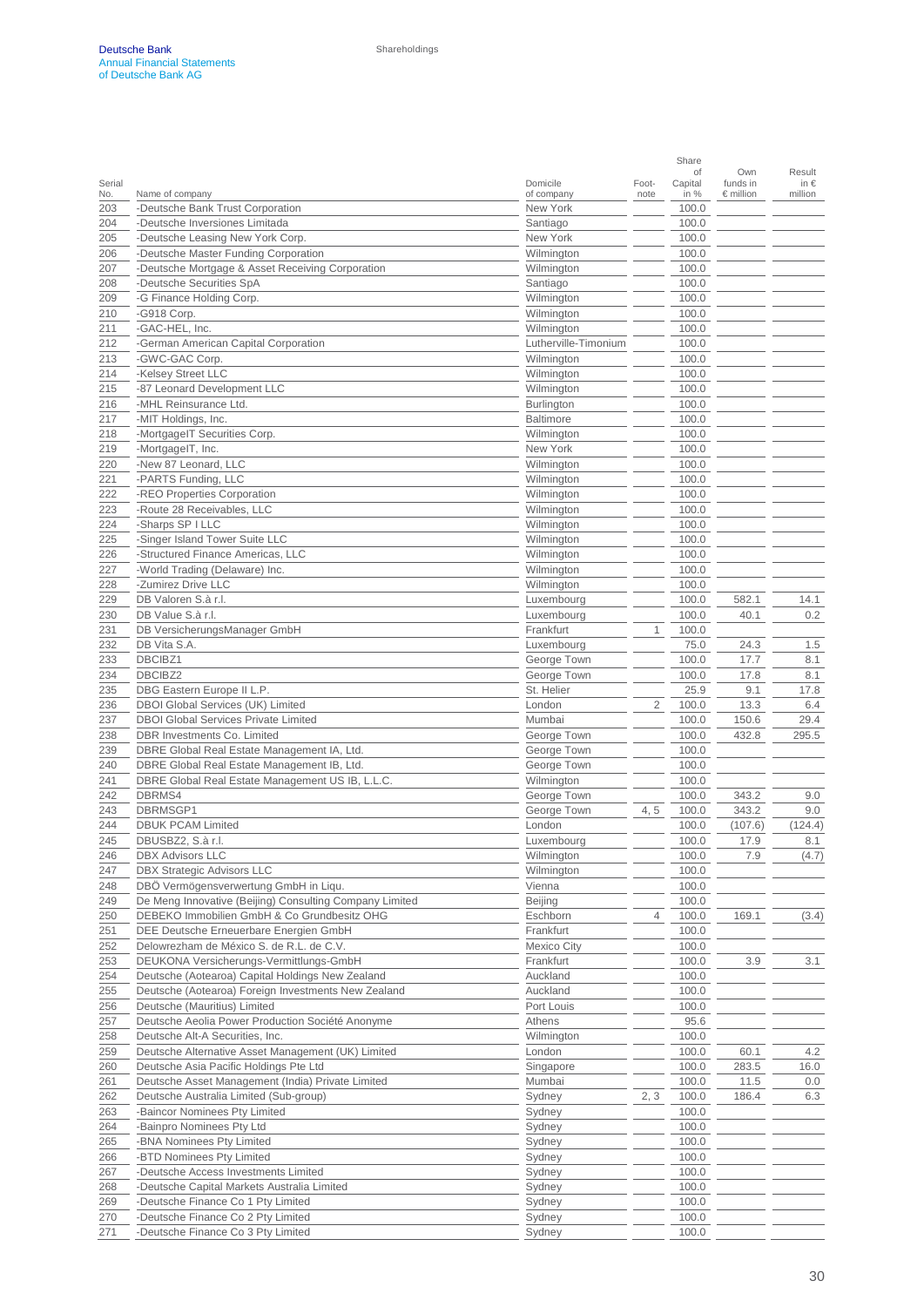Share

| Serial<br>No. | Name of company                                                         | Domicile<br>of company | Foot-<br>note  | of<br>Capital<br>in % | Own<br>funds in<br>€ million | Result<br>in $\in$<br>million |
|---------------|-------------------------------------------------------------------------|------------------------|----------------|-----------------------|------------------------------|-------------------------------|
| 272           | -Deutsche Finance Co 4 Pty Limited                                      | Sydney                 |                | 100.0                 |                              |                               |
| 273           | -Deutsche Group Services Pty Limited                                    | Sydney                 |                | 100.0                 |                              |                               |
| 274           | -Deutsche Securities Australia Limited                                  | Sydney                 |                | 100.0                 |                              |                               |
| 275           | -DNU Nominees Pty Limited                                               | Sydney                 |                | 100.0                 |                              |                               |
| 276           | -DTS Nominees Pty Limited                                               | Sydney                 |                | 100.0                 |                              |                               |
| 277           | -OPS Nominees Pty Limited                                               | Sydney                 |                | 100.0                 |                              |                               |
| 278           | -Pan Australian Nominees Pty Ltd                                        | Sydney                 |                | 100.0                 |                              |                               |
| 279           | -R.B.M. Nominees Pty Ltd                                                | Sydney                 |                | 100.0                 |                              |                               |
| 280           | -RTS Nominees Pty Limited                                               | Sydney                 |                | 100.0                 |                              |                               |
| 281           | Deutsche Bank (Cayman) Limited                                          | George Town            |                | 100.0                 | 65.3                         | (1.4)                         |
| 282           | Deutsche Bank (Chile)                                                   | Santiago               |                | 100.0                 | 18.6                         | 0.6                           |
| 283           | Deutsche Bank (China) Co., Ltd.                                         | Beijing                |                | 100.0                 | 1,152.9                      | 38.2                          |
| 284           | Deutsche Bank (Malaysia) Berhad                                         | Kuala Lumpur           |                | 100.0                 | 413.0                        | 48.4                          |
| 285           | Deutsche Bank (Suisse) SA                                               | Geneva                 |                | 100.0                 | 539.4                        | 1.9                           |
| 286           | Deutsche Bank (Uruguay) Sociedad Anónima Institución Financiera Externa | Montevideo             |                | 100.0                 |                              |                               |
| 287           | DEUTSCHE BANK A.S.                                                      | Istanbul               |                | 100.0                 | 110.9                        | 21.8                          |
| 288           | Deutsche Bank Capital Finance LLC I                                     | Wilmington             |                | 100.0                 | 300.0                        | 0.0                           |
| 289           | Deutsche Bank Contingent Capital LLC II                                 | Wilmington             |                | 100.0                 | 713.1                        | 0.0                           |
| 290           | Deutsche Bank Contingent Capital LLC V                                  | Wilmington             |                | 100.0                 |                              |                               |
| 291           | Deutsche Bank Europe GmbH                                               | Frankfurt              | 1              | 100.0                 | 10.0                         | 0.0                           |
| 292           | Deutsche Bank Financial Company                                         | George Town            |                | 100.0                 | 33.9                         | (9.1)                         |
| 293           | Deutsche Bank International Limited                                     | St. Helier             |                | 100.0                 | 156.1                        | (7.9)                         |
| 294           | Deutsche Bank Investments (Guernsey) Limited                            | St. Peter Port         |                | 100.0                 |                              |                               |
| 295           | Deutsche Bank Luxembourg S.A.                                           | Luxembourg             |                | 100.0                 | 4,789.7                      | 91.3                          |
| 296           | Deutsche Bank Mutui S.p.A.                                              | Milan                  |                | 100.0                 | 30.0                         | (3.4)                         |
| 297           | Deutsche Bank México, S.A., Institución de Banca Múltiple               | Mexico City            |                | 100.0                 | 77.9                         | (7.4)                         |
| 298           | Deutsche Bank Nominees (Jersey) Limited                                 | St. Helier             |                | 100.0                 |                              |                               |
| 299           | Deutsche Bank Polska Spólka Akcyjna                                     | Warsaw                 |                | 100.0                 | 596.9                        | 3.2                           |
| 300           | Deutsche Bank Representative Office Nigeria Limited                     | _agos                  |                | 100.0                 |                              |                               |
| 301           | Deutsche Bank S.A. - Banco Alemão                                       | Sao Paulo              |                | 100.0                 | 362.6                        | 22.5                          |
| 302           | Deutsche Bank Securities Limited                                        | Toronto                |                | 100.0                 | 97.7                         | 0.9                           |
| 303           | Deutsche Bank Services (Jersey) Limited                                 | St. Helier             |                | 100.0                 |                              |                               |
| 304           | Deutsche Bank Società per Azioni                                        | Milan                  |                | 99.9                  | 1,757.7                      | (82.1)                        |
| 305           | Deutsche Bank, Sociedad Anónima Española                                | Madrid                 |                | 99.8                  | 1,176.1                      | 20.5                          |
| 306           | Deutsche Capital Finance (2000) Limited                                 | George Town            |                | 100.0                 |                              |                               |
| 307           | Deutsche Capital Hong Kong Limited                                      | Hong Kong              |                | 100.0                 | 15.1                         | 0.3                           |
| 308           | Deutsche Capital Management Limited                                     | Dublin                 |                | 100.0                 |                              |                               |
| 309           | Deutsche Capital Partners China Limited                                 | George Town            |                | 100.0                 |                              |                               |
| 310           | Deutsche Cayman Ltd.                                                    | George Town            |                | 100.0                 |                              |                               |
| 311           | Deutsche CIB Centre Private Limited                                     | Mumbai                 |                | 100.0                 | 44.1                         | 8.4                           |
| 312           | Deutsche Colombia S.A.S.                                                | Bogotá                 |                | 100.0                 |                              |                               |
| 313           | Deutsche Custody N.V.                                                   | Amsterdam              |                | 100.0                 |                              |                               |
| 314           | Deutsche Equities India Private Limited                                 | Mumbai                 |                | 100.0                 | 48.0                         | 16.1                          |
| 315           | Deutsche Finance No. 2 Limited                                          | George Town            | $\overline{2}$ | 100.0                 | 10.6                         | (15.0)                        |
| 316           | Deutsche Gesellschaft für Immobilien-Leasing mit beschränkter Haftung   | Duesseldorf            |                | 100.0                 |                              |                               |
| 317           | Deutsche Global Markets Limited                                         | <b>Tel Aviv</b>        |                | 100.0                 | 11.4                         | 2.2                           |
| 318           | Deutsche Group Holdings (SA) Proprietary Limited                        | Johannesburg           |                | 100.0                 | 20.4                         | 6.7                           |
| 319           | Deutsche Grundbesitz Beteiligungsgesellschaft mbH i.L.                  | Eschborn               |                | 100.0                 |                              |                               |
| 320           | Deutsche Grundbesitz-Anlagegesellschaft mit beschränkter Haftung        | Frankfurt              | 1              | 99.8                  |                              |                               |
| 321           | Deutsche Gulf Finance                                                   | Riyadh                 |                | 29.1                  | 140.4                        | 10.5                          |
| 322           | Deutsche Holdings (BTI) Limited                                         | London                 |                | 100.0                 |                              |                               |
| 323           | Deutsche Holdings (Luxembourg) S.à r.l.                                 | Luxembourg             |                | 100.0                 | 2,981.6                      | 105.0                         |
| 324           | Deutsche Holdings (Malta)                                               | Luxembourg             |                | 100.0                 | 217.9                        | 1.1                           |
| 325           | Deutsche Holdings Limited                                               | London                 | 2              | 100.0                 | 414.5                        | 4.8                           |
| 326           | Deutsche Holdings No. 2 Limited                                         | London                 | $\overline{c}$ | 100.0                 | 194.8                        | 293.9                         |
| 327           | Deutsche Holdings No. 3 Limited                                         | London                 | 2              | 100.0                 | 174.8                        | 138.0                         |
| 328           | Deutsche Holdings No. 4 Limited                                         | London                 |                | 100.0                 | 120.3                        | 1.2                           |
| 329           | Deutsche Immobilien Leasing GmbH                                        | Duesseldorf            | 1              | 100.0                 | 26.5                         | 0.0                           |
| 330           | Deutsche India Holdings Private Limited                                 | Mumbai                 |                | 100.0                 | 89.3                         | 11.9                          |
| 331           | Deutsche International Corporate Services (Ireland) Limited             | Dublin                 |                | 100.0                 | 11.5                         | (2.5)                         |
| 332           | Deutsche International Corporate Services Limited                       | St. Helier             |                | 100.0                 | 3.2                          | (3.2)                         |
| 333           | Deutsche International Custodial Services Limited                       | St. Helier             |                | 100.0                 |                              |                               |

<u>334 Deutsche Inversiones Dos S.A. (en Liquidación)</u><br>335 Deutsche Inversiones Dos S.A. (en Liquidación) Santiago 100.0 19.8 19.8 Deutsche Investments (Netherlands) N.V. **Deutsche Investments (Netherlands) N.V.** Amsterdam 100.0 72.1 336 Deutsche Investments India Private Limited<br>337 Deutsche Investor Services Private Limited Mumbai 100.0 116.0 116.0 116.0 116.0 116.0 116.0 116.0 116.0 11

 $\frac{338}{339}$  Deutsche Knowledge Services Pte. Ltd.<br> $\frac{338}{339}$  Deutsche Mandatos S.A.<br> $\frac{339}{8}$  Deutsche Mandatos S.A.

**Deutsche Mexico Holdings S.à r.l.** Luxembourg 100.0 173.7 0.0

339 Deutsche Mandatos S.A. Buenos Aires 100.0 Deutsche Mandatos S.A. Buenos Aires 100.0 Deutsche Mexico Holdings S.à r.l.

 $\overline{\frac{337}{338}}$  Deutsche Investor Services Private Limited  $\overline{\frac{338}{308}}$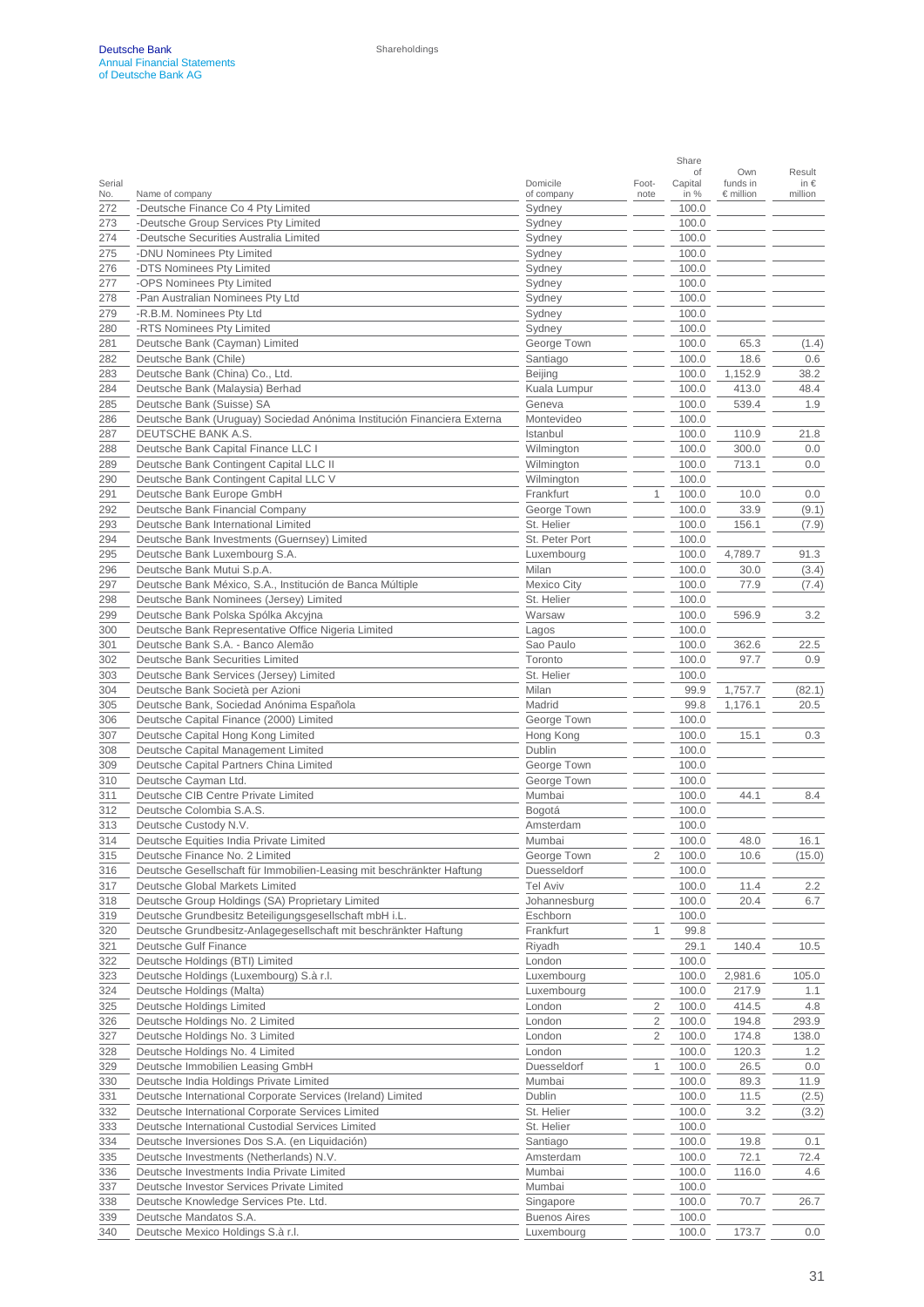#### Serial<br>No Name of company Domicile of company Footnote Capital  $in %$ funds in € million in € million 341 Deutsche Morgan Grenfell Group Public Limited Company London 2 100.0 940.7 (2.6)  $\overline{342}$  Deutsche Mortgage Securities, Inc. Wilmington 2011 Wilmington 200.0 **Example 343** Deutsche Nederland N.V. **Contract Contract Amsterdam 100.0**  $\overline{344}$  Deutsche New Zealand Limited (Sub-group)  $\overline{344}$   $\overline{3}$   $\overline{100.0}$   $\overline{1.7}$   $\overline{0.0}$  0.0 345 -Deutsche (New Munster) Holdings New Zealand Limited Auckland 100.0 346 -Deutsche Domus New Zealand Limited 100.0 and 100.0 and 100.0 and 100.0 and 100.0 and 100.0 and 100.0 and 100.0 and 100.0 and 100.0 and 100.0 and 100.0 and 100.0 and 100.0 and 100.0 and 100.0 and 100.0 and 100.0 and 10 347 -Deutsche Foras New Zealand Limited **Auckland 100.0** Auckland 100.0 348 -Deutsche Overseas Issuance New Zealand Limited Auckland 100.0 349 Deutsche Nominees Limited London 100.0 350 Deutsche Oppenheim Family Office AG Cologne Cologne 2012 1 100.0 510.5 0.0 351 Deutsche Postbank Finance Center Objekt GmbH Schuettringen Churchingen 100.0 352 Deutsche Postbank Funding LLC I Wilmington 100.0 353 Deutsche Postbank Funding LLC II Wilmington Wilmington 200.0 354 Deutsche Postbank Funding LLC III Wilmington 100.0 355 Deutsche Private Asset Management Limited London London 200.0 356 Deutsche Regis Partners, Inc. 2.6 2.6 2.7 Makati City 2.6 2.6 2.6 2.6 2.7 2.6 2.6 2.7 2.6 2.7 2.6 2.7 2.6 357 Deutsche River Investment Management Company S.à r.l., en faillite clôture Luxembourg 49.0 358 Deutsche Securities (India) Private Limited New Delhi New Delhi 100.0 11.0 0.6 359 Deutsche Securities (Proprietary) Limited Johannesburg Johannesburg 100.0 26.4 2.4 360 Deutsche Securities (SA) (Proprietary) Limited Johannesburg 100.0 361 Deutsche Securities Asia Limited **Hong Kong 100.0** 221.3 4.7 362 Deutsche Securities Inc. **Tokyo** 100.0 1,189.7 18.4  $\overline{363}$  Deutsche Securities Israel Ltd.  $\overline{7}$  Tel Aviv  $\overline{100.0}$   $\overline{11.0}$   $\overline{11.0}$  (1.1) 364 Deutsche Securities Korea Co. Seoul 364 Deutsche Securities Korea Co. 365 Deutsche Securities Mauritius Limited **Ebène** 100.0 366 Deutsche Securities Menkul Degerler A.S. Istanbul 100.0 367 Deutsche Securities S.A. Buenos Aires 100.0 368 Deutsche Securities Saudi Arabia (a closed joint stock company) Riyadh 100.0 97.3 (4.3) 369 Deutsche Securities Venezuela S.A. Caracas 100.0  $\overline{370}$  Deutsche Securities, S.A. de C.V., Casa de Bolsa Mexico City  $\overline{370}$   $\overline{100.0}$   $\overline{33.6}$  (0.4)  $\overline{371}$  Deutsche Services Polska Sp. z o.o. Warsaw  $\overline{371}$  Warsaw 100.0 372 Deutsche StiftungsTrust GmbH<br>373 Deutsche Strategic Investment Holdings Yugen Kaisha<br>100.0 373 Deutsche Strategic Investment Holdings Yugen Kaisha Tokyo 374 Deutsche Trust Company Limited Japan<br>375 Deutsche Trustee Company Limited<br>100.0 375 Deutsche Trustee Company Limited **London** 21.5 21.5 3.7 376 Deutsche Trustee Services (India) Private Limited Mumbai Mumbai 100.0 377 Deutsche Trustees Malaysia Berhad Kuala Lumpur 100.0 378 Deutsche Wealth Management S.G.I.I.C., S.A. Madrid 100.0 379 Deutsche Zurich Pensiones Entidad Gestora de Fondos de Pensiones, S.A. Barcelona 50.0 380 Deutscher Pensionsfonds Aktiengesellschaft **Bonn 25.1** Bonn 25.1 381 Deutsches Institut für Altersvorsorge GmbH Frankfurt Frankfurt 78.0 382 DI Deutsche Immobilien Treuhandgesellschaft mbH Frankfurt Frankfurt 1 100.0 383 DIL Fonds-Beteiligungsgesellschaft mbH i.L. Duesseldorf Duesseldorf 100.0 384 DIL Internationale Leasinggesellschaft mbH Duesseldorf Duesseldorf 2000 Duesseldorf 50.0 385 DISCA Beteiligungsgesellschaft mbH<br>
Duesseldorf 1 100.0 386 Domus Beteiligungsgesellschaft der Privaten Bausparkassen mbH<br>
Berlin Berlin 21.1 **DONARUM Holding GmbH Duesseldorf 50.0** 388 DREIUNDZWANZIGSTE PAXAS Treuhand- und Beteiligungsgesellschaft mbH Duesseldorf **1988** DREIUNDZWANZIGSTE PAXAS Treuhand- und Beteiligungsgesellschaft mbH 389 DREIZEHNTE PAXAS Treuhand- und Beteiligungsgesellschaft mbH Duesseldorf 50.0 390 DRITTE Fonds-Beteiligungsgesellschaft mbH Duesseldorf Duesseldorf 50.0 391 DRITTE PAXAS Treuhand- und Beteiligungsgesellschaft mbH Duesseldorf 50.0 392 Durian (Luxembourg) S.à r.l. **Luxembourg 100.0** Luxembourg 100.0 393 dwins GmbH **Frankfurt 21.3** 394 DWS Alternatives France Paris 100.0 395 DWS Alternatives Global Limited **London** 2008 London 100.0 184.7 10.4 396 DWS Alternatives GmbH **Frankfurt** 1 100.0 16.5 0.0 397 DWS Asset Management (Korea) Company Limited Seoul Seoul 100.0 16.4 0.4 398 DWS Beteiligungs GmbH **Frankfurt** 1 99.0 336.4 0.0 399 DWS CH AG  $\,$  2.99  $\,$  2016  $\,$  2.99  $\,$  2.99  $\,$  2.99  $\,$  2.99  $\,$  2.99  $\,$  2.99  $\,$  2.99  $\,$  2.99  $\,$  2.99  $\,$  2.99  $\,$  2.99  $\,$  2.99  $\,$  2.99  $\,$  2.99  $\,$  2.99  $\,$  2.99  $\,$  2.99  $\,$  2.99  $\,$  2.9 400 DWS Distributors, Inc. 2.3) Wilmington 2.5 Wilmington 2.9 (3.3) 401 DWS Far Eastern Investments Limited **Taipei Taipei 1** Taipei **1** Taipei **1** Taipei **1** Taipei **1** Taipei **1** Taipei **1** Taipei **1** Taipei **1** Taipei **1** Taipei **1** Taipei **1** Taipei **1** Taipei **1** Taipei **1** Taipei 402 DWS Group GmbH & Co. KGaA Frankfurt 79.5 8,074.1 365.0

403 DWS Group Services UK Limited London 100.0 25.1 2.6

Share of

Own

Result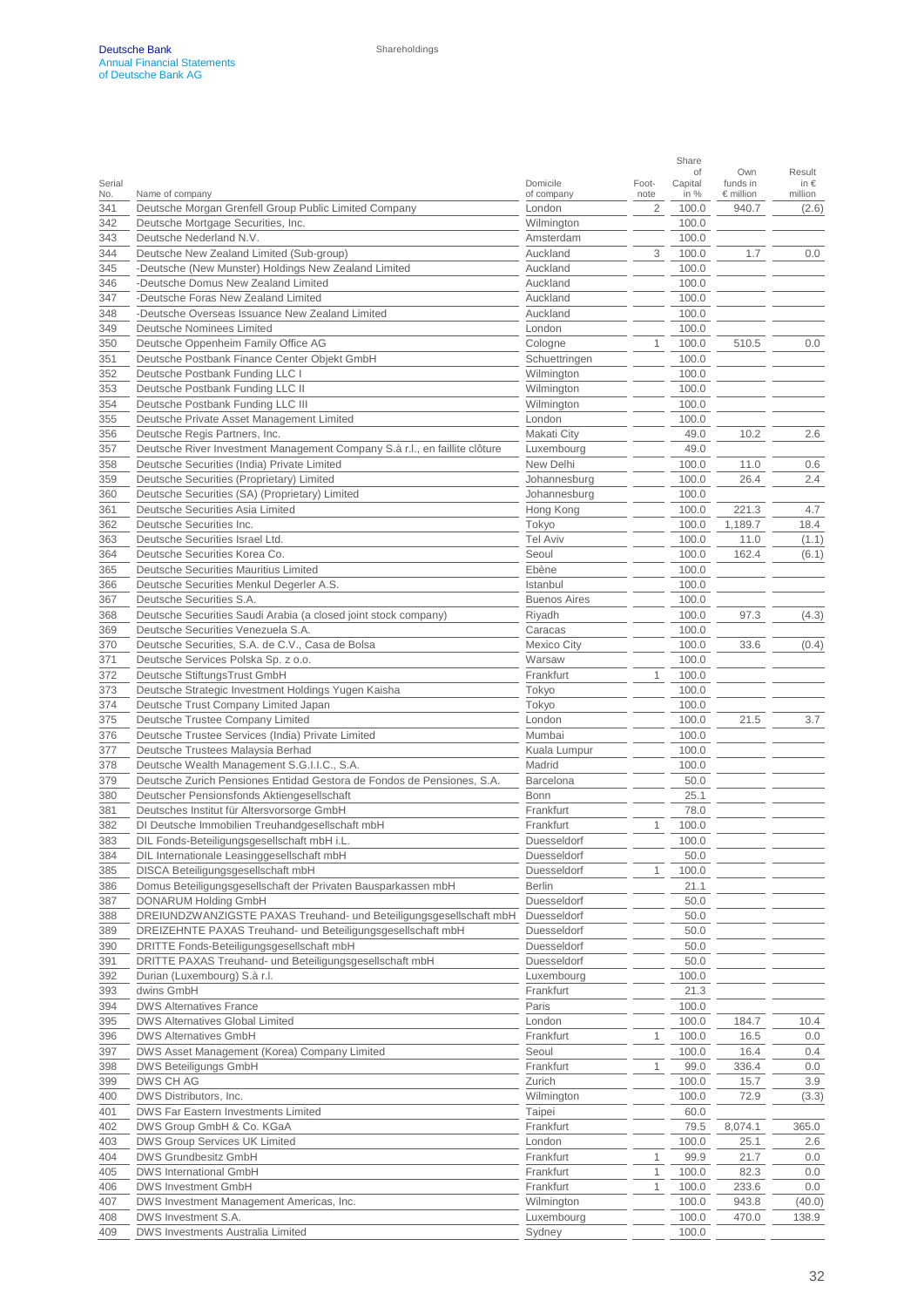Share

| Serial     |                                                                                | Domicile                  | Foot- | of              | Own<br>funds in    | Result<br>in $\in$ |
|------------|--------------------------------------------------------------------------------|---------------------------|-------|-----------------|--------------------|--------------------|
| No.        | Name of company                                                                | of company                | note  | Capital<br>in % | $\epsilon$ million | million            |
| 410        | DWS Investments Hong Kong Limited                                              | Hong Kong                 |       | 100.0           | 19.5               | 1.3                |
| 411        | DWS Investments Japan Limited                                                  | Tokyo                     |       | 100.0           | 38.1               | (2.5)              |
| 412        | DWS Investments Shanghai Limited                                               | Shanghai                  |       | 100.0           |                    |                    |
| 413        | DWS Investments Singapore Limited                                              | Singapore                 |       | 100.0           | 284.7              | 31.2               |
| 414        | DWS Investments UK Limited                                                     | London                    |       | 100.0           | 182.0              | 16.9               |
| 415        | DWS Management GmbH                                                            | Frankfurt                 |       | 100.0           |                    |                    |
| 416        | DWS Real Estate GmbH                                                           | Frankfurt                 | 1     | 99.9            | 52.5               | 0.0                |
| 417        | <b>DWS Service Company</b>                                                     | Wilmington                |       | 100.0           | 8.5                | (5.4)              |
| 418        | <b>DWS Trust Company</b>                                                       | Salem                     |       | 100.0           | 22.9               | 0.9                |
| 419        | DWS USA Corporation                                                            | Wilmington                |       | 100.0           | 1,370.9            | 28.2               |
| 420        | EC EUROPA IMMOBILIEN FONDS NR. 3 GmbH & CO. KG i.l.                            | Hamburg                   |       | 65.2            |                    |                    |
| 421        | EINUNDZWANZIGSTE PAXAS Treuhand- und Beteiligungsgesellschaft mbH              | Duesseldorf               |       | 50.0            |                    |                    |
| 422        | Eisler Capital (TA) Ltd                                                        | London                    |       | 34.7            |                    |                    |
|            | Elbe Properties S.à r.l., en faillite                                          |                           |       | 25.0            |                    |                    |
| 423        |                                                                                | Luxembourg<br>Erfurt      |       | 50.0            |                    |                    |
| 424        | ELC Logistik-Centrum Verwaltungs-GmbH                                          |                           |       |                 |                    |                    |
| 425        | ELFTE PAXAS Treuhand- und Beteiligungsgesellschaft mbH                         | Duesseldorf               |       | 50.0            |                    |                    |
| 426        | Elizabethan Holdings Limited                                                   | George Town               |       | 100.0           |                    |                    |
| 427        | Elizabethan Management Limited                                                 | George Town               |       | 100.0           |                    |                    |
| 428        | Emerald Asset Repackaging Designated Activity Company                          | Dublin                    |       | 100.0           |                    |                    |
| 429        | eolec                                                                          | Issy-les-Moulineaux       |       | 33.3            |                    |                    |
| 430        | equiNotes Management GmbH i.L.                                                 | Duesseldorf               |       | 50.0            |                    |                    |
| 431        | Erste Frankfurter Hoist GmbH                                                   | Eschborn                  |       | 100.0           |                    |                    |
| 432        | European Value Added I (Alternate G.P.) LLP                                    | London                    |       | 100.0           |                    |                    |
| 433        | Evroenergeiaki Anonymi Etaireia                                                | Athens                    |       | 40.0            |                    |                    |
| 434        | FARAMIR Beteiligungs- und Verwaltungs GmbH                                     | Cologne                   |       | 100.0           |                    |                    |
| 435        | Fiduciaria Sant' Andrea S.r.L.                                                 | Milan                     |       | 100.0           |                    |                    |
| 436        | Finanzberatungsgesellschaft mbH der Deutschen Bank                             | <b>Berlin</b>             |       | 100.0           |                    |                    |
| 437        | FRANKFURT CONSULT GmbH                                                         | Frankfurt                 | 1     | 100.0           |                    |                    |
| 438        | Franz Urbig- und Oscar Schlitter-Stiftung Gesellschaft mit beschränkter        | Frankfurt                 |       | 100.0           |                    |                    |
|            | Haftung                                                                        |                           |       |                 |                    |                    |
| 439        | FÜNFTE Fonds-Beteiligungsgesellschaft mbH i.L.                                 | Duesseldorf               |       | 50.0            |                    |                    |
| 440        | FÜNFTE PAXAS Treuhand- und Beteiligungsgesellschaft mbH                        | Duesseldorf               |       | 50.0            |                    |                    |
| 441        | Fünfte SAB Treuhand und Verwaltung GmbH & Co. "Leipzig-Magdeburg" KG           | <b>Bad Homburg</b>        |       | 41.2            |                    |                    |
| 442        | Fünfte SAB Treuhand und Verwaltung GmbH & Co. Dresden "Louisenstraße"          | <b>Bad Homburg</b>        |       | 30.6            |                    |                    |
|            | КG                                                                             |                           |       |                 |                    |                    |
| 443        | Fünfte SAB Treuhand und Verwaltung GmbH & Co. Suhl "Rimbachzentrum"            | <b>Bad Homburg</b>        |       | 74.9            |                    |                    |
|            | ΚG                                                                             |                           |       |                 |                    |                    |
| 444        | FÜNFUNDZWANZIGSTE PAXAS Treuhand- und Beteiligungsgesellschaft mbH Duesseldorf |                           |       | 50.0            |                    |                    |
|            | i.L.                                                                           |                           |       |                 |                    |                    |
| 445        | FÜNFZEHNTE PAXAS Treuhand- und Beteiligungsgesellschaft mbH                    | Duesseldorf               |       | 50.0            |                    |                    |
| 446        | G.O. IB-US Management, L.L.C.                                                  | Wilmington                |       | 100.0           |                    |                    |
| 447        | Generations - Società di Investimento per Azioni a Capitale Fisso S.p.A.       | Milan                     |       | 100.0           |                    |                    |
| 448        | German Public Sector Finance B.V.                                              | Amsterdam                 |       | 50.0            |                    |                    |
| 449        | Gesellschaft für Kreditsicherung mit beschränkter Haftung                      | Berlin                    |       | 36.7            | 5.9                | 3.8                |
| 450        | giropay GmbH                                                                   | Frankfurt                 |       | 33.3            |                    |                    |
| 451        | Glor Music Production GmbH & Co. KG                                            | Tegernsee                 |       | 28.1            |                    |                    |
| 452        | GLOR Music Production II GmbH & Co. KG                                         | Tegernsee                 |       | 28.2            |                    |                    |
| 453        | Grundstücksgesellschaft Frankfurt Bockenheimer Landstraße GbR                  | Troisdorf                 |       | 94.9            |                    |                    |
| 454        | Grundstücksgesellschaft Köln-Ossendorf VI GbR                                  | Troisdorf                 |       | 44.9            |                    |                    |
| 455        | Grundstücksgesellschaft Leipzig Petersstraße GbR                               | Troisdorf                 |       | 36.1            |                    |                    |
| 456        | Grundstücksgesellschaft Wiesbaden Luisenstraße/Kirchgasse GbR                  | Troisdorf                 |       | 64.7            |                    |                    |
| 457        | Grundstücksvermietungsgesellschaft Wilhelmstr. mbH i.L.                        | Gruenwald                 |       | 100.0           |                    |                    |
| 458        | Harvest Fund Management Co., Ltd.                                              | Shanghai                  |       | 30.0            | 706.4              | 147.4              |
| 459        | HR "Simone" GmbH & Co. KG i.l.                                                 | Jork                      |       | 24.3            |                    |                    |
| 460        | HTB Spezial GmbH & Co. KG                                                      | Cologne                   |       | 100.0           |                    |                    |
| 461        | Huarong Rongde Asset Management Company Limited                                | Beijing                   |       | 40.7            | 1,051.4            | 68.2               |
| 462        | ILV Immobilien-Leasing Verwaltungsgesellschaft Düsseldorf mbH                  | Duesseldorf               |       | 50.0            |                    |                    |
| 463        | Immobilien-Vermietungsgesellschaft Schumacher GmbH & Co. Objekt                | <b>Berlin</b>             |       | 20.5            |                    |                    |
|            | Rolandufer KG i.L.                                                             |                           |       |                 |                    |                    |
| 464        | Immobilienfonds Büro-Center Erfurt am Flughafen Bindersleben II GbR            | Troisdorf                 |       | 50.0            |                    |                    |
|            | Inn Properties S.à r.l., en faillite                                           |                           |       | 25.0            |                    |                    |
| 465        | Intermodal Finance I Ltd.                                                      | Luxembourg<br>George Town |       |                 |                    |                    |
| 466<br>467 | IOG Denali Upton, LLC                                                          | Dover                     |       | 49.0<br>23.0    |                    |                    |
|            |                                                                                |                           |       |                 |                    |                    |

**468 OG NOD I, LLC** 22.5 469 Isaac Newton S.A. Luxembourg Isaac Newton S.A. Luxembourg Island S.A. Luxembourg Island Properties S.à r.l., en faillite 25.0 470 Isar Properties S.à r.l., en faillite<br>
471 ISTRON Beteiligungs- und Verwaltungs-GmbH<br>
Cologne<br>
25.0

472 IVAF I Manager, S.à r.l. **Luxembourg 100.0** Luxembourg 100.0

18TRON Beteiligungs- und Verwaltungs-GmbH<br>
1VAF I Manager, S.à r.l.<br>
Luxembourg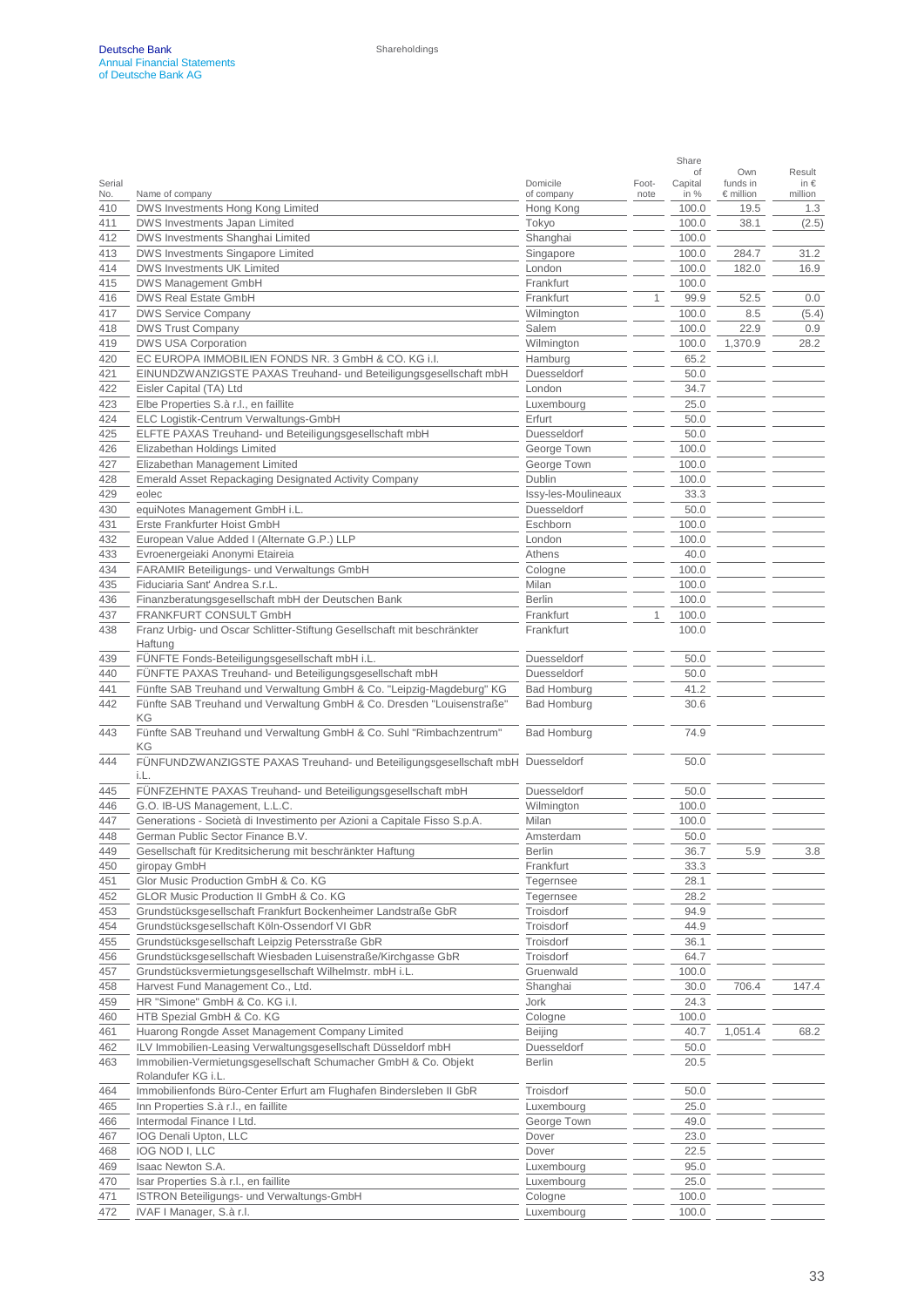|               |                                                                                         |                        |               | Share                 |                                       |                                    |
|---------------|-----------------------------------------------------------------------------------------|------------------------|---------------|-----------------------|---------------------------------------|------------------------------------|
| Serial<br>No. | Name of company                                                                         | Domicile<br>of company | Foot-<br>note | of<br>Capital<br>in % | Own<br>funds in<br>$\epsilon$ million | Result<br>in $\epsilon$<br>million |
| 473           | IZI Düsseldorf Informations-Zentrum Immobilien Gesellschaft mit beschränkter<br>Haftung | Duesseldorf            |               | 22.9                  |                                       |                                    |
| 474           | IZI Düsseldorf Informations-Zentrum Immobilien GmbH & Co.<br>Kommanditgesellschaft      | Duesseldorf            |               | 22.9                  |                                       |                                    |
| 475           | J R Nominees (Pty) Ltd                                                                  | Johannesburg           |               | 100.0                 |                                       |                                    |
| 476           | Joint Stock Company Deutsche Bank DBU                                                   | Kiev                   |               | 100.0                 | 13.9                                  | 1.7                                |
| 477           | Jyogashima Godo Kaisha                                                                  | Tokyo                  |               | 100.0                 |                                       |                                    |
| 478           | KEBA Gesellschaft für interne Services mbH                                              | Frankfurt              | 1             | 100.0                 |                                       |                                    |
| 479           | Kidson Pte Ltd                                                                          | Singapore              |               | 100.0                 | 33.4                                  | 0.3                                |
| 480           | Kinneil Leasing Company                                                                 | London                 |               | 35.0                  |                                       |                                    |
| 481           | KOMPASS 3 Beteiligungsgesellschaft mbH                                                  | Duesseldorf            |               | 50.0                  |                                       |                                    |
| 482           | KOMPASS 3 Erste Beteiligungsgesellschaft mbH & Co. Euro KG i.L.                         | Duesseldorf            |               | 96.1                  |                                       |                                    |
| 483           | KOMPASS 3 Zweite Beteiligungsgesellschaft mbH & Co. USD KG i.L.                         | Duesseldorf            |               | 97.0                  |                                       |                                    |
| 484           | Konsul Inkasso GmbH                                                                     | Essen                  | 1             | 100.0                 |                                       |                                    |
| 485           | KVD Singapore Pte. Ltd.                                                                 | Singapore              |               | 30.1                  | 596.2                                 | 268.5                              |
| 486           | LA Water Holdings Limited                                                               | George Town            |               | 75.0                  |                                       |                                    |
| 487           | LAWL Pte. Ltd.                                                                          | Singapore              |               | 100.0                 | 21.2                                  | 0.3                                |
| 488           | Leasing Verwaltungsgesellschaft Waltersdorf mbH                                         | Schoenefeld            |               | 100.0                 |                                       |                                    |
| 489           | Leo Consumo 2 S.r.l.                                                                    | Conegliano             |               | 70.0                  |                                       |                                    |
| 490           | Leonardo III Initial GP Limited                                                         | London                 |               | 100.0                 |                                       |                                    |
| 491           | <b>Lindsell Finance Limited</b>                                                         | St. Julian's           |               | 100.0                 |                                       |                                    |
| 492           | London Industrial Leasing Limited                                                       | London                 |               | 100.0                 |                                       |                                    |
| 493           | M Cap Finance Mittelstandsfonds GmbH & Co. KG                                           | Frankfurt              |               | 77.1                  | 36.2                                  | 26.3                               |
| 494           | M Cap Finance Mittelstandsfonds III GmbH & Co. KG                                       | Frankfurt              |               | 50.0                  |                                       |                                    |
| 495           | Maestrale Projects (Holding) S.A.                                                       | Luxembourg             |               | 49.7                  |                                       |                                    |
| 496           | Maher Terminals Holdings (Toronto) Limited                                              | Vancouver              |               | 100.0                 | 275.7                                 | (2.8)                              |
| 497           | MCT Südafrika 3 GmbH & Co. KG i.l.                                                      | Hamburg                |               | 38.5                  |                                       |                                    |
| 498           | MEF I Manager, S. à r.l.                                                                | Luxembourg             |               | 100.0                 |                                       |                                    |
| 499           | Metro plus Grundstücks-Vermietungsgesellschaft mbH                                      | Duesseldorf            |               | 40.0                  |                                       |                                    |
| 500           | Midsel Limited (in members' voluntary liquidation)                                      | London                 |               | 100.0                 |                                       |                                    |
| 501           | Motion Picture Productions One GmbH & Co. KG                                            | Frankfurt              |               | 100.0                 |                                       |                                    |
| 502           | MPP Beteiligungsgesellschaft mbH                                                        | Frankfurt              |               | 100.0                 |                                       |                                    |
| 503           | MT "CAPE BEALE" Tankschiffahrts GmbH & Co. KG i.l.                                      | Hamburg                |               | 34.0                  |                                       |                                    |
| 504           | MT "KING DANIEL" Tankschiffahrts UG (haftungsbeschränkt) & Co. KG i.L.                  | Hamburg                |               | 33.0                  |                                       |                                    |
| 505           | MT "KING DOUGLAS" Tankschiffahrts UG (haftungsbeschränkt) & Co. KG i.L.                 | Hamburg                |               | 33.0                  |                                       |                                    |
| 506           | MT "KING EDWARD" Tankschiffahrts GmbH & Co. KG                                          | Hamburg                |               | 35.3                  |                                       |                                    |
| 507           | MT "KING ERIC" Tankschiffahrts GmbH & Co. KG i.l.                                       | Hamburg                |               | 34.5                  |                                       |                                    |
| 508           | Navegator - SGFTC, S.A.                                                                 | Lisbon                 |               | 100.0                 |                                       |                                    |
| 509           | NBG Grundstücks-Vermietungsgesellschaft mbH                                             | Duesseldorf            |               | 50.0                  |                                       |                                    |
| 510           | NCW Holding Inc.                                                                        | Vancouver              |               | 100.0                 |                                       |                                    |
| 511           | NEUNTE PAXAS Treuhand- und Beteiligungsgesellschaft mbH                                 | Duesseldorf            |               | 50.0                  |                                       |                                    |
| 512           | NEUNZEHNTE PAXAS Treuhand- und Beteiligungsgesellschaft mbH                             | Duesseldorf            |               | 50.0                  |                                       |                                    |
| 513           | New Energy Biomasse Hellas GmbH i.L.                                                    | Duesseldorf            |               | 50.0                  |                                       |                                    |
| 514           | Nexus Infrastruktur Beteiligungsgesellschaft mbH                                        | Duesseldorf            |               | 50.0                  |                                       |                                    |
| 515           | NOFA Grundstücks-Vermietungsgesellschaft mbH                                            | Duesseldorf            |               | 50.0                  |                                       |                                    |
| 516           | norisbank GmbH                                                                          | Bonn                   | 1             | 100.0                 | 433.9                                 | 0.0                                |
| 517           | North Coast Wind Energy Corp.                                                           | Vancouver              |               | 96.7                  |                                       |                                    |
| 518           | Oder Properties S.à r.l., en faillite                                                   | Luxembourg             |               | 25.0                  |                                       |                                    |
| 519           | <b>OOO</b> "Deutsche Bank TechCentre"                                                   | Moscow                 |               | 100.0                 | 18.9                                  | 6.9                                |
| 520           | OOO "Deutsche Bank"                                                                     | Moscow                 |               | 100.0                 | 248.8                                 | 18.6                               |
| 521           | Opal Funds (Ireland) Public Limited Company (in liquidation)                            | Dublin                 |               | 100.0                 |                                       |                                    |
| 522           | OPB Verwaltungs- und Beteiligungs-GmbH                                                  | Cologne                |               | 100.0                 |                                       |                                    |
| 523           | OPB Verwaltungs- und Treuhand GmbH                                                      | Cologne                |               | 100.0                 |                                       |                                    |
| 524           | OPB-Nona GmbH                                                                           | Frankfurt              |               | 100.0                 |                                       |                                    |
| 525           | OPB-Oktava GmbH                                                                         | Cologne                |               | 100.0                 |                                       |                                    |
| 526           | OPB-Quarta GmbH                                                                         | Cologne                |               | 100.0                 |                                       |                                    |
| 527           | OPB-Quinta GmbH                                                                         | Cologne                |               | 100.0                 |                                       |                                    |
| 528           | OPB-Septima GmbH                                                                        | Cologne                |               | 100.0                 |                                       |                                    |
| 529           | OPPENHEIM Buy Out GmbH & Co. KG i.L.                                                    | Cologne                |               | 27.7                  |                                       |                                    |

 $\overline{530}$  OPPENHEIM Capital Advisory GmbH<br>  $\overline{531}$  OPPENHEIM Flottenfonds V GmbH & Co. KG<br>
Cologne 100.0 OPPENHEIM Flottenfonds V GmbH & Co. KG Cologne  $\overline{532}$  OPPENHEIM PRIVATE EQUITY Manager GmbH<br>  $\overline{533}$  OPPENHEIM PRIVATE EQUITY Verwaltungsgesellschaft mbH<br>
Cologne 100.0 SHEIM PRIVATE EQUITY Verwaltungsgesellschaft mbH<br>
Cologne 100.0

 $\overline{534}$  OVT Trust 1 GmbH<br>  $\overline{535}$  OVV Beteiligungs GmbH<br>  $\overline{535}$  OVV Beteiligungs GmbH<br>  $\overline{535}$  Cologne 100.0

536 P.F.A.B. Passage Frankfurter Allee Betriebsgesellschaft mbH<br>537 PADEM Grundstücks-Vermietungsgesellschaft mbH<br>50.0

538 PADUS Grundstücks-Vermietungsgesellschaft mbH<br>539 PAGUS Beteiligungsgesellschaft mbH i.L.<br>50.0 Duesseldorf 100.0

535 OVV Beteiligungs GmbH<br>536 P.F.A.B. Passage Frankfr

PADEM Grundstücks-Vermietungsgesellschaft mbH

PAGUS Beteiligungsgesellschaft mbH i.L.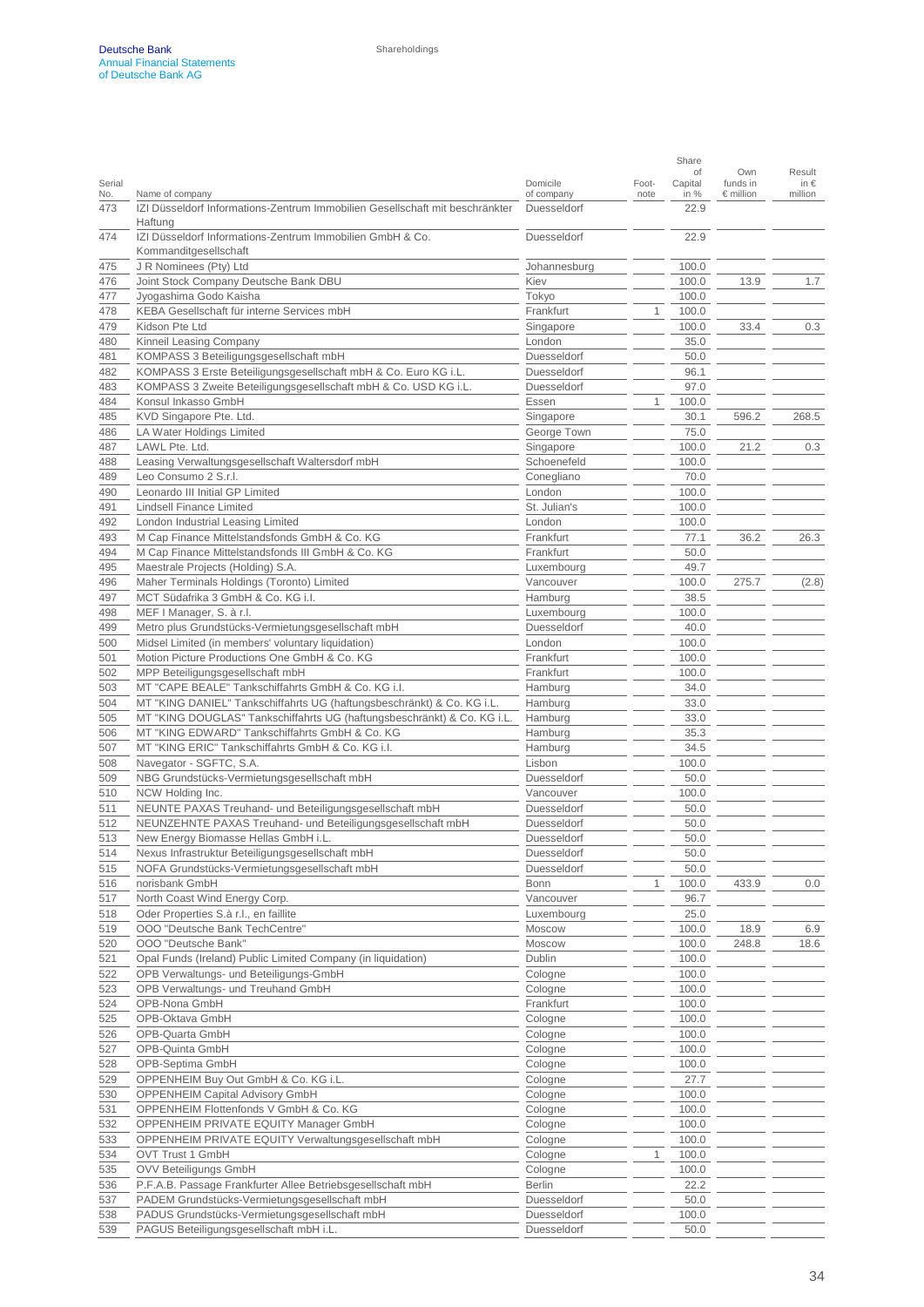|            |                                                                       |                            |              | Share         |                              |                               |
|------------|-----------------------------------------------------------------------|----------------------------|--------------|---------------|------------------------------|-------------------------------|
| Serial     | Name of company                                                       | Domicile                   | Foot-        | of<br>Capital | Own<br>funds in<br>€ million | Result<br>in $\in$<br>million |
| No.<br>540 | PALDO Grundstücks-Vermietungsgesellschaft mbH                         | of company<br>Duesseldorf  | note         | in %<br>50.0  |                              |                               |
| 541        | PANIS Grundstücks-Vermietungsgesellschaft mbH i.l.                    | Duesseldorf                |              | 50.0          |                              |                               |
| 542        | PANTUR Grundstücks-Vermietungsgesellschaft mbH                        | Duesseldorf                |              | 50.0          |                              |                               |
| 543        | PAXAS Treuhand- und Beteiligungsgesellschaft mbH                      | Duesseldorf                |              | 50.0          |                              |                               |
| 544        | PB Factoring GmbH                                                     | Bonn                       | 1            | 100.0         | 31.5                         | 0.0                           |
| 545        | PB Firmenkunden AG                                                    | Bonn                       | 1            | 100.0         |                              |                               |
| 546        | PB International S.A.                                                 | Schuettringen              |              | 100.0         | 55.3                         | (1.0)                         |
| 547        | PB Spezial-Investmentaktiengesellschaft mit Teilgesellschaftsvermögen |                            |              | 97.9          | 3,747.7                      | 48.8                          |
|            |                                                                       | Bonn                       |              |               | 17.4                         |                               |
| 548        | PCC Services GmbH der Deutschen Bank                                  | Essen                      | 1            | 100.0         |                              | 0.0                           |
| 549        | PEDIS Grundstücks-Vermietungsgesellschaft mbH i.L.                    | Duesseldorf<br>Duesseldorf |              | 50.0          |                              |                               |
| 550        | PEDUM Beteiligungsgesellschaft mbH                                    |                            |              | 50.0          |                              |                               |
| 551        | PEIF III SLP Feeder, SCSp                                             | Senningerberg              |              | 58.5          |                              |                               |
| 552        | PENDIS Grundstücks-Vermietungsgesellschaft mbH                        | Duesseldorf                |              | 50.0          |                              |                               |
| 553        | PENTUM Beteiligungsgesellschaft mbH                                   | Duesseldorf                |              | 50.0          |                              |                               |
| 554        | PERGOS Beteiligungsgesellschaft mbH                                   | Duesseldorf                |              | 50.0          |                              |                               |
| 555        | PERGUM Grundstücks-Vermietungsgesellschaft mbH                        | Duesseldorf                |              | 50.0          |                              |                               |
| 556        | PERILLA Beteiligungsgesellschaft mbH                                  | Duesseldorf                |              | 50.0          |                              |                               |
| 557        | PERLIT Mobilien-Vermietungsgesellschaft mbH                           | Duesseldorf                |              | 50.0          |                              |                               |
| 558        | PERLU Grundstücks-Vermietungsgesellschaft mbH                         | Duesseldorf                |              | 50.0          |                              |                               |
| 559        | PERNIO Grundstücks-Vermietungsgesellschaft mbH                        | Duesseldorf                |              | 50.0          |                              |                               |
| 560        | Peruda Leasing Limited                                                | London                     |              | 100.0         |                              |                               |
| 561        | PERXIS Beteiligungsgesellschaft mbH                                   | Duesseldorf                |              | 50.0          |                              |                               |
| 562        | PETA Grundstücks-Vermietungsgesellschaft mbH                          | Duesseldorf                |              | 50.0          |                              |                               |
| 563        | Philippine Opportunities for Growth and Income (SPV-AMC), INC.        | Makati City                |              | 95.0          | 15.3                         | (0.1)                         |
| 564        | Plantation Bay, Inc.                                                  | St. Thomas                 |              | 100.0         |                              |                               |
| 565        | PONTUS Grundstücks-Vermietungsgesellschaft mbH                        | Duesseldorf                |              | 50.0          |                              |                               |
| 566        | Postbank Akademie und Service GmbH                                    | Hameln                     |              | 100.0         |                              |                               |
| 567        | Postbank Beteiligungen GmbH                                           | Bonn                       | 1            | 100.0         | 782.0                        | 0.0                           |
| 568        | Postbank Direkt GmbH                                                  | Bonn                       |              | 100.0         | 21.7                         | 5.9                           |
| 569        | Postbank Filialvertrieb AG                                            | Bonn                       | 1            | 100.0         | 37.1                         | 0.0                           |
| 570        | Postbank Finanzberatung AG                                            | Hameln                     |              | 100.0         | 85.8                         | 23.7                          |
| 571        | Postbank Immobilien GmbH                                              | Hameln                     | $\mathbf{1}$ | 100.0         |                              |                               |
| 572        | Postbank Immobilien und Baumanagement GmbH                            | Bonn                       | 1            | 100.0         | 20.2                         | 0.0                           |
| 573        | Postbank Leasing GmbH                                                 | Bonn                       | 1            | 100.0         |                              |                               |
| 574        | Postbank Systems AG                                                   | Bonn                       | 1            | 100.0         | 60.2                         | 0.0                           |
| 575        | PRADUM Beteiligungsgesellschaft mbH                                   | Duesseldorf                |              | 50.0          |                              |                               |
| 576        | PRASEM Beteiligungsgesellschaft mbH                                   | Duesseldorf                |              | 50.0          |                              |                               |
| 577        | PRATES Grundstücks-Vermietungsgesellschaft mbH                        | Schoenefeld                |              | 50.0          |                              |                               |
| 578        | Prestipay S.p.A.                                                      | Udine                      |              | 40.0          |                              |                               |
| 579        | PRISON Grundstücks-Vermietungsgesellschaft mbH                        | Schoenefeld                |              | 50.0          |                              |                               |
| 580        | Private Equity Invest Beteiligungs GmbH                               | Duesseldorf                |              | 50.0          |                              |                               |
| 581        | Private Equity Life Sciences Beteiligungsgesellschaft mbH             | Duesseldorf                |              | 50.0          |                              |                               |
| 582        | PT Deutsche Sekuritas Indonesia                                       | Jakarta                    |              | 99.0          | 22.4                         | 0.8                           |
| 583        | PT. Deutsche Verdhana Sekuritas Indonesia                             | Jakarta                    |              | 40.0          |                              |                               |
| 584        | PUDU Grundstücks-Vermietungsgesellschaft mbH                          | Duesseldorf                |              | 50.0          |                              |                               |
| 585        | PUKU Grundstücks-Vermietungsgesellschaft mbH i.L.                     | Duesseldorf                |              | 50.0          |                              |                               |
| 586        | PURIM Grundstücks-Vermietungsgesellschaft mbH                         | Duesseldorf                |              | 50.0          |                              |                               |
| 587        | QUANTIS Grundstücks-Vermietungsgesellschaft mbH                       | Schoenefeld                |              | 50.0          |                              |                               |
| 588        | QUELLUM Grundstücks-Vermietungsgesellschaft mbH                       | Duesseldorf                |              | 50.0          |                              |                               |
| 589        | QUOTAS Grundstücks-Vermietungsgesellschaft mbH                        | Duesseldorf                |              | 50.0          |                              |                               |
|            |                                                                       | London                     |              |               |                              |                               |
| 590        | Reference Capital Investments Limited                                 |                            |              | 99.9          |                              |                               |
| 591        | REON - Park Wiatrowy I Sp. z o.o.                                     | Warsaw                     |              | 50.0          |                              |                               |
| 592        | REON-Park Wiatrowy II Sp. z o.o.                                      | Warsaw                     |              | 50.0          |                              |                               |
| 593        | REON-Park Wiatrowy IV Sp. z o.o.                                      | Warsaw                     |              | 50.0          |                              |                               |
| 594        | Rhine Properties S.à r.l., en faillite                                | Luxembourg                 |              | 25.0          |                              |                               |
| 595        | Riviera Real Estate                                                   | Paris                      |              | 100.0         |                              |                               |
| 596        | RoPro U.S. Holding, Inc.                                              | Wilmington                 |              | 100.0         | 273.7                        | 61.8                          |

 $\frac{1}{27}$  The U.S. Holding, Inc. Wilmington  $\frac{1}{273.7}$   $\frac{1}{273.7}$   $\frac{1}{273.7}$  61.8  $\frac{1}{598}$  RREEF America L.L.C.<br> $\frac{1}{598}$  RREEF China REIT Management Limited  $\frac{1}{598}$  Milmington  $\frac{1}{100.0}$   $\frac{1}{100.0}$   $\frac{225.6}{100.0}$   $\frac{1}{100.0}$   $\frac{1}{100.0}$   $\frac{1}{100.0}$   $\frac{1}{100.0}$   $\frac{1}{100.0}$ 

RREEF Fund Holding Co. George Town 100.0 36.5 4.2

RREEF Management L.L.C. **Example 11.7** C.4 Wilmington 2012 11.7 C.4 4 Milmington 2012 11.7 C.4

608 Sal. Oppenheim jr. & Cie. Beteiligungs GmbH Cologne 1000 Cologne 1000 45.6 5.1

RREEF China REIT Management Limited Hong Kong 100.000

SABIS Grundstücks-Vermietungsgesellschaft mbH

 $\overline{599}$  RREEF DCH, L.L.C.<br>
RREEF European Value Added I (G.P.) Limited<br>
Condon 100.0 RREEF European Value Added I (G.P.) Limited London 2000 London 2000 London 2000 London 2000 London 100.0

602 RREEF India Advisors Private Limited Mumbai 100.0

 $\frac{604}{605}$  SAB Real Estate Verwaltungs GmbH<br>605 SABIS Grundstücks-Vermietungsgesellschaft mbH<br>605 SABIS Grundstücks-Vermietungsgesellschaft mbH

606 SAGITA Grundstücks-Vermietungsgesellschaft mbH<br>607 Sal. Oppenheim AG<br>100.0 Fal. Oppenheim AG Cologne 1 1

of Deutsche Bank AG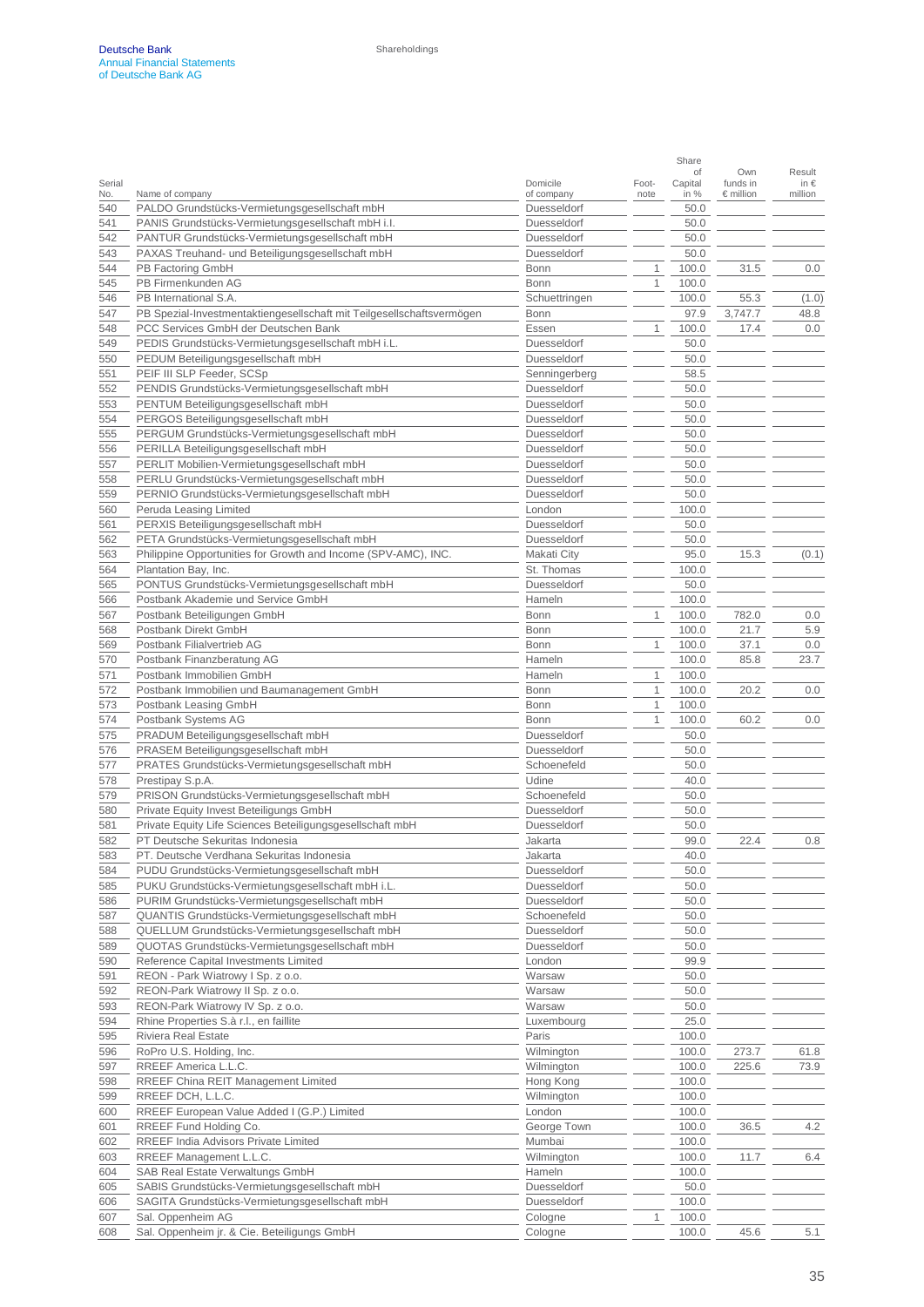Share

|        |                                                                                 |                |       | סווטו<br>of | Own                | Result        |
|--------|---------------------------------------------------------------------------------|----------------|-------|-------------|--------------------|---------------|
| Serial |                                                                                 | Domicile       | Foot- | Capital     | funds in           | in $\epsilon$ |
| No.    | Name of company                                                                 | of company     | note  | in %        | $\epsilon$ million | million       |
| 609    | SALIX Grundstücks-Vermietungsgesellschaft mbH                                   | Duesseldorf    |       | 50.0        |                    |               |
| 610    | SALUS Grundstücks-Vermietungsgesellschaft mbH                                   | Duesseldorf    |       | 50.0        |                    |               |
| 611    | SALUS Grundstücks-Vermietungsgesellschaft mbH & Co. Objekt Dresden KG           | Duesseldorf    |       | 58.5        |                    |               |
| 612    | SANCTOR Grundstücks-Vermietungsgesellschaft mbH                                 | Duesseldorf    |       | 50.0        |                    |               |
| 613    | SANDIX Grundstücks-Vermietungsgesellschaft mbH                                  | Duesseldorf    |       | 50.0        |                    |               |
| 614    | SANO Grundstücks-Vermietungsgesellschaft mbH                                    | Duesseldorf    |       | 50.0        |                    |               |
| 615    | SAPIO Grundstücks-Vermietungsgesellschaft mbH                                   | Duesseldorf    |       | 100.0       |                    |               |
| 616    | SARIO Grundstücks-Vermietungsgesellschaft mbH                                   | Duesseldorf    |       | 50.0        |                    |               |
| 617    | SATINA Mobilien-Vermietungsgesellschaft mbH                                     | Duesseldorf    |       | 50.0        |                    |               |
| 618    | SCANDO Grundstücks-Vermietungsgesellschaft mbH                                  | Duesseldorf    |       | 50.0        |                    |               |
| 619    | SCHEDA Grundstücks-Vermietungsgesellschaft mbH i.L.                             | Duesseldorf    |       | 50.0        |                    |               |
| 620    | Schumacher Beteiligungsgesellschaft mbH                                         | Duesseldorf    |       | 33.2        |                    |               |
| 621    | SCITOR Grundstücks-Vermietungsgesellschaft mbH                                  | Duesseldorf    |       | 50.0        |                    |               |
| 622    | SCITOR Grundstücks-Vermietungsgesellschaft mbH & Co. Objekt                     | Duesseldorf    |       | 71.1        |                    |               |
|        | Heiligenstadt KG i.L.                                                           |                |       |             |                    |               |
| 623    | SCUDO Grundstücks-Vermietungsgesellschaft mbH                                   | Duesseldorf    |       | 100.0       |                    |               |
| 624    | SECHSTE Fonds-Beteiligungsgesellschaft mbH                                      | Duesseldorf    |       | 50.0        |                    |               |
| 625    | SECHSTE PAXAS Treuhand- und Beteiligungsgesellschaft mbH                        | Duesseldorf    |       | 50.0        |                    |               |
| 626    | SECHZEHNTE PAXAS Treuhand- und Beteiligungsgesellschaft mbH                     | Duesseldorf    |       | 50.0        |                    |               |
| 627    | SEDO Grundstücks-Vermietungsgesellschaft mbH i.L.                               | Duesseldorf    |       | 100.0       |                    |               |
| 628    | SEGES Grundstücks-Vermietungsgesellschaft mbH                                   | Duesseldorf    |       | 50.0        |                    |               |
| 629    | SEGU Grundstücks-Vermietungsgesellschaft mbH                                    | Duesseldorf    |       | 50.0        |                    |               |
| 630    | SELEKTA Grundstücksverwaltungsgesellschaft mbH                                  | Duesseldorf    |       | 50.0        |                    |               |
| 631    | SENA Grundstücks-Vermietungsgesellschaft mbH                                    | Duesseldorf    |       | 50.0        |                    |               |
| 632    |                                                                                 | Duesseldorf    |       | 94.7        |                    |               |
|        | SENA Grundstücks-Vermietungsgesellschaft mbH & Co. Objekt Fehrenbach<br>KG i.L. |                |       |             |                    |               |
|        | SENA Grundstücks-Vermietungsgesellschaft mbH & Co. Objekt Kamenz KG             |                |       |             |                    |               |
| 633    |                                                                                 | Duesseldorf    |       | 100.0       |                    |               |
| 634    | SERICA Grundstücks-Vermietungsgesellschaft mbH                                  | Duesseldorf    |       | 50.0        |                    |               |
| 635    | Service Company Four Limited                                                    | Hong Kong      |       | 100.0       |                    |               |
| 636    | SIDA Grundstücks-Vermietungsgesellschaft mbH                                    | Duesseldorf    |       | 50.0        |                    |               |
| 637    | SIEBTE PAXAS Treuhand- und Beteiligungsgesellschaft mbH                         | Duesseldorf    |       | 50.0        |                    |               |
| 638    | SIEBZEHNTE PAXAS Treuhand- und Beteiligungsgesellschaft mbH                     | Duesseldorf    |       | 50.0        |                    |               |
| 639    | SIFA Grundstücks-Vermietungsgesellschaft mbH                                    | Duesseldorf    |       | 100.0       |                    |               |
| 640    | SILANUS Grundstücks-Vermietungsgesellschaft mbH i.L.                            | Duesseldorf    |       | 50.0        |                    |               |
| 641    | SILEX Grundstücks-Vermietungsgesellschaft mbH                                   | Duesseldorf    |       | 50.0        |                    |               |
| 642    | SILEX Grundstücks-Vermietungsgesellschaft mbH & Co. Objekt Berlin KG i.L.       | Duesseldorf    |       | 83.8        |                    |               |
| 643    | SILIGO Mobilien-Vermietungsgesellschaft mbH i.L.                                | Duesseldorf    |       | 50.0        |                    |               |
| 644    | SILUR Grundstücks-Vermietungsgesellschaft mbH                                   | Duesseldorf    |       | 50.0        |                    |               |
| 645    | SIMILA Grundstücks-Vermietungsgesellschaft mbH i.L.                             | Duesseldorf    |       | 50.0        |                    |               |
| 646    | SOLATOR Grundstücks-Vermietungsgesellschaft mbH                                 | Duesseldorf    |       | 50.0        |                    |               |
| 647    | SOLIDO Grundstücks-Vermietungsgesellschaft mbH                                  | Duesseldorf    |       | 100.0       |                    |               |
| 648    | SOLON Grundstücks-Vermietungsgesellschaft mbH                                   | Schoenefeld    |       | 50.0        |                    |               |
| 649    | SOLON Grundstücks-Vermietungsgesellschaft mbH & Co. Objekt                      | Halle/Saale    |       | 30.5        |                    |               |
|        | Heizkraftwerk Halle KG i.L.                                                     |                |       |             |                    |               |
| 650    | SOLUM Grundstücks-Vermietungsgesellschaft mbH                                   | Duesseldorf    |       | 50.0        |                    |               |
| 651    | SOMA Grundstücks-Vermietungsgesellschaft mbH                                    | Duesseldorf    |       | 50.0        |                    |               |
| 652    | Somkid Immobiliare S.r.l.                                                       | Conegliano     |       | 100.0       |                    |               |
| 653    | SOREX Grundstücks-Vermietungsgesellschaft mbH                                   | Duesseldorf    |       | 50.0        |                    |               |
| 654    | SOSPITA Grundstücks-Vermietungsgesellschaft mbH                                 | Duesseldorf    |       | 50.0        |                    |               |
| 655    | SPINO Grundstücks-Vermietungsgesellschaft mbH i.L.                              | Duesseldorf    |       | 100.0       |                    |               |
| 656    | SPLENDOR Grundstücks-Vermietungsgesellschaft mbH                                | Schoenefeld    |       | 50.0        |                    |               |
| 657    | SRC Security Research & Consulting GmbH                                         | Bonn           |       | 22.5        |                    |               |
|        | STABLON Grundstücks-Vermietungsgesellschaft mbH i.L.                            | Duesseldorf    |       | 100.0       |                    |               |
| 658    |                                                                                 |                |       |             |                    |               |
| 659    | STAGIRA Grundstücks-Vermietungsgesellschaft mbH                                 | Duesseldorf    |       | 50.0        |                    |               |
| 660    | Starpool Finanz GmbH                                                            | <b>Berlin</b>  |       | 49.9        |                    |               |
| 661    | STATOR Heizkraftwerk Frankfurt (Oder) Beteiligungsgesellschaft mbH              | Schoenefeld    |       | 100.0       |                    |               |
| 662    | Stelvio Immobiliare S.r.l.                                                      | <b>Bolzano</b> |       | 100.0       |                    |               |
| 663    | SUBLICA Grundstücks-Vermietungsgesellschaft mbH i.L.                            | Duesseldorf    |       | 50.0        |                    |               |
| 664    | SUBU Mobilien-Vermietungsgesellschaft mbH i.L.                                  | Duesseldorf    |       | 50.0        |                    |               |
| 665    | SULPUR Grundstücks-Vermietungsgesellschaft mbH i.L.                             | Schoenefeld    |       | 50.0        |                    |               |
| 666    | SUPERA Grundstücks-Vermietungsgesellschaft mbH                                  | Duesseldorf    |       | 50.0        |                    |               |
| 667    | SUPLION Beteiligungsgesellschaft mbH                                            | Duesseldorf    |       | 50.0        |                    |               |
| 668    | SUSA Mobilien-Vermietungsgesellschaft mbH                                       | Duesseldorf    |       | 50.0        |                    |               |
| 669    | SUSIK Grundstücks-Vermietungsgesellschaft mbH                                   | Duesseldorf    |       | 50.0        |                    |               |
| 670    | Swabia 1. Vermögensbesitz-GmbH                                                  | Eschborn       |       | 100.0       |                    |               |
| 671    | Süddeutsche Vermögensverwaltung Gesellschaft mit beschränkter Haftung           | Frankfurt      |       | 100.0       |                    |               |
| 672    | TABA Grundstücks-Vermietungsgesellschaft mbH                                    | Schoenefeld    |       | 50.0        |                    |               |
| 673    | TACET Grundstücks-Vermietungsgesellschaft mbH                                   | Duesseldorf    |       | 50.0        |                    |               |
|        |                                                                                 |                |       |             |                    |               |

TACET Grundstücks-Vermietungsgesellschaft mbH<br>TAGO Grundstücks-Vermietungsgesellschaft mbH<br>Duesseldorf

674 TAGO Grundstücks-Vermietungsgesellschaft mbH Duesseldorf Duesseldorf 50.0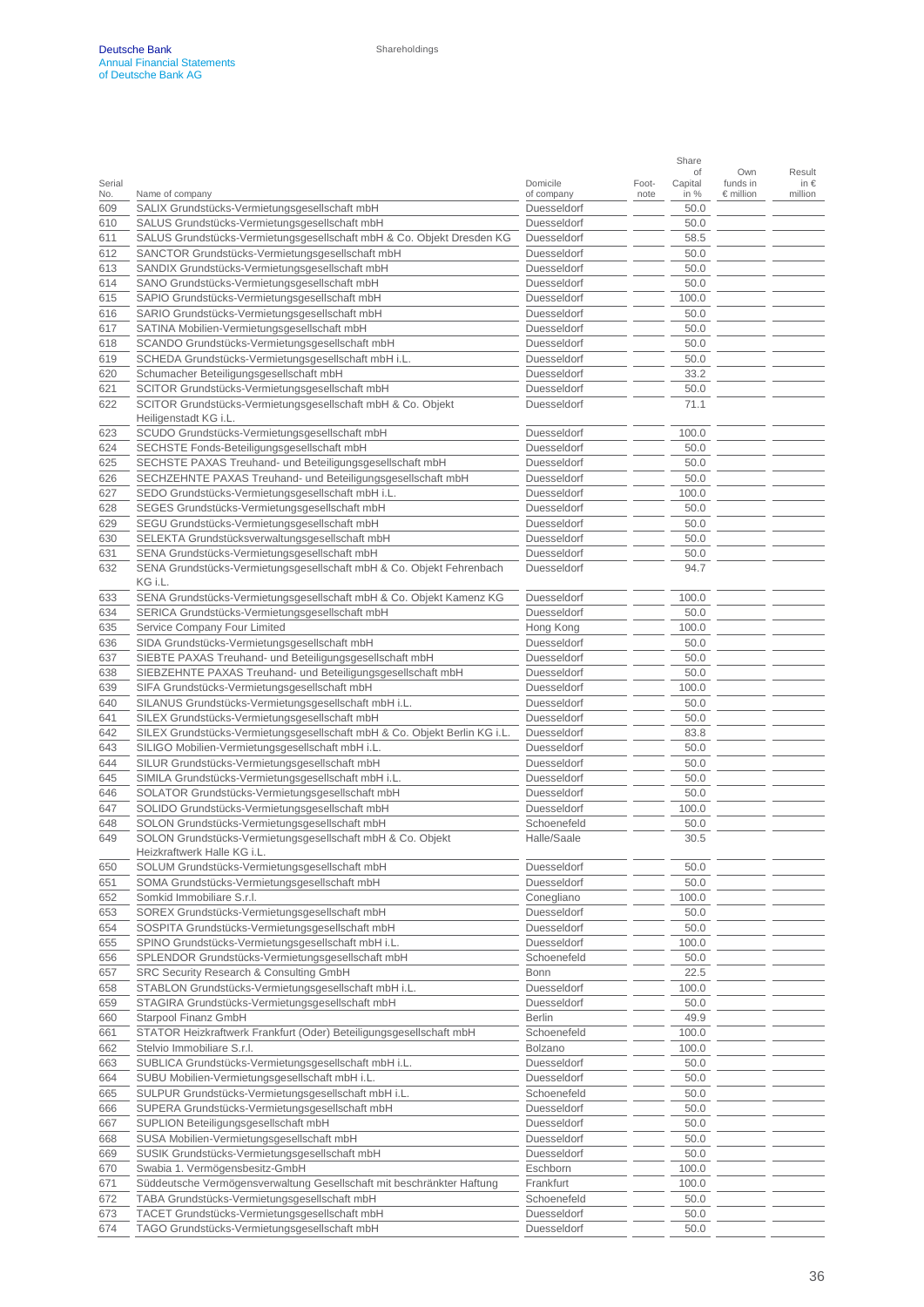Share

| Serial     |                                                                             | Domicile      | Foot- | οf<br>Capital | Own<br>funds in    | Result<br>in $\epsilon$ |
|------------|-----------------------------------------------------------------------------|---------------|-------|---------------|--------------------|-------------------------|
| No.        | Name of company                                                             | of company    | note  | in %          | $\epsilon$ million | million                 |
| 675        | Tagus - Sociedade de Titularização de Creditos, S.A.                        | Lisbon        |       | 100.0         | 13.3               | 0.1                     |
| 676        | TAGUS Beteiligungsgesellschaft mbH                                          | Duesseldorf   |       | 50.0          |                    |                         |
| 677        | TAKIR Grundstücks-Vermietungsgesellschaft mbH                               | Duesseldorf   |       | 100.0         |                    |                         |
| 678        | TEBOR Grundstücks-Vermietungsgesellschaft mbH i.L.                          | Duesseldorf   |       | 50.0          |                    |                         |
| 679        | <b>Teesside Gas Transportation Limited</b>                                  | London        |       | 48.0          | (161.9)            | (23.7)                  |
| 680        | TELO Beteiligungsgesellschaft mbH                                           | Schoenefeld   |       | 100.0         |                    |                         |
| 681        | TEMATIS Grundstücks-Vermietungsgesellschaft mbH i.L.                        | Duesseldorf   |       | 100.0         |                    |                         |
| 682        | <b>Tempurrite Leasing Limited</b>                                           | London        |       | 100.0         |                    |                         |
| 683        | TERRUS Grundstücks-Vermietungsgesellschaft mbH                              | Duesseldorf   |       | 100.0         |                    |                         |
| 684        | TESATUR Beteiligungsgesellschaft mbH                                        | Duesseldorf   |       | 50.0          |                    |                         |
| 685        | TESATUR Beteiligungsgesellschaft mbH & Co. Objekt Halle I KG i.L.           | Duesseldorf   |       | 100.0         |                    |                         |
| 686        | TESATUR Beteiligungsgesellschaft mbH & Co. Objekt Nordhausen I KG i.L.      | Duesseldorf   |       | 100.0         | 0.1                | 6.6                     |
| 687        | Thai Asset Enforcement and Recovery Asset Management Company Limited        | Bangkok       |       | 100.0         |                    |                         |
|            | TIEDO Grundstücks-Vermietungsgesellschaft mbH                               | Duesseldorf   |       | 50.0          |                    |                         |
| 688        |                                                                             | Duesseldorf   |       | 25.0          |                    |                         |
| 689        | TIEDO Grundstücks-Vermietungsgesellschaft mbH & Co. Objekt Lager Nord<br>ΚG |               |       |               |                    |                         |
| 690        | TOSSA Grundstücks-Vermietungsgesellschaft mbH                               | Duesseldorf   |       | 100.0         |                    |                         |
| 691        | TRAGO Grundstücks-Vermietungsgesellschaft mbH                               | Duesseldorf   |       | 50.0          |                    |                         |
| 692        | Trave Properties S.à r.l., en faillite                                      | Luxembourg    |       | 25.0          |                    |                         |
| 693        | TREMA Grundstücks-Vermietungsgesellschaft mbH                               | <b>Berlin</b> |       | 50.0          |                    |                         |
| 694        | TRENTO Grundstücks-Vermietungsgesellschaft mbH                              | Duesseldorf   |       | 50.0          |                    |                         |
| 695        | <b>Treuinvest Service GmbH</b>                                              | Frankfurt     |       | 100.0         |                    |                         |
| 696        | TRINTO Beteiligungsgesellschaft mbH i.L.                                    | Schoenefeld   |       | 50.0          |                    |                         |
| 697        | TRIPLA Grundstücks-Vermietungsgesellschaft mbH                              | Duesseldorf   |       | 100.0         |                    |                         |
| 698        | <b>Triplereason Limited</b>                                                 | London        |       | 100.0         | 330.2              | 0.0                     |
| 699        | Triton Beteiligungs GmbH i.L.                                               | Frankfurt     |       | 33.1          |                    |                         |
| 700        | <b>TRS Aria LLC</b>                                                         | Wilmington    |       | 100.0         |                    |                         |
| 701        | TRS Elm II LTD                                                              | George Town   |       | 100.0         |                    |                         |
|            | <b>TRS Leda LLC</b>                                                         |               |       |               |                    |                         |
| 702        |                                                                             | Wilmington    |       | 100.0         |                    |                         |
| 703        | TRS Maple II LTD                                                            | George Town   |       | 100.0         |                    |                         |
| 704        | TRS Oak II LTD                                                              | George Town   |       | 100.0         |                    |                         |
| 705        | TRS Scorpio LLC                                                             | Wilmington    |       | 100.0         |                    |                         |
| 706        | TRS SVCO LLC                                                                | Wilmington    |       | 100.0         |                    |                         |
| 707        | TRS Tupelo II LTD                                                           | George Town   |       | 100.0         |                    |                         |
| 708        | <b>TRS Venor LLC</b>                                                        | Wilmington    |       | 100.0         |                    |                         |
| 709        | TRS Walnut II LTD                                                           | George Town   |       | 100.0         |                    |                         |
| 710        | TUDO Grundstücks-Vermietungsgesellschaft mbH i.L.                           | Duesseldorf   |       | 50.0          |                    |                         |
| 711        | TUGA Grundstücks-Vermietungsgesellschaft mbH i.L.                           | Duesseldorf   |       | 50.0          |                    |                         |
| 712        | TYRAS Beteiligungsgesellschaft mbH                                          | Duesseldorf   |       | 50.0          |                    |                         |
| 713        | U.S.A. ITCF XCI L.P.                                                        | New York      |       | 99.9          |                    |                         |
| 714        | VARIS Beteiligungsgesellschaft mbH i.L.                                     | Duesseldorf   |       | 50.0          |                    |                         |
| 715        | VCJ Lease S.à r.l.                                                          | Luxembourg    |       | 100.0         |                    |                         |
| 716        | VCL Lease S.à r.l.                                                          | Luxembourg    |       | 95.0          |                    |                         |
| 717        | Vesta Real Estate S.r.l.                                                    | Milan         |       | 100.0         |                    |                         |
| 718        | VIERTE Fonds-Beteiligungsgesellschaft mbH                                   | Duesseldorf   |       | 50.0          |                    |                         |
| 719        | VIERTE PAXAS Treuhand- und Beteiligungsgesellschaft mbH                     | Duesseldorf   |       | 50.0          |                    |                         |
| 720        | VIERUNDZWANZIGSTE PAXAS Treuhand- und Beteiligungsgesellschaft mbH          | Duesseldorf   |       | 50.0          |                    |                         |
| 721        | VIERZEHNTE PAXAS Treuhand- und Beteiligungsgesellschaft mbH                 | Duesseldorf   |       | 50.0          |                    |                         |
| 722        | Volbroker.com Limited                                                       | London        |       | 22.5          |                    |                         |
| 723        | VÖB-ZVD Processing GmbH                                                     | Bonn          |       | 100.0         | 27.7               | 2.5                     |
| 724        | Wealthspur Investment Ltd.                                                  | Labuan        |       | 100.0         |                    |                         |
| 725        | WEPLA Beteiligungsgesellschaft mbH                                          | Frankfurt     |       | 100.0         | 177.0              | 0.1                     |
| 726        | Weser Properties S.à r.l., en faillite                                      | Luxembourg    |       | 25.0          |                    |                         |
| 727        | Whale Holdings S.à r.l.                                                     | Luxembourg    |       | 100.0         |                    |                         |
| 728        | Wohnungs-Verwaltungsgesellschaft Moers mbH                                  | Duesseldorf   |       | 50.0          |                    |                         |
| 729        | Wohnungsgesellschaft HEGEMAG GmbH i.L.                                      | Darmstadt     |       | 50.0          |                    |                         |
|            | XARUS Grundstücks-Vermietungsgesellschaft mbH i.L.                          | Schoenefeld   |       | 50.0          |                    |                         |
| 730        | XELLUM Grundstücks-Vermietungsgesellschaft mbH                              | Duesseldorf   |       |               |                    |                         |
| 731<br>732 | XENTIS Grundstücks-Vermietungsgesellschaft mbH                              | Duesseldorf   |       | 50.0<br>50.0  |                    |                         |
|            |                                                                             |               |       |               |                    |                         |

XENTIS Grundstücks-Vermietungsgesellschaft mbH Duesseldorf

ZAKATUR Grundstücks-Vermietungsgesellschaft mbH Duesseldorf

ZARAT Beteiligungsgesellschaft mbH Duesseldorf 50.000 Duesseldorf

 $\frac{739}{740}$   $\frac{ZARGUS Grundstituks-Vermietungsgesellschaft mbH}{ZEA Beteiligungsgesellschaft mbH}$ 

zeitinvest-Service GmbH

733 XERA Grundstücks-Vermietungsgesellschaft mbH<br>
Duesseldorf Duesseldorf 50.0 734 ZABATUS Grundstücks-Vermietungsgesellschaft mbH<br>
735 ZAKATUR Grundstücks-Vermietungsgesellschaft mbH<br>
Duesseldorf 50.0

Text ZALLUS Beteiligungsgesellschaft mbH<br>
To Duesseldorf Tax Tax ARAT Beteiligungsgesellschaft mbH<br>
To Duesseldorf 50.0

738 ZARAT Beteiligungsgesellschaft mbH & Co. Leben II KG i.L.<br>739 ZARGUS Grundstücks-Vermietungsgesellschaft mbH<br>60.0 Duesseldorf 98.1

 $\overline{740}$  ZEA Beteiligungsgesellschaft mbH<br>  $\overline{741}$  ZEHNTE PAXAS Treuhand- und Beteiligungsgesellschaft mbH<br>
Duesseldorf 50.0 741 ZEHNTE PAXAS Treuhand- und Beteiligungsgesellschaft mbH<br>742 Zeitinvest-Service GmbH<br>75.0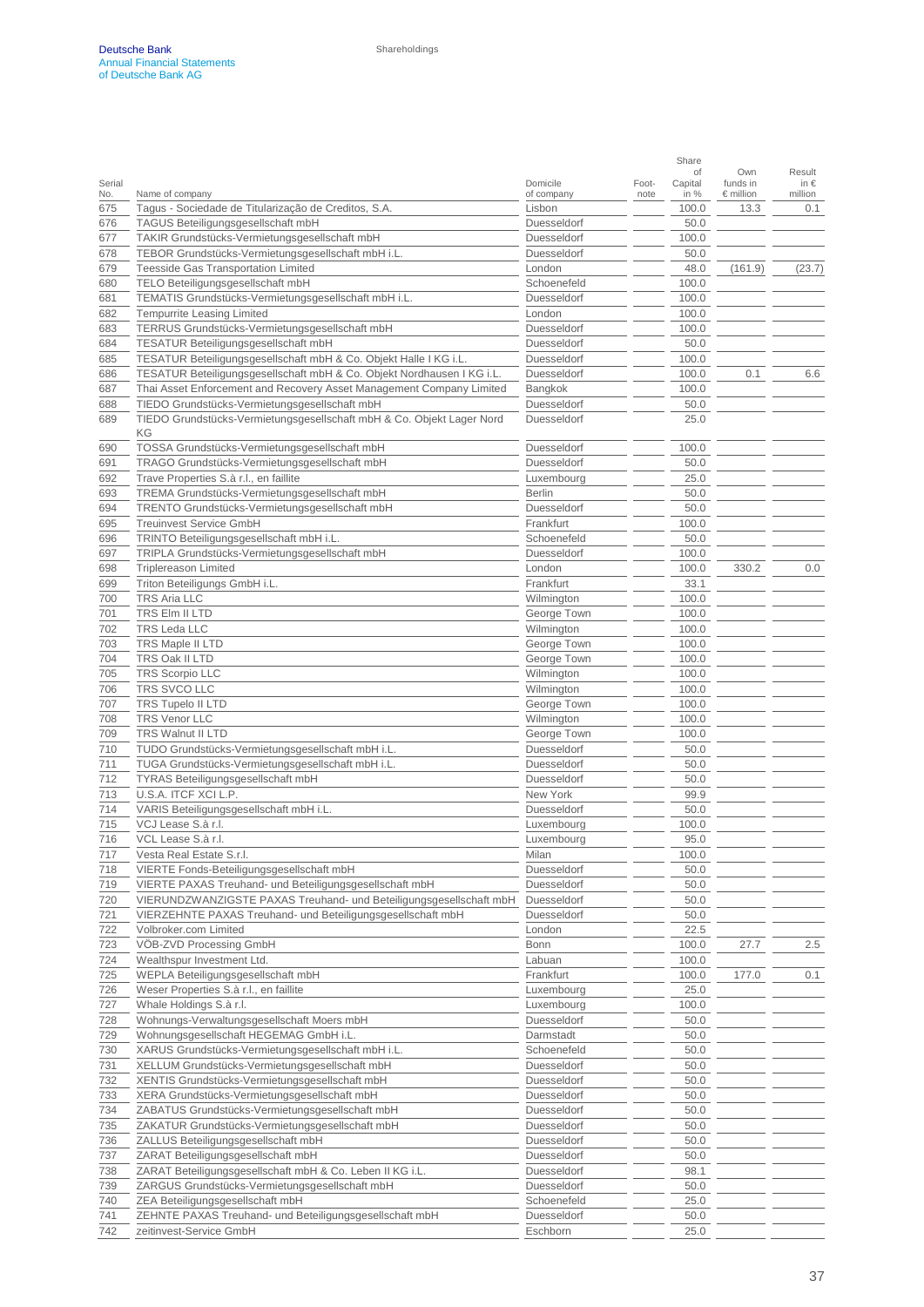| Serial     |                                                                    | Domicile                  | Foot- | Share<br>of<br>Capital | Own<br>funds in    | Result<br>in $\in$ |
|------------|--------------------------------------------------------------------|---------------------------|-------|------------------------|--------------------|--------------------|
| No.<br>743 | Name of company<br>ZELAS Beteiligungsgesellschaft mbH              | of company<br>Duesseldorf | note  | in $%$<br>50.0         | $\epsilon$ million | million            |
| 744        | ZELAS Beteiligungsgesellschaft mbH & Co. Leben I KG i.L.           | Duesseldorf               |       | 98.2                   |                    |                    |
| 745        | ZENO Grundstücks-Vermietungsgesellschaft mbH                       | Duesseldorf               |       | 50.0                   |                    |                    |
| 746        | ZEPTOS Grundstücks-Vermietungsgesellschaft mbH                     | Duesseldorf               |       | 50.0                   |                    |                    |
| 747        | ZEREVIS Grundstücks-Vermietungsgesellschaft mbH                    | Duesseldorf               |       | 50.0                   |                    |                    |
|            |                                                                    |                           |       |                        |                    |                    |
| 748        | ZERGUM Grundstücks-Vermietungsgesellschaft mbH                     | Duesseldorf               |       | 50.0                   |                    |                    |
| 749        | Zhong De Securities Co., Ltd                                       | Beijing                   |       | 33.3                   | 147.0              | 0.1                |
| 750        | ZIDES Grundstücks-Vermietungsgesellschaft mbH                      | Schoenefeld               |       | 50.0                   |                    |                    |
| 751        | ZIMBEL Grundstücks-Vermietungsgesellschaft mbH                     | Schoenefeld               |       | 50.0                   |                    |                    |
| 752        | ZINDUS Beteiligungsgesellschaft mbH i.L.                           | Duesseldorf               |       | 50.0                   |                    |                    |
| 753        | ZINUS Grundstücks-Vermietungsgesellschaft mbH                      | Schoenefeld               |       | 50.0                   |                    |                    |
| 754        | ZIRAS Grundstücks-Vermietungsgesellschaft mbH                      | Schoenefeld               |       | 50.0                   |                    |                    |
| 755        | ZITON Grundstücks-Vermietungsgesellschaft mbH                      | Duesseldorf               |       | 50.0                   |                    |                    |
| 756        | ZITUS Grundstücks-Vermietungsgesellschaft mbH                      | Schoenefeld               |       | 50.0                   |                    |                    |
| 757        | ZONTUM Grundstücks-Vermietungsgesellschaft mbH                     | Duesseldorf               |       | 50.0                   |                    |                    |
| 758        | ZORUS Grundstücks-Vermietungsgesellschaft mbH i.L.                 | Duesseldorf               |       | 50.0                   |                    |                    |
| 759        | ZURET Beteiligungsgesellschaft mbH                                 | Duesseldorf               |       | 50.0                   |                    |                    |
| 760        | ZWANZIGSTE PAXAS Treuhand- und Beteiligungsgesellschaft mbH        | Duesseldorf               |       | 50.0                   |                    |                    |
| 761        | ZWEITE Fonds-Beteiligungsgesellschaft mbH                          | Duesseldorf               |       | 50.0                   |                    |                    |
| 762        | ZWEITE PAXAS Treuhand- und Beteiligungsgesellschaft mbH            | Duesseldorf               |       | 50.0                   |                    |                    |
| 763        | ZWEIUNDZWANZIGSTE PAXAS Treuhand- und Beteiligungsgesellschaft mbH | Duesseldorf               |       | 50.0                   |                    |                    |
| 764        | ZWÖLFTE PAXAS Treuhand- und Beteiligungsgesellschaft mbH           | Duesseldorf               |       | 50.0                   |                    |                    |
| 765        | ZYLUM Beteiligungsgesellschaft mbH                                 | Schoenefeld               |       | 25.0                   |                    |                    |
| 766        | ZYRUS Beteiligungsgesellschaft mbH                                 | Schoenefeld               |       | 25.0                   |                    |                    |
| 767        | ZYRUS Beteiligungsgesellschaft mbH & Co. Patente I KG i.L.         | Schoenefeld               |       | 20.4                   |                    |                    |

#### Holdings in large corporations, where the holding exceeds 5% of voting rights

|               |                                                                          |                     |               | Share             |                                |                          |
|---------------|--------------------------------------------------------------------------|---------------------|---------------|-------------------|--------------------------------|--------------------------|
|               |                                                                          |                     |               | οf                | Own                            | Result                   |
| Serial<br>No. | Name of company                                                          | Domicile of company | Foot-<br>note | capital<br>in $%$ | funds in<br>$\epsilon$ million | in $\epsilon$<br>million |
|               |                                                                          |                     |               |                   |                                |                          |
| 768           | ABRAAJ Holdings (in official liquidation)                                | George Town         |               | 8.8               |                                |                          |
| 769           | BBB Bürgschaftsbank zu Berlin-Brandenburg GmbH                           | <b>Berlin</b>       |               | 5.6               |                                |                          |
| 770           | BÜRGSCHAFTSBANK BRANDENBURG GmbH                                         | Potsdam             |               | 8.5               |                                |                          |
| 771           | Bürgschaftsbank Mecklenburg-Vorpommern GmbH                              | Schwerin            |               | 8.4               |                                |                          |
| 772           | Bürgschaftsbank Sachsen GmbH                                             | Dresden             |               | 6.3               |                                |                          |
| 773           | Bürgschaftsbank Sachsen-Anhalt GmbH                                      | Magdeburg           |               | 8.2               |                                |                          |
| 774           | Bürgschaftsbank Schleswig-Holstein Gesellschaft mit beschränkter Haftung | Kiel                |               | 5.6               |                                |                          |
| 775           | Bürgschaftsbank Thüringen GmbH                                           | Erfurt              |               | 8.7               |                                |                          |
| 776           | Bürgschaftsgemeinschaft Hamburg GmbH                                     | Hamburg             |               | 8.7               |                                |                          |
| 777           | MTS S.p.A.                                                               | Rome                |               | 5.0               |                                |                          |
| 778           | Prader Bank S.p.A.                                                       | Bolzano             |               | 9.0               |                                |                          |
| 779           | Private Export Funding Corporation                                       | Wilmington          |               | 6.0               |                                |                          |
| 780           | PT Trikomsel OKE Tbk                                                     | Jakarta             |               | 12.0              |                                |                          |
| 781           | Saarländische Investitionskreditbank Aktiengesellschaft                  | Saarbruecken        |               | 11.8              |                                |                          |
| 782           | Yensai.com Co., Ltd.                                                     | Tokyo               |               | 7.1               |                                |                          |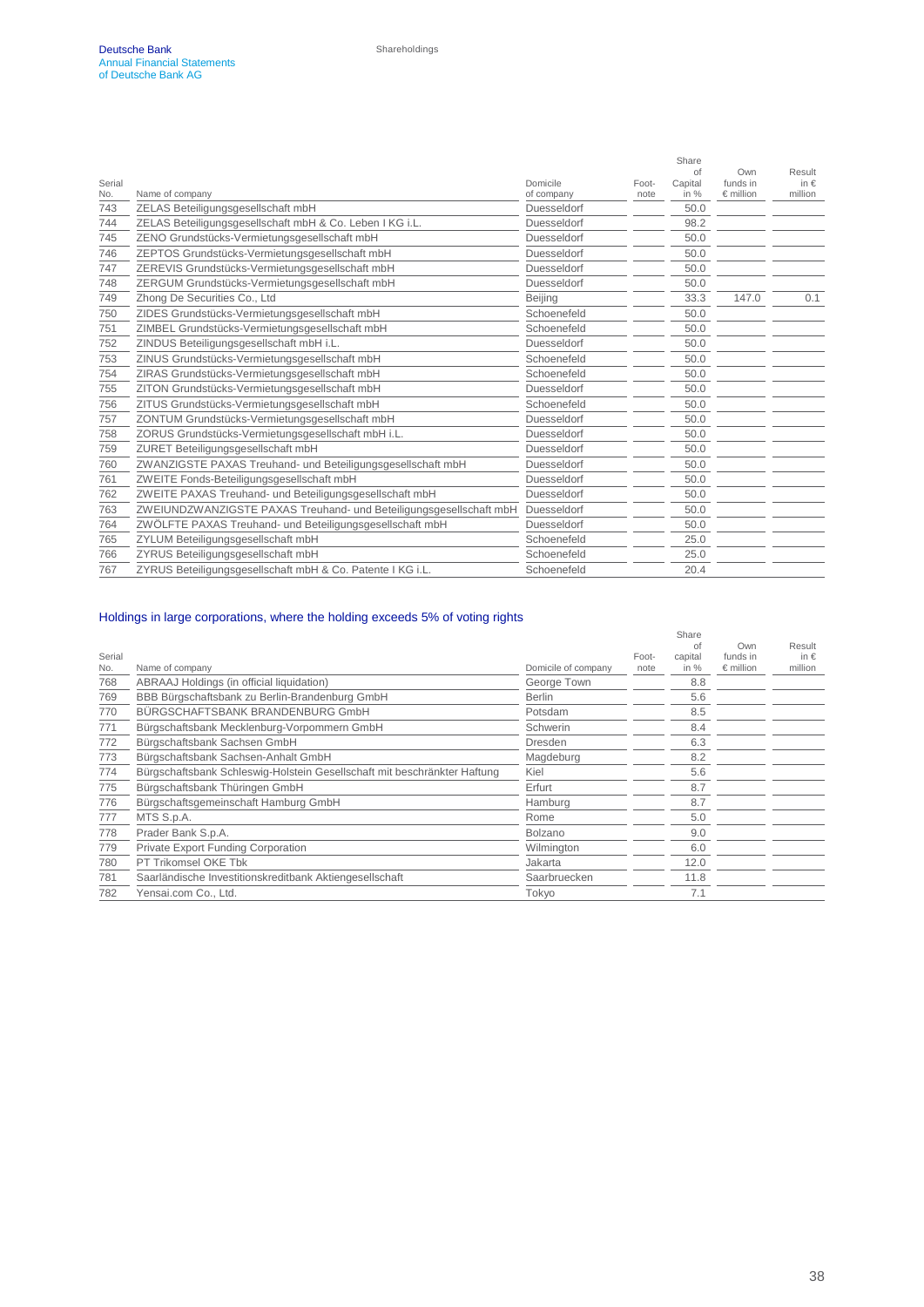### Other information

### Declaration of Backing

Deutsche Bank AG ensures, except in the case of political risk, that the following subsidiaries are able to meet their contractual liabilities:

DB Privat- und Firmenkundenbank AG, Frankfurt am Main

Deutsche Australia Limited, Sydney Company, London

DEUTSCHE BANK A.Ş., Istanbul Deutsche Securities Inc., Tokyo

Deutsche Bank Americas Holding Corp., Wilmington

Deutsche Bank Europe GmbH, Frankfurt am Main

Deutsche Bank Luxembourg S.A., Luxembourg

Deutsche Bank (Malaysia) Berhad, Kuala Lumpur

Deutsche Bank Polska Spółka Akcyjna, Warsaw

Deutsche Bank S.A. – Banco Alemão, São Paulo

Deutsche Bank, Sociedad Anónima Española, Madrid

Deutsche Bank Società per Azioni, Milan

Deutsche Bank (Suisse) SA, Geneva

D B Investments (GB) Limited, London Deutsche Bank Trust Company Americas, New York

DB International (Asia) Limited, Singapore Deutsche Holdings (Malta) S.à r.l., Luxembourg, (formerly Deutsche Holdings (Malta) Ltd., St. Julians)

Deutsche Immobilien Leasing GmbH, Düsseldorf

Deutsche Morgan Grenfell Group Public Limited

Deutsche Securities Asia Limited, Hong Kong

Deutsche Bank (China) Co., Ltd., Beijing Deutsche Securities Saudi Arabia (a closed joint stock company), Riyadh

norisbank GmbH, Bonn

Joint Stock Company Deutsche Bank DBU, Kiev

OOO "Deutsche Bank", Moscow

Deutsche Oppenheim Family Office AG (formerly Sal. Oppenheim jr. Cie. AG & Co. KGaA), Cologne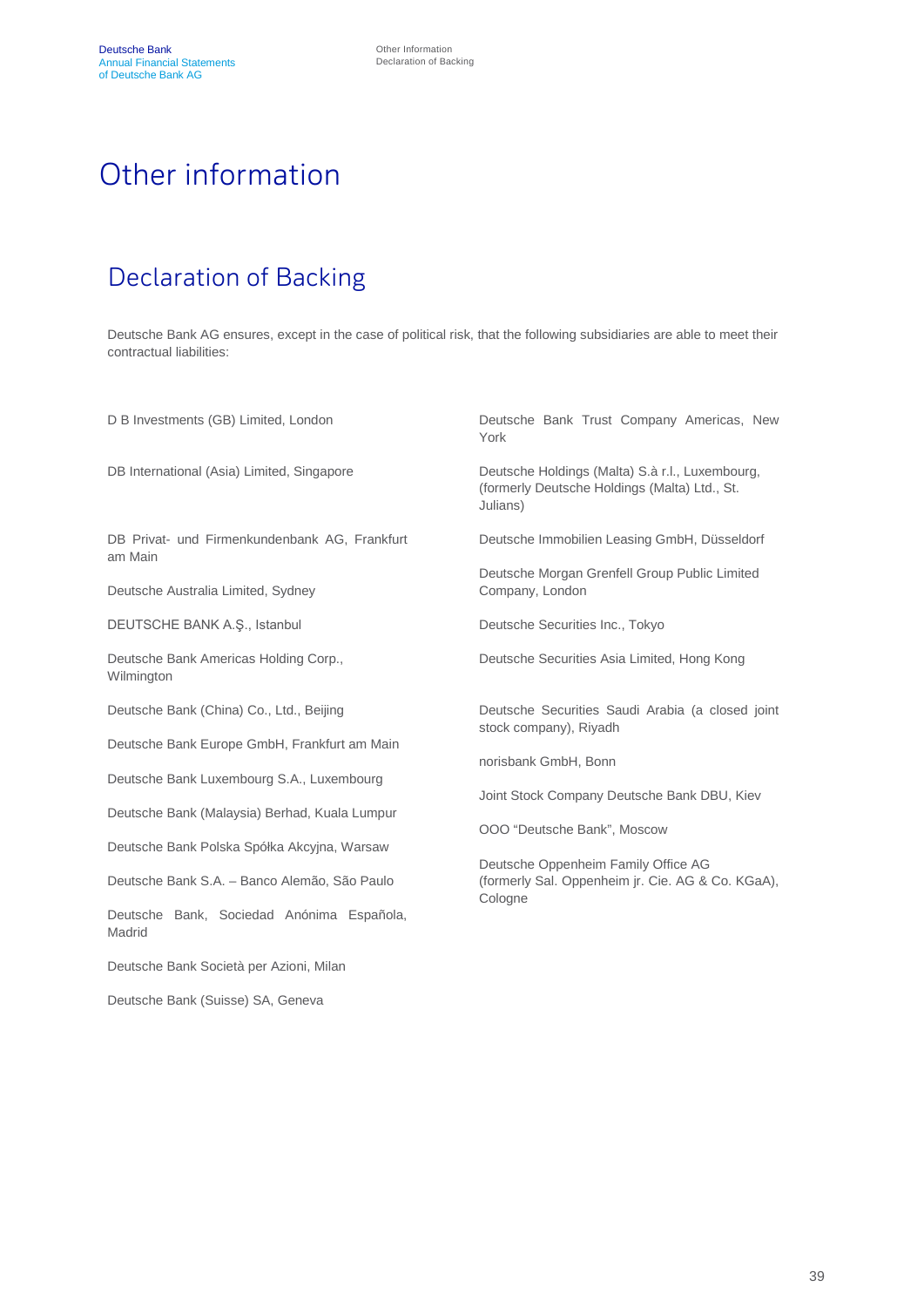### Disclosures according to section 28 of the Pfandbrief Act

The following tables show the disclosures required by Section 28 of the Pfandbrief Act.

#### Overall exposure (section 28 (1) no. 1 Pfandbrief Act)

|                                                      |               |                      |                                                                           |                                                                   | Dec 31, 2019                                                                       |
|------------------------------------------------------|---------------|----------------------|---------------------------------------------------------------------------|-------------------------------------------------------------------|------------------------------------------------------------------------------------|
| in $\notin$ m.                                       | Nominal Value | <b>Present Value</b> | Present Value -<br><b>High Interest</b><br><b>Rate Stress</b><br>Scenario | Present Value -<br>Low Interest<br><b>Rate Stress</b><br>Scenario | Present Value -<br>Worst Case<br>Interest and FX<br><b>Rate Stress</b><br>Scenario |
| Mortgage Pfandbriefe                                 | 8,364.5       | 8,716.4              | 7,585.4                                                                   | 10,224.8                                                          | 7.585.4                                                                            |
| <b>Cover Assets</b>                                  | 10,630.0      | 12,107.3             | 10,566.1                                                                  | 14,076.5                                                          | 10,566.1                                                                           |
| Cover Assets acc. to $\S$ 12 (1)                     | 10,302.0      | 11,769.0             | 10,258.2                                                                  | 13,702.9                                                          | 10,258.2                                                                           |
| Cover Assets acc. to $\S$ 19 (1) No. 1               | $\Omega$      |                      |                                                                           |                                                                   |                                                                                    |
| Cover Assets acc. to $\S$ 19 (1) No. 2               | $\Omega$      |                      |                                                                           | C                                                                 |                                                                                    |
| as % of Mortgage Pfandbriefe                         | $\Omega$      |                      |                                                                           |                                                                   |                                                                                    |
| Cover Assets acc. to $\S$ 19 (1) No. 3               | 328.0         | 338.2                | 307.9                                                                     | 373.7                                                             | 307.9                                                                              |
| as % of Mortgage Pfandbriefe                         | 3.9           | 3.9                  | 4.1                                                                       | 3.7                                                               | 4.1                                                                                |
| Cover Assets acc. to § 19 (1) No. 4 (Claims)         | $\mathbf{0}$  |                      | $\Omega$                                                                  | 0                                                                 |                                                                                    |
| as % of Total Cover Assets                           | $\mathbf{0}$  |                      | 0                                                                         | $\Omega$                                                          | 0                                                                                  |
| Cover Assets acc. to $\S$ 19 (1) No. 4 (Liabilities) | $\Omega$      |                      | 0                                                                         | C                                                                 |                                                                                    |
| as % of Mortgage Pfandbriefe                         | $\Omega$      |                      | $\Omega$                                                                  |                                                                   |                                                                                    |
| Over-Collateralization                               | 2,265.5       | 3,390.9              | 2,980.8                                                                   | 3,851.7                                                           | 2,980.7                                                                            |
| as % of Mortgage Pfandbriefe                         | 27.1          | 38.9                 | 39.3                                                                      | 37.7                                                              | 39.3                                                                               |

\* According to § 5 (1) No. 1 and § 6 (2) No. 1 PfandBarwertV static approach.<br>1 Excluding Cover Assets according to § 4 (1) sentence 2 No. 1 and No. 2 PfandBG.<br>ª Including Cover Assets according to § 19 (1) No. 2 PfandBG a

|                                                   |               |                      |                                                                           |                                                                   | Dec 31, 2018                                                                       |
|---------------------------------------------------|---------------|----------------------|---------------------------------------------------------------------------|-------------------------------------------------------------------|------------------------------------------------------------------------------------|
| in $\notin$ m.                                    | Nominal Value | <b>Present Value</b> | Present Value -<br><b>High Interest</b><br><b>Rate Stress</b><br>Scenario | Present Value -<br>Low Interest<br><b>Rate Stress</b><br>Scenario | Present Value -<br>Worst Case<br>Interest and FX<br><b>Rate Stress</b><br>Scenario |
| Mortgage Pfandbriefe                              | 7,988.4       | 8,130.3              | 7,112.7                                                                   | 9,496.7                                                           | 7,112.7                                                                            |
| <b>Cover Assets</b>                               | 10,502.7      | 11.710.0             | 10,285.7                                                                  | 13,517.5                                                          | 10,285.7                                                                           |
| Cover Assets acc. to $\S$ 12 (1)                  | 10.031.7      | 11.227.3             | 9,852.0                                                                   | 12.977.0                                                          | 9,852.0                                                                            |
| Cover Assets acc. to $\S$ 19 (1) No. 1            |               |                      |                                                                           |                                                                   |                                                                                    |
| Cover Assets acc. to $\S$ 19 (1) No. 2            | 0             |                      |                                                                           |                                                                   |                                                                                    |
| as % of Mortgage Pfandbriefe                      | O             |                      |                                                                           | O                                                                 |                                                                                    |
| Cover Assets acc. to $\S$ 19 (1) No. 3            | 471.0         | 482.6                | 433.8                                                                     | 540.5                                                             | 433.8                                                                              |
| as % of Mortgage Pfandbriefe                      | 5.9           | 5.9                  | 6.1                                                                       | 5.7                                                               | 6.1                                                                                |
| Cover Assets acc. to $\S$ 19 (1) No. 4 (Claims)   | $\Omega$      |                      |                                                                           | $\Omega$                                                          |                                                                                    |
| as % of Total Cover Assets                        | 0             |                      |                                                                           | $\Omega$                                                          |                                                                                    |
| Cover Assets acc. to § 19 (1) No. 4 (Liabilities) | O             |                      |                                                                           |                                                                   |                                                                                    |
| as % of Mortgage Pfandbriefe                      |               |                      |                                                                           |                                                                   |                                                                                    |
| Over-Collateralization                            | 2,514.3       | 3,579.7              | 3,173.0                                                                   | 4,020.8                                                           | 3,173.0                                                                            |
| as % of Mortgage Pfandbriefe                      | 31.5          | 44.0                 | 44.6                                                                      | 42.3                                                              | 44.6                                                                               |

\* According to § 5 (1) No. 1 and § 6 (2) No. 1 PfandBarwertV static approach.

1 Excluding Cover Assets according to § 4 (1) sentence 2 No. 1 and No. 2 PfandBG.<br>ª Including Cover Assets according to § 19 (1) No. 2 PfandBG and including Cover Assets according to § 4 (1) sentence 2 No. 1 and No. 2 Pfa

All cover assets are receivables from customers which are secured by mortgages and further cover assets are bonds and other fixed income securities as per Pfandbrief Act.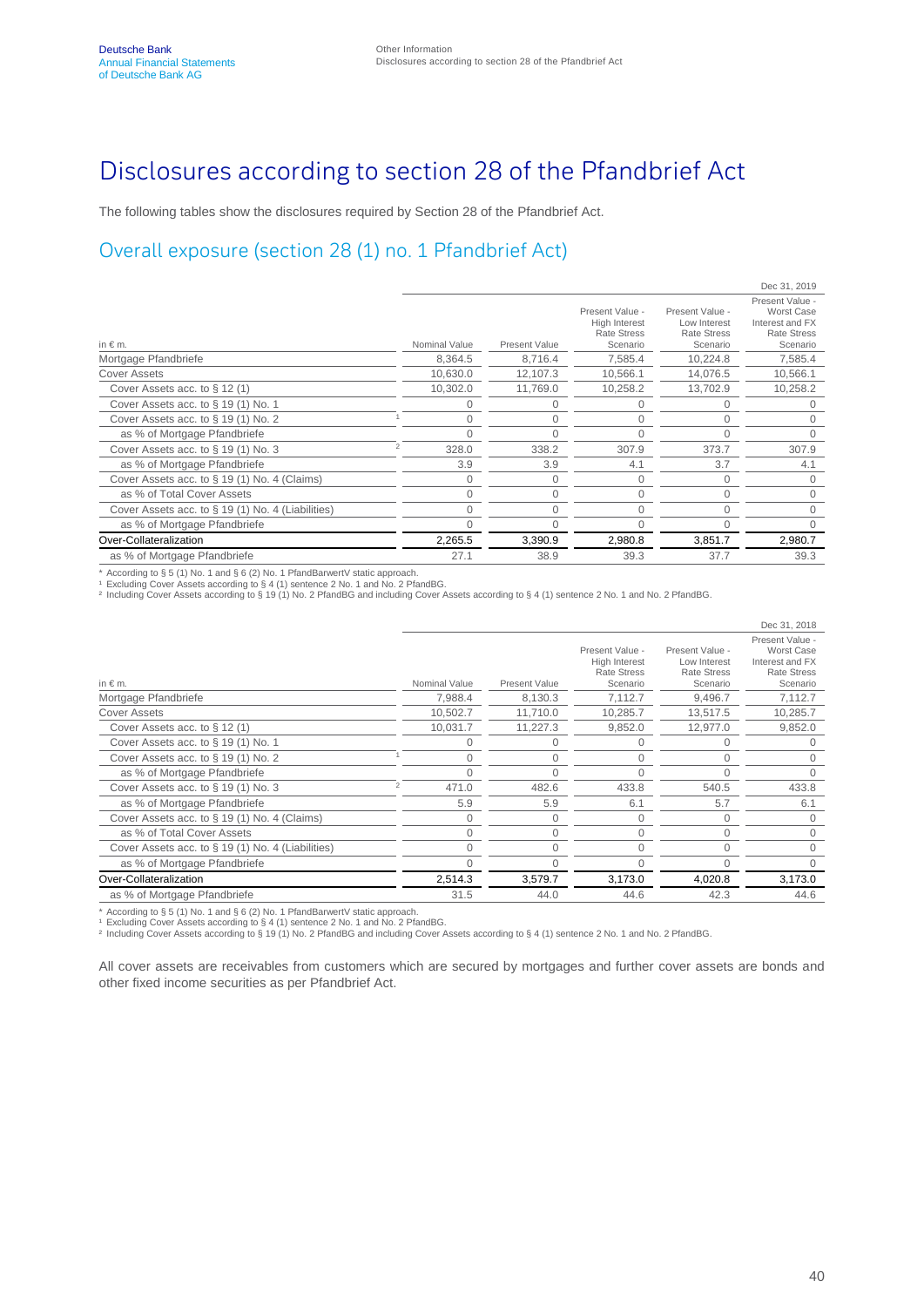### Maturity profile (section 28 (1) no. 2 Pfandbrief Act)

| Maturity profile                         | Maturity structure of<br>outstanding Pfandbriefe | Fixed rate terms for cover pool |              |              |
|------------------------------------------|--------------------------------------------------|---------------------------------|--------------|--------------|
| in $\notin$ m.                           | Dec 31, 2019                                     | Dec 31, 2018                    | Dec 31, 2019 | Dec 31, 2018 |
| Term up to 6 months                      | 200.0                                            | 589.9                           | 499.1        | 643.2        |
| Term more than 6 months up to 12 months  | 750.0                                            | 170.0                           | 318.0        | 380.7        |
| Term more than 12 months up to 18 months | 110.0                                            | 200.0                           | 334.6        | 402.7        |
| Term more than 18 months up to 2 years   | 275.0                                            | 750.0                           | 416.6        | 335.9        |
| Term more than 2 years up to 3 years     | 700.0                                            | 375.0                           | 659.5        | 807.1        |
| Term more than 3 years up to 4 years     | 910.0                                            | 700.0                           | 770.3        | 680.2        |
| Term more than 4 years up to 5 years     | 1,050.0                                          | 910.0                           | 1.030.9      | 835.5        |
| Term more than 5 years up to 10 years    | 3.285.0                                          | 3.280.0                         | 4.013.0      | 4,004.4      |
| Term more than 10 years                  | 1,084.5                                          | 1.013.5                         | 2,588.0      | 2,412.9      |
| Total                                    | 8.364.5                                          | 7.988.4                         | 10.630.0     | 10.502.6     |

#### Portion of derivatives included in the cover pool (section 28 (1) no. 3 Pfandbrief Act)

As of December 31, 2019 and December 31, 2018, there were no derivatives in the cover pool.

#### Cover assets by nominal value (section 28 (2) no. 1a Pfandbrief Act)

Single cover assets included in the total amount of € 10.3 billion (2018: € 10 billion) with a nominal value of less than € 0.3 million amounted to € 7.7 billion (2018: € 7.5 billion), with a nominal value between € 0.3 million and € 1 million amounted to € 1.8 billion (2018: € 1.8 billion), with a nominal value between € 1 million and € 10 million amounted to € 766 million (2018: € 730 million) and with a nominal value of more than € 10 million amounted to €0 million (2018: €0 million).

#### Loans used as cover for mortgage Pfandbriefe by country in which mortgaged re-al estate is based and by type of use (section 28 (2) no. 1b and 1c Pfandbrief Act)

| Dec 31, 2019      |                 |                            |                            |              | Residential |                     |                     |                         |                                                 | Commercial |                                 |          |
|-------------------|-----------------|----------------------------|----------------------------|--------------|-------------|---------------------|---------------------|-------------------------|-------------------------------------------------|------------|---------------------------------|----------|
| in $\notin$ m.    | Apart-<br>ments | Single<br>Family<br>Houses | Multi-<br>family<br>Houses | Other        | Total       | Office<br>buildings | Retail<br>buildings | Industrial<br>buildings | Other<br>com-<br>mercially<br>used<br>buildings | Total      | Land<br>held<br>for<br>building | Total    |
| Germany           | 1.844.6         | 4,663.1                    | 2,659.5                    | 0            | 9,167.1     | 535.8               | 170.1               | 152.7                   | 276.2                                           | 1,134.8    | 0                               | 10,301.9 |
| United<br>Kingdom | 0               | 0                          | 0                          | $\mathbf{0}$ | 0           | $\mathbf{0}$        | 0                   | $\mathbf{0}$            | 0                                               | 0          | $\mathbf{0}$                    | 0        |
| Switzerland       |                 | 0                          | 0                          | $\mathbf{0}$ |             | 0                   |                     |                         |                                                 | 0          | $\Omega$                        | 0        |
| France            |                 | 0                          | 0                          | $\Omega$     |             |                     |                     |                         |                                                 | U          | $\Omega$                        |          |
| Belgium           |                 | 0                          | 0                          | $\mathbf 0$  |             | 0                   |                     |                         |                                                 | 0          | $\mathbf{0}$                    |          |
| Netherlands       |                 |                            | C                          | $\mathbf{0}$ |             |                     |                     |                         |                                                 | 0          | 0                               |          |
| Total             | 1,844.6         | 4,663.1                    | 2,659.5                    | 0            | 9,167.1     | 535.8               | 170.1               | 152.7                   | 276.2                                           | 1,134.8    | 0                               | 10,301.9 |

| Dec 31, 2018      | Residential     |                            |                            |              |         |                     |                     | Commercial              |                                                 |         |                                 |          |
|-------------------|-----------------|----------------------------|----------------------------|--------------|---------|---------------------|---------------------|-------------------------|-------------------------------------------------|---------|---------------------------------|----------|
| in $\notin$ m.    | Apart-<br>ments | Single<br>Family<br>Houses | Multi-<br>family<br>Houses | Other        | Total   | Office<br>buildings | Retail<br>buildings | Industrial<br>buildings | Other<br>com-<br>mercially<br>used<br>buildings | Total   | Land<br>held<br>for<br>building | Total    |
| Germany           | .694.9          | 4,630.8                    | 2,574.8                    | 0            | 8,900.5 | 513.6               | 169.2               | 146.8                   | 301.5                                           | 1,131.1 | 0                               | 10,031.7 |
| United<br>Kingdom | $\Omega$        | 0                          | $\mathbf{0}$               | $\mathbf{0}$ | 0       | 0                   | 0                   | $\Omega$                | 0                                               | 0       | $\mathbf{0}$                    |          |
| Switzerland       |                 | 0                          | C                          |              |         |                     |                     |                         | 0                                               |         | $\Omega$                        |          |
| France            |                 | 0                          |                            |              |         |                     |                     |                         | 0                                               |         |                                 |          |
| Belgium           |                 | 0                          | C                          |              |         |                     |                     |                         | 0                                               |         | $\Omega$                        |          |
| Netherlands       |                 | 0                          | C                          | $\Omega$     |         |                     |                     |                         | 0                                               |         | $\Omega$                        |          |
| Total             | 1.694.9         | 4.630.8                    | 2.574.8                    | 0            | 8.900.5 | 513.6               | 169.2               | 146.8                   | 301.5                                           | 1.131.1 | 0                               | 10.031.7 |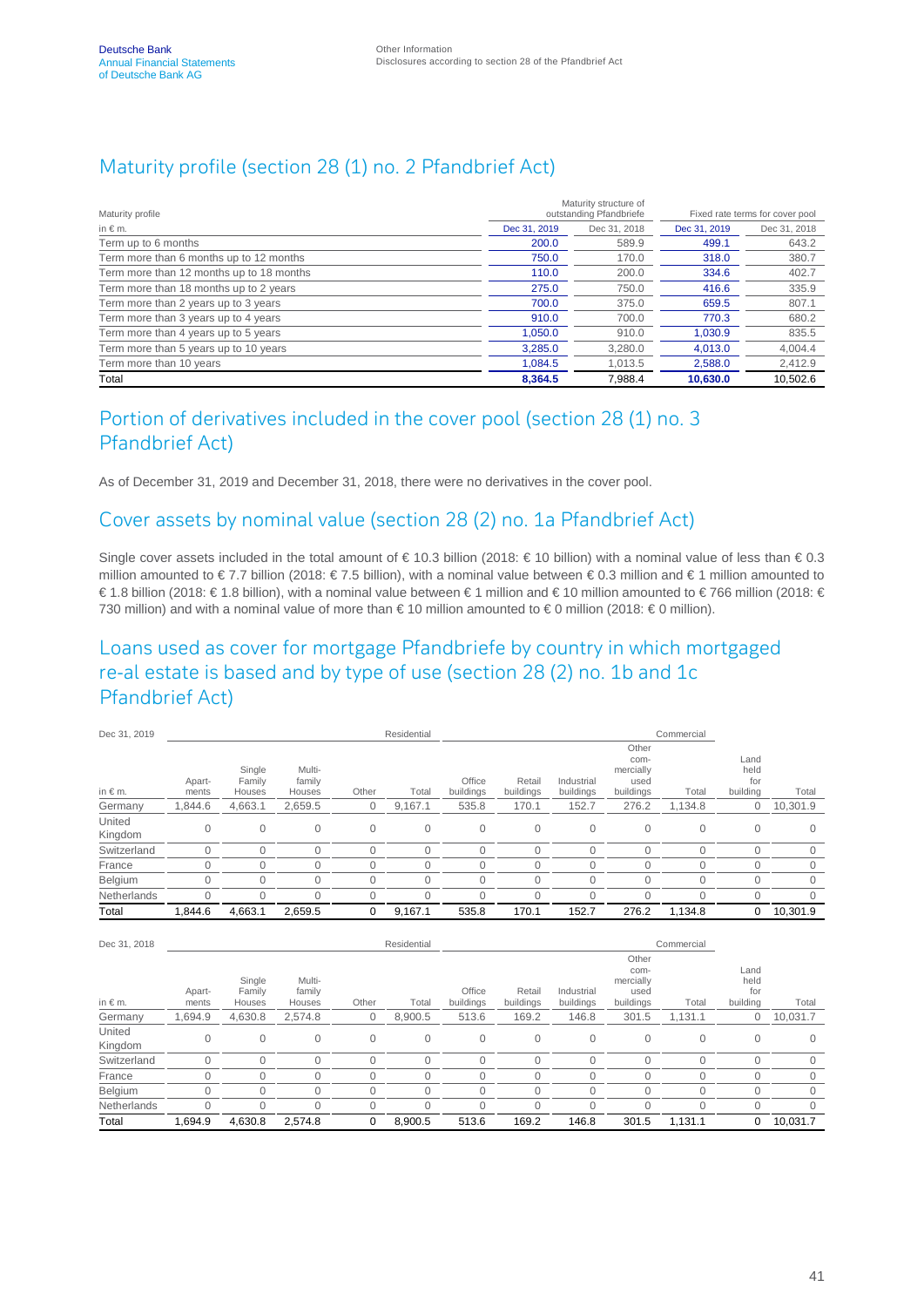#### Payments outstanding on mortgage loans used as cover for mortgage Pfandbriefe (section 28 (2) no. 2 Pfandbrief Act)

As of December 31, 2019 there were 0.6 million and as of December 31, 2018 there were no payments 90 days or more past due on mortgage loans used as cover for Mortgage Pfandbriefe.

#### Additional information on mortgage loans (section 28 (2) no. 4 Pfandbrief Act)

At year end 2019 and 2018 there were no foreclosures pending. In 2019 and 2018, no foreclosures were performed and Deutsche Bank AG did not take over properties to prevent losses on the mortgages. Furthermore, there were no arrears on interest payable by the mortgagors.

#### Fixed interest share comparison (section 28 (1) no. 9 Pfandbrief Act)

|                                          |              | Nominal Value |
|------------------------------------------|--------------|---------------|
| in $\in$ m.<br>(if not stated otherwise) | Dec 31, 2019 | Dec 31, 2018  |
| Fixed Interest Mortgage Pfandbriefe      | 8.115        | 7.529         |
| As % of Mortgage Pfandbriefe             | 97           | 94            |
| <b>Fixed Interest Cover Assets</b>       | 10.507       | 10,384        |
| As % of Total Cover Assets               | 99           | 99            |

#### Net present value per currency (section 28 (1) no. 10 Pfandbrief Act)

|                         |              | Net Present Value |
|-------------------------|--------------|-------------------|
| currency in $\notin$ m. | Dec 31, 2019 | Dec 31, 2018      |
| Euro                    | 2,981        |                   |

#### Additional characteristic factors (section 28 (1) no. 7, section 28 (1) no. 11, section 28 (2) no. 3 Pfandbrief Act)

| in $\notin$ m.<br>(unless stated otherwise)                                                               | Dec 31, 2019 | Dec 31, 2018 |
|-----------------------------------------------------------------------------------------------------------|--------------|--------------|
| Average Loan-to-Value Ratio weighted using the Mortgage Lending Value (in %) <sup>1</sup>                 | 53           |              |
| Volume-weighted Average in Years of the Maturity                                                          |              |              |
| that has passed since the Mortgage Loan was granted <sup>2</sup>                                          |              |              |
| Total Claims exceeding the Limits of § 13 (1) PfandBG (Countries without preferential right) <sup>3</sup> |              |              |
|                                                                                                           |              |              |

According to § 28 (2) No. 3 Pfand Act.<br>According to § 28 (1) No. 11 Pfand Act.

 $3 \text{ According to } \S 28 \text{ (1) No. 7 Pf and Act.}$ 

### Information pursuant to section 160 (1) number 8 AktG

As of December 31, 2019 we were aware of the following shareholders who reported a share of at least 3 % in the voting rights each pursuant to Section 33 of the German Securities Trading Act (Wertpapierhandelsgesetz):

Douglas L. Braunstein (Hudson Executive Capital LP), has notified us that as of October 31, 2018 he held 3.14 % of our shares. We have received no further notification by Douglas L. Braunstein (Hudson Executive Capital LP), December 31, 2019.

BlackRock, Inc., Wilmington, DE, has notified us that as of August 26, 2019 it held 3.12 % of our shares. We have received no further notification by BlackRock, Inc., Wilmington, DE, through December 31, 2019.

Paramount Services Holdings Ltd., British Virgin Islands, has notified us that as of August 20, 2015 it held 3.05 % of our shares. We have received no further notification by Paramount Services Holdings Ltd., British Virgin Islands, through December 31, 2019.

Supreme Universal Holdings Ltd., Cayman Islands, has notified us that as of August 20, 2015 it held 3.05 % of our shares. We have received no further notification by Supreme Universal Holdings Ltd., Cayman Islands, through December 31, 2019.

Stephen A. Feinberg (Cerberus), has notified us that as of November 14, 2017 he held 3.001 % of our shares. We have received no further notification by Stephen A. Feinberg (Cerberus), through December 31, 2019.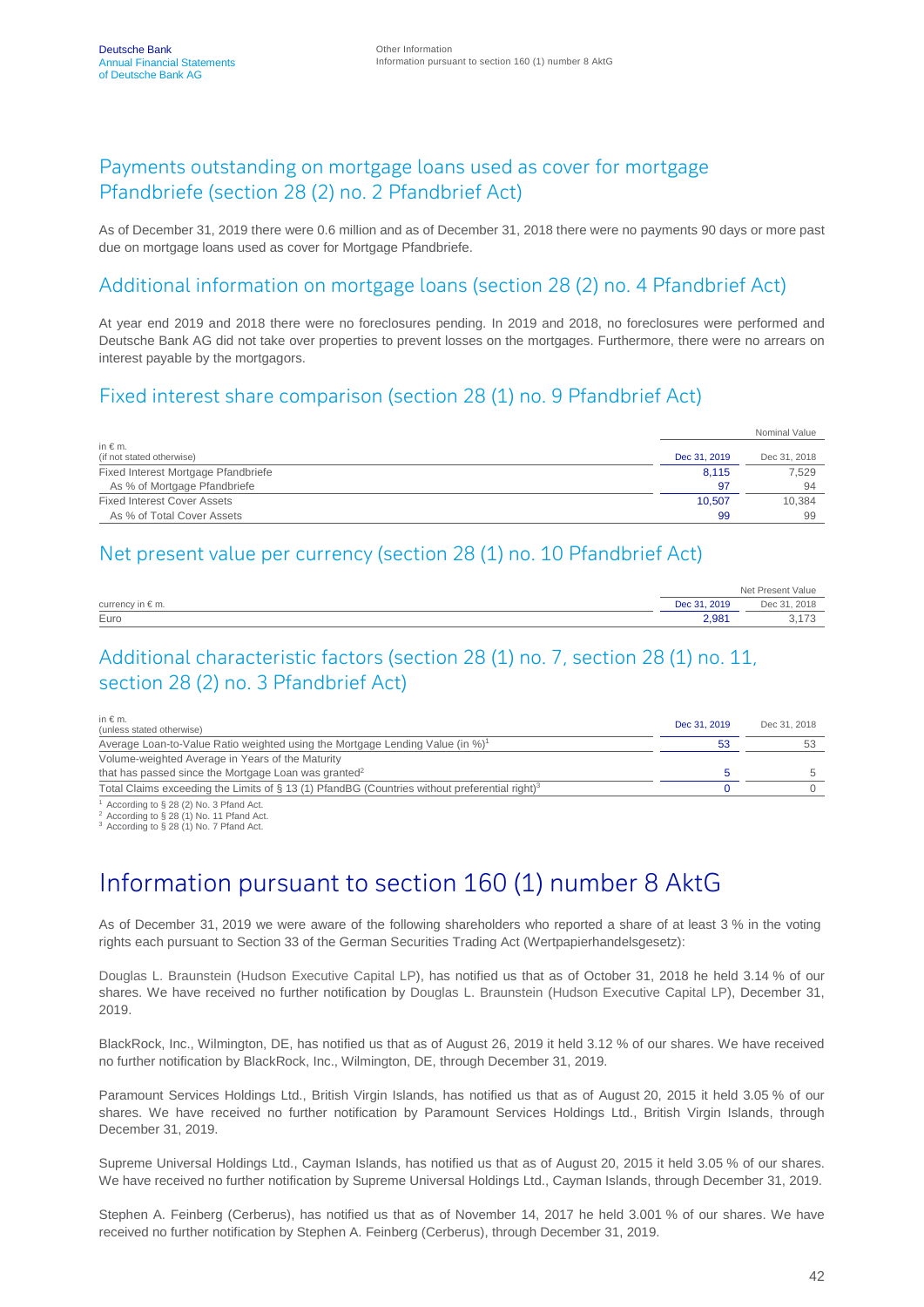### Management Board and Supervisory Board

The total remuneration paid to the Management Board is detailed in the Compensation Report as part of the Combined Management Report starting on page 175. Former members of the Management Board of Deutsche Bank AG or their surviving dependents received 18,093,988 € and € 22,943,159 for the years ended December 31, 2019 and 2018, respectively.

Provisions for pension obligations to former members of the Management Board and their surviving dependents amounted to € 177,074,894 and € 172,799,372 at December 31, 2019 and 2018, respectively.

The compensation principles for Supervisory Board members are set forth in our Articles of Association. The compensation provisions, which were newly conceived in 2013, were last amended by resolution of the Annual General Meeting on May 18, 2017 and became effective on October 5, 2017. The members of the Supervisory Board receive fixed annual compensation. The annual base compensation amounts to € 100,000 for each Supervisory Board member. The Supervisory Board Chairman receives twice that amount and the Deputy Chairperson one and a half times that amount. Members and chairs of the committees of the Supervisory Board are paid additional fixed annual compensation. 75 % of the compensation determined is disbursed to each Supervisory Board member after submitting invoices within the first three month of the following year. The other 25 % is converted by the company at the same time into company shares (notional shares) according to the provisions of the Articles of Association. The share value of this number of shares is paid to the respective Supervisory Board member in February of the year following his departure from the Supervisory Board or the expiration of his term of office according to the provisions of the Articles of Association, provided that the member does not leave the Supervisory Board due to important cause which would have justified dismissal. In case of a change in Supervisory Board membership during the year, compensation for the financial year will be paid on a pro rata basis, rounded up/down to full months. For the year of departure, the entire compensation is paid in cash; a forfeiture regulation applies to 25 % of the compensation for that financial year. The members of the Supervisory Board received for the financial year 2019 a total remuneration of € 6,112,499 (2018: € 5,766,669), of which € 4,692,708 will be paid out in 1<sup>st</sup> quarter 2020 (1<sup>st</sup> quarter 2019: € 4,676,041) according to the provisions of the Articles of Association.

Loans and advances granted and contingent liabilities assumed for members of the Management Board amounted to  $\epsilon$ 8.106.465 and € 11,180,396 and for members of the Supervisory Board of Deutsche Bank AG to € 1.620.722 and € 33,425,239 for the years ended December 31, 2019 and 2018, respectively. Members of the Supervisory Board repaid € 4,911,200 loans in 2019.

The members of the Management Board and the Supervisory Board are listed on pages 46 to 47.

### Employees

The average number of full-time equivalent staff employed during the reporting year was 26,271 (2018: 27,397), 10,010 of whom were women (2018: 10,358). Part-time employees are included proportionately in these figures based on their working hours. An average of 14,933 (2018: of 16,042) staff members worked at branches outside Germany.

### Corporate governance

The bank has issued the declaration required by Section 161 German Stock Corporation Act (AktG). The Declaration of Conformity dated October 25, 2018, and all of the previous versions of the Declaration of Conformity are published on Deutsche Bank's website at www.db.com/ir/en/documents.htm.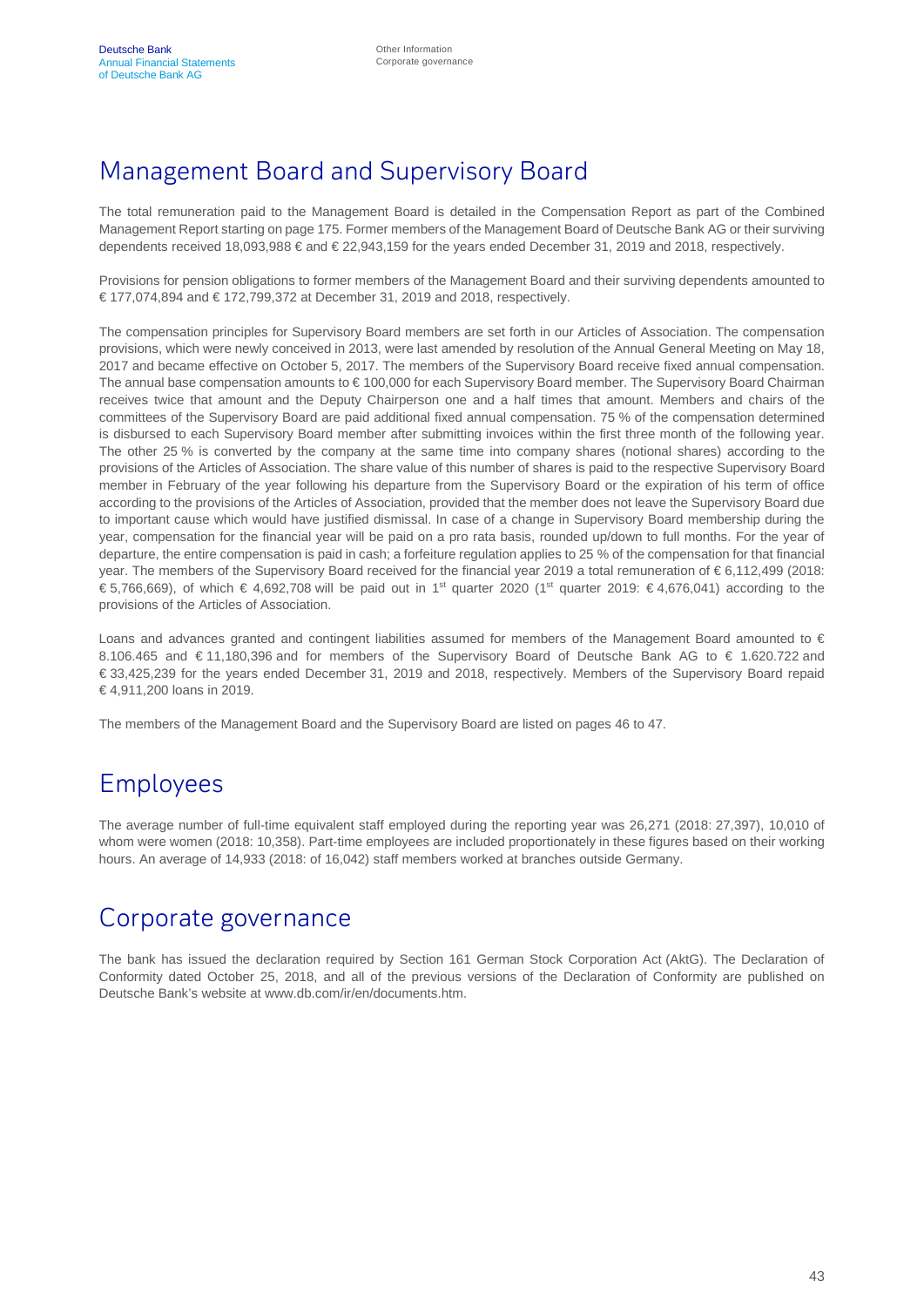### Additional services rendered by the auditor

Deutsche Bank AG and its subsidiaries have received certain audit-related and tax-related services by Deutsche Bank AG's auditor of the annual financial statements, KPMG AG Wirtschaftsprüfungsgesellschaft, Germany.

The Audit fees include fees for professional services for the audit of our annual financial statements and consolidated financial statements. The Audit-related fees include fees for other assurance services required by law or regulations, in particular for financial service specific attestation, for quarterly reviews, for spin-off audits and for merger audits, as well as fees for voluntary assurance services, like voluntary audits for internal management purposes and the issuance of comfort letters. Our Taxrelated fees include fees for services relating to the preparation and review of tax returns and related compliance assistance and advice, tax consultation and advice relating to Group tax planning strategies and initiatives and assistance with assessing compliance with tax regulations.

For information on the fees paid to Deutsche Bank AG's auditor please refer to the Group's Annual Report.

### Events after the reporting period

Developments around the COVID 19 disease in 2020 so far suggest that, in the first half of 2020, global economic growth is expected to be negatively impacted by the spread of the disease and the resulting disruption of economic activity, which could impact our ability to generate revenues and negatively impact specific portfolios through negative rating migrations, higher than expected loan losses and potential impairments of assets. The current COVID 19 pandemic and its potential impact on the global economy may affect our ability to meet our financial targets. While it is too early for us to predict the impacts on our business or our financial targets that the expanding pandemic, and the governmental responses to it, may have, we may be materially adversely affected by a protracted downturn in local, regional or global economic conditions.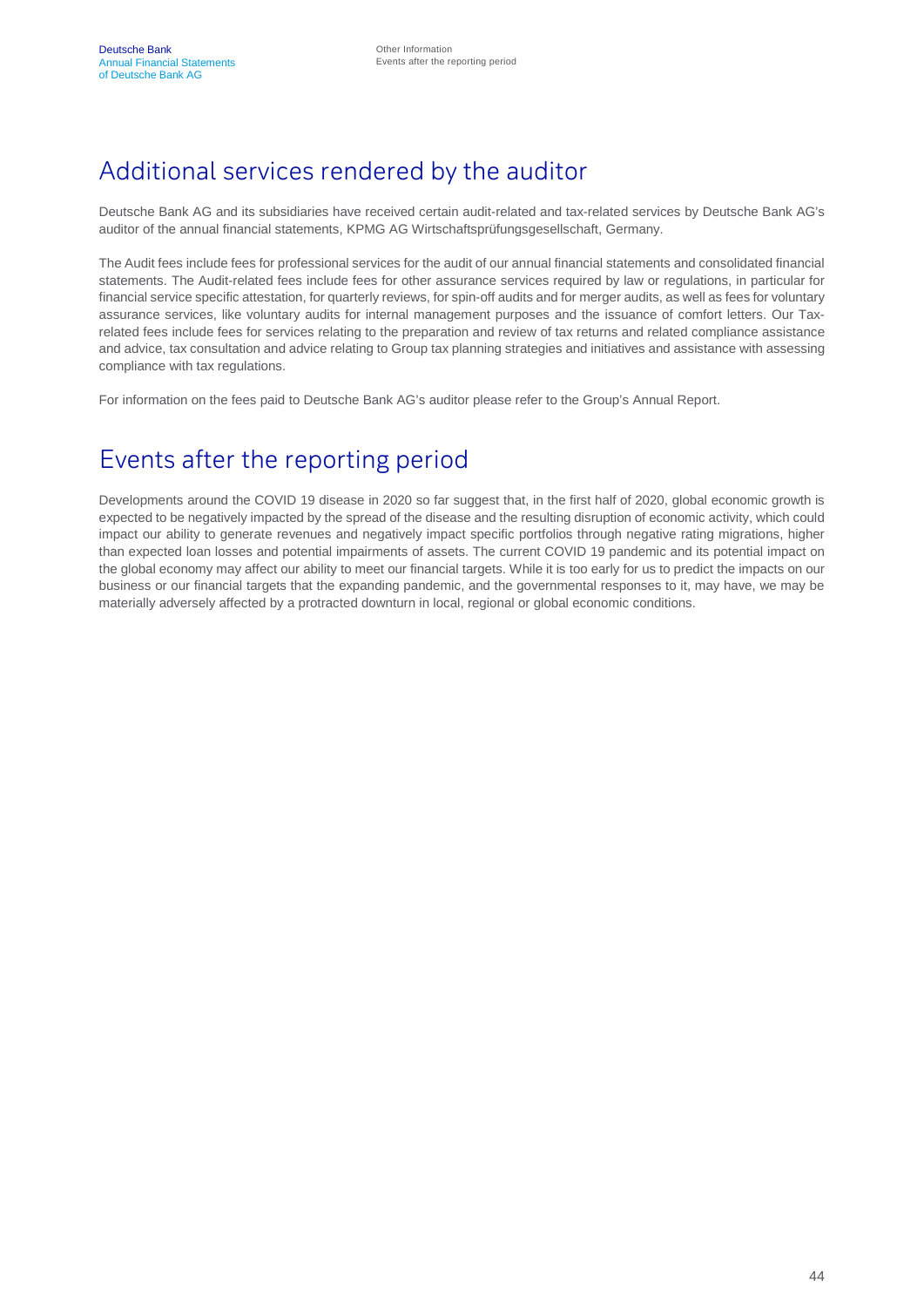### Management bodies

### Management Board

In the year 2019 the following members belonged to the Management Board:

Christian Sewing Chairman

Garth Ritchie (until July 31, 2019) President (until July 7, 2019)

Karl von Rohr President

Frank Kuhnke (since January 2019)

Fabrizio Campelli (since November 2019)

Stuart Lewis

Sylvie Matherat (until July 31, 2019)

James von Moltke

Werner Steinmüller

Frank Strauß (until July 31, 2019)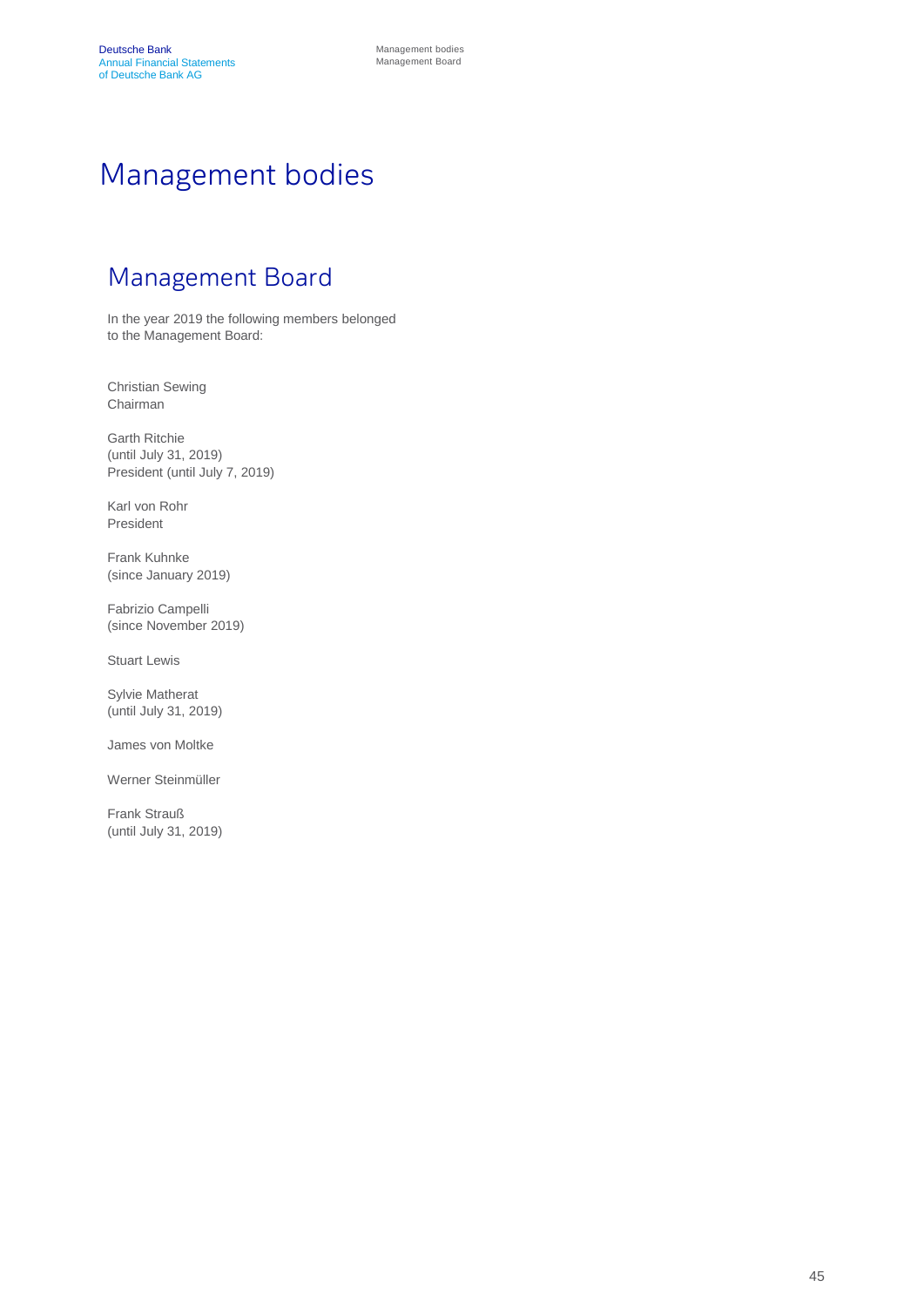### Supervisory Board

In the year 2019 the following members belonged to the Supervisory Board. In addition, the place of residence of the members of the Supervisory Board is specified.

On March 11, 2020 Sigmar Gabriel, Goslar, became with immediate effect a member of the Supervisory Board by way of appointment by the Frankfurt district court. At the same time he succeeded Katherine Garrett-Cox as member of the Integrity Committee.

Dr. Paul Achleitner Richard Meddings – Chairman (until July 31, 2019) Munich Germany Detlef Polaschek\* – Deputy Chairman Essen Germany **Cranbrook** United Kingdom Gabriele Platscher\* Braunschweig Germany Bernd Rose\* Menden **Germany** Ludwig Blomeyer-Bartenstein\* Bremen Germany Gerd Alexander Schütz Vienna Austria Frank Bsirske\* Berlin Germany Mayree Carroll Clark New Canaan USA Prof. Dr. Stefan Simon (until July 31, 2019) Zurich **Switzerland** Stephan Szukalski\* Jan Duscheck\* Berlin Germany Dr. Gerhard Eschelbeck **Cupertino** USA Ober-Mörlen Germany John Alexander Thain Rye USA Michele Trogni Katherine Garrett-Cox Brechin, Angus United Kingdom Timo Heider\* Emmerthal Germany Riverside USA Dr. Dagmar Valcárcel (since August 1, 2019) Madrid Spain Martina Klee\* Frankfurt am Main Germany Henriette Mark\* Munich Germany **Osnabrück** Germany Jürg Zeltner 2019) Uetikon am See

Prof. Dr. Norbert Winkeljohann (since August 20 until December **Switzerland**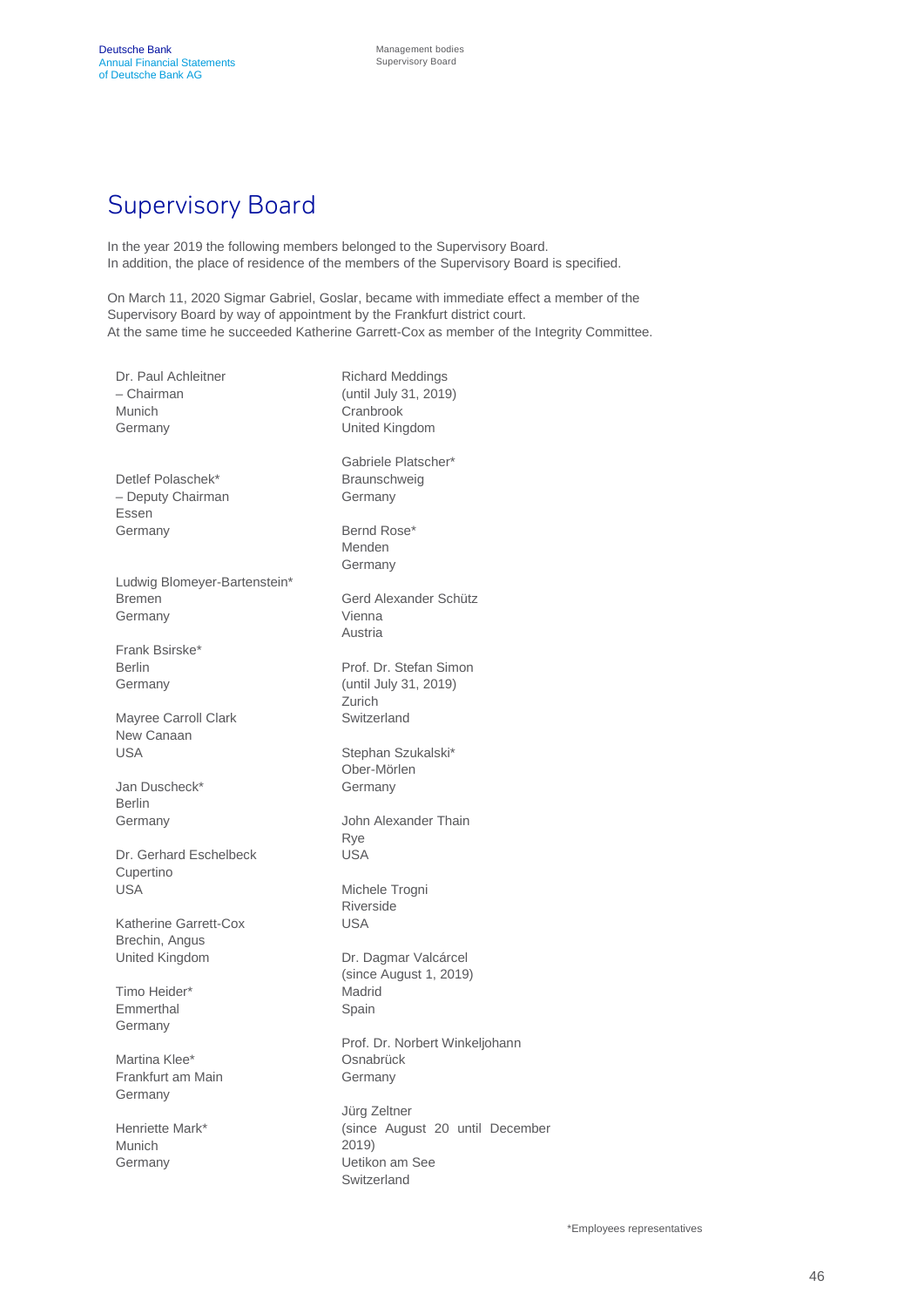### **Committees**

Chairman's Committee Dr. Paul Achleitner, Chairman Frank Bsirske\*, Detlef Polaschek\*, Prof. Dr. Stefan Simon (until July 31, 2019), Prof. Dr. Norbert Winkeljohann (since August 1, 2019)

Nomination Committee Dr. Paul Achleitner, Chairman Frank Bsirske\*, Mayree Carroll Clark (since August 1, 2019), Detlef Polaschek\*, Gerd Alexander Schütz, Prof. Dr. Stefan Simon (until July 31, 2019)

Audit Committee Prof. Dr. Norbert Winkeljohann, Chairman Dr. Paul Achleitner, Katherine Garrett-Cox, Henriette Mark\*, Gabriele Platscher\*, Detlef Polaschek\* Bernd Rose\*, Prof. Dr. Stefan Simon (until July 31, 2019), Dr. Dagmar Valcárcel (since August 1, 2019)

Risk Committee Mayree Carroll Clark, Chairperson Dr. Paul Achleitner, Ludwig Blomeyer-Bartenstein\*, Jan Duscheck\* Stephan Szukalski\*, Michele Trogni, Prof. Dr. Norbert Winkeljohann

Integrity Committee Dr. Dagmar Valcárcel, Chairperson (since August 1, 2019), Prof. Dr. Stefan Simon, Chairman (until July 31, 2019) Dr. Paul Achleitner, Ludwig Blomeyer-Bartenstein\*, Katherine Garrett-Cox, Timo Heider\*, Gabriele Platscher\*

Compensation Control Committee Dr. Paul Achleitner, Chairman Frank Bsirske\*, Detlef Polaschek\*, Prof. Dr. Stefan Simon (until July 31, 2019)

Strategy Committee John Alexander Thain, Chairman Dr. Paul Achleitner, Frank Bsirske\*, Mayree Carroll Clark, Timo Heider\* Henriette Mark\*, Richard Meddings (until July 31, 2019), Detlef Polaschek\*, Michele Trogni (since August 1, 2019)

Technology, Data and Innovation Committee Michele Trogni, Chairperson Dr. Paul Achleitner, Jan Duscheck\*, Dr. Gerhard Eschelbeck, Martina Klee\*, Bernd Rose\*

Mediation Committee Dr. Paul Achleitner, Chairman Frank Bsirske\*, Detlef Polaschek\*, Prof. Dr. Stefan Simon (until July 31, 2019), Prof. Dr. Norbert Winkeljohann (since August 1, 2019)

\*Employees representatives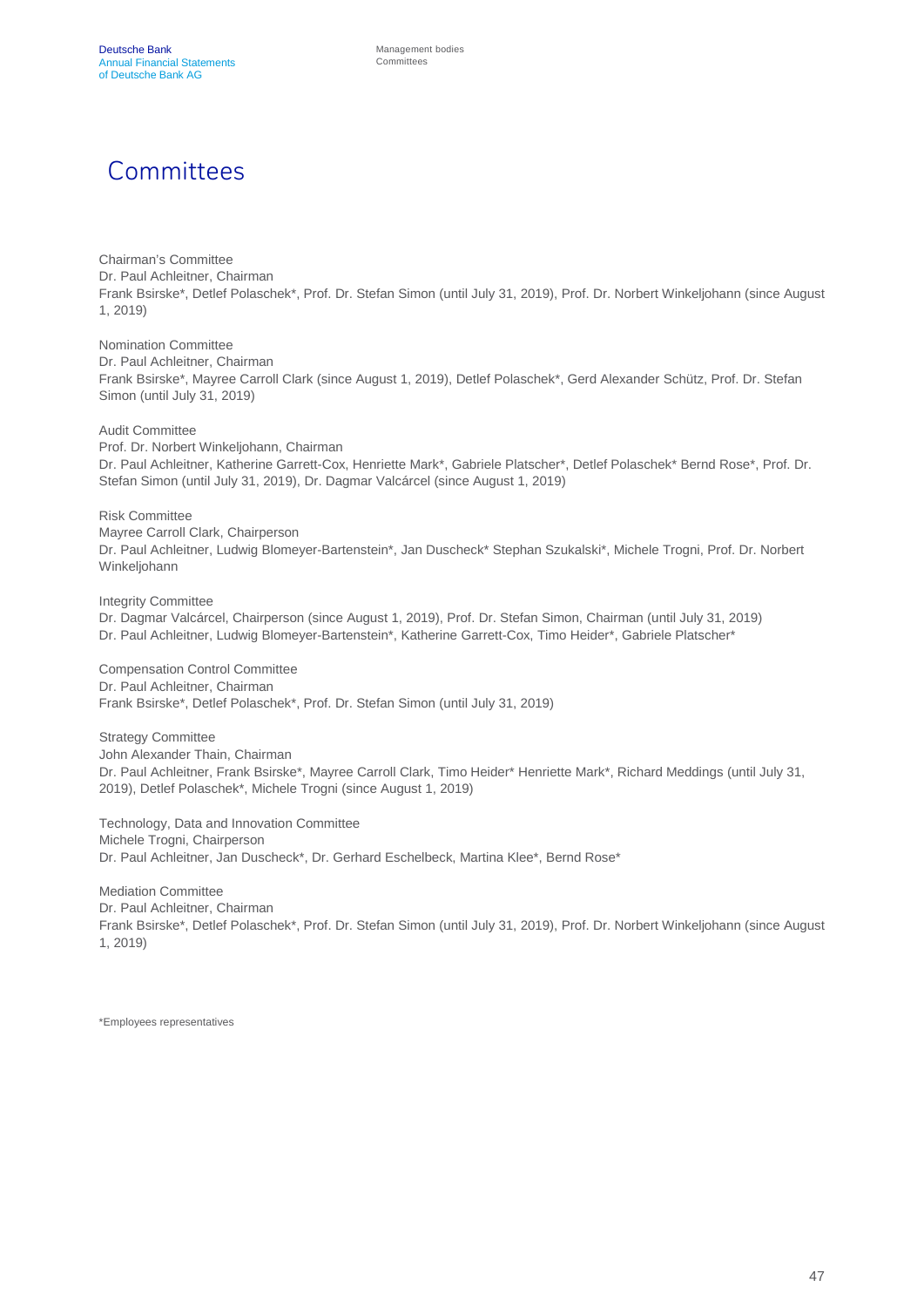### List of mandates

### Supervisory Board

#### Mandates according to § 285 No. 10 German Commercial Code (HGB) in conjunction with § 125 (1) sentence 5 Stock Corporation Act (AktG)

Memberships in statutory supervisory boards of German corporations and in comparable supervisory bodies of German and foreign business enterprises. Changes in memberships during the year are noted with the date of joining and/or leaving.

#### As of: February 2020

For Supervisory Board members who left earlier, the mandates are shown as of the date they left. For new Supervisory Board members, the mandates shown are as of the date they joined.

| Members of the Supervisory Board |                                              |                                      |                                          |
|----------------------------------|----------------------------------------------|--------------------------------------|------------------------------------------|
| Mandate-Holder                   | Position                                     | Company                              | Mandate                                  |
| Dr. Paul Achleitner              | Chairman of the Supervisory Board,           | <b>External mandates</b>             |                                          |
|                                  | Deutsche Bank AG                             | <b>Baver AG</b>                      | Member of the Supervisory Board          |
|                                  |                                              | Daimler AG                           | Member of the Supervisory Board          |
| Ludwig Blomeyer-                 | Spokesman of the Management and              | <b>External mandates</b>             |                                          |
| <b>Bartenstein</b>               | Head of the Market Region Bremen,            | Bürgschaftsbank Bremen GmbH          | Member of the Board of Directors         |
|                                  | Deutsche Bank AG                             | Frowein & Co. Beteiligungs AG        | Member of the Supervisory Board          |
| <b>Frank Bsirske</b>             |                                              | <b>External mandates</b>             |                                          |
|                                  |                                              | innogy SE                            | Deputy Chairman of the Supervisory Board |
|                                  |                                              | <b>RWE AG</b>                        | Deputy Chairman of the Supervisory Board |
|                                  |                                              | Mandates in the Group                |                                          |
|                                  |                                              | DB Privat- und Firmenkundenbank AG   | Member of the Supervisory Board          |
| Mayree Carroll Clark             | Managing Partner,                            | <b>External mandates</b>             |                                          |
|                                  | Eachwin Capital LP                           | Ally Financial, Inc.                 | Member of the Board of Directors         |
|                                  |                                              | Regulatory Data Corp., Inc.          | Member of the Board of Directors         |
|                                  |                                              |                                      | (until February 2020)                    |
|                                  |                                              | Taubmann Centers, Inc.               | Member of the Board of Directors         |
| Jan Duscheck                     | Head of national working group               | No memberships or directorships      |                                          |
|                                  | Banking, trade union ver.di                  | subject to disclosure                |                                          |
|                                  | (Vereinte Dienstleistungsgewerkschaft)       |                                      |                                          |
| Dr. Gerhard                      |                                              | <b>External mandates</b>             |                                          |
| Eschelbeck                       |                                              | Onapsis Inc.                         | Member of the Board of Directors         |
|                                  |                                              | WootCloud Inc.                       | Member or the Board of Directors         |
|                                  |                                              |                                      | (since February 2020)                    |
| Katherine Garrett-Cox            | Managing Director and Chief                  | No memberships or directorships      |                                          |
|                                  | Executive Officer, Gulf International        | subject to disclosure.               |                                          |
|                                  | Bank (UK) Ltd.                               |                                      |                                          |
| Timo Heider                      | Chairman of the General Staff Council        | Mandates in the Group                |                                          |
|                                  | of BHW Bausparkasse AG/Postbank              | <b>BHW Bausparkasse AG</b>           | Deputy Chairman of the Supervisory Board |
|                                  | Finanzberatung AG; Chairman of the           | PCC Services GmbH der Deutschen      | Deputy Chairman of the Supervisory Board |
|                                  | <b>General Staff Council of PCC Services</b> | <b>Bank</b>                          | (since December 2019)                    |
|                                  | GmbH of Deutsche Bank; Deputy                | Pensionskasse der BHW                | Deputy Chairman of the Supervisory Board |
|                                  | Chairman of the Group Staff Council of       | Bausparkasse AG VVaG                 |                                          |
|                                  | Deutsche Bank AG                             |                                      |                                          |
| Martina Klee                     | Deputy Chairperson of the Staff              | <b>External mandates</b>             |                                          |
|                                  | Council PWCC Center Frankfurt,               | Sterbekasse für die Angestellten der | Member of the Supervisory Board          |
|                                  | Deutsche Bank AG                             | Deutsche Bank-Gruppe VVaG            |                                          |
| <b>Henriette Mark</b>            | Chairperson of the Combined Staff            | No memberships or directorships      |                                          |
|                                  | Council Southern Bavaria; Member of          | subject to disclosure                |                                          |
|                                  | the General Staff Council and                |                                      |                                          |
|                                  | member of the Group Staff Council of         |                                      |                                          |
|                                  | Deutsche Bank                                |                                      |                                          |
| <b>Richard Meddings</b>          |                                              | <b>External mandates</b>             |                                          |
| (until July 2019)                |                                              | Jardine Lloyd Thompson Group PLC     | Non-Executive Director                   |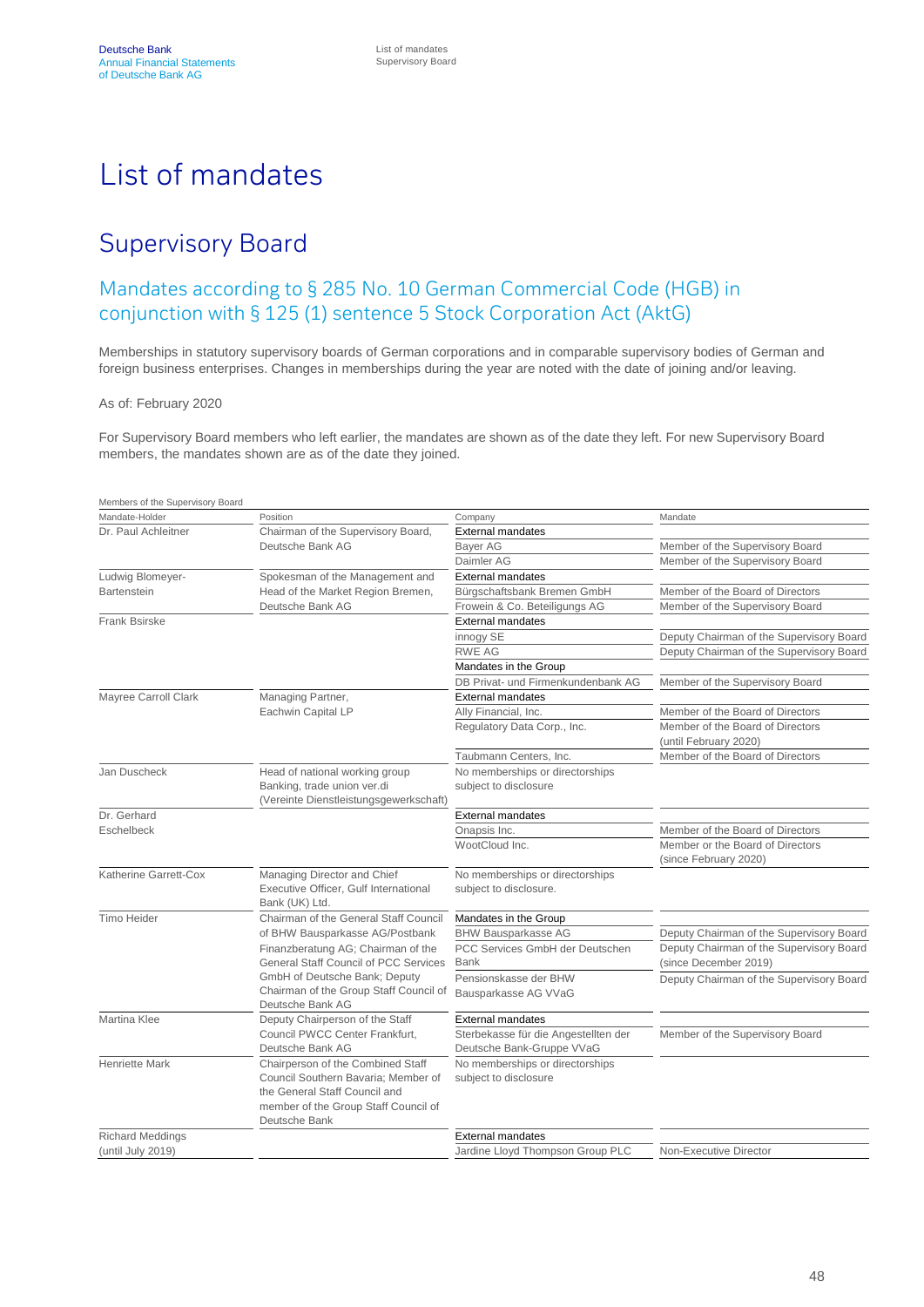| Members of the Supervisory Board |                                                                       |                                      |                                       |
|----------------------------------|-----------------------------------------------------------------------|--------------------------------------|---------------------------------------|
| Mandate-Holder                   | Position                                                              | Company                              | Mandate                               |
| Gabriele Platscher               | Chairperson of the Staff Council                                      | <b>External mandates</b>             |                                       |
|                                  | Niedersachsen Ost, Deutsche Bank                                      | <b>BVV Pensionsfonds des</b>         |                                       |
|                                  |                                                                       | Bankgewerbes AG                      |                                       |
|                                  |                                                                       | BVV Versicherungsverein des          | Deputy Chairperson of the             |
|                                  |                                                                       | Bankgewerbes a.G.                    | Supervisory Board                     |
|                                  |                                                                       | BVV Versorgungskasse des             |                                       |
|                                  |                                                                       | Bankgewerbes e.V.                    |                                       |
| Detlef Polaschek                 | Deputy Chairman of the Supervisory                                    | No memberships or directorships      |                                       |
|                                  | Board; Member of the General Staff                                    | subject to disclosures               |                                       |
|                                  | Council of Deutsche Bank AG and DB                                    |                                      |                                       |
|                                  | Privat- und Firmenkundenbank AG                                       |                                      |                                       |
| <b>Bernd Rose</b>                | Chairman of the General Staff                                         | <b>External mandates</b>             |                                       |
|                                  | Council of Postbank Filialvertrieb AG:                                | ver.di Vermögensverwaltungs-         | Deputy Chairman of the Supervisory    |
|                                  | Member of the Group Staff Council                                     | gesellschaft m.b.H.                  | Board                                 |
|                                  | and member of the European Staff                                      | Mandates in the Group                |                                       |
|                                  | Council of Deutsche Bank                                              | DB Privat- und Firmenkundenbank AG   | Member of the Supervisory Board       |
|                                  |                                                                       | Postbank Filialbetrieb AG            | Member of the Supervisory Board       |
| Gerd Alexander                   | Member of the Management Board,                                       | No memberships or directorships      |                                       |
| Schütz                           | C-QUADRAT Investment AG                                               | subject to disclosures               |                                       |
| Professor Dr. Stefan             | Self-employed attorney at law with                                    | <b>External mandates</b>             |                                       |
| Simon                            | his own law firm, SIMON GmbH                                          | Leop. Krawinkel GmbH & Co. KG        | Chairman of the Advisory Council      |
| (until July 2019)                |                                                                       |                                      |                                       |
| Stephan Szukalski                | Federal Chairman of the German                                        | No memberships or directorships      |                                       |
|                                  | Association of Bank Employees                                         | subject to disclosure                |                                       |
|                                  | (Deutscher Bankangestellten-                                          |                                      |                                       |
|                                  | Verband e.V. (DBV))                                                   |                                      |                                       |
| John Alexander Thain             |                                                                       | <b>External mandates</b>             |                                       |
|                                  |                                                                       | Aperture Investors LLC               | Member of the Board of Directors      |
|                                  |                                                                       |                                      | (since April 2019)                    |
|                                  |                                                                       | Enjoy Technology Inc.                | Member of the Board of Directors      |
|                                  |                                                                       |                                      | (until May 2019)                      |
|                                  |                                                                       | Uber Technologies, Inc.              | Member of the Board of Directors      |
| Michele Trogni                   | Operating Partner,                                                    | <b>External mandates</b>             |                                       |
|                                  | Eldridge Industries LLC                                               | Capital Markets Gateway Inc.         | Chairperson of the Board of Directors |
|                                  |                                                                       | Global Atlantic Financial Group Ltd. | Non-Executive Director                |
|                                  |                                                                       |                                      | (until February 2020)                 |
|                                  |                                                                       | Morneau Shepell Inc.                 | Member of the Board of Directors      |
|                                  |                                                                       | SE <sub>2</sub> LLC                  | Chair of the Board                    |
|                                  |                                                                       |                                      | (since January 2020)                  |
| Dr. Dagmar Valcárcel             |                                                                       | <b>External mandates</b>             |                                       |
| (since August 2019)              |                                                                       | amedes Holding GmbH                  | Member of the Supervisory Board       |
| Professor Dr. Norbert            | Self-employed coporate consultant,                                    | <b>External mandates</b>             |                                       |
|                                  |                                                                       | <b>Baver AG</b>                      | Member of the Supervisory Board       |
| Winkeljohann                     | Norbert Winkeljohann Advisory &<br>Investments                        |                                      |                                       |
|                                  |                                                                       | Georgsmarienhütte Holding GmbH       | Member of the Supervisory Board       |
|                                  |                                                                       | Heristo AG                           | Chairman of the Supervisory Board     |
|                                  |                                                                       | Sievert AG                           | Chairman of the Supervisory Board     |
| Jürg Zeltner                     | Group CEO and Chairman of the                                         | <b>External mandates</b>             |                                       |
| (from August until December      | <b>Group Executive Committee</b><br>Member of the Board of Directors, | KBL European Private Bankers S.A.    | Member of the Supervisory Board       |
| 2019)                            |                                                                       |                                      |                                       |
|                                  | <b>KBL European Private Bankers</b>                                   |                                      |                                       |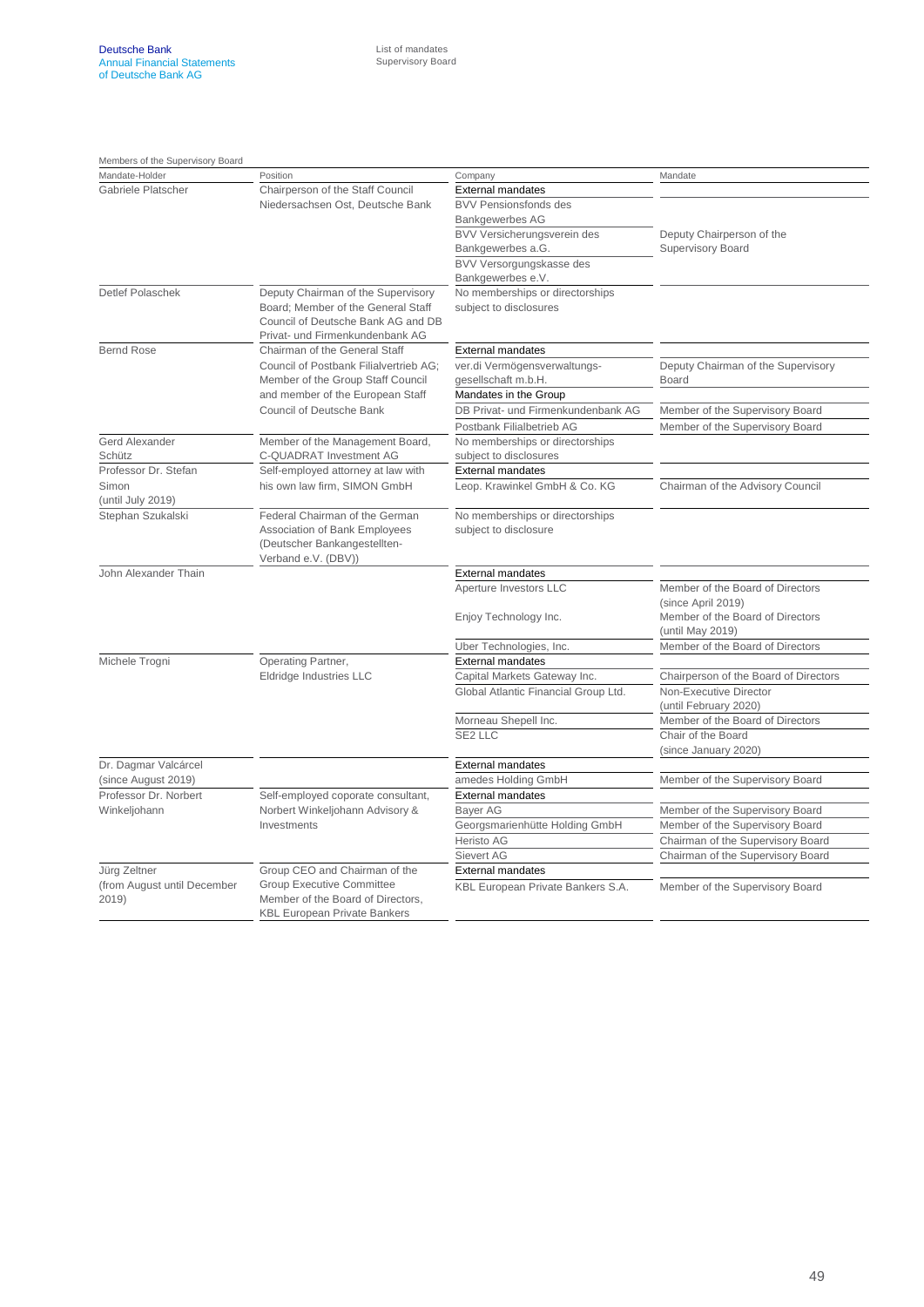### Management Board

#### Mandates according to § 285 No. 10 German Commercial Code (HGB) in conjunction with § 125 (1) sentence 5 Stock Corporation Act (AktG)

Memberships in statutory supervisory boards of German corporations and in comparable supervisory bodies of German and foreign business enterprises. Changes in memberships during the year are noted with the date of joining and/or leaving.

Memberships in statutory supervisory bodies of large German and foreign corporations according to Section 340a (4) No. 1 of the German Commercial Code (HGB) are marked with \*.

#### As of: February 2020

For Management Board members who left earlier, the mandates are shown as of the date they left. For new Management Board members, the mandates shown are as of the date they joined.

| Chairman of the Management Board<br>Mandates in the Group<br><b>Christian Sewing</b><br>DB Privat- und Firmenkundenbank AG*<br>Chairman of the Supervisory Board<br>(until July 2019)<br>Garth Ritchie<br>President<br>No memberships or directorships<br>subject to disclosure<br>(until July 2019)<br>President<br>Mandates in the Group<br>Karl von Rohr<br>DB Privat- und Firmenkundenbank AG*<br>Chairman of the Supervisory Board<br>(since August 2019)<br>DWS Group GmbH & Co. KGaA*<br>Chairman of the Supervisory Board<br>Fabrizio Campelli<br>Member of the Management Board<br>Mandates in the Group<br>Chairman of the Board of Directors<br>(since November 2019)<br>Deutsche Bank (Suisse) SA<br>Frank Kuhnke<br>Member of the Management Board<br>Mandates in the Group<br>Deutsche Bank Società per Azioni*<br>Member of the Supervisory Board<br>Member of the Management Board<br><b>Bernd Leukert</b><br><b>External mandates</b><br>Member of the Supervisory Board<br>Bertelsmann SE & Co.KGaA<br>(since January 2020)<br>TomTom N.V.<br>Member of the Supervisory Board<br><b>Stuart Lewis</b><br>Member of the Management Board<br>Mandates in the Group<br>DEUKONA Versicherungs-Vermittlungs-<br>Chairman of the Advisory Board<br>GmbH<br>Deutsche Bank Società per Azioni*<br>Chairman of the Supervisory Board<br>Sylvie Matherat<br>Member of the Management Board<br>Mandates in the Group<br><b>DB USA Corporation</b><br>Member of the Board of Directors<br>(until July 2019)<br>DWS Group GmbH & Co. KGaA*<br>Member of the Supervisory Board<br>James von Moltke<br>Member of the Management Board<br><b>External mandates</b><br>Member of the Supervisory Board<br><b>BVV Versicherungsverein</b><br>des Bankgewerbes a.G.<br>BVV Versorgungskasse des<br>Member of the Supervisory Board<br>Bankgewerbes e.V.<br>Christiana Riley<br>Member of the Management Board<br>Mandates in the Group<br><b>DB USA Corporation</b><br><b>Chief Executive Officer</b><br>(since January 2020)<br><b>External mandates</b><br>The Clearing House Payments Company Member of the Supervisory Board<br><b>LLC</b><br>Werner Steinmüller<br>Member of the Management Board<br>Mandates in the Group<br>DB Privat- und Firmenkundenbank AG*<br>Member of the Supervisory Board<br>Frank Strauß<br>Member of the Management Board<br>Mandates in the Group<br>DB Privat- und Firmenkundenbank AG*<br>Chairman of the Management Board<br>(until July 2019) | Member of the Management Board |          |         |         |
|------------------------------------------------------------------------------------------------------------------------------------------------------------------------------------------------------------------------------------------------------------------------------------------------------------------------------------------------------------------------------------------------------------------------------------------------------------------------------------------------------------------------------------------------------------------------------------------------------------------------------------------------------------------------------------------------------------------------------------------------------------------------------------------------------------------------------------------------------------------------------------------------------------------------------------------------------------------------------------------------------------------------------------------------------------------------------------------------------------------------------------------------------------------------------------------------------------------------------------------------------------------------------------------------------------------------------------------------------------------------------------------------------------------------------------------------------------------------------------------------------------------------------------------------------------------------------------------------------------------------------------------------------------------------------------------------------------------------------------------------------------------------------------------------------------------------------------------------------------------------------------------------------------------------------------------------------------------------------------------------------------------------------------------------------------------------------------------------------------------------------------------------------------------------------------------------------------------------------------------------------------------------------------------------------------------------------------------------------------------------------------------------------------------------------------------------------------------------------------|--------------------------------|----------|---------|---------|
|                                                                                                                                                                                                                                                                                                                                                                                                                                                                                                                                                                                                                                                                                                                                                                                                                                                                                                                                                                                                                                                                                                                                                                                                                                                                                                                                                                                                                                                                                                                                                                                                                                                                                                                                                                                                                                                                                                                                                                                                                                                                                                                                                                                                                                                                                                                                                                                                                                                                                    | Mandate-Holder                 | Position | Company | Mandate |
|                                                                                                                                                                                                                                                                                                                                                                                                                                                                                                                                                                                                                                                                                                                                                                                                                                                                                                                                                                                                                                                                                                                                                                                                                                                                                                                                                                                                                                                                                                                                                                                                                                                                                                                                                                                                                                                                                                                                                                                                                                                                                                                                                                                                                                                                                                                                                                                                                                                                                    |                                |          |         |         |
|                                                                                                                                                                                                                                                                                                                                                                                                                                                                                                                                                                                                                                                                                                                                                                                                                                                                                                                                                                                                                                                                                                                                                                                                                                                                                                                                                                                                                                                                                                                                                                                                                                                                                                                                                                                                                                                                                                                                                                                                                                                                                                                                                                                                                                                                                                                                                                                                                                                                                    |                                |          |         |         |
|                                                                                                                                                                                                                                                                                                                                                                                                                                                                                                                                                                                                                                                                                                                                                                                                                                                                                                                                                                                                                                                                                                                                                                                                                                                                                                                                                                                                                                                                                                                                                                                                                                                                                                                                                                                                                                                                                                                                                                                                                                                                                                                                                                                                                                                                                                                                                                                                                                                                                    |                                |          |         |         |
|                                                                                                                                                                                                                                                                                                                                                                                                                                                                                                                                                                                                                                                                                                                                                                                                                                                                                                                                                                                                                                                                                                                                                                                                                                                                                                                                                                                                                                                                                                                                                                                                                                                                                                                                                                                                                                                                                                                                                                                                                                                                                                                                                                                                                                                                                                                                                                                                                                                                                    |                                |          |         |         |
|                                                                                                                                                                                                                                                                                                                                                                                                                                                                                                                                                                                                                                                                                                                                                                                                                                                                                                                                                                                                                                                                                                                                                                                                                                                                                                                                                                                                                                                                                                                                                                                                                                                                                                                                                                                                                                                                                                                                                                                                                                                                                                                                                                                                                                                                                                                                                                                                                                                                                    |                                |          |         |         |
|                                                                                                                                                                                                                                                                                                                                                                                                                                                                                                                                                                                                                                                                                                                                                                                                                                                                                                                                                                                                                                                                                                                                                                                                                                                                                                                                                                                                                                                                                                                                                                                                                                                                                                                                                                                                                                                                                                                                                                                                                                                                                                                                                                                                                                                                                                                                                                                                                                                                                    |                                |          |         |         |
|                                                                                                                                                                                                                                                                                                                                                                                                                                                                                                                                                                                                                                                                                                                                                                                                                                                                                                                                                                                                                                                                                                                                                                                                                                                                                                                                                                                                                                                                                                                                                                                                                                                                                                                                                                                                                                                                                                                                                                                                                                                                                                                                                                                                                                                                                                                                                                                                                                                                                    |                                |          |         |         |
|                                                                                                                                                                                                                                                                                                                                                                                                                                                                                                                                                                                                                                                                                                                                                                                                                                                                                                                                                                                                                                                                                                                                                                                                                                                                                                                                                                                                                                                                                                                                                                                                                                                                                                                                                                                                                                                                                                                                                                                                                                                                                                                                                                                                                                                                                                                                                                                                                                                                                    |                                |          |         |         |
|                                                                                                                                                                                                                                                                                                                                                                                                                                                                                                                                                                                                                                                                                                                                                                                                                                                                                                                                                                                                                                                                                                                                                                                                                                                                                                                                                                                                                                                                                                                                                                                                                                                                                                                                                                                                                                                                                                                                                                                                                                                                                                                                                                                                                                                                                                                                                                                                                                                                                    |                                |          |         |         |
|                                                                                                                                                                                                                                                                                                                                                                                                                                                                                                                                                                                                                                                                                                                                                                                                                                                                                                                                                                                                                                                                                                                                                                                                                                                                                                                                                                                                                                                                                                                                                                                                                                                                                                                                                                                                                                                                                                                                                                                                                                                                                                                                                                                                                                                                                                                                                                                                                                                                                    |                                |          |         |         |
|                                                                                                                                                                                                                                                                                                                                                                                                                                                                                                                                                                                                                                                                                                                                                                                                                                                                                                                                                                                                                                                                                                                                                                                                                                                                                                                                                                                                                                                                                                                                                                                                                                                                                                                                                                                                                                                                                                                                                                                                                                                                                                                                                                                                                                                                                                                                                                                                                                                                                    |                                |          |         |         |
|                                                                                                                                                                                                                                                                                                                                                                                                                                                                                                                                                                                                                                                                                                                                                                                                                                                                                                                                                                                                                                                                                                                                                                                                                                                                                                                                                                                                                                                                                                                                                                                                                                                                                                                                                                                                                                                                                                                                                                                                                                                                                                                                                                                                                                                                                                                                                                                                                                                                                    |                                |          |         |         |
|                                                                                                                                                                                                                                                                                                                                                                                                                                                                                                                                                                                                                                                                                                                                                                                                                                                                                                                                                                                                                                                                                                                                                                                                                                                                                                                                                                                                                                                                                                                                                                                                                                                                                                                                                                                                                                                                                                                                                                                                                                                                                                                                                                                                                                                                                                                                                                                                                                                                                    |                                |          |         |         |
|                                                                                                                                                                                                                                                                                                                                                                                                                                                                                                                                                                                                                                                                                                                                                                                                                                                                                                                                                                                                                                                                                                                                                                                                                                                                                                                                                                                                                                                                                                                                                                                                                                                                                                                                                                                                                                                                                                                                                                                                                                                                                                                                                                                                                                                                                                                                                                                                                                                                                    |                                |          |         |         |
|                                                                                                                                                                                                                                                                                                                                                                                                                                                                                                                                                                                                                                                                                                                                                                                                                                                                                                                                                                                                                                                                                                                                                                                                                                                                                                                                                                                                                                                                                                                                                                                                                                                                                                                                                                                                                                                                                                                                                                                                                                                                                                                                                                                                                                                                                                                                                                                                                                                                                    |                                |          |         |         |
|                                                                                                                                                                                                                                                                                                                                                                                                                                                                                                                                                                                                                                                                                                                                                                                                                                                                                                                                                                                                                                                                                                                                                                                                                                                                                                                                                                                                                                                                                                                                                                                                                                                                                                                                                                                                                                                                                                                                                                                                                                                                                                                                                                                                                                                                                                                                                                                                                                                                                    |                                |          |         |         |
|                                                                                                                                                                                                                                                                                                                                                                                                                                                                                                                                                                                                                                                                                                                                                                                                                                                                                                                                                                                                                                                                                                                                                                                                                                                                                                                                                                                                                                                                                                                                                                                                                                                                                                                                                                                                                                                                                                                                                                                                                                                                                                                                                                                                                                                                                                                                                                                                                                                                                    |                                |          |         |         |
|                                                                                                                                                                                                                                                                                                                                                                                                                                                                                                                                                                                                                                                                                                                                                                                                                                                                                                                                                                                                                                                                                                                                                                                                                                                                                                                                                                                                                                                                                                                                                                                                                                                                                                                                                                                                                                                                                                                                                                                                                                                                                                                                                                                                                                                                                                                                                                                                                                                                                    |                                |          |         |         |
|                                                                                                                                                                                                                                                                                                                                                                                                                                                                                                                                                                                                                                                                                                                                                                                                                                                                                                                                                                                                                                                                                                                                                                                                                                                                                                                                                                                                                                                                                                                                                                                                                                                                                                                                                                                                                                                                                                                                                                                                                                                                                                                                                                                                                                                                                                                                                                                                                                                                                    |                                |          |         |         |
|                                                                                                                                                                                                                                                                                                                                                                                                                                                                                                                                                                                                                                                                                                                                                                                                                                                                                                                                                                                                                                                                                                                                                                                                                                                                                                                                                                                                                                                                                                                                                                                                                                                                                                                                                                                                                                                                                                                                                                                                                                                                                                                                                                                                                                                                                                                                                                                                                                                                                    |                                |          |         |         |
|                                                                                                                                                                                                                                                                                                                                                                                                                                                                                                                                                                                                                                                                                                                                                                                                                                                                                                                                                                                                                                                                                                                                                                                                                                                                                                                                                                                                                                                                                                                                                                                                                                                                                                                                                                                                                                                                                                                                                                                                                                                                                                                                                                                                                                                                                                                                                                                                                                                                                    |                                |          |         |         |
|                                                                                                                                                                                                                                                                                                                                                                                                                                                                                                                                                                                                                                                                                                                                                                                                                                                                                                                                                                                                                                                                                                                                                                                                                                                                                                                                                                                                                                                                                                                                                                                                                                                                                                                                                                                                                                                                                                                                                                                                                                                                                                                                                                                                                                                                                                                                                                                                                                                                                    |                                |          |         |         |
|                                                                                                                                                                                                                                                                                                                                                                                                                                                                                                                                                                                                                                                                                                                                                                                                                                                                                                                                                                                                                                                                                                                                                                                                                                                                                                                                                                                                                                                                                                                                                                                                                                                                                                                                                                                                                                                                                                                                                                                                                                                                                                                                                                                                                                                                                                                                                                                                                                                                                    |                                |          |         |         |
|                                                                                                                                                                                                                                                                                                                                                                                                                                                                                                                                                                                                                                                                                                                                                                                                                                                                                                                                                                                                                                                                                                                                                                                                                                                                                                                                                                                                                                                                                                                                                                                                                                                                                                                                                                                                                                                                                                                                                                                                                                                                                                                                                                                                                                                                                                                                                                                                                                                                                    |                                |          |         |         |
|                                                                                                                                                                                                                                                                                                                                                                                                                                                                                                                                                                                                                                                                                                                                                                                                                                                                                                                                                                                                                                                                                                                                                                                                                                                                                                                                                                                                                                                                                                                                                                                                                                                                                                                                                                                                                                                                                                                                                                                                                                                                                                                                                                                                                                                                                                                                                                                                                                                                                    |                                |          |         |         |
|                                                                                                                                                                                                                                                                                                                                                                                                                                                                                                                                                                                                                                                                                                                                                                                                                                                                                                                                                                                                                                                                                                                                                                                                                                                                                                                                                                                                                                                                                                                                                                                                                                                                                                                                                                                                                                                                                                                                                                                                                                                                                                                                                                                                                                                                                                                                                                                                                                                                                    |                                |          |         |         |
|                                                                                                                                                                                                                                                                                                                                                                                                                                                                                                                                                                                                                                                                                                                                                                                                                                                                                                                                                                                                                                                                                                                                                                                                                                                                                                                                                                                                                                                                                                                                                                                                                                                                                                                                                                                                                                                                                                                                                                                                                                                                                                                                                                                                                                                                                                                                                                                                                                                                                    |                                |          |         |         |
|                                                                                                                                                                                                                                                                                                                                                                                                                                                                                                                                                                                                                                                                                                                                                                                                                                                                                                                                                                                                                                                                                                                                                                                                                                                                                                                                                                                                                                                                                                                                                                                                                                                                                                                                                                                                                                                                                                                                                                                                                                                                                                                                                                                                                                                                                                                                                                                                                                                                                    |                                |          |         |         |
|                                                                                                                                                                                                                                                                                                                                                                                                                                                                                                                                                                                                                                                                                                                                                                                                                                                                                                                                                                                                                                                                                                                                                                                                                                                                                                                                                                                                                                                                                                                                                                                                                                                                                                                                                                                                                                                                                                                                                                                                                                                                                                                                                                                                                                                                                                                                                                                                                                                                                    |                                |          |         |         |
|                                                                                                                                                                                                                                                                                                                                                                                                                                                                                                                                                                                                                                                                                                                                                                                                                                                                                                                                                                                                                                                                                                                                                                                                                                                                                                                                                                                                                                                                                                                                                                                                                                                                                                                                                                                                                                                                                                                                                                                                                                                                                                                                                                                                                                                                                                                                                                                                                                                                                    |                                |          |         |         |
|                                                                                                                                                                                                                                                                                                                                                                                                                                                                                                                                                                                                                                                                                                                                                                                                                                                                                                                                                                                                                                                                                                                                                                                                                                                                                                                                                                                                                                                                                                                                                                                                                                                                                                                                                                                                                                                                                                                                                                                                                                                                                                                                                                                                                                                                                                                                                                                                                                                                                    |                                |          |         |         |
|                                                                                                                                                                                                                                                                                                                                                                                                                                                                                                                                                                                                                                                                                                                                                                                                                                                                                                                                                                                                                                                                                                                                                                                                                                                                                                                                                                                                                                                                                                                                                                                                                                                                                                                                                                                                                                                                                                                                                                                                                                                                                                                                                                                                                                                                                                                                                                                                                                                                                    |                                |          |         |         |
|                                                                                                                                                                                                                                                                                                                                                                                                                                                                                                                                                                                                                                                                                                                                                                                                                                                                                                                                                                                                                                                                                                                                                                                                                                                                                                                                                                                                                                                                                                                                                                                                                                                                                                                                                                                                                                                                                                                                                                                                                                                                                                                                                                                                                                                                                                                                                                                                                                                                                    |                                |          |         |         |
|                                                                                                                                                                                                                                                                                                                                                                                                                                                                                                                                                                                                                                                                                                                                                                                                                                                                                                                                                                                                                                                                                                                                                                                                                                                                                                                                                                                                                                                                                                                                                                                                                                                                                                                                                                                                                                                                                                                                                                                                                                                                                                                                                                                                                                                                                                                                                                                                                                                                                    |                                |          |         |         |
|                                                                                                                                                                                                                                                                                                                                                                                                                                                                                                                                                                                                                                                                                                                                                                                                                                                                                                                                                                                                                                                                                                                                                                                                                                                                                                                                                                                                                                                                                                                                                                                                                                                                                                                                                                                                                                                                                                                                                                                                                                                                                                                                                                                                                                                                                                                                                                                                                                                                                    |                                |          |         |         |
|                                                                                                                                                                                                                                                                                                                                                                                                                                                                                                                                                                                                                                                                                                                                                                                                                                                                                                                                                                                                                                                                                                                                                                                                                                                                                                                                                                                                                                                                                                                                                                                                                                                                                                                                                                                                                                                                                                                                                                                                                                                                                                                                                                                                                                                                                                                                                                                                                                                                                    |                                |          |         |         |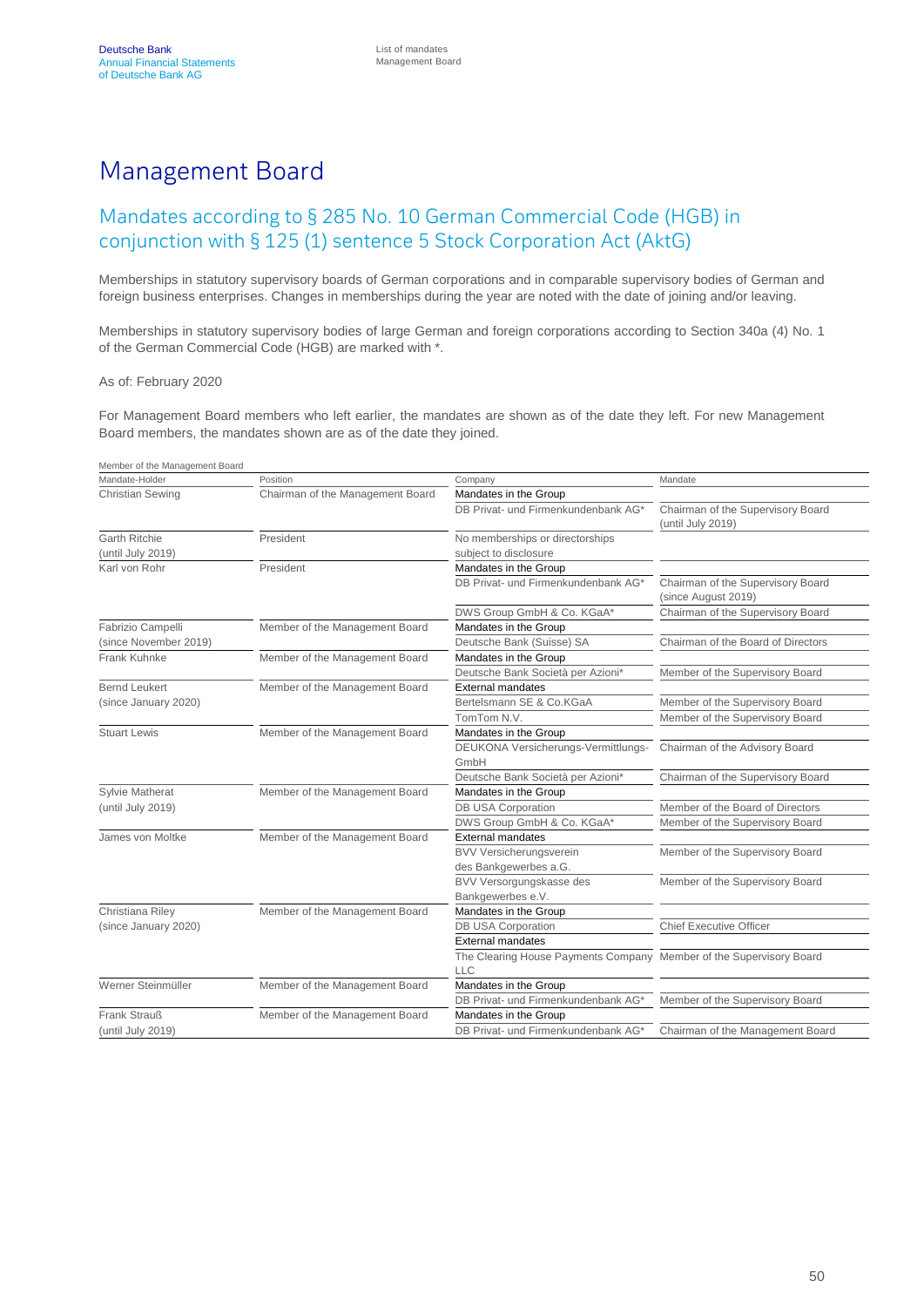### Employees of Deutsche Bank AG

#### Mandates according to Section 340a (4) No. 1 of the German Commercial Code (HGB)

Memberships in statutory supervisory bodies of large German and foreign corporations. As of: December 31, 2019

| Employees of<br>Deutsche Bank AG |                                                     |                                                |
|----------------------------------|-----------------------------------------------------|------------------------------------------------|
| Mandate-Holder                   | Company                                             | Mandate                                        |
| Ashok Aram                       | Mandates in the Group                               |                                                |
|                                  | Deutsche Bank Luxembourg S.A.                       | Chairman of the Supervisory Board              |
|                                  | Deutsche Bank, Sociedad Anónima Española            | Non-Executive Director                         |
| Ina Bandemer                     | Mandates in the Group                               |                                                |
|                                  | Deutsche Bank Polska Spólka Akcyjna                 | Member of the Supervisory Board                |
| Michael Bice Jr                  | Mandates in the Group                               |                                                |
|                                  | Deutsche Bank Americas Holding Corp.                | Member of the Board of Directors               |
| <b>Brigitte Bomm</b>             | Mandates in the Group                               |                                                |
|                                  | <b>DB USA Corporation</b>                           | Member of the Board of Directors               |
| Jörg Bongartz                    | Mandates in the Group                               |                                                |
|                                  | Deutsche Bank Polska Spólka Akcyjna                 | Member of the Supervisory Board                |
|                                  | 000 "Deutsche Bank"                                 | Member of the Supervisory Board                |
| Rüdiger Bronn                    | Mandates in the Group                               |                                                |
|                                  | Deutsche Bank Luxembourg S.A.                       | Member of the Supervisory Board                |
|                                  | Deutsche Holdings (Luxembourg) S.à.r.l.             | Member of the Supervisory Board                |
| Ralf Brümmer                     | <b>External mandates</b>                            |                                                |
|                                  | Bankpower GmbH Personaldienstleistungen             | Deputy Chairman of the<br>Supervisory Board    |
| Thomas                           | <b>External mandates</b>                            |                                                |
| <b>Buschmann</b>                 | VSM Vereinigte Schmirgel- und Maschinen-Fabriken AG | Member of the Supervisory Board                |
| Petra Crull                      | Mandates in the Group                               |                                                |
|                                  | <b>DB Investment Services GmbH</b>                  | Member of the Supervisory Board                |
| Karin Dohm                       | <b>External mandates</b>                            |                                                |
|                                  | Ceconomy AG                                         | Member of the Supervisory Board                |
|                                  | Deutsche EuroShop AG                                | Deputy Chairperson of the<br>Supervisory Board |
|                                  | Mandates in the Group                               |                                                |
|                                  | Deutsche Bank Luxembourg S.A.                       | Member of the Supervisory Board                |
| Boudewijn                        | Mandates in the Group                               |                                                |
| Dornseiffen                      | 000 .Deutsche Bank"                                 | Member of the Supervisory Board                |
| David Gary                       | <b>External mandates</b>                            |                                                |
|                                  | <b>CLS Group Holdings AG</b>                        | Non-Executive Director                         |
| Sandra Heinrich                  | Mandates in the Group                               |                                                |
|                                  | PCC Services GmbH der Deutschen Bank                | Member of the Supervisory Board                |
| Natacha Hilger                   | <b>External mandates</b>                            |                                                |
|                                  | MTS S.p.A.                                          | Non-Executive Director                         |
| Stefan Hoops                     | <b>External mandates</b>                            |                                                |
|                                  | <b>Eurex Clearing AG</b>                            | Member of the Supervisory Board                |
| Kees Hoving                      | Mandates in the Group                               |                                                |
|                                  | Deutsche Bank Luxembourg S.A.                       | Member of the Supervisory Board                |
| Marzio Hug                       | Mandates in the Group                               |                                                |
|                                  | DB Privat- und Firmenkundenbank AG                  | Member of the Supervisory Board                |
| Mihai Ionescu                    | <b>External mandates</b>                            |                                                |
|                                  | One United Properties S.A.                          | Non-Executive Director                         |
|                                  |                                                     |                                                |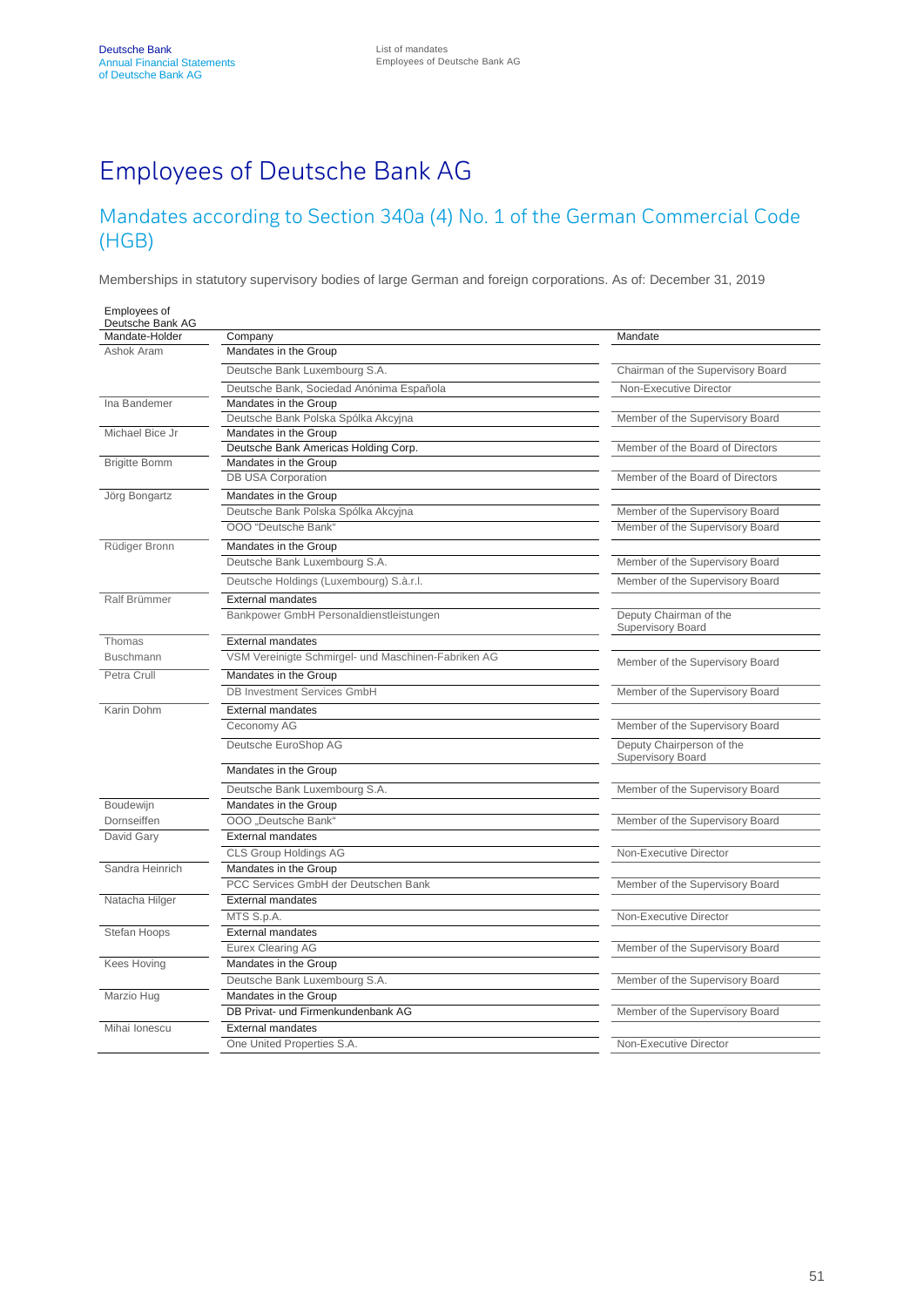| Anna Issel             | Mandates in the Group                                                                                             |                                                    |
|------------------------|-------------------------------------------------------------------------------------------------------------------|----------------------------------------------------|
|                        | DB Privat- und Firmenkundenbank AG                                                                                | Member of the Supervisory Board                    |
| Angelika               | Deutsche Oppenheim Family Office AG (formerly Sal. Oppenheim jr. & Cie<br>AG & Co. KGaA)<br>Mandates in the Group | Member of the Supervisory Board                    |
| Kaever-Schroeder       | norisbank GmbH                                                                                                    | Member of the Supervisory Board                    |
| Daniel Kalczynski      | Mandates in the Group                                                                                             |                                                    |
|                        | Deutsche Oppenheim Family Office AG (formerly Sal. Oppenheim jr. & Cie<br>AG & Co. KGaA)                          | Chairman of the Supervisory Board                  |
| Thomas Keller          | External mandates                                                                                                 |                                                    |
|                        | <b>GEZE GmbH</b>                                                                                                  | Member of the Supervisory Board                    |
| Anke Kirn              | Mandates in the Group                                                                                             |                                                    |
|                        | Betriebs-Center für Banken AG                                                                                     | Member of the Supervisory Board                    |
|                        | PCC Services GmbH der Deutschen Bank                                                                              | Member of the Supervisory Board                    |
| Stefan Knoll           | Mandates in the Group                                                                                             |                                                    |
|                        | <b>DWS Grundbesitz GmbH</b>                                                                                       | Member of the Supervisory Board                    |
| Dr. Karen Kuder        | Mandates in the Group                                                                                             |                                                    |
|                        | DB Privat- und Firmenkundenbank AG                                                                                | Member of the Supervisory Board                    |
| Wolfram Lange          | Mandates in the Group                                                                                             |                                                    |
|                        | Deutsche Bank (Suisse) SA                                                                                         | Member of the Board of Directors                   |
| <b>Britta Lehfeldt</b> | Mandates in the Group                                                                                             |                                                    |
|                        | DB Privat- und Firmenkundenbank AG                                                                                | Member of the Supervisory Board                    |
|                        | Postbank Systems AG                                                                                               | Member of the Supervisory Board                    |
| <b>Manuel Loos</b>     | Mandates in the Group                                                                                             |                                                    |
|                        | Betriebs-Center für Banken AG                                                                                     | Member of the Supervisory Board                    |
|                        | PCC Services GmbH der Deutschen Bank                                                                              | Member of the Supervisory Board                    |
| Andreas Lötscher       | Mandates in the Group                                                                                             |                                                    |
|                        | DB Privat- und Firmenkundenbank AG                                                                                | Member of the Supervisory Board                    |
| James McMurdo          | <b>External mandates</b>                                                                                          |                                                    |
|                        | Ramsay Health Care Limited                                                                                        | Non-Executive Directors                            |
| Gianluca Minella       | <b>External mandates</b>                                                                                          |                                                    |
|                        | <b>IHS Markit Ltd</b>                                                                                             | Non-Executive Director                             |
| Dr. Hermann-Josef      | Mandates in the Group                                                                                             |                                                    |
| Oelmann                | Deutsche Holdings (Luxembourg) S.à.r.l.                                                                           | Member of the Supervisory Board                    |
| Henning Oldenburg      | <b>External mandates</b><br><b>Beutin AG</b>                                                                      | Member of the Supervisory Board                    |
| Kirsten                | Mandates in the Group                                                                                             |                                                    |
| Oppenländer            | Deutsche Bank, Sociedad Anónima Española                                                                          | Non-Executive Director                             |
| Balaji Prasanna        | Mandates in the Group                                                                                             |                                                    |
|                        | Deutsche Bank (Suisse) SA                                                                                         | Member of the Board of Directors                   |
| Reiner Ramacher        | Mandates in the Group                                                                                             |                                                    |
|                        | Betriebs-Center für Banken AG                                                                                     | Member of the Supervisory Board                    |
| Andreas Riess          | Mandates in the Group                                                                                             |                                                    |
|                        | DB Investment Services GmbH                                                                                       | Member of the Supervisory Board                    |
| Frank Rückbrodt        | Mandates in the Group                                                                                             |                                                    |
|                        | Deutsche Bank Luxembourg S.A.                                                                                     | Member of the Supervisory Board                    |
|                        | Deutsche Bank Società per Azioni                                                                                  | Member of the Supervisory Board                    |
|                        | Deutsche Bank, Sociedad Anónima Española                                                                          | Non-Executive Director                             |
| Dr. Anke Sahlén        | Mandates in the Group                                                                                             |                                                    |
|                        | Deutsche Oppenheim Family Office AG (formerly Sal. Oppenheim jr. & Cie.<br>AG & Co. KGaA)                         | Member of the Supervisory Board                    |
| <b>Torsten Sauer</b>   | Mandates in the Group                                                                                             |                                                    |
|                        | PCC Services GmbH der Deutschen Bank                                                                              | Member of the Supervisory Board                    |
| Daniel Schmand         | Mandates in the Group                                                                                             |                                                    |
|                        | Deutsche Bank, Sociedad Anónima Española                                                                          | Non-Executive Director                             |
|                        | 000 "Deutsche Bank"                                                                                               | Member of the Supervisory Board                    |
| Werner Schmidt         | <b>External mandates</b>                                                                                          |                                                    |
|                        | AKA Ausfuhrkreditgesellschaft mbH                                                                                 | Deputy Chairman of the Supervisory<br><b>Board</b> |
| Frank Schulze          | Mandates in the Group                                                                                             |                                                    |
|                        | DB Privat- und Firmenkundenbank AG                                                                                | Member of the Supervisory Board                    |
| Frank Schütz           | <b>External mandates</b>                                                                                          |                                                    |
|                        | AKA Ausfuhrkreditgesellschaft mbH                                                                                 | Member of the Supervisory Board                    |
| Rich Shannon           | Mandates in the Group                                                                                             |                                                    |
|                        | Deutsche Bank Securities Inc.                                                                                     | Member of the Board of Directors                   |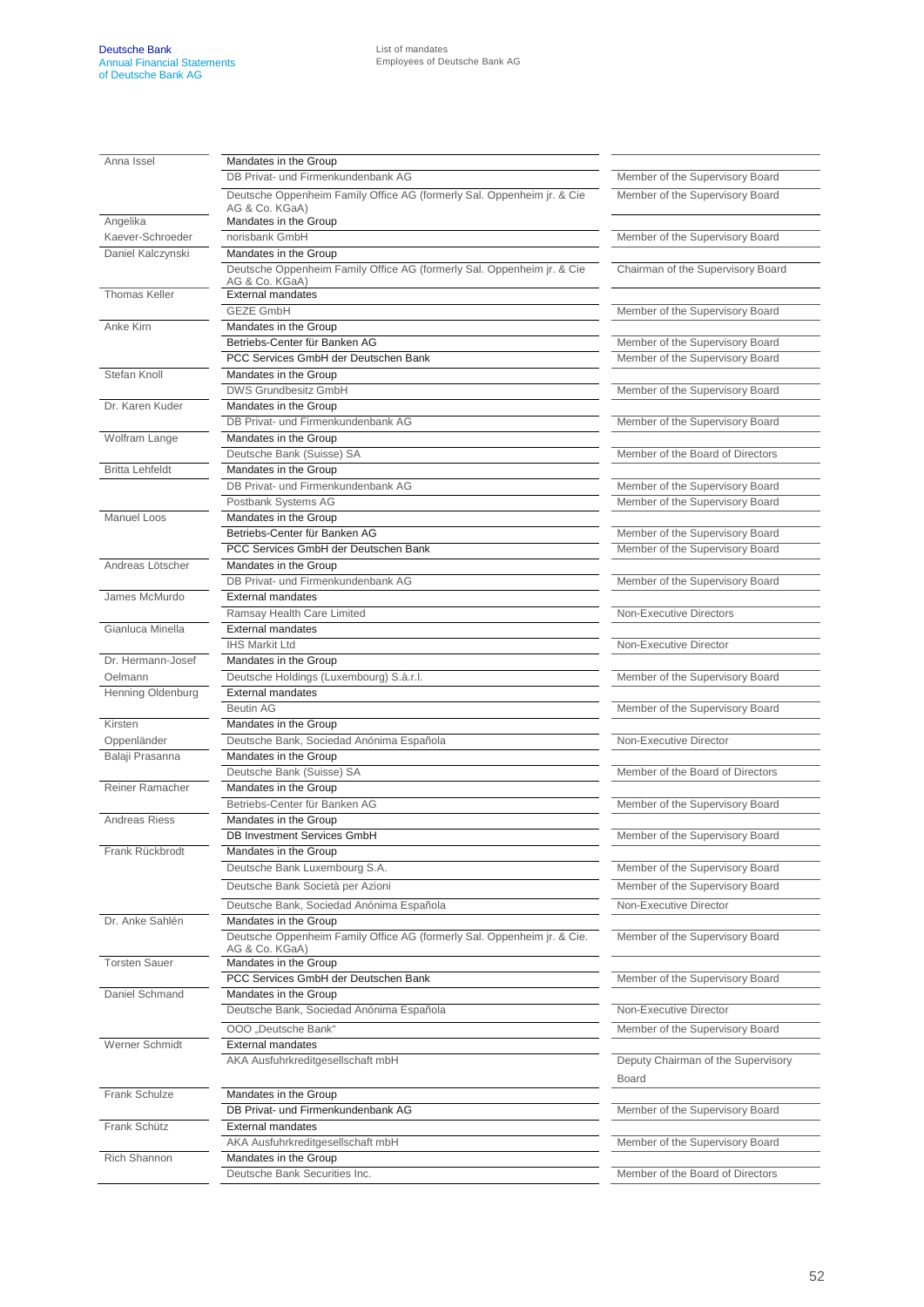| Eric-M Smith          | Mandates in the Group                |                                      |
|-----------------------|--------------------------------------|--------------------------------------|
|                       | Deutsche Bank Trust Company Americas | Member of the Board of Directors     |
|                       | Deutsche Bank Americas Holding Corp. | Member of the Board of Directors     |
| <b>Till Staffeldt</b> | Mandates in the Group                |                                      |
|                       | Deutsche Bank Società per Azioni     | Member of the Supervisory Board      |
| Jutta Steinert        | External mandates                    |                                      |
|                       | German High Street Properties A/S    | Member of the Supervisory Board      |
| Gülabatin Sun         | Mandates in the Group                |                                      |
|                       | Betriebs-Center für Banken AG        | Member of the Supervisory Board      |
|                       | <b>DB Investment Services GmbH</b>   | Member of the Supervisory Board      |
|                       | PCC Services GmbH der Deutschen Bank | Chairperson of the Supervisory Board |
| Andreas Torner        | Mandates in the Group                |                                      |
|                       | norisbank GmbH                       | Member of the Supervisory Board      |
| Christian             | External mandates                    |                                      |
| Westerhaus            | S.W.I.F.T SCRL                       | Member of the Board of Directors     |
| Andreas Wienhues      | Mandates in the Group                |                                      |
|                       | DB Investment Services GmbH          | Member of the Supervisory Board      |
| Sandra Wirfs          | Mandates in the Group                |                                      |
|                       | DB Privat- und Firmenkundenbank AG   | Member of the Supervisory Board      |
| Jan Wohlschiess       | Mandates in the Group                |                                      |
|                       | Deutsche Bank Luxembourg SA.         | Member of the Supervisory Board      |
| Peter Yearley         | Mandates in the Group                |                                      |
|                       | <b>DB USA Corporation</b>            | Member of the Board of Directors     |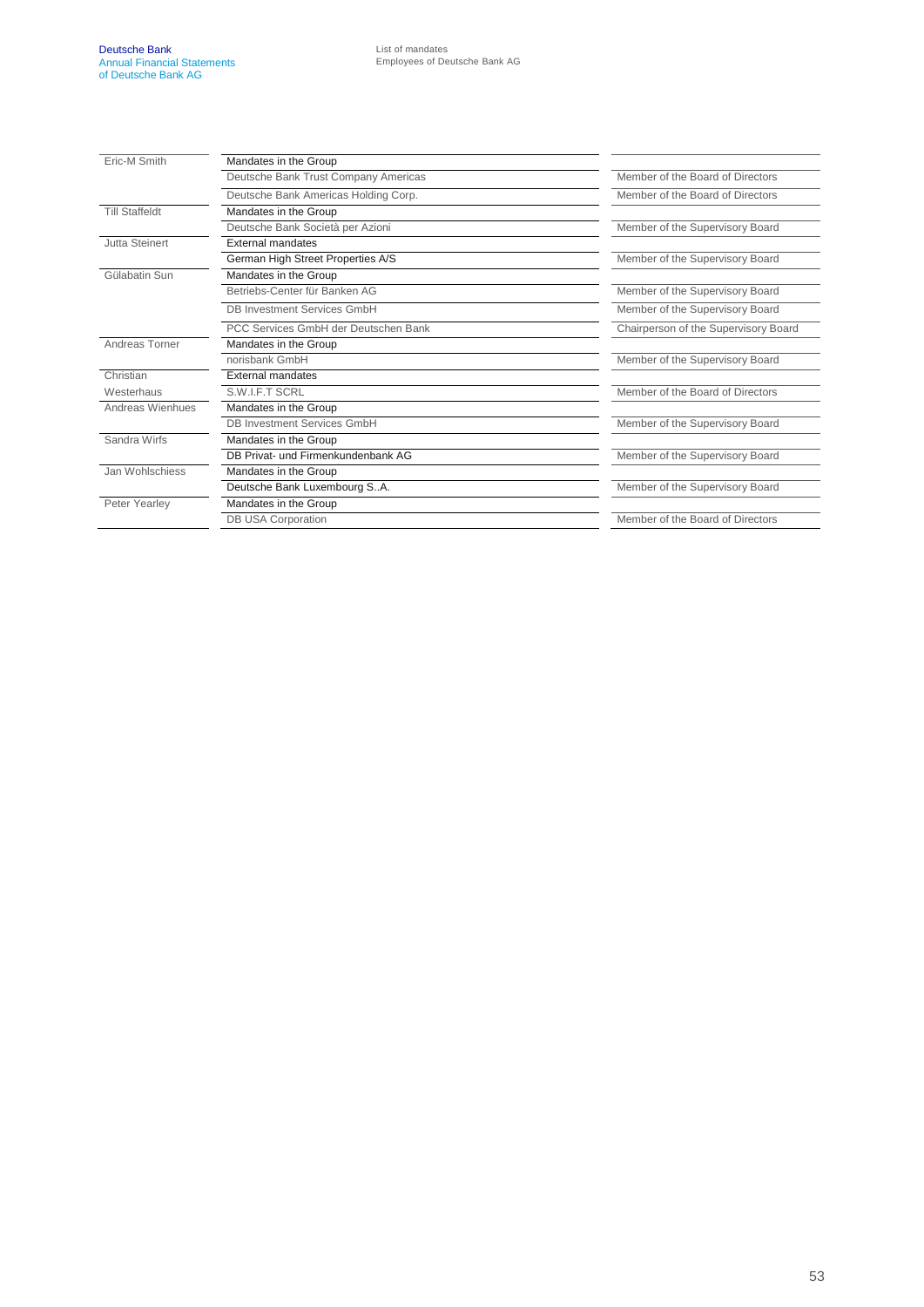Frankfurt am Main, March 12, 2020

Deutsche Bank Aktiengesellschaft

The Management Board

Lloic

Christian Sewing **Christian Sewing Christian Sewing Christian Sewing Christian Sewing Campelli** 

Frank Kuhnke **Stuart Lewis** Bernd Leukert **Stuart Lewis** 

mis tiane James von Moltke Christiana Riley Werner Steinmüller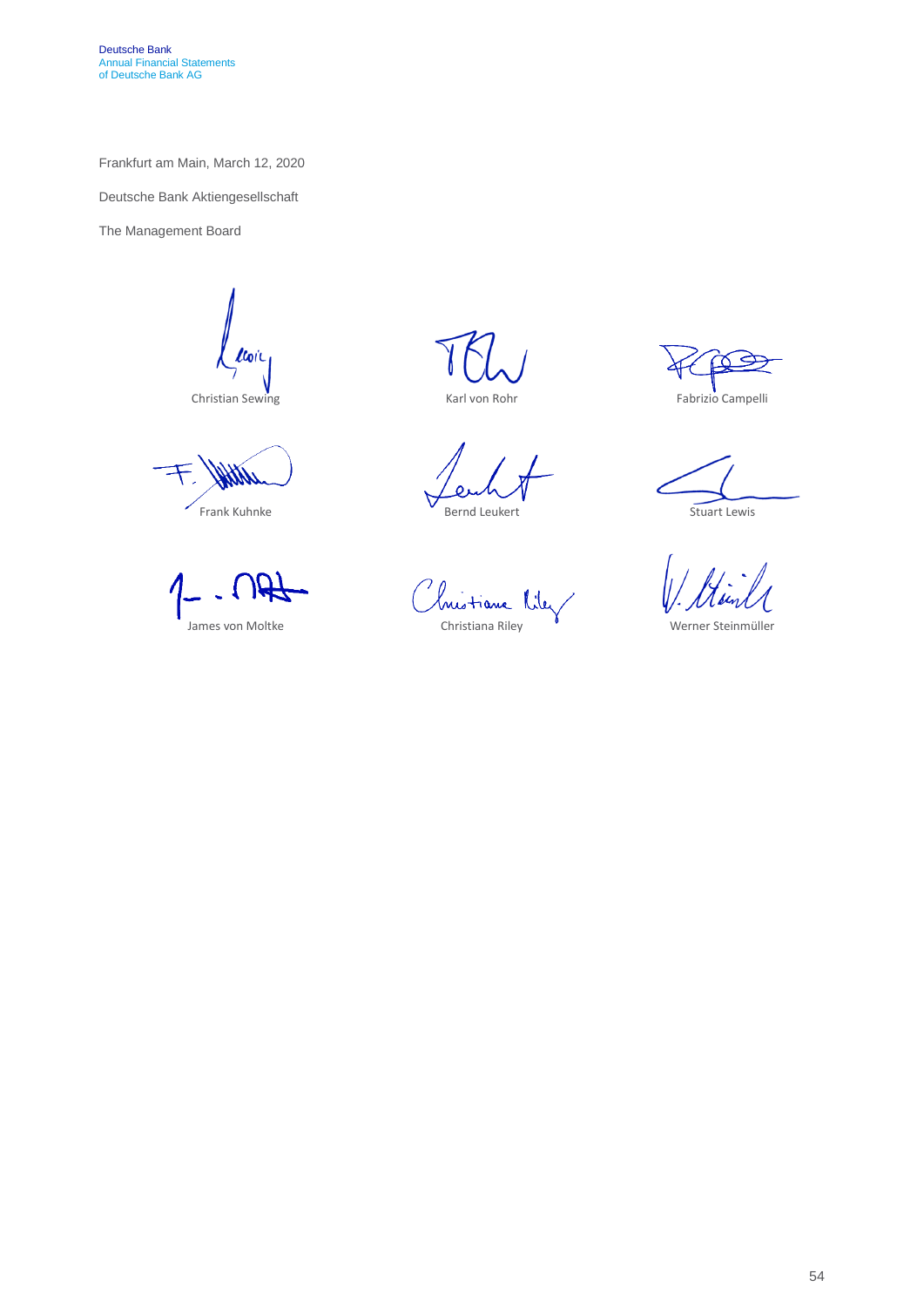### Responsibility Statement by the Management Board

To the best of our knowledge, and in accordance with the applicable reporting principles, the financial statements of Deutsche Bank AG give a true and fair view of the assets, liabilities, financial position and profit or loss of the Deutsche Bank AG and the management report of Deutsche Bank AG, which has been combined with the Group management report, includes a fair review of the development and performance of the business and the position of Deutsche Bank AG, together with a description of the principal opportunities and risks associated with the expected development of the Deutsche Bank AG.

Frankfurt am Main, March 12, 2020

Christian Sewing The Christian Sewing Christian Sewing Fabrizio Campelli

Frank Kuhnke **Bernd Leukert** Bernd Leukert Stuart Lewis

James von Moltke **Christiana Riley Metalery Werner Steinmüller**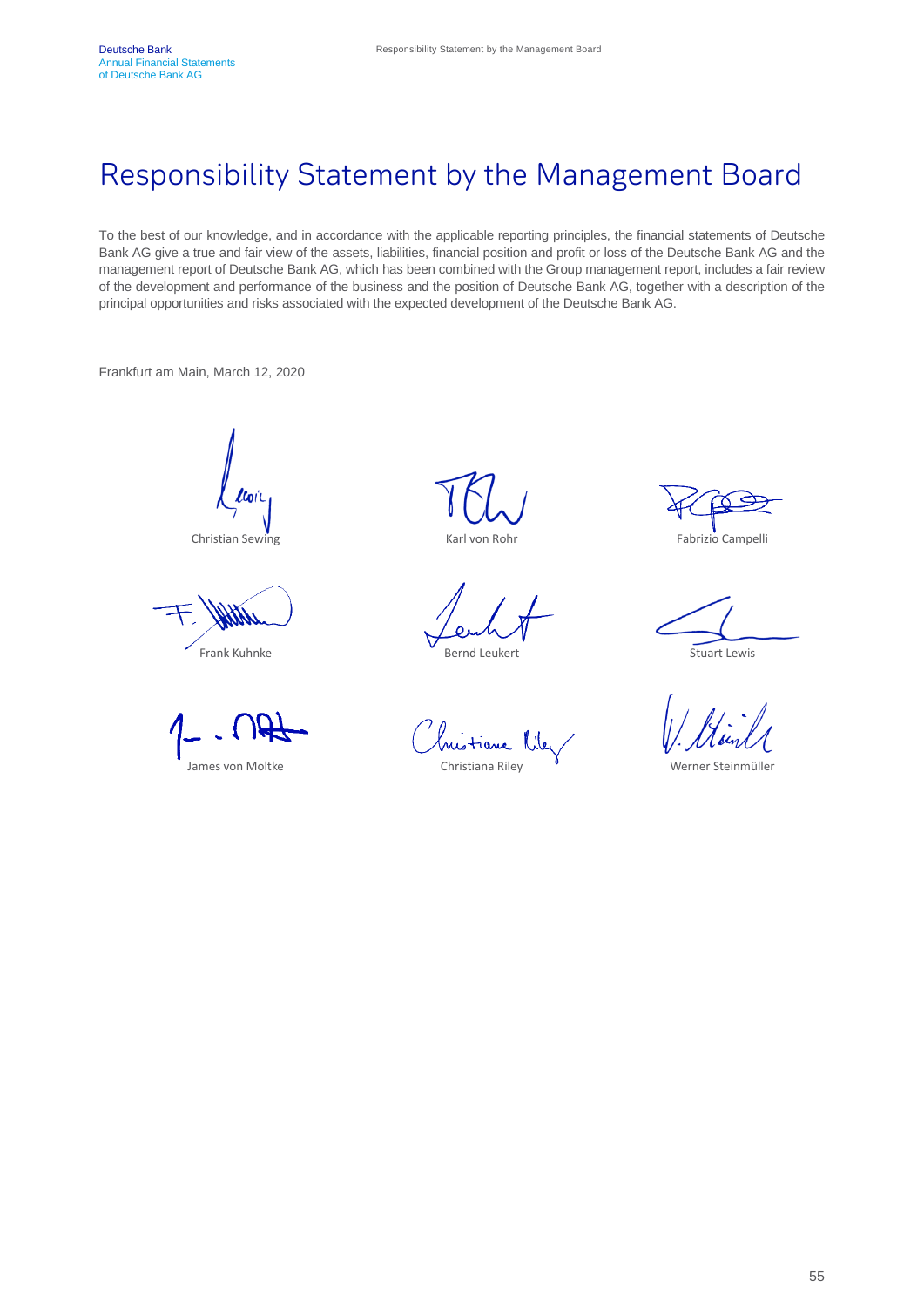### Independent Auditor's Report

To Deutsche Bank Aktiengesellschaft, Frankfurt am Main

### Report on the Audit of the Annual Financial Statements and of the Combined Management Report

#### **Opinions**

We have audited the financial statements of Deutsche Bank Aktiengesellschaft, Frankfurt am Main, which comprise the balance sheet as at December 31, 2019, and the statement of the income for the financial year from January 1 to December 31, 2019, and notes to the financial statements, including the recognition and measurement policies presented therein. In addition, we have audited the combined management report of Deutsche Bank Aktiengesellschaft, Frankfurt am Main, for the financial year from January 1 to December 31, 2019. In accordance with German legal requirements, we have not audited the content of those components of the combined management report specified in the "Other Information" section of our auditor's report.

In our opinion, on the basis of the knowledge obtained in the audit,

- the accompanying annual financial statements comply, in all material respects, with the requirements of German commercial law as applicable to credit institutions and give a true and fair view of the net assets, liabilities and financial position of the Bank as at December 31, 2019, and of its financial performance for the financial year from January 1, 2019 to December 31, 2019, in compliance with German Legally Required Accounting Principles, and
- the accompanying combined management report as a whole provides an appropriate view of the Bank's position. In all material respects, this combined management report is consistent with the annual financial statements, complies with German legal requirements and appropriately presents the opportunities and risks of future development. Our opinion on the combined management report does not cover the content of the combined management report specified in the "Other Information" section of the auditor's report.

Pursuant to Section 322(3) sentence 1 HGB [Handelsgesetzbuch – German Commercial Code], we declare that our audit has not led to any reservations relating to the legal compliance of the annual financial statements and of the combined management report.

#### Basis for the Opinions

We conducted our audit of the annual financial statements and of the combined management report in accordance with Section 317 HGB and the EU- Audit Regulation No 537/2014 (referred to subsequently as "EU Audit Regulation") and in compliance with German Generally Accepted Standards for Financial Statement Audits promulgated by the Institut der Wirtschaftsprüfer [Institute of Public Auditors in Germany] (IDW). Our responsibilities under those requirements and principles are further described in the "Auditor's Responsibilities for the Audit of the Annual Financial Statements and of the Combined Management Report" section of our auditor's report. We are independent of the Bank in accordance with requirements of European law and German commercial and professional law, and we have fulfilled our other responsibilities in accordance with these requirements. In addition, in accordance with Art. 10 (2) point (f) of the EU Audit Regulation, we declare that we have not provided non-audit services prohibited under Art. 5 (1) of the EU Audit Regulation. We believe that the evidence we have obtained is sufficient and appropriate to provide a basis for our opinions on the annual financial statements and on the combined management report.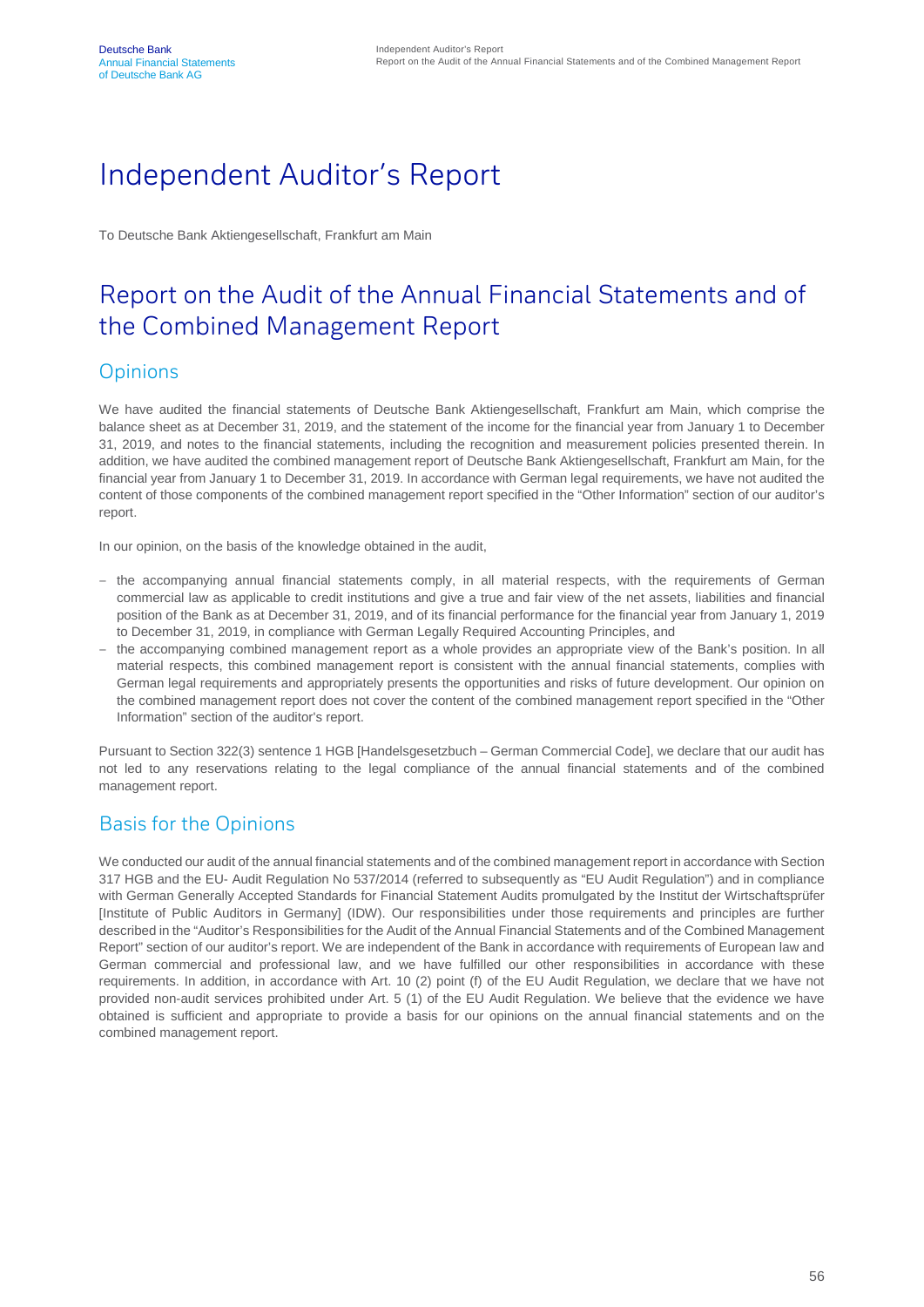#### Key Audit Matters in the Audit of the Annual Financial Statements

Key audit matters are those matters that, in our professional judgment, were of most significance in our audit of the annual financial statements for the financial year from January 1 to December 31, 2019. These matters were addressed in the context of our audit of the annual financial statements as a whole, and in forming our opinion thereon, we do not provide a separate opinion on these matters.

#### Valuation of Investments in Affiliated Companies

With regard to applied accounting and valuation principles, we refer to the notes "Basis of Presentation" and "Notes to the Balance Sheet". Disclosures on the business development can be found in the Section "Economic Environment" in the combined management report.

#### The Financial Statement Risk

The annual financial statements as of December 31, 2019 of Deutsche Bank AG contains investments in affiliated companies amounting to EUR 34.3 bn.

Investments in affiliated companies are carried at acquisition cost or, in the case of a permanent impairment, at the lower fair value. The fair value of investments in affiliated companies is generally determined by means of recognized valuation methods, in particular the discounted cash flow method. If the fair value is lower than the book value, qualitative and quantitative criteria are used to determine whether the impairment is considered to be permanent.

The valuation methods are subject to judgments, particularly with regard to the valuation parameters used (plan assumptions including impacts from the strategic transformation of the Bank and discount rates). The assessment, based on qualitative and quantitative factors, of whether there is a permanent impairment loss is also judgmental.

The financial statement risk arises from a permanent impairment of investments in affiliated companies as of the balance sheet date that was not appropriately presented because its fair value was determined on the basis of inappropriate valuation models, assumptions and valuation parameters or an incorrect estimate of the permanence of the impairment loss was made.

#### Our Audit Approach

To determine our audit approach, we have performed a risk assessment with respect to the Bank's investments in affiliated companies with respect to the models, assumptions and parameters used by Deutsche Bank in the valuation. Based on this risk assessment, we have developed an audit approach that includes control and substantive testing.

As part of the audit procedures relating to the internal control system, we first obtained an understanding of the design and implementation of the valuation process. In addition, we have tested operating effectiveness of selected relevant controls for the identification of impairment needs and the performance of the related valuations for investments in affiliated companies.

Subsequently, we performed substantive audit procedures in particular for a risk-based selection of affiliated companies, including our internal KPMG valuation specialists, on the appropriateness of the valuation model for the valuation carried out by the Bank or an independent expert commissioned by the Bank, as well as on key valuation assumptions and parameters.

In doing so, we have:

- assessed the appropriateness of the models used,
- assessed the parameters used in the models (plan assumptions and discount rates) and, for this purpose, have reconciled and verified them with other available projections of Deutsche Bank AG (e. g. for tax purposes) or externally available parameters for discount rates (risk-free interest rates, market risk premiums and beta factors),
- verified the quality of Deutsche Bank AG's forecast to date by backtesting forecasts for the previous financial year with the actual results and analyzing deviations,
- checked the arithmetical correctness of the valuation model used,
- reconstructed the accounting treatment of value adjustments, and
- assessed the independent expert's competence, skills and objectivity, gained an understanding of his activities and assessed the suitability of his work as evidence of the appropriateness of the expert's work for the valuation of investments.

#### Our Observations

Based on the results of our key controls testing and substantive audit procedures, we consider the valuation models, assumptions and parameters underlying the valuation of investments in affiliated companies to be appropriate. We consider the Bank's assessment of whether there is a permanent reduction in value to be reasonable.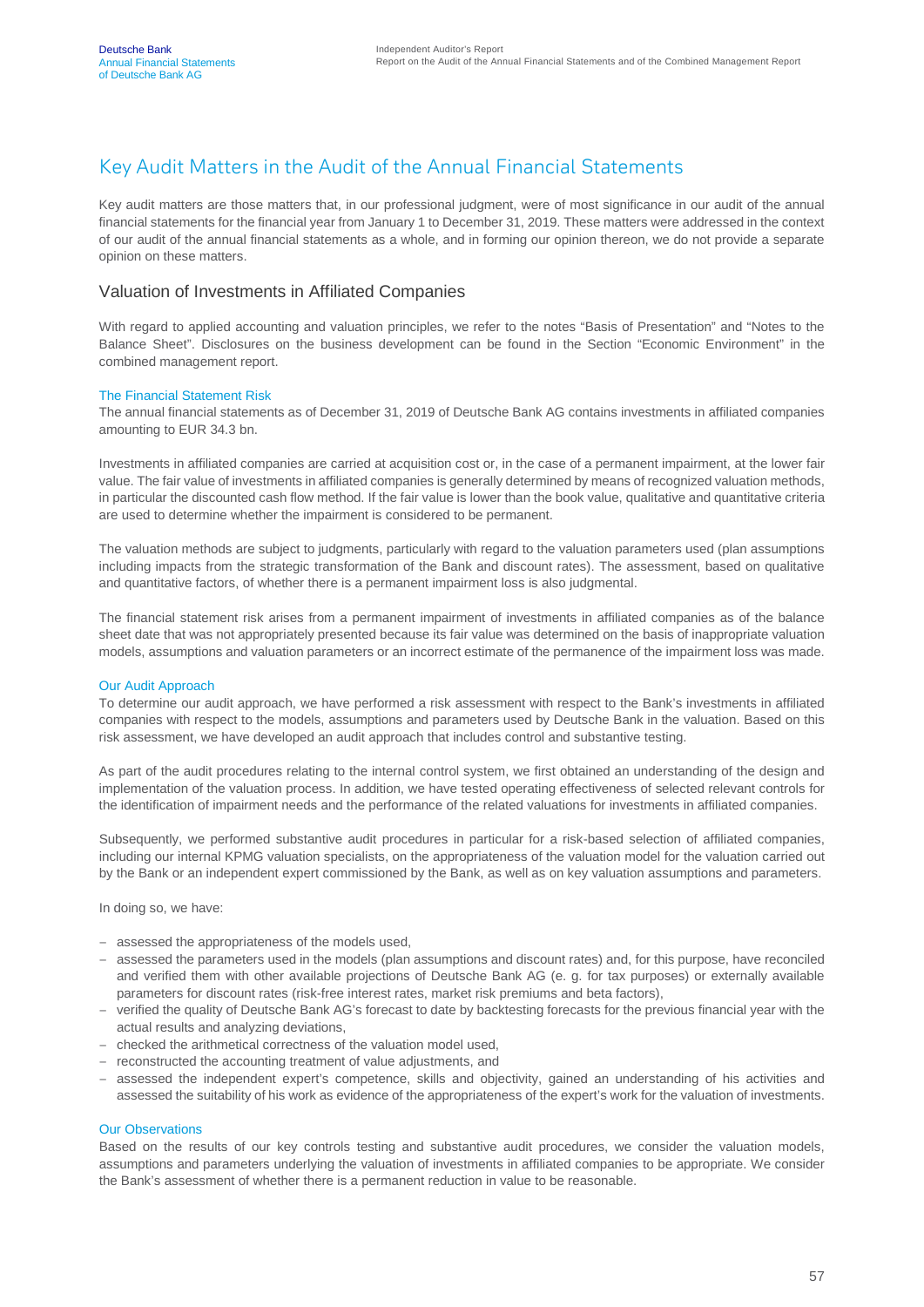#### Unobservable Inputs used for the Valuation of Financial Instruments

A description of the management of market risks is included in the combined management report in the sections "Risk Pofile" and "Market Risk". Significant accounting and valuation principles are described in note "Basis of Presentation".

#### The Financial Statement Risk

The annual financial statements of Deutsche Bank Aktiengesellschaft contain trading assets amounting to EUR 248.1 bn and trading liabilities of EUR 192.6 bn. Both positions also contain financial instruments of which valuation inputs are unobservable.

By definition, market prices are not observable for the valuation of these financial instruments. The fair values are therefore to be determined on the basis of accepted valuation methods. These valuation methods may consist of complex models and can include assumptions and estimates over unobservable inputs which require judgment.

The financial statement risk arises particularly with respect to complex valuation models or unobservable valuation parameters such as discounted cash flows, volatility levels, correlations, and credit spreads that are inappropriately used in determining fair values of these financial instruments.

#### Our Audit Approach

To determine our audit approach, we initially evaluated the general suitability and the potential for misstatements in models and parameters including unobservable inputs and, where applicable, associated valuation adjustments used for the valuation of these financial instruments.

Based on our risk assessment we established an audit approach including control and substantive testing.

In order to assess the adequacy of the Bank's internal controls regarding the valuation of financial instruments and determination of unobservable inputs therein we evaluated the design and implementation and tested operating effectiveness of key controls. We also made use of KPMG-internal valuation specialists as needed. Audit procedures included but were not limited to controls over:

- independent price verification procedures performed by the Bank to evaluate the adequacy of key unobservable input parameters used for these financial instruments,
- validation of valuation models used by the Bank including including assessment of the impact of model limitations and assumptions and
- calculation and recording of valuation adjustments to determine fair values.

Where we had findings regarding design or effectiveness of controls, we tested additional compensating controls. We considered our audit results when designing nature and scope of additional substantive audit procedures.

We performed substantive procedures amongst others on a risk-based selection of financial instruments with unobservable valuation inputs. These include in particular:

- performance of independent price verification, with usage of KPMG-internal valuation specialists on selected individual transactions of financial instruments,
- performance of procedures to determine adequacy of processes for developing estimates, including significant models and methodologies used in calculating fair values and FVAs, evaluating the significant assumptions by comparing the assumptions to evidence obtained from internal and external sources, and evaluating the assumptions in light of historical and market information, and
- inspection of a selection of third party pricing information of recent and potential transactions and evaluated whether these data points indicated elements of fair value which required incorporation in the Company's valuation methodologies.

#### Our Observations

Based on the results of our key controls testing and substantive audit procedures, we consider models and related parameters used for valuing financial instruments with unobservable valuation inputs to be appropriate.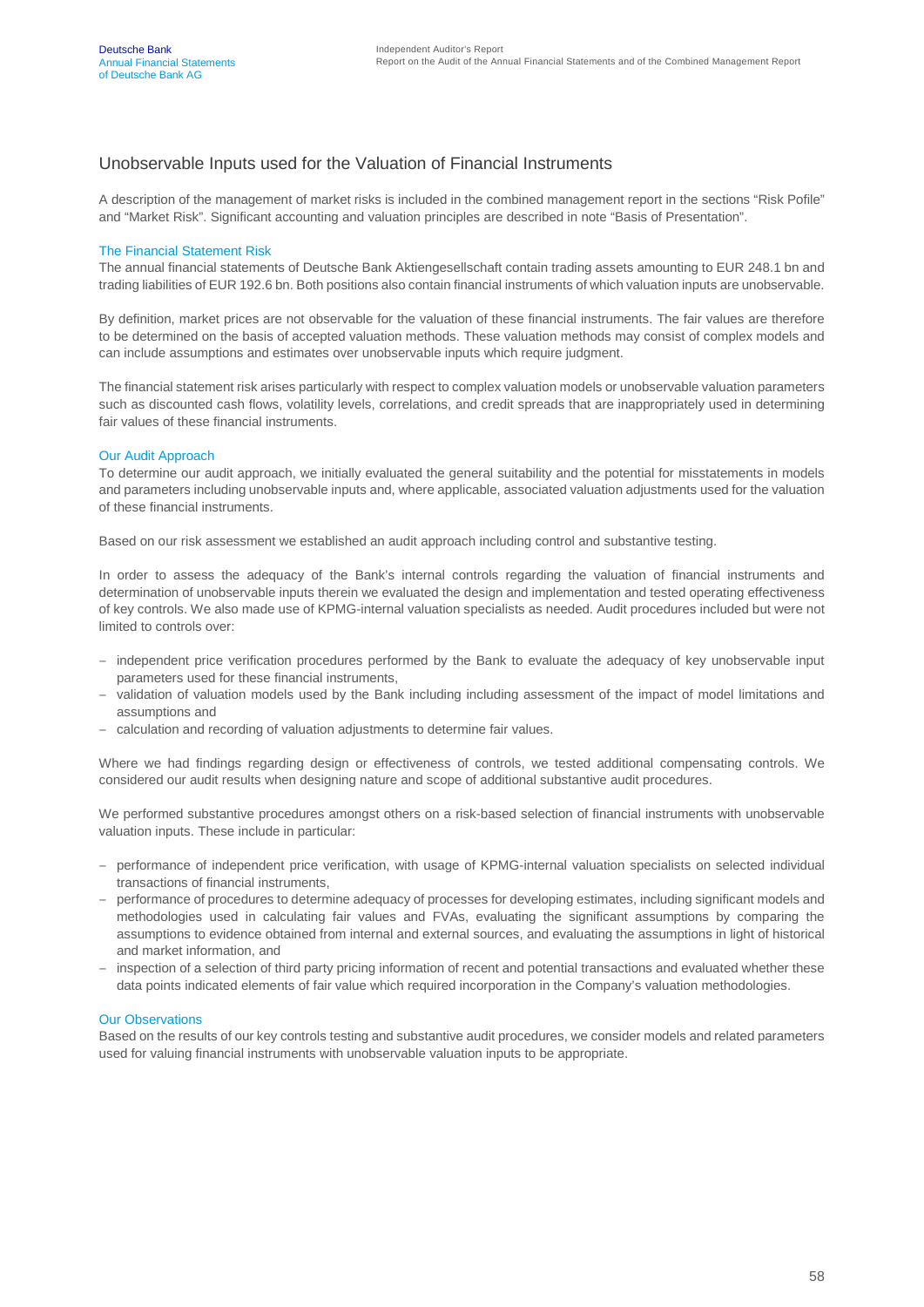#### Recognition and Measurement of Deferred Tax Assets

For a description of the significant accounting policies and critical accounting estimates as well as underlying assumptions for the recognition and measurement of deferred tax assets, we refer to the notes "Basis of Presentation" and "Notes to the Balance Sheet".

#### The Financial Statement Risk

The annual financial statements contain deferred tax assets of net EUR 2.6 bn.

Recognition and measurement of deferred tax assets contain judgment and besides objective factors also numerous estimates regarding future taxable profit and the usability of unused tax losses and tax credits.

The financial statement risk arises particularly from future utilization of the deferred tax assets being estimated inappropriately. The estimation of future utilization depends on future taxable profit potential based on the business plan, that is subjected to uncertainties and taking into account the expected development of key value-determining assumptions and parameters included therein. These include in particular assumptions on the development of pre-tax earnings, the analysis of non-recurring items, and permanent effects which determine the taxable profit available in the future. Such estimates must also consider current political and economic developments and jurisdiction specific tax considerations and tax planning strategies as well as the strategic transformation of the Bank.

#### Our Audit Approach

We conducted a risk assessment to gain an understanding of the applicable tax laws and regulations relevant to the Bank. Based on that, we performed both tests of related internal key controls and substantive audit procedures with the assistance of KPMG-internal valuation and tax specialists. As part of our audit, we examined, amongst others, the test of design, the implementation and operating effectiveness of internal controls with respect to recognition of deferred tax assets in the Bank including the development of the assumptions which were used in determining estimated future taxable profit.

Furthermore, we performed substantive audit procedures amongst others for a risk-based selection of deferred tax assets in different countries. This included, but was not limited to:

- the assessment of the Bank's methodology used for the recognition and measurement of deferred tax assets in accordance with Section 274 HGB,
- assessment of the appropriateness of parameters applied to the business plans and performed sensitivity analyses over the Company's expectation of future taxable profit, and
- assessment of the interpretation of the various tax laws and regulations and the source and character of future taxable profit as well as the prudence and feasibility of the tax planning strategies.

#### Our Observations

The utilization of the deferred tax assets is assessed to be appropriate on the basis of future taxable income potential on the basis of the business plan, taking into account the expected development of significant value-determining assumptions and parameters contained therein.

#### IT Access Management in the financial reporting process

For a description of internal controls over the financial reporting process including IT access management controls, we refer to the combined management report in section "Internal Control over Financial Reporting".

#### The Financial Statement Risk

The financial reporting process is highly dependent on information technology and the completeness and accuracy of electronic data due to the size and the complexity of the Bank. The inappropriate granting of or ineffective monitoring of access rights to IT systems therefore presents a risk to the accuracy of financial reporting. This risk applies in particular to systems with access rights which do not correspond to a "need to know" or "need to have" principle, i. e. access is granted solely based on the requirements of the role and no further authorization requirement is in place, or the segregation of duties principle, i. e. between IT and specialist departments as well as between development and application operations.

Unauthorized or extensive access rights and a lack of segregation of duties cause a risk of intended or unintended manipulation of data that could have a material effect on the completeness and accuracy of the financial statements. Therefore, the design of and compliance with respective precautions is a significant matter for our audit.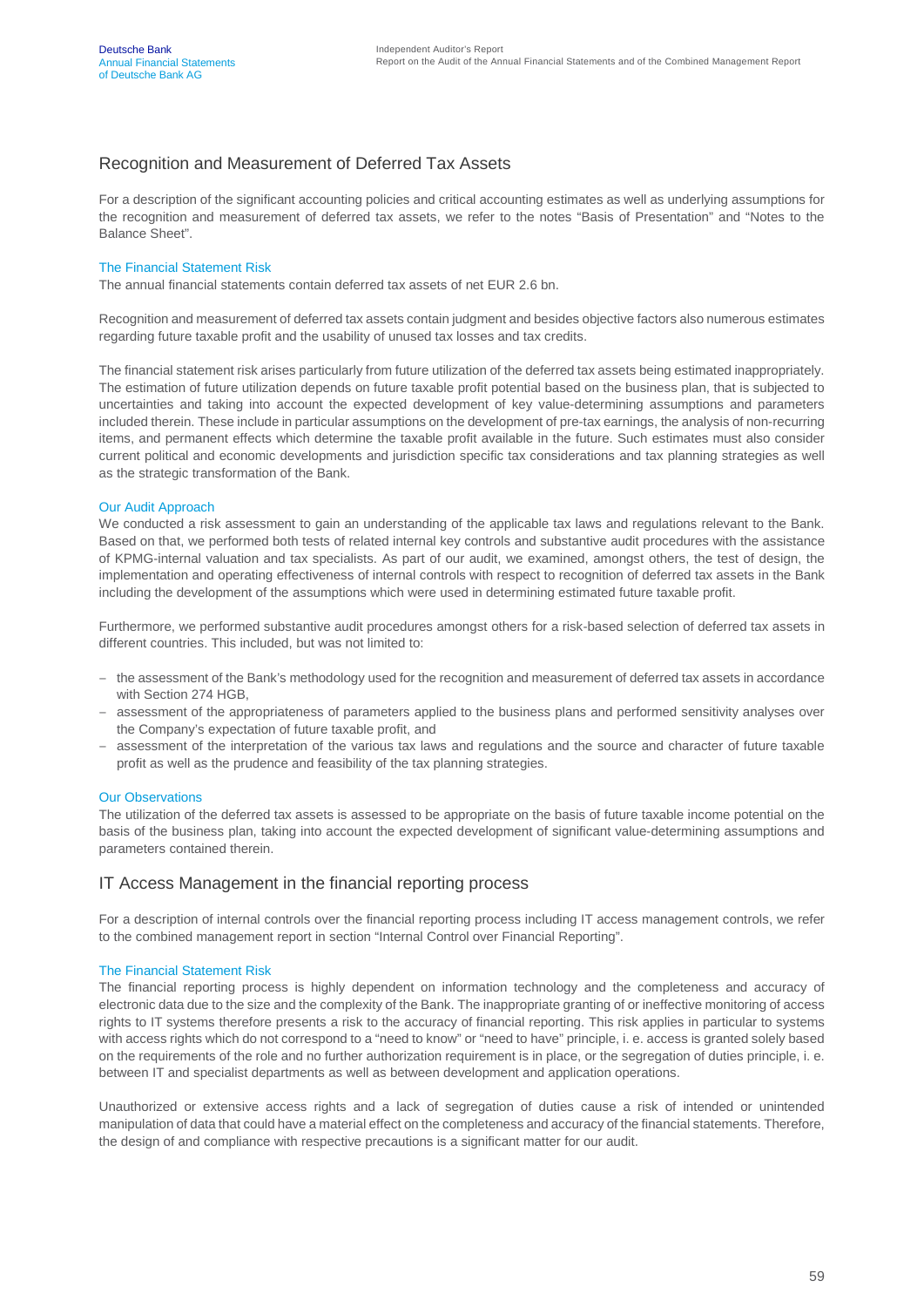#### Our Audit Approach

We obtained an understanding of the Bank's business IT related control environment. Furthermore we conducted a risk We obtained an understanding of the Bank's business IT related control environment. Furthermore we conducted a risk assessment and identified IT applications, databases and operating systems that are relevant to our audit.

For relevant IT-dependent controls within the financial reporting process (so-called IT application controls) we identified supporting general IT controls and evaluated their design, implementation, and operating effectiveness. We tested key controls particularly in the area of access protection and linkage of such controls to the completeness and accuracy of financial reporting. Our audit procedures included, but were not limited to, the following:

- Tests of controls regarding initial access granted to IT systems for new employees or employees changing roles, whether that access was subject to appropriate screening and if it was approved by an authorized person in line with the role based authorization concept.
- Test of controls regarding removal of employee or former employee access rights within an appropriate period of time after having changed roles or leaving the company.
- Test of controls regarding the appropriateness of system access rights for privileged or administrative authorizations (superuser) being subject to a restrictive authorization assignment procedure and the regular review thereof.

Moreover, we conducted specific testing procedures in the area of password protection, security settings regarding modifications for applications, databases, and operating systems, the segregation of specialist department and IT users and the segregation of employees responsible for program development and those responsible for system operations. Where we had findings regarding design or effectiveness of controls, we tested additional compensating controls for other compensating evidence.

Considering the results of our control tests, we decided on the nature and scope of further substantive audit procedures to be performed. Particularly, where we identified user authorizations not being withdrawn on time after leaving the Bank, we performed an inspection of the activity log of individual users to determine whether unauthorized activities had occurred that would materially affect the completeness and accuracy of financial information processed.

Also, by tests of detail we assessed if program developers had approval rights in the modification process and whether they were able to carry out any modifications in the productive versions of applications, databases, and operating systems to assess if these responsibilities were functionally segregated. We have also analyzed the segregation of duties on critical trading and payment systems in order to assess whether the segregation of duties between front and back offices has been adhered to.

#### Our Observations

Based on the results of our key controls testing and substantive audit procedures, we consider the IT access management in the financial reporting process to generally address the requirements for completeness and accuracy of financial reporting relevant data.

#### Other Information

Management is responsible for the other information. The other information comprises of the following components of the combined management report, whose content was not audited:

- the combined non-financial report of the Company and the Group, which is referenced within the combined management report, and
- the combined corporate governance statement of the Company and the Group, which is referenced within the combined management report.

Our opinions on the annual financial statements and on the combined management report do not cover the other information and consequently we do not express an opinion or any other form of assurance conclusion thereon.

In connection with our audit, our responsibility is to read the other information and, in so doing, to consider whether the other information

- is materially inconsistent with the annual financial statements, with the combined management report or our knowledge obtained in the audit, or
- otherwise appears to be materially misstated.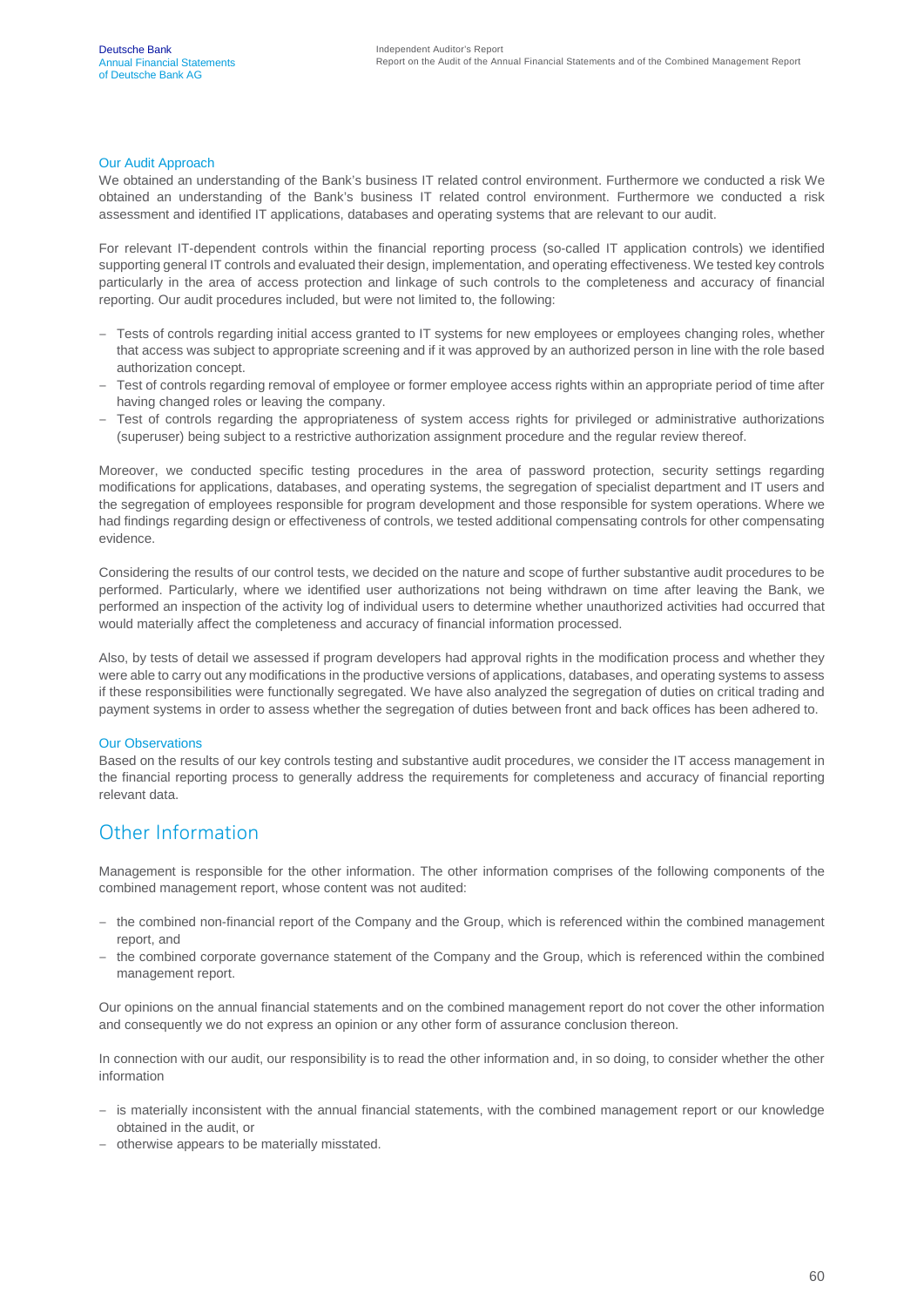#### Responsibility of Management and the Supervisory Board for the Annual Financial Statements and the Combined Management Report

Management is responsible for the preparation of the annual financial statements that comply, in all material respects, with the requirements of German commercial law applicable to credit institutions, and that the annual financial statements give a true and fair view of the net assets, liabilities, financial position and financial performance of the Bank in compliance with German Legally Required Accounting Principles. In addition, management is responsible for such internal control as they, in accordance with German Legally Required Accounting Principles, have determined necessary to enable the preparation of annual financial statements that are free from material misstatement, whether due to fraud or error.

In preparing the annual financial statements, management is responsible for assessing the Bank's ability to continue as a going concern. They also have the responsibility for disclosing, as applicable, matters related to going concern. In addition, they are responsible for financial reporting based on the going concern basis of accounting, provided no actual or legal circumstances conflict therewith.

Furthermore, management is responsible for the preparation of the combined management report that as a whole provides an appropriate view of the Bank's position and is, in all material aspects, consistent with the annual financial statements, complies with German legal requirements, and appropriately presents the opportunities and risks of future development. In addition, management is responsible for such arrangements and measures (systems) as they have considered necessary to enable the preparation of a combined management report that is in accordance with the applicable German legal requirements, and to be able to provide sufficient appropriate evidence for the assertions in the combined management report.

The supervisory board is responsible for overseeing the Bank's financial reporting process for the preparation of the annual financial statements and of the combined management report.

#### Auditor's Responsibilities for the Audit of the Annual Financial Statements and of the Combined Management Report

Our objectives are to obtain reasonable assurance about whether the annual financial statements as a whole are free from material misstatement, whether due to fraud or error, and whether the combined management report as a whole provides an appropriate view of the Bank's position and, in all material aspects, is consistent with the annual financial statements and the knowledge obtained in the audit, complies with the German legal requirements and appropriately presents the opportunities and risks of future development, as well as to issue an auditor's report that includes our opinions on the annual financial statements and of the combined management report.

Reasonable assurance is a high level of assurance, but is not a guarantee that an audit conducted in accordance with Section 317 HGB and the EU Audit Regulation and in compliance with German Generally Accepted Standards for Financial Statement Audits promulgated by the Institut der Wirtschaftsprüfer (IDW) will always detect a material misstatement. Misstatements can arise from fraud or error and are considered material if, individually or in the aggregate, they could reasonably be expected to influence the economic decisions of users taken on the basis of these annual financial statements and this combined management report.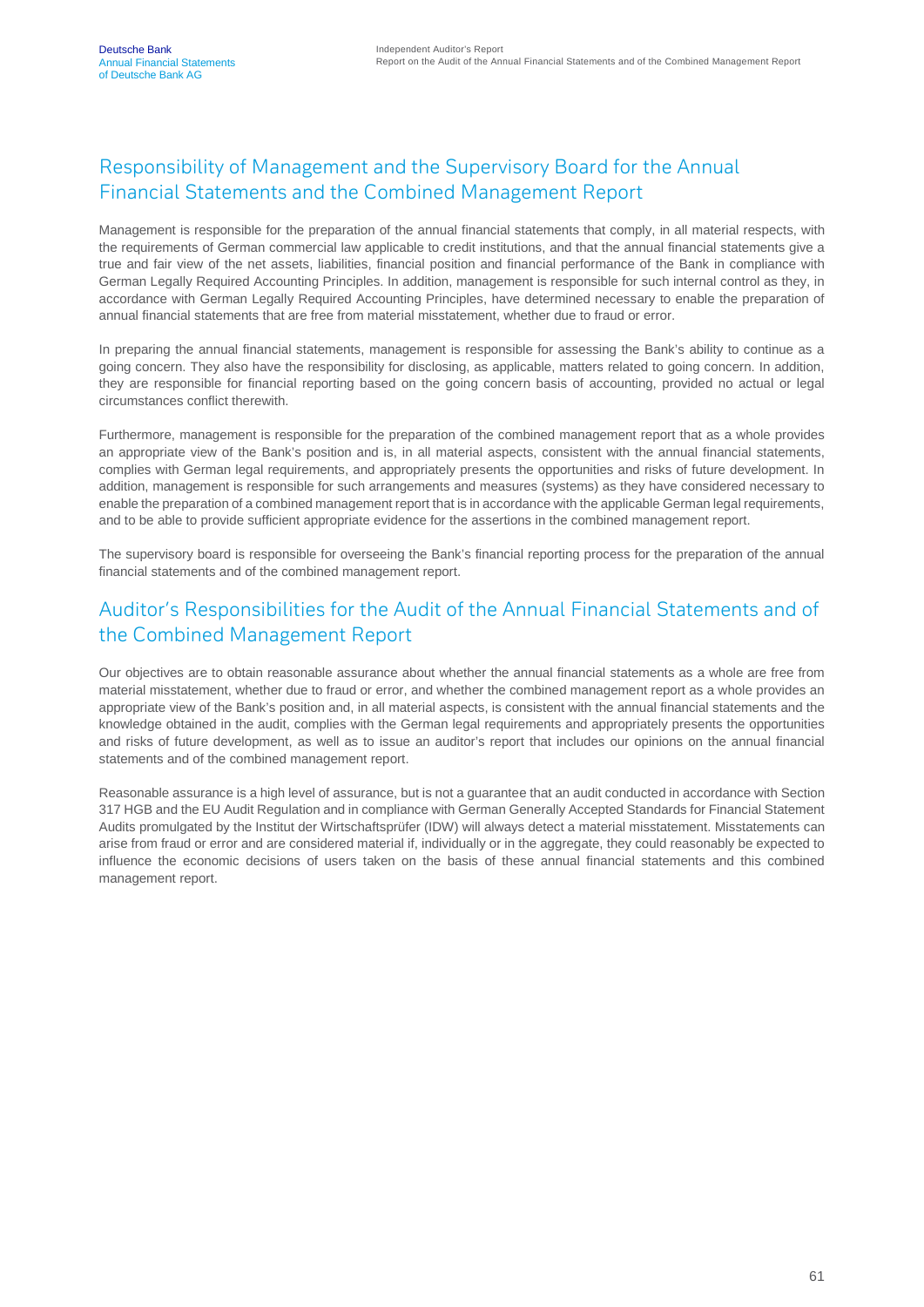We exercise professional judgment and maintain professional skepticism throughout the audit. We also:

- Identify and assess the risks of material misstatement of the annual financial statements and of the combined management report, whether due to fraud or error, design and perform audit procedures responsive to those risks, and obtain audit evidence that is sufficient and appropriate to provide a basis for our opinions. The risk of not detecting a material misstatement resulting from fraud is higher than for one resulting from error, as fraud may involve collusion, forgery, intentional omissions, misrepresentations, or the override of internal controls.
- Obtain an understanding of internal control relevant to the audit of the annual financial statements and of arrangements and measures (systems) relevant to the audit of the combined management report in order to design audit procedures that are appropriate in the circumstances, but not for the purpose of expressing an opinion on the effectiveness of these systems of the Bank.
- Evaluate the appropriateness of accounting policies used by management and the reasonableness of estimates made by management and related disclosures.
- Conclude on the appropriateness of the management's use of the going concern basis of accounting and, based on the audit evidence obtained, whether a material uncertainty exists related to events or conditions that may cast significant doubt on the Bank's ability to continue as a going concern. If we conclude that a material uncertainty exists, we are required to draw attention in the auditor's report to the related disclosures in the annual financial statements and in the combined management report or, if such disclosures are inadequate, to modify our respective opinions. Our conclusions are based on the audit evidence obtained up to the date of our auditor's report. However, future events or conditions may cause the Bank to cease to be able to continue as a going concern.
- Evaluate the overall presentation, structure and content of the annual financial statements, including the disclosures, and whether the annual financial statements present the underlying transactions and events in a manner that the annual financial statements give a true and fair view of the net assets, liabilities, financial position and financial performance of the Bank in compliance with German Legally Required Accounting Principles.
- Evaluate the consistency of the combined management report with the annual financial statements, its conformity with German law, and the view of the Bank's position it provides.
- Perform audit procedures on the prospective information presented by management in the combined management report. On the basis of sufficient appropriate audit evidence we evaluate, in particular, the significant assumptions used by management as a basis for the prospective information, and evaluate the proper derivation of the prospective information from these assumptions. We do not express a separate opinion on the prospective information and on the assumptions used as a basis. There is a substantial unavoidable risk that future events will differ materially from the prospective information.

We communicate with those charged with governance regarding, among other matters, the planned scope and timing of the audit and significant audit findings, including any significant deficiencies in internal control that we identify during our audit.

We also provide those charged with governance with a statement that we have complied with the relevant independence requirements, and communicate with them all relationships and other matters that may reasonably be thought to bear on our independence, and where applicable, the related safeguards.

From the matters communicated with those charged with governance, we determine those matters that were of most significance in the audit of the annual financial statements of the current period and are therefore the key audit matters. We describe these matters in our auditor's report unless law or regulation precludes public disclosure about the matter.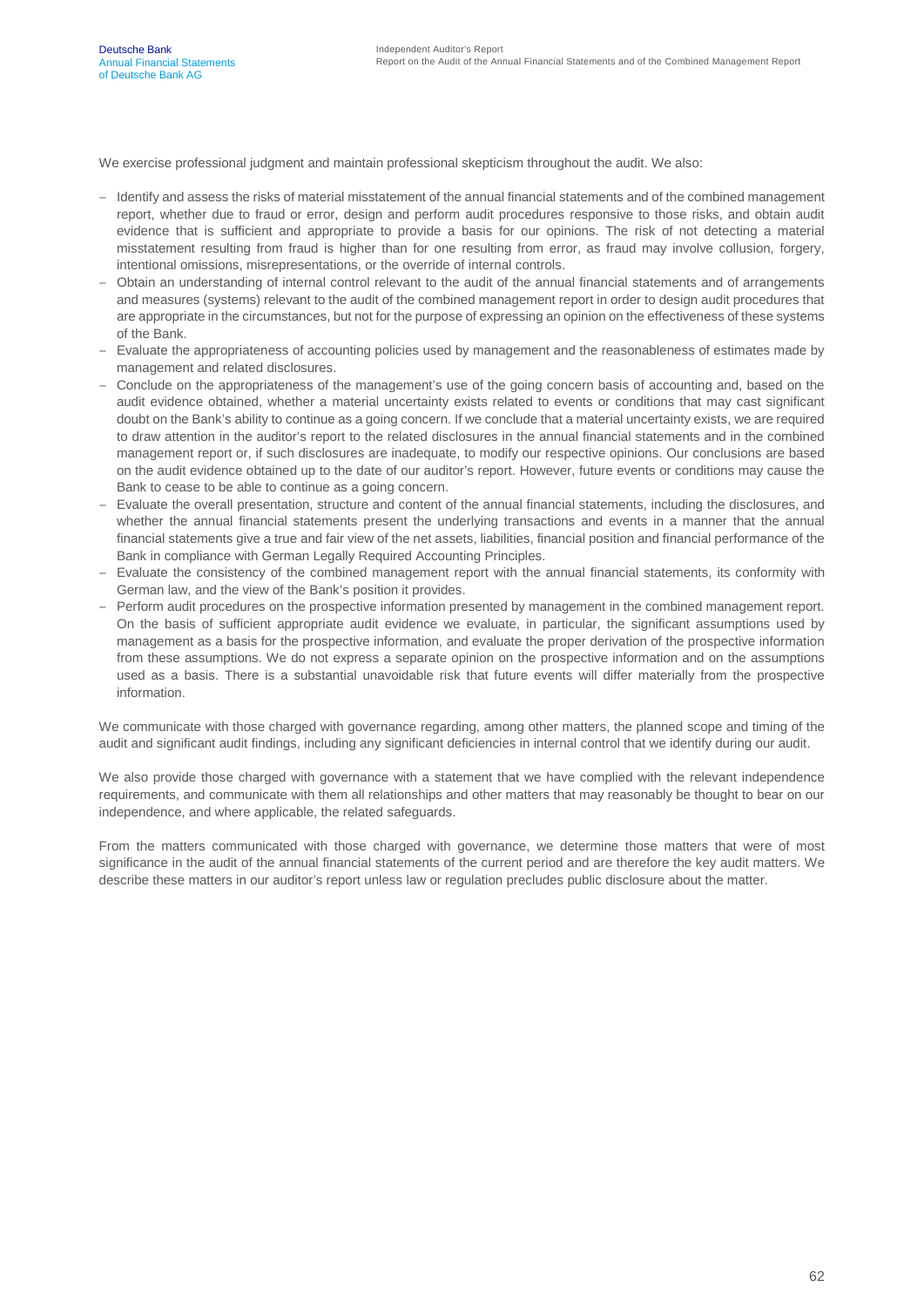### Other Legal and Regulatory Requirements

#### Further Information pursuant to Article 10 of the EU Audit Regulation

We were elected as auditor by the annual general meeting on 23rd May, 2019. We were engaged by the Supervisory Board on 10th December 2019. We or our predecessor firms have served as auditor to Deutsche Bank Aktiengesellschaft and its predecessor companies since 1952.

We declare that the opinions expressed in this auditor's report are consistent with the additional report to the Audit Committee pursuant to Art. 11 of the EU Audit Regulation (long-form audit report).

The non-audit services provided by us in addition to the financial statement audit are disclosed in note "Other Information".

#### German Public Auditor Responsible for the Engagement

The German Public Auditor responsible for the engagement is Burkhard Böth.

Frankfurt am Main, March 13, 2020

KPMG AG Wirtschaftsprüfungsgesellschaft

Pukropski Wirtschaftsprüfer [German Public Auditor]

Böth Wirtschaftsprüfer [German Public Auditor]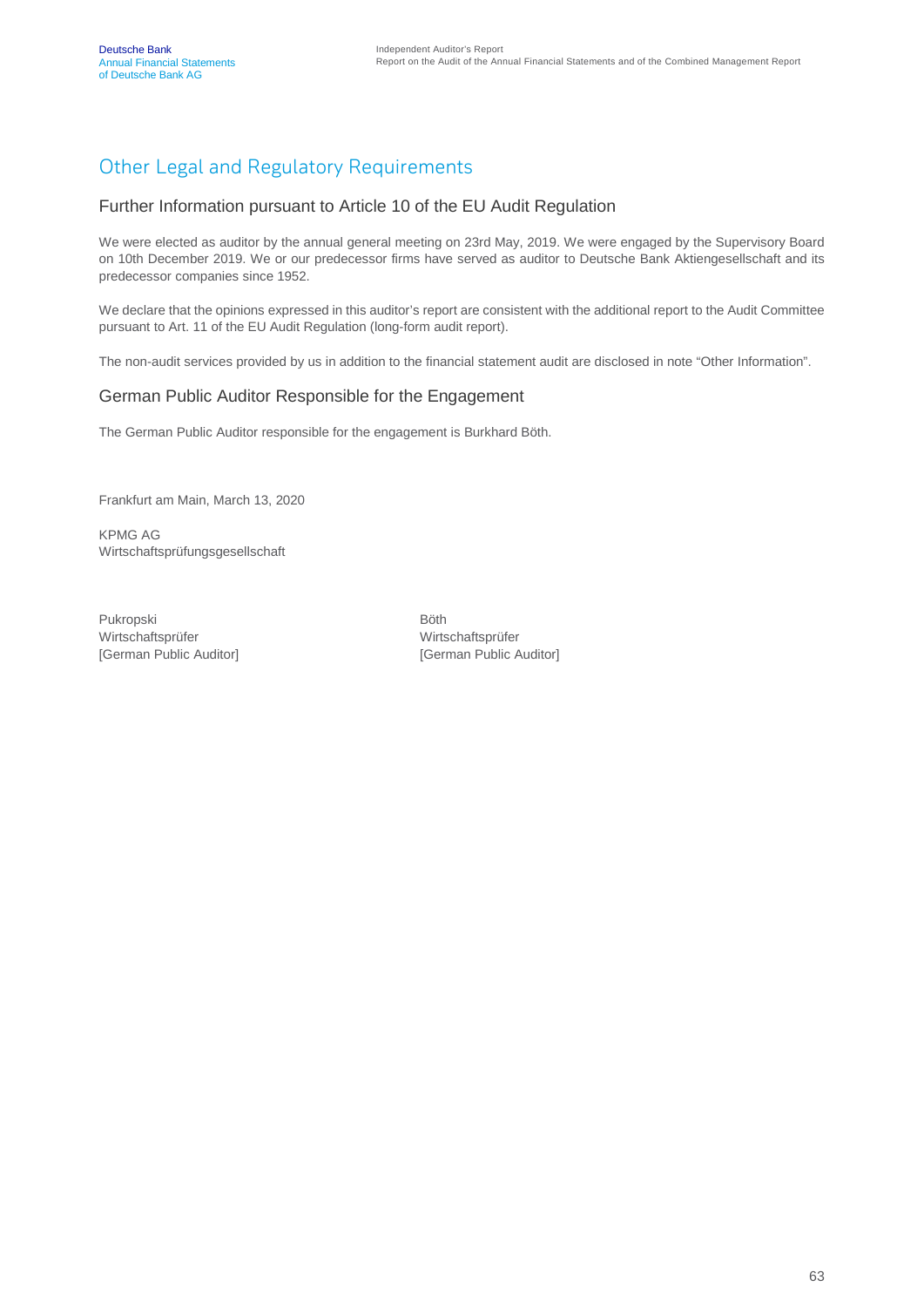Deutsche Bank Aktiengesellschaft Taunusanlage 12 60262 Frankfurt am Main Germany Telephone: +49 69 9 10 00 deutsche.bank@db.com